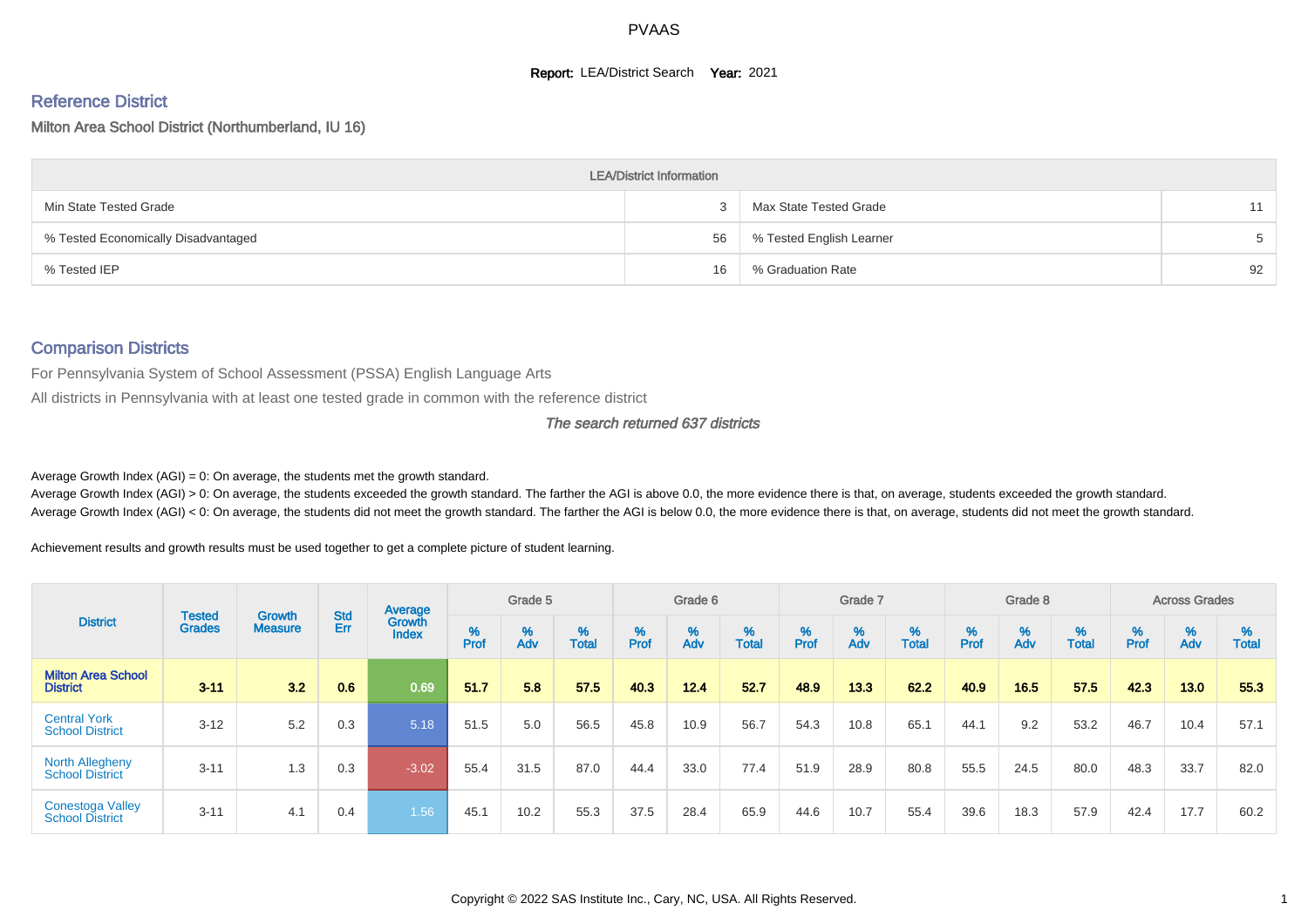|                                                                         |                                |                                 | <b>Std</b> | <b>Average</b>  |           | Grade 5  |                   |           | Grade 6  |                   |           | Grade 7  |                   |           | Grade 8  |            |           | <b>Across Grades</b> |                   |
|-------------------------------------------------------------------------|--------------------------------|---------------------------------|------------|-----------------|-----------|----------|-------------------|-----------|----------|-------------------|-----------|----------|-------------------|-----------|----------|------------|-----------|----------------------|-------------------|
| <b>District</b>                                                         | <b>Tested</b><br><b>Grades</b> | <b>Growth</b><br><b>Measure</b> | Err        | Growth<br>Index | %<br>Prof | %<br>Adv | %<br><b>Total</b> | %<br>Prof | %<br>Adv | %<br><b>Total</b> | %<br>Prof | %<br>Adv | %<br><b>Total</b> | %<br>Prof | %<br>Adv | %<br>Total | %<br>Prof | %<br>Adv             | %<br><b>Total</b> |
| <b>Milton Area School</b><br><b>District</b>                            | $3 - 11$                       | 3.2                             | 0.6        | 0.69            | 51.7      | 5.8      | 57.5              | 40.3      | 12.4     | 52.7              | 48.9      | 13.3     | 62.2              | 40.9      | 16.5     | 57.5       | 42.3      | 13.0                 | 55.3              |
| <b>Spring-Ford Area</b><br>School District                              | $3 - 11$                       | 2.9                             | 0.3        | 4.35            | 62.0      | 13.4     | 75.4              | 51.9      | 27.2     | 79.1              | 52.7      | 21.3     | 74.0              | 52.4      | 21.8     | 74.2       | 51.9      | 24.7                 | 76.6              |
| <b>South Western</b><br><b>School District</b>                          | $3 - 12$                       | 0.9                             | 0.4        | $-4.30$         | 49.8      | 9.7      | 59.5              | 38.7      | 21.6     | 60.3              | 37.1      | 5.7      | 42.8              | 46.5      | 7.4      | 53.9       | 43.5      | 12.7                 | 56.2              |
| <b>Souderton Area</b><br><b>School District</b>                         | $3 - 11$                       | $-0.1$                          | 0.3        | $-5.82$         | 56.4      | 17.7     | 74.1              | 48.0      | 16.2     | 64.2              | 56.6      | 10.1     | 66.8              | 47.3      | 11.1     | 58.4       | 50.2      | 17.4                 | 67.7              |
| North Penn School<br><b>District</b>                                    | $3 - 11$                       | 1.5                             | 0.2        | $-4.25$         | 53.0      | 12.7     | 65.7              | 41.4      | 33.0     | 74.4              | 53.7      | 13.2     | 66.9              | 48.2      | 18.4     | 66.7       | 47.4      | 19.9                 | 67.3              |
| <b>Lower Merion</b><br><b>School District</b>                           | $3 - 11$                       | 1.5                             | 0.3        | $-0.93$         | 56.1      | 29.4     | 85.5              | 43.9      | 40.6     | 84.5              | 54.5      | 29.1     | 83.6              | 49.4      | 29.4     | 78.8       | 47.8      | 36.9                 | 84.6              |
| <b>Armstrong School</b><br><b>District</b>                              | $3 - 11$                       | 3.2                             | 0.3        | 2.49            | 46.0      | 6.3      | 52.3              | 44.4      | 17.4     | 61.8              | 48.7      | 8.8      | 57.5              | 45.3      | 11.5     | 56.8       | 45.4      | 12.6                 | 58.0              |
| <b>Upper Saint Clair</b><br><b>School District</b>                      | $3 - 11$                       | 2.6                             | 0.4        | $-1.04$         | 49.8      | 35.9     | 85.7              | 47.4      | 39.0     | 86.5              | 58.5      | 31.1     | 89.6              | 48.7      | 42.2     | 90.9       | 46.0      | 42.0                 | 88.0              |
| <b>Mifflin County</b><br><b>School District</b>                         | $3 - 11$                       | 2.7                             | 0.4        | 1.34            | 49.5      | 8.0      | 57.4              | 35.1      | 15.2     | 50.3              | 45.2      | 7.3      | 52.5              | 40.4      | 4.9      | 45.3       | 40.4      | 9.0                  | 49.4              |
| <b>Circle Of Seasons</b><br><b>Charter School</b>                       | $3 - 8$                        | 11.4                            | 1.3        | 3.16            | 65.7      | 11.4     | 77.1              | 50.0      | 20.0     | 70.0              | 44.4      | 19.4     | 63.9              |           |          |            | 50.8      | 18.6                 | 69.5              |
| <b>Millcreek Township</b><br><b>School District</b>                     | $3 - 11$                       | 2.0                             | 0.3        | $-0.09$         | 49.1      | 17.2     | 66.3              | 43.6      | 22.3     | 66.0              | 46.9      | 17.3     | 64.2              | 44.9      | 17.2     | 62.1       | 45.8      | 19.9                 | 65.8              |
| <b>Saucon Valley</b><br><b>School District</b>                          | $3 - 11$                       | 3.7                             | 0.6        | $-0.12$         | 50.8      | 21.0     | 71.8              | 43.6      | 21.5     | 65.1              | 42.4      | 18.0     | 60.4              | 50.0      | 20.2     | 70.2       | 42.6      | 23.9                 | 66.5              |
| <b>Bedford Area</b><br><b>School District</b>                           | $3 - 11$                       | 5.0                             | 0.6        | 3.94            | 54.2      | 3.4      | 57.6              | 37.1      | 16.4     | 53.4              | 44.8      | 13.8     | 58.6              | 42.8      | 12.2     | 55.0       | 46.2      | 12.2                 | 58.4              |
| Wissahickon<br><b>School District</b>                                   | $3 - 10$                       | 2.9                             | 0.3        | 1.29            | 58.6      | 18.8     | 77.4              | 42.2      | 37.2     | 79.4              | 56.8      | 19.3     | 76.1              | 49.3      | 28.5     | 77.8       | 49.2      | 28.7                 | 77.9              |
| <b>Memphis Street</b><br><b>Academy Charter</b><br>School @ JP<br>Jones | $5 - 8$                        | 4.3                             | 0.8        | $-0.02$         | 13.3      | 0.0      | 13.3              | 12.9      | 0.0      | 12.9              | 21.3      | 1.6      | 23.0              | 18.0      | 0.0      | 18.0       | 16.6      | 0.6                  | 17.2              |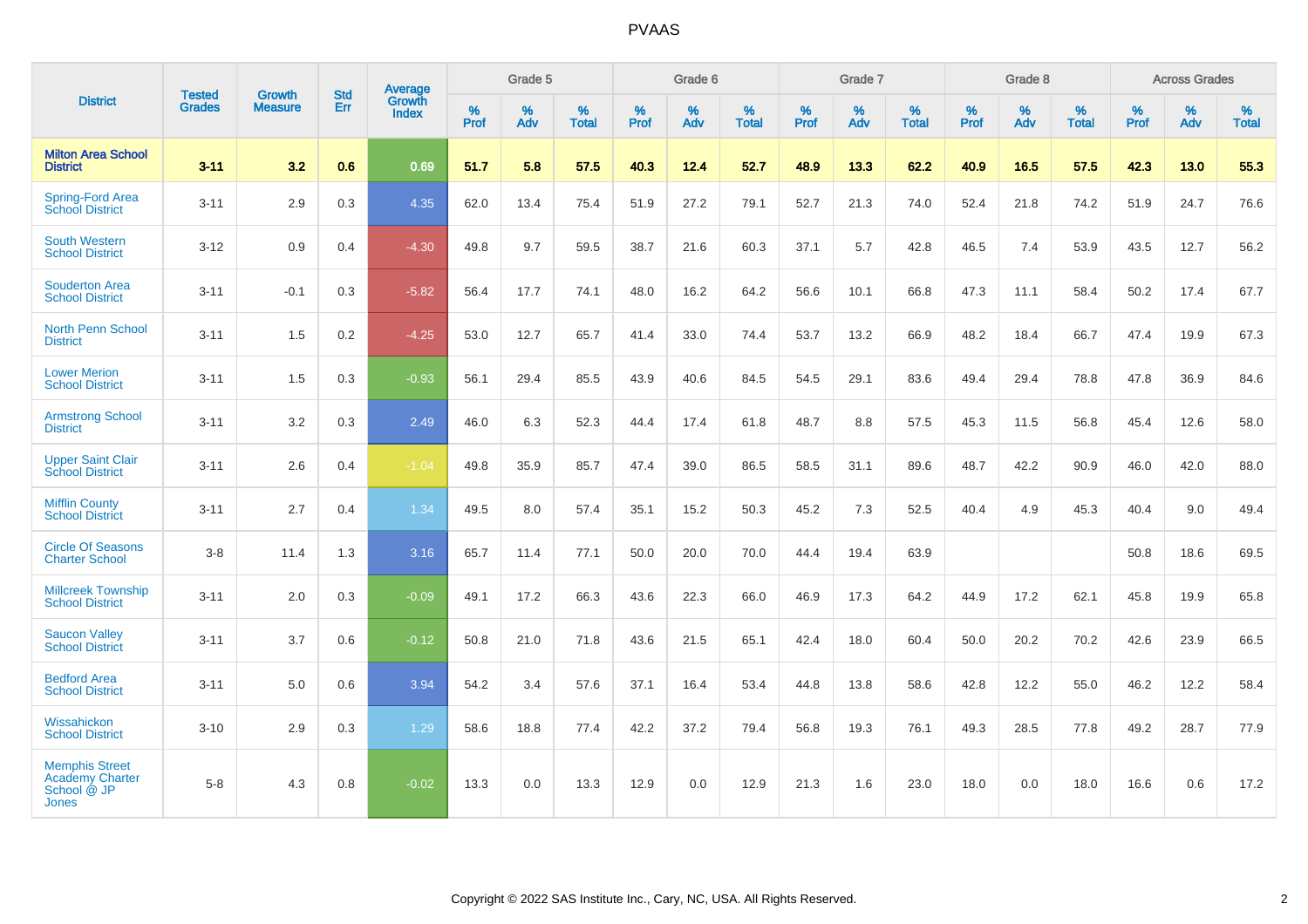|                                                                        | <b>Tested</b> | <b>Growth</b>  | <b>Std</b> | Average                |           | Grade 5  |                   |           | Grade 6  |                   |           | Grade 7  |                   |           | Grade 8  |                   |           | <b>Across Grades</b> |                   |
|------------------------------------------------------------------------|---------------|----------------|------------|------------------------|-----------|----------|-------------------|-----------|----------|-------------------|-----------|----------|-------------------|-----------|----------|-------------------|-----------|----------------------|-------------------|
| <b>District</b>                                                        | <b>Grades</b> | <b>Measure</b> | Err        | Growth<br><b>Index</b> | %<br>Prof | %<br>Adv | %<br><b>Total</b> | %<br>Prof | %<br>Adv | %<br><b>Total</b> | %<br>Prof | %<br>Adv | %<br><b>Total</b> | %<br>Prof | %<br>Adv | %<br><b>Total</b> | %<br>Prof | %<br>Adv             | %<br><b>Total</b> |
| <b>Milton Area School</b><br><b>District</b>                           | $3 - 11$      | 3.2            | 0.6        | 0.69                   | 51.7      | 5.8      | 57.5              | 40.3      | 12.4     | 52.7              | 48.9      | 13.3     | 62.2              | 40.9      | 16.5     | 57.5              | 42.3      | 13.0                 | 55.3              |
| <b>South Fayette</b><br><b>Township School</b><br><b>District</b>      | $3 - 11$      | 1.9            | 0.4        | $-1.71$                | 60.2      | 23.2     | 83.4              | 44.7      | 39.0     | 83.7              | 56.4      | 27.0     | 83.4              | 46.8      | 40.6     | 87.4              | 49.6      | 35.9                 | 85.4              |
| Canon-Mcmillan<br><b>School District</b>                               | $3 - 11$      | 2.0            | 0.3        | $-0.84$                | 60.2      | 11.0     | 71.3              | 41.6      | 31.2     | 72.8              | 51.6      | 18.2     | 69.7              | 56.9      | 17.7     | 74.6              | 50.9      | 21.6                 | 72.5              |
| <b>Line Mountain</b><br><b>School District</b>                         | $3 - 11$      | 5.9            | 0.7        | 1.90                   | 43.9      | 13.6     | 57.6              | 43.1      | 23.6     | 66.7              | 48.0      | 21.4     | 69.4              | 43.7      | 11.3     | 54.9              | 43.0      | 17.5                 | 60.5              |
| <b>Littlestown Area</b><br><b>School District</b>                      | $3 - 11$      | 4.6            | 0.6        | 1.56                   | 49.6      | 3.5      | 53.1              | 50.8      | 15.6     | 66.4              | 37.0      | 7.4      | 44.4              | 55.6      | 6.4      | 61.9              | 45.7      | 9.8                  | 55.5              |
| <b>Bradford Area</b><br><b>School District</b>                         | $3 - 12$      | 3.9            | 0.5        | 2.51                   | 53.6      | 11.3     | 64.9              | 40.7      | 19.2     | 59.9              | 47.0      | 11.6     | 58.6              | 46.2      | 16.0     | 62.2              | 45.7      | 15.1                 | 60.8              |
| <b>Eastern York</b><br><b>School District</b>                          | $3 - 11$      | 3.8            | 0.5        | 0.25                   | 50.9      | 9.2      | 60.1              | 49.3      | 23.0     | 72.3              | 49.4      | 23.9     | 73.3              | 50.0      | 16.1     | 66.1              | 48.6      | 16.2                 | 64.8              |
| <b>South Eastern</b><br><b>School District</b>                         | $3 - 11$      | 2.3            | 0.5        | $-2.60$                | 55.2      | 6.3      | 61.5              | 42.2      | 16.2     | 58.4              | 48.3      | 12.9     | 61.2              | 43.6      | 10.5     | 54.1              | 46.7      | 14.1                 | 60.8              |
| <b>Crawford Central</b><br><b>School District</b>                      | $3 - 11$      | 3.3            | 0.4        | 1.65                   | 48.1      | 4.2      | 52.3              | 37.2      | 13.2     | 50.4              | 40.0      | 13.1     | 53.1              | 42.5      | 12.0     | 54.5              | 40.4      | 10.5                 | 50.9              |
| <b>Folk Arts-Cultural</b><br><b>Treasures Charter</b><br><b>School</b> | $3 - 7$       | 7.1            | 1.0        | $-1.67$                | 50.0      | 6.8      | 56.8              | 42.2      | 37.8     | 80.0              | 52.3      | 11.4     | 63.6              |           |          |                   | 46.5      | 14.6                 | 61.1              |
| <b>Upper Merion Area</b><br><b>School District</b>                     | $3 - 11$      | 3.6            | 0.5        | 0.70                   | 55.7      | 7.0      | 62.7              | 45.2      | 26.4     | 71.6              | 53.5      | 10.8     | 64.3              | 43.3      | 14.0     | 57.3              | 47.7      | 19.3                 | 67.0              |
| <b>Homer-Center</b><br><b>School District</b>                          | $3 - 11$      | 6.3            | 0.8        | 0.67                   | 57.1      | 1.6      | 58.7              | 47.7      | 13.6     | 61.4              | 48.0      | 8.2      | 56.2              | 50.8      | 14.9     | 65.7              | 45.3      | 11.7                 | 56.9              |
| <b>Exeter Township</b><br><b>School District</b>                       | $3 - 11$      | 3.1            | 0.4        | $-0.09$                | 49.8      | 11.2     | 61.0              | 44.2      | 26.3     | 70.5              | 49.4      | 9.5      | 58.9              | 44.3      | 14.6     | 59.0              | 46.4      | 15.0                 | 61.4              |
| <b>Northern York</b><br><b>County School</b><br><b>District</b>        | $3 - 11$      | 0.6            | 0.4        | $-4.14$                | 53.3      | 9.4      | 62.7              | 39.4      | 14.4     | 53.8              | 44.9      | 8.2      | 53.1              | 39.9      | 7.2      | 47.1              | 44.2      | 12.9                 | 57.1              |
| <b>Curwensville Area</b><br><b>School District</b>                     | $3 - 11$      | 4.2            | 0.8        | $-2.07$                | 46.3      | 19.5     | 65.8              | 40.0      | 30.0     | 70.0              | 43.7      | 18.3     | 62.0              | 62.0      | 8.4      | 70.4              | 48.5      | 17.9                 | 66.4              |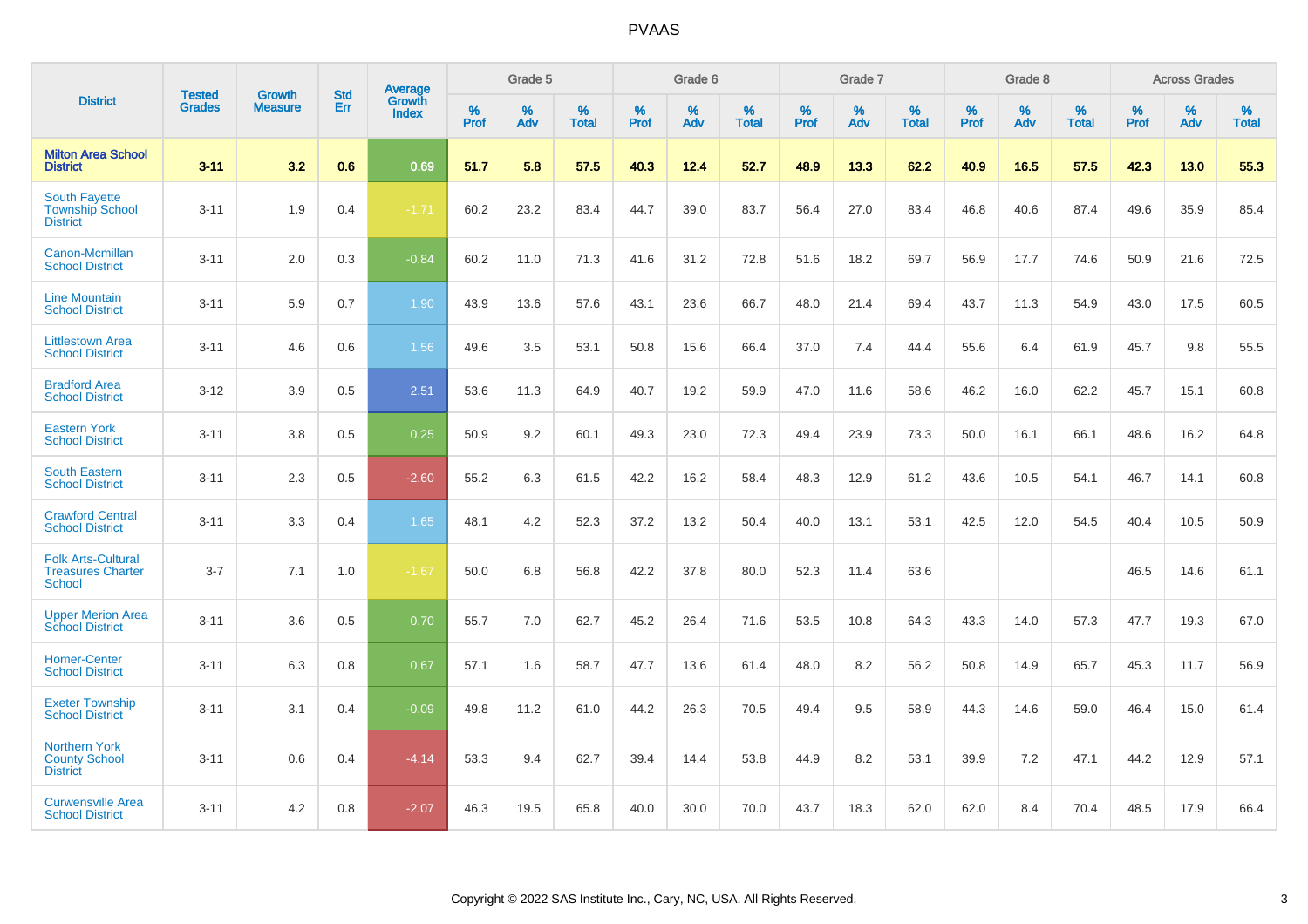|                                                              |                         |                                 | <b>Std</b> | Average                       |           | Grade 5  |                   |           | Grade 6  |                   |           | Grade 7  |                   |           | Grade 8  |                   |           | <b>Across Grades</b> |                   |
|--------------------------------------------------------------|-------------------------|---------------------------------|------------|-------------------------------|-----------|----------|-------------------|-----------|----------|-------------------|-----------|----------|-------------------|-----------|----------|-------------------|-----------|----------------------|-------------------|
| <b>District</b>                                              | <b>Tested</b><br>Grades | <b>Growth</b><br><b>Measure</b> | Err        | <b>Growth</b><br><b>Index</b> | %<br>Prof | %<br>Adv | %<br><b>Total</b> | %<br>Prof | %<br>Adv | %<br><b>Total</b> | %<br>Prof | %<br>Adv | %<br><b>Total</b> | %<br>Prof | %<br>Adv | %<br><b>Total</b> | %<br>Prof | %<br>Adv             | %<br><b>Total</b> |
| <b>Milton Area School</b><br><b>District</b>                 | $3 - 11$                | 3.2                             | 0.6        | 0.69                          | 51.7      | 5.8      | 57.5              | 40.3      | 12.4     | 52.7              | 48.9      | 13.3     | 62.2              | 40.9      | 16.5     | 57.5              | 42.3      | 13.0                 | 55.3              |
| <b>Glendale School</b><br><b>District</b>                    | $3 - 10$                | 3.8                             | 0.9        | $-1.43$                       | 50.0      | 12.5     | 62.5              | 40.7      | 24.1     | 64.8              | 44.6      | 20.0     | 64.6              | 44.9      | 14.3     | 59.2              | 47.2      | 15.2                 | 62.4              |
| <b>West Perry School</b><br><b>District</b>                  | $3 - 11$                | 3.7                             | $0.5\,$    | 1.36                          | 45.0      | 8.7      | 53.7              | 41.7      | 21.8     | 63.5              | 44.2      | 7.9      | 52.1              | 53.3      | 13.3     | 66.7              | 44.0      | 14.2                 | 58.2              |
| <b>Smethport Area</b><br><b>School District</b>              | $3 - 12$                | 6.2                             | 0.8        | 2.05                          | 54.0      | 8.0      | 62.0              | 43.3      | 21.7     | 65.0              | 33.8      | 9.2      | 43.1              | 46.9      | 12.5     | 59.4              | 41.6      | 15.0                 | 56.6              |
| Downingtown Area<br><b>School District</b>                   | $3 - 11$                | $-0.3$                          | 0.4        | $-6.66$                       | 56.2      | 27.7     | 83.8              | 42.9      | 39.9     | 82.8              | 53.8      | 24.3     | 78.0              | 49.8      | 32.5     | 82.3              | 49.4      | 33.5                 | 82.9              |
| <b>State College Area</b><br><b>School District</b>          | $3 - 11$                | 1.7                             | 0.4        | $-0.30$                       | 58.6      | 18.2     | 76.8              | 47.1      | 26.1     | 73.2              | 62.2      | 15.2     | 77.4              | 47.5      | 16.5     | 64.0              | 50.8      | 22.8                 | 73.6              |
| New Hope-<br><b>Solebury School</b><br><b>District</b>       | $3 - 11$                | 2.7                             | 0.6        | $-0.64$                       | 63.4      | 11.8     | 75.3              | 46.1      | 25.5     | 71.6              | 50.0      | 22.9     | 72.9              | 60.2      | 25.9     | 86.1              | 51.8      | 23.2                 | 75.0              |
| <b>Montour School</b><br><b>District</b>                     | $3 - 11$                | 2.4                             | 0.5        | $-2.17$                       | 61.9      | 17.1     | 79.0              | 49.0      | 25.0     | 74.0              | 46.2      | 29.7     | 75.9              | 51.0      | 22.5     | 73.5              | 49.5      | 25.4                 | 74.9              |
| <b>Harrisburg City</b><br><b>School District</b>             | $3 - 11$                | 1.6                             | 0.4        | $-3.71$                       | 6.5       | 0.3      | 6.7               | 14.5      | 1.7      | 16.2              | 15.4      | 1.9      | 17.3              | 20.3      | 2.1      | 22.4              | 12.6      | 1.0                  | 13.6              |
| <b>Penncrest School</b><br><b>District</b>                   | $3 - 11$                | 2.8                             | 0.5        | $-2.07$                       | 37.4      | 10.6     | 48.0              | 39.5      | 19.2     | 58.7              | 38.5      | 6.5      | 45.0              | 35.0      | 10.2     | 45.2              | 39.6      | 11.2                 | 50.7              |
| <b>Central Dauphin</b><br><b>School District</b>             | $3 - 11$                | 1.6                             | 0.2        | 0.79                          | 46.1      | 7.7      | 53.8              | 40.5      | 15.0     | 55.5              | 41.1      | 7.5      | 48.6              | 39.4      | 10.3     | 49.7              | 41.3      | 11.4                 | 52.8              |
| <b>Lewisburg Area</b><br><b>School District</b>              | $3 - 11$                | 4.0                             | 0.6        | 2.23                          | 53.1      | 21.2     | 74.3              | 38.8      | 38.8     | 77.7              | 42.6      | 30.9     | 73.5              | 43.0      | 31.1     | 74.1              | 44.8      | 30.1                 | 74.9              |
| <b>Hempfield School</b><br><b>District</b>                   | $3 - 11$                | 2.2                             | 0.3        | 1.72                          | 52.4      | 9.3      | 61.6              | 44.6      | 23.5     | 68.1              | 43.1      | 21.1     | 64.2              | 46.0      | 20.1     | 66.1              | 45.8      | 20.4                 | 66.2              |
| <b>Richard Allen</b><br>Preparatory<br><b>Charter School</b> | $5-8$                   | 4.8                             | 0.7        | 0.43                          | 9.3       | 0.0      | 9.3               | 16.1      | 0.0      | 16.1              | 16.7      | 1.8      | 18.5              | 19.1      | 1.8      | 20.9              | 16.4      | 1.1                  | 17.5              |
| <b>Radnor Township</b><br><b>School District</b>             | $3 - 12$                | 1.9                             | 0.4        | 0.63                          | 54.7      | 29.0     | 83.7              | 53.9      | 37.8     | 91.7              | 48.0      | 32.3     | 80.3              | 51.4      | 36.7     | 88.1              | 49.6      | 36.7                 | 86.4              |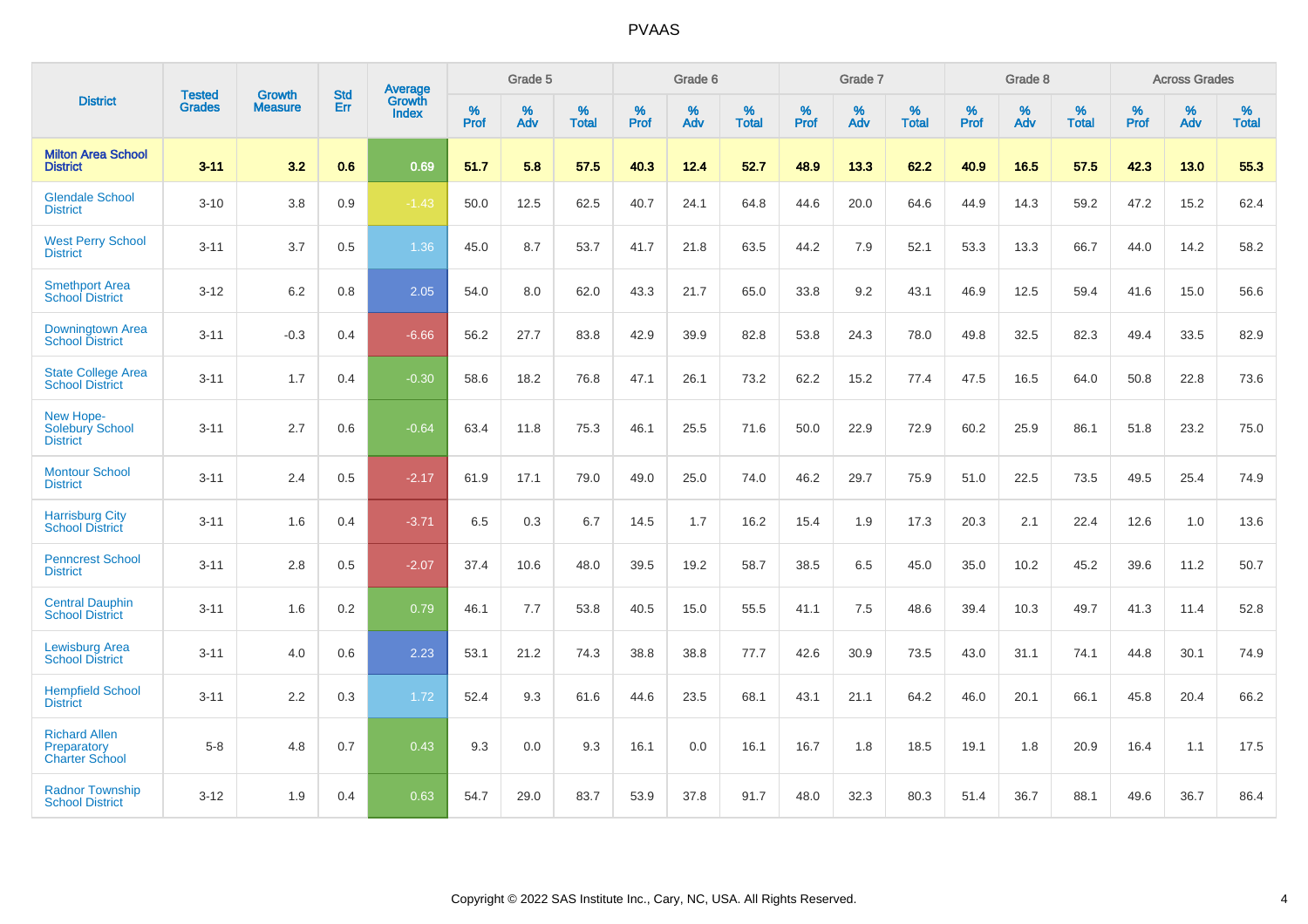|                                                                   | <b>Tested</b> | Growth         | <b>Std</b> | Average                |                  | Grade 5  |                   |           | Grade 6  |                   |                  | Grade 7  |                   |           | Grade 8  |                   |           | <b>Across Grades</b> |                   |
|-------------------------------------------------------------------|---------------|----------------|------------|------------------------|------------------|----------|-------------------|-----------|----------|-------------------|------------------|----------|-------------------|-----------|----------|-------------------|-----------|----------------------|-------------------|
| <b>District</b>                                                   | <b>Grades</b> | <b>Measure</b> | Err        | Growth<br><b>Index</b> | %<br><b>Prof</b> | %<br>Adv | %<br><b>Total</b> | %<br>Prof | %<br>Adv | %<br><b>Total</b> | %<br><b>Prof</b> | %<br>Adv | %<br><b>Total</b> | %<br>Prof | %<br>Adv | %<br><b>Total</b> | %<br>Prof | %<br>Adv             | %<br><b>Total</b> |
| <b>Milton Area School</b><br><b>District</b>                      | $3 - 11$      | 3.2            | 0.6        | 0.69                   | 51.7             | 5.8      | 57.5              | 40.3      | 12.4     | 52.7              | 48.9             | 13.3     | 62.2              | 40.9      | 16.5     | 57.5              | 42.3      | 13.0                 | 55.3              |
| <b>Unionville-Chadds</b><br><b>Ford School</b><br><b>District</b> | $3 - 11$      | 0.8            | 0.4        | $-2.11$                | 61.2             | 24.6     | 85.8              | 48.8      | 36.0     | 84.8              | 54.4             | 26.8     | 81.2              | 45.3      | 38.9     | 84.2              | 48.0      | 37.1                 | 85.2              |
| <b>Universal Alcorn</b><br><b>Charter School</b>                  | $3-8$         | 6.0            | 0.9        | 1.47                   | 32.1             | 9.4      | 41.5              | 34.0      | 6.0      | 40.0              | 37.5             | 3.6      | 41.1              | 28.2      | 0.0      | 28.2              | 29.2      | 4.4                  | 33.6              |
| <b>Penns Valley Area</b><br><b>School District</b>                | $3 - 12$      | 2.5            | 0.6        | $-1.18$                | 56.1             | 8.2      | 64.3              | 41.8      | 33.0     | 74.8              | 45.7             | 1.9      | 47.6              | 35.8      | 8.5      | 44.3              | 44.5      | 13.0                 | 57.5              |
| Southern Columbia<br><b>Area School</b><br><b>District</b>        | $3 - 11$      | 1.6            | 0.7        | $-4.85$                | 56.2             | 5.5      | 61.6              | 46.9      | 25.0     | 71.9              | 51.5             | 14.8     | 66.3              | 39.4      | 11.7     | 51.1              | 47.9      | 16.1                 | 64.0              |
| <b>Southern Lehigh</b><br><b>School District</b>                  | $3 - 11$      | 0.9            | 0.5        | $-4.48$                | 57.9             | 13.1     | 71.0              | 37.4      | 44.8     | 82.2              | 55.9             | 17.4     | 73.2              | 56.4      | 16.7     | 73.1              | 51.9      | 24.2                 | 76.1              |
| <b>Ephrata Area</b><br><b>School District</b>                     | $3 - 11$      | $-0.2$         | 0.4        | $-2.91$                | 50.5             | 10.3     | 60.8              | 47.6      | 12.7     | 60.4              | 40.8             | 5.2      | 46.0              | 39.2      | 7.3      | 46.5              | 45.1      | 12.6                 | 57.6              |
| <b>Moshannon Valley</b><br><b>School District</b>                 | $3 - 10$      | 5.6            | 0.8        | 2.17                   | 51.1             | 2.1      | 53.2              | 24.1      | 22.2     | 46.3              | 45.2             | 1.6      | 46.8              | 41.8      | 6.0      | 47.8              | 39.6      | 7.8                  | 47.4              |
| Philadelphia<br><b>Academy Charter</b><br><b>School</b>           | $3 - 11$      | 1.9            | 0.8        | $-1.74$                | 42.3             | 9.0      | 51.3              | 48.0      | 28.6     | 76.6              | 51.5             | 19.1     | 70.6              | 42.6      | 16.7     | 59.3              | 45.5      | 14.9                 | 60.4              |
| <b>Bangor Area</b><br><b>School District</b>                      | $3 - 12$      | 3.3            | 0.5        | 1.42                   | 38.6             | 14.4     | 52.9              | 45.3      | 16.7     | 62.0              | 47.3             | 9.5      | 56.8              | 43.3      | 8.0      | 51.3              | 44.8      | 13.6                 | 58.4              |
| <b>Solanco School</b><br><b>District</b>                          | $3 - 11$      | 2.8            | 0.4        | 2.25                   | 47.3             | 9.0      | 56.2              | 52.1      | 16.9     | 69.0              | 37.0             | 14.8     | 51.7              | 40.8      | 15.0     | 55.9              | 43.0      | 14.5                 | 57.5              |
| <b>Mifflinburg Area</b><br><b>School District</b>                 | $3 - 11$      | 1.9            | 0.6        | $-2.04$                | 60.8             | 8.0      | 68.8              | 47.8      | 20.7     | 68.5              | 47.1             | 5.8      | 52.9              | 53.8      | 8.6      | 62.5              | 49.7      | 13.0                 | 62.7              |
| <b>Bear Creek</b><br>Community<br><b>Charter School</b>           | $3-8$         | 5.5            | 0.9        | 2.26                   | 51.9             | 7.7      | 59.6              | 47.1      | 19.6     | 66.7              | 42.3             | 7.7      | 50.0              | 34.7      | 10.2     | 44.9              | 45.2      | 12.1                 | 57.4              |
| <b>Fox Chapel Area</b><br><b>School District</b>                  | $3 - 11$      | 1.0            | 0.4        | $-5.04$                | 54.0             | 36.5     | 90.5              | 34.8      | 51.8     | 86.6              | 50.0             | 27.0     | 77.0              | 52.9      | 31.4     | 84.3              | 42.6      | 42.9                 | 85.5              |
| Philadelphia<br><b>Performing Arts</b><br><b>Charter School</b>   | $3-9$         | 4.0            | 0.8        | $-1.81$                | 42.9             | 9.1      | 52.0              | 54.6      | 18.2     | 72.7              | 52.9             | 20.7     | 73.6              | 58.8      | 11.8     | 70.6              | 50.6      | 15.6                 | 66.2              |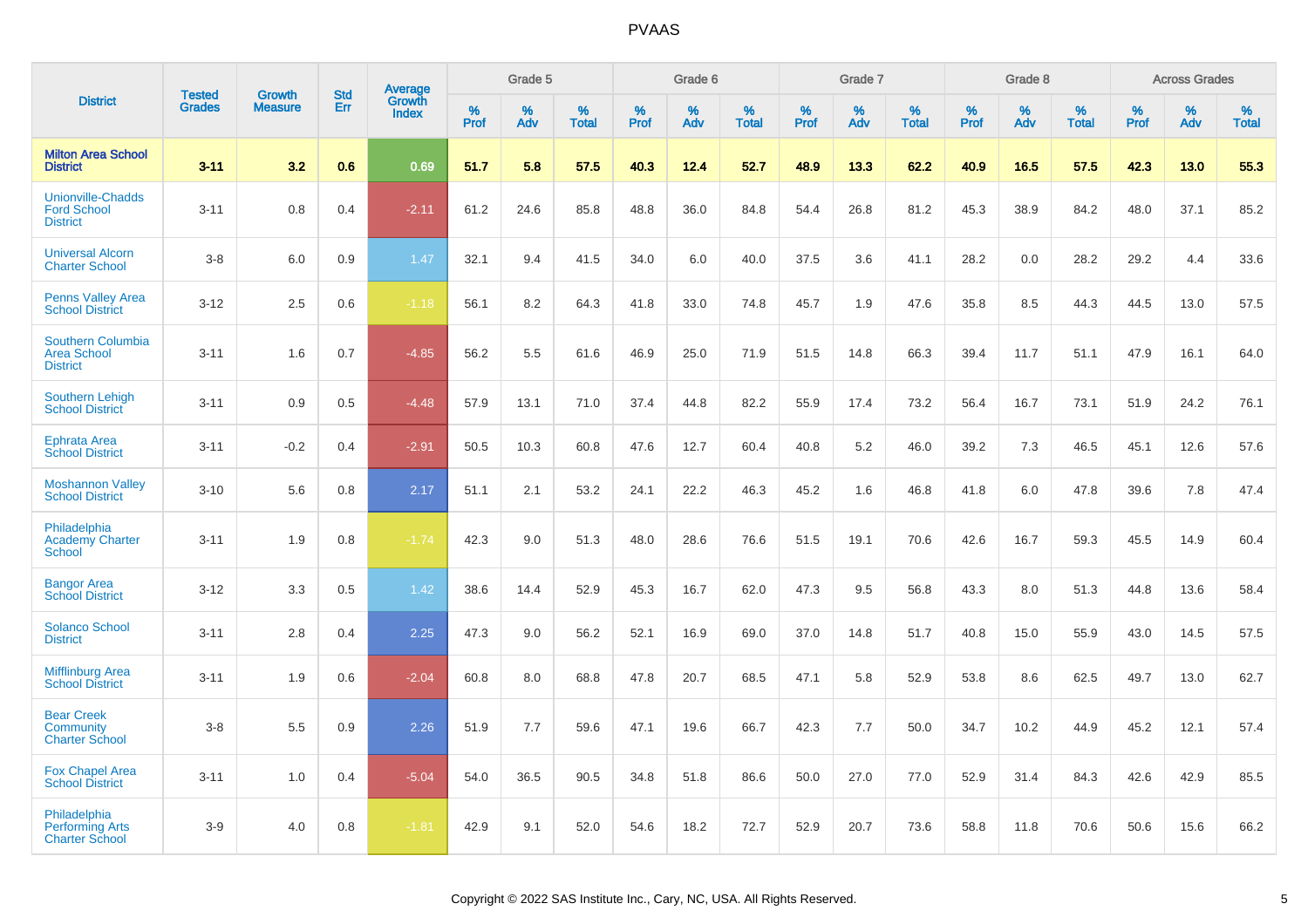|                                                      | <b>Tested</b> | <b>Growth</b>  | <b>Std</b> | Average                |              | Grade 5  |                   |              | Grade 6  |                   |              | Grade 7  |                   |              | Grade 8     |                   |              | <b>Across Grades</b> |                   |
|------------------------------------------------------|---------------|----------------|------------|------------------------|--------------|----------|-------------------|--------------|----------|-------------------|--------------|----------|-------------------|--------------|-------------|-------------------|--------------|----------------------|-------------------|
| <b>District</b>                                      | <b>Grades</b> | <b>Measure</b> | Err        | Growth<br><b>Index</b> | $\%$<br>Prof | %<br>Adv | %<br><b>Total</b> | $\%$<br>Prof | %<br>Adv | %<br><b>Total</b> | $\%$<br>Prof | %<br>Adv | %<br><b>Total</b> | $\%$<br>Prof | $\%$<br>Adv | %<br><b>Total</b> | $\%$<br>Prof | $\%$<br>Adv          | %<br><b>Total</b> |
| <b>Milton Area School</b><br><b>District</b>         | $3 - 11$      | 3.2            | 0.6        | 0.69                   | 51.7         | 5.8      | 57.5              | 40.3         | 12.4     | 52.7              | 48.9         | 13.3     | 62.2              | 40.9         | 16.5        | 57.5              | 42.3         | 13.0                 | 55.3              |
| <b>Universal Institute</b><br><b>Charter School</b>  | $3 - 8$       | 2.4            | 0.7        | $-1.60$                | 20.3         | 0.0      | 20.3              | 21.9         | 1.4      | 23.3              | 28.6         | 0.0      | 28.6              | 35.2         | 3.4         | 38.6              | 26.8         | 1.5                  | 28.3              |
| <b>Warwick School</b><br><b>District</b>             | $3 - 11$      | 0.0            | 0.4        | $-4.21$                | 49.6         | 5.9      | 55.6              | 39.4         | 26.3     | 65.7              | 46.2         | 8.0      | 54.2              | 50.3         | 9.6         | 59.9              | 45.6         | 12.6                 | 58.2              |
| <b>Central Columbia</b><br><b>School District</b>    | $3 - 12$      | 3.0            | 0.5        | 0.57                   | 58.7         | 17.3     | 76.0              | 32.1         | 33.6     | 65.7              | 56.3         | 16.9     | 73.2              | 53.8         | 24.1        | 77.9              | 48.9         | 24.7                 | 73.6              |
| <b>Dubois Area</b><br><b>School District</b>         | $3 - 11$      | $-0.6$         | 0.4        | $-4.44$                | 47.0         | 5.7      | 52.6              | 39.4         | 17.4     | 56.8              | 43.4         | 8.5      | 51.8              | 36.6         | 8.8         | 45.4              | 42.2         | 13.1                 | 55.3              |
| <b>Hermitage School</b><br><b>District</b>           | $3 - 12$      | 2.9            | 0.5        | 0.15                   | 52.9         | 7.9      | 60.7              | 33.3         | 40.3     | 73.6              | 50.4         | 24.5     | 74.8              | 51.0         | 19.3        | 70.3              | 47.0         | 22.0                 | 69.0              |
| <b>Chester</b><br>Community<br><b>Charter School</b> | $3 - 8$       | 3.8            | 0.6        | 1.83                   | 15.7         | 0.8      | 16.4              | 11.9         | 1.8      | 13.8              | 15.2         | 1.0      | 16.2              | 14.8         | 0.0         | 14.8              | 13.2         | 0.7                  | 13.9              |
| <b>Ad Prima Charter</b><br>School                    | $3 - 8$       | 2.7            | 0.8        | $-2.46$                | 25.9         | 1.8      | 27.8              | 34.7         | 16.3     | 51.0              | 36.1         | 3.3      | 39.3              | 27.4         | 4.8         | 32.3              | 33.2         | 4.8                  | 38.1              |
| <b>Juniata County</b><br><b>School District</b>      | $3 - 12$      | 2.7            | 0.5        | 1.00                   | 42.6         | 3.0      | 45.6              | 31.9         | 6.2      | 38.1              | 36.6         | 5.5      | 42.1              | 36.5         | 8.4         | 44.9              | 36.0         | 7.7                  | 43.7              |
| Greencastle-Antrim<br><b>School District</b>         | $3 - 11$      | 2.7            | 0.4        | 1.86                   | 46.3         | 16.4     | 62.7              | 41.0         | 28.2     | 69.2              | 45.4         | 20.7     | 66.1              | 51.7         | 14.7        | 66.4              | 44.6         | 20.8                 | 65.4              |
| <b>Athens Area</b><br><b>School District</b>         | $3 - 11$      | 3.5            | 0.6        | 0.71                   | 57.1         | 10.7     | 67.9              | 39.6         | 18.7     | 58.2              | 56.9         | 5.1      | 62.0              | 45.3         | 7.2         | 52.5              | 45.8         | 12.8                 | 58.6              |
| <b>Jersey Shore Area</b><br><b>School District</b>   | $3 - 11$      | 1.7            | 0.5        | $-5.21$                | 47.6         | 8.3      | 56.0              | 45.6         | 24.8     | 70.4              | 46.3         | 8.0      | 54.3              | 39.6         | 7.7         | 47.2              | 45.3         | 13.4                 | 58.7              |
| <b>Penn Manor</b><br><b>School District</b>          | $3 - 11$      | 2.1            | 0.3        | 0.82                   | 53.4         | 10.5     | 63.8              | 46.5         | 23.0     | 69.5              | 48.2         | 16.2     | 64.4              | 43.7         | 15.4        | 59.1              | 46.8         | 18.7                 | 65.6              |
| <b>Brockway Area</b><br><b>School District</b>       | $3 - 11$      | 4.2            | 0.7        | 1.96                   | 61.5         | 14.1     | 75.6              | 40.6         | 34.8     | 75.4              | 44.4         | 9.9      | 54.3              | 50.0         | 9.7         | 59.7              | 46.6         | 17.4                 | 64.0              |
| <b>Warrior Run</b><br><b>School District</b>         | $3 - 11$      | 2.6            | 0.6        | $-2.96$                | 48.0         | 6.5      | 54.6              | 42.2         | 19.3     | 61.5              | 46.3         | 15.7     | 62.0              | 42.2         | 10.0        | 52.2              | 43.0         | 12.6                 | 55.6              |
| <b>Richland School</b><br><b>District</b>            | $3 - 11$      | 3.6            | 0.6        | $-0.07$                | 51.5         | 18.4     | 69.9              | 54.7         | 20.0     | 74.7              | 51.6         | 14.1     | 65.6              | 53.8         | 15.1        | 68.9              | 51.0         | 18.8                 | 69.8              |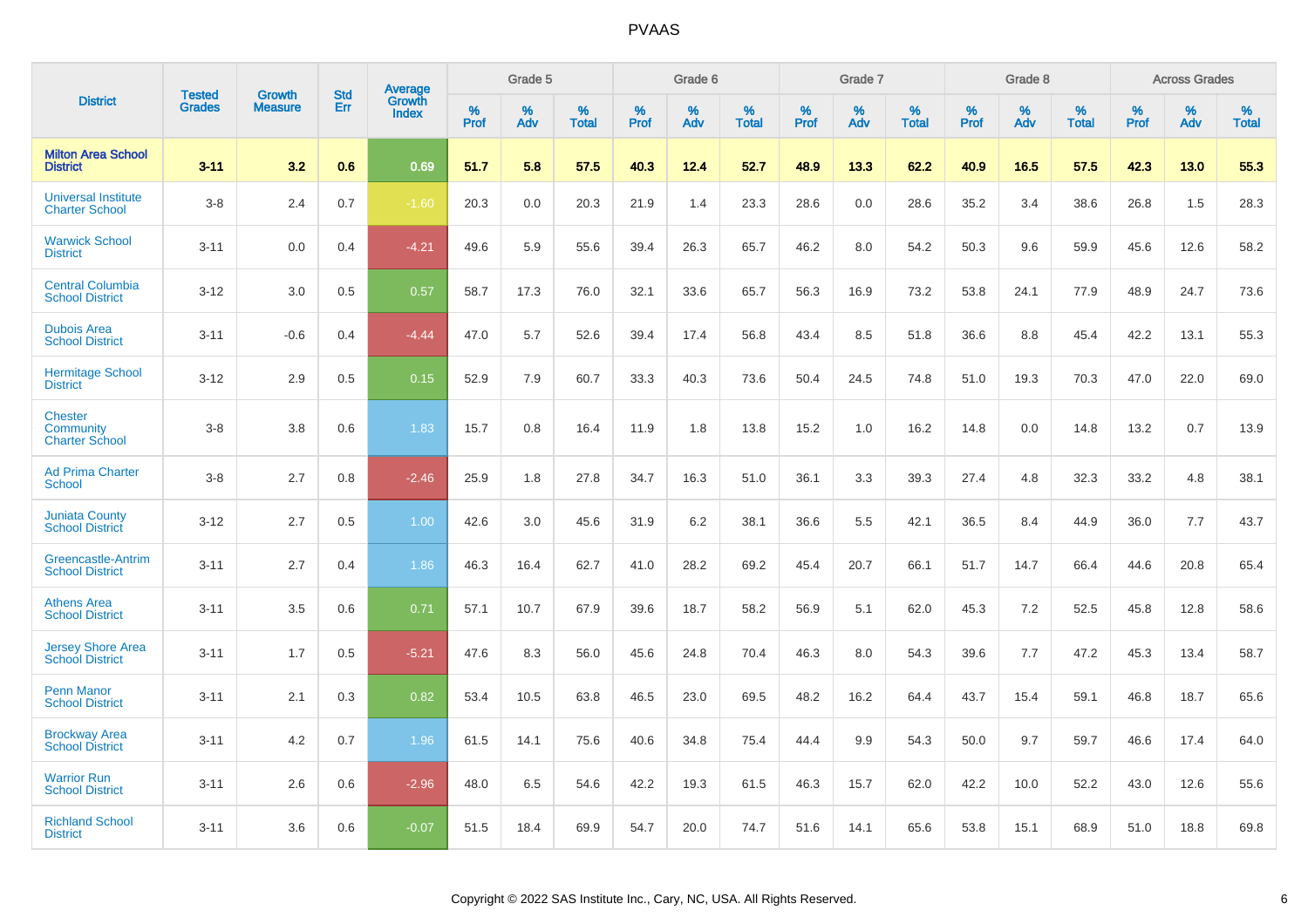|                                                  | <b>Tested</b> | <b>Growth</b>  | <b>Std</b> | Average                |              | Grade 5  |                   |              | Grade 6  |                   |           | Grade 7  |                   |              | Grade 8  |                   |              | <b>Across Grades</b> |                   |
|--------------------------------------------------|---------------|----------------|------------|------------------------|--------------|----------|-------------------|--------------|----------|-------------------|-----------|----------|-------------------|--------------|----------|-------------------|--------------|----------------------|-------------------|
| <b>District</b>                                  | <b>Grades</b> | <b>Measure</b> | Err        | Growth<br><b>Index</b> | $\%$<br>Prof | %<br>Adv | %<br><b>Total</b> | $\%$<br>Prof | %<br>Adv | %<br><b>Total</b> | %<br>Prof | %<br>Adv | %<br><b>Total</b> | $\%$<br>Prof | %<br>Adv | %<br><b>Total</b> | $\%$<br>Prof | %<br>Adv             | %<br><b>Total</b> |
| <b>Milton Area School</b><br><b>District</b>     | $3 - 11$      | 3.2            | 0.6        | 0.69                   | 51.7         | 5.8      | 57.5              | 40.3         | 12.4     | 52.7              | 48.9      | 13.3     | 62.2              | 40.9         | 16.5     | 57.5              | 42.3         | 13.0                 | 55.3              |
| <b>Sayre Area School</b><br><b>District</b>      | $3 - 11$      | 4.2            | 0.8        | $-2.23$                | 32.8         | 4.9      | 37.7              | 51.8         | 19.8     | 71.6              | 47.6      | 8.3      | 56.0              | 39.0         | 4.9      | 43.9              | 44.6         | 10.7                 | 55.4              |
| <b>Derry Township</b><br><b>School District</b>  | $3 - 10$      | $-1.3$         | 1.3        | $-4.40$                | 57.1         | 20.9     | 78.0              | 38.2         | 44.1     | 82.4              | 66.7      | 20.8     | 87.5              | 46.7         | 53.3     | 100.0             | 49.1         | 29.0                 | 78.2              |
| Huntingdon Area<br>School District               | $3 - 11$      | 1.8            | 0.6        | $-3.99$                | 41.6         | 3.5      | 45.1              | 33.0         | 11.9     | 44.9              | 34.5      | 7.9      | 42.4              | 34.9         | 7.1      | 42.1              | 37.2         | 10.0                 | 47.2              |
| <b>Gettysburg Area</b><br><b>School District</b> | $3 - 11$      | 2.5            | 0.4        | 1.99                   | 52.6         | 9.8      | 62.3              | 42.6         | 22.5     | 65.1              | 48.1      | 11.6     | 59.7              | 44.9         | 10.3     | 55.1              | 45.0         | 16.0                 | 61.0              |
| <b>Carlisle Area</b><br><b>School District</b>   | $3 - 11$      | 1.8            | 0.4        | $-1.81$                | 40.6         | 13.9     | 54.4              | 38.1         | 20.2     | 58.2              | 42.0      | 13.0     | 55.0              | 42.1         | 10.7     | 52.8              | 40.4         | 15.3                 | 55.7              |
| <b>Wayne Highlands</b><br><b>School District</b> | $3 - 11$      | 2.9            | 0.5        | 1.22                   | 54.3         | 11.4     | 65.7              | 49.3         | 20.3     | 69.6              | 46.4      | 19.6     | 66.1              | 49.7         | 14.1     | 63.8              | 47.2         | 17.9                 | 65.1              |
| <b>Milton Area School</b><br><b>District</b>     | $3 - 11$      | 32             | 0.6        | 0.69                   | 51.7         | 5.8      | 57.5              | 40.3         | 12.4     | 52.7              | 48.9      | 13.3     | 62.2              | 40.9         | 16.5     | 57.5              | 42.3         | 13.0                 | 55.3              |
| <b>Northern Tioga</b><br><b>School District</b>  | $3 - 12$      | 3.0            | 0.5        | 1.88                   | 45.2         | 2.6      | 47.7              | 48.2         | 9.8      | 58.0              | 41.7      | 7.0      | 48.7              | 51.2         | 8.4      | 59.5              | 44.8         | 9.6                  | 54.4              |
| <b>Greenwood School</b><br><b>District</b>       | $3 - 11$      | 4.5            | 0.8        | $-0.83$                | 51.5         | 3.0      | 54.6              | 45.3         | 28.3     | 73.6              | 43.6      | 9.1      | 52.7              | 51.8         | 31.5     | 83.3              | 47.9         | 19.4                 | 67.3              |
| John B. Stetson<br><b>Charter School</b>         | $5 - 8$       | 3.5            | 0.6        | 1.73                   | 4.5          | 0.0      | 4.5               | 6.4          | 0.0      | 6.4               | 10.2      | 0.0      | 10.2              | 10.5         | 1.6      | 12.1              | 8.5          | 0.5                  | 8.9               |
| <b>Beaver Area</b><br><b>School District</b>     | $3 - 10$      | $-1.0$         | 0.6        | $-4.92$                | 56.2         | 21.5     | 77.7              | 40.0         | 48.3     | 88.3              | 65.5      | 12.9     | 78.4              | 53.6         | 16.1     | 69.6              | 50.4         | 29.6                 | 79.9              |
| <b>Upper Dublin</b><br><b>School District</b>    | $3 - 12$      | 2.0            | 0.4        | $-0.38$                | 62.0         | 16.3     | 78.3              | 45.4         | 34.4     | 79.8              | 59.5      | 20.0     | 79.5              | 55.3         | 21.9     | 77.2              | 51.4         | 27.8                 | 79.3              |
| <b>Red Lion Area</b><br><b>School District</b>   | $3 - 11$      | 0.6            | 0.4        | $-3.42$                | 46.1         | 2.7      | 48.8              | 38.1         | 15.8     | 54.0              | 41.4      | 10.4     | 51.9              | 38.8         | 7.5      | 46.3              | 40.6         | 9.4                  | 50.0              |
| <b>Twin Valley School</b><br><b>District</b>     | $3 - 12$      | 2.3            | 0.5        | $-1.85$                | 50.9         | 8.9      | 59.8              | 41.4         | 26.0     | 67.3              | 39.6      | 19.3     | 58.9              | 54.2         | 16.1     | 70.2              | 45.6         | 20.6                 | 66.2              |
| <b>Midd-West School</b><br><b>District</b>       | $3 - 11$      | 1.2            | 0.6        | $-2.83$                | 52.2         | 3.0      | 55.2              | 42.5         | 9.7      | 52.2              | 51.0      | 5.1      | 56.1              | 48.8         | 8.0      | 56.8              | 46.3         | 8.6                  | 55.0              |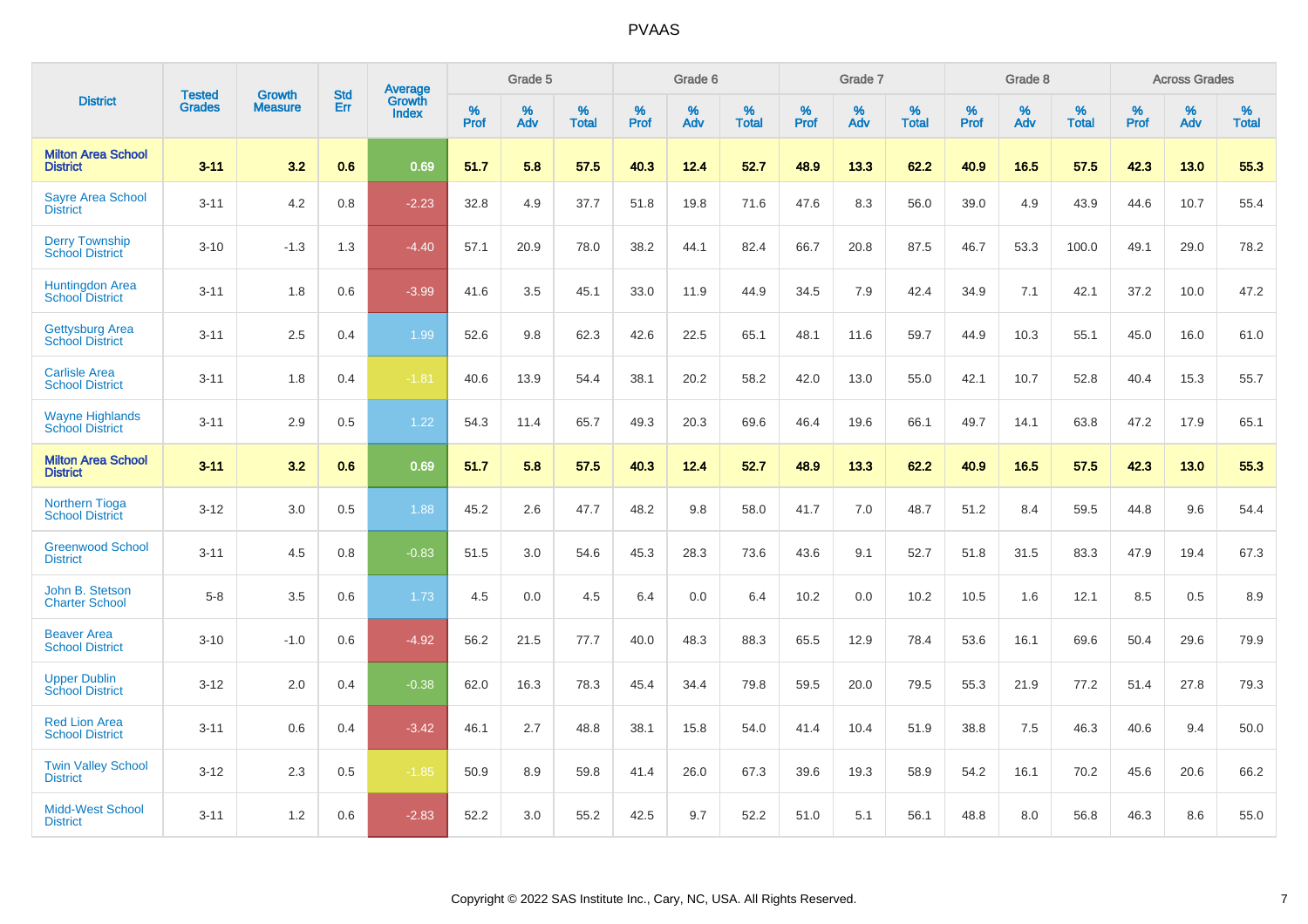|                                                                 | <b>Tested</b> | <b>Growth</b>  | <b>Std</b> | <b>Average</b>         |              | Grade 5  |                   |              | Grade 6  |                   |              | Grade 7  |                   |              | Grade 8  |                   |              | <b>Across Grades</b> |                   |
|-----------------------------------------------------------------|---------------|----------------|------------|------------------------|--------------|----------|-------------------|--------------|----------|-------------------|--------------|----------|-------------------|--------------|----------|-------------------|--------------|----------------------|-------------------|
| <b>District</b>                                                 | <b>Grades</b> | <b>Measure</b> | Err        | Growth<br><b>Index</b> | $\%$<br>Prof | %<br>Adv | %<br><b>Total</b> | $\%$<br>Prof | %<br>Adv | %<br><b>Total</b> | $\%$<br>Prof | %<br>Adv | %<br><b>Total</b> | $\%$<br>Prof | %<br>Adv | %<br><b>Total</b> | $\%$<br>Prof | %<br>Adv             | %<br><b>Total</b> |
| <b>Milton Area School</b><br><b>District</b>                    | $3 - 11$      | 3.2            | 0.6        | 0.69                   | 51.7         | 5.8      | 57.5              | 40.3         | 12.4     | 52.7              | 48.9         | 13.3     | 62.2              | 40.9         | 16.5     | 57.5              | 42.3         | 13.0                 | 55.3              |
| <b>Upper Perkiomen</b><br><b>School District</b>                | $3 - 11$      | 0.7            | 0.4        | $-1.43$                | 50.2         | 3.0      | 53.2              | 45.7         | 12.0     | 57.7              | 48.7         | 11.5     | 60.2              | 46.0         | 12.4     | 58.4              | 45.9         | 9.5                  | 55.3              |
| <b>Butler Area School</b><br><b>District</b>                    | $3 - 11$      | 0.3            | 0.3        | $-4.92$                | 49.8         | 12.2     | 61.9              | 43.8         | 18.2     | 62.0              | 44.4         | 9.3      | 53.8              | 47.9         | 8.0      | 55.9              | 46.0         | 14.0                 | 60.0              |
| <b>West Allegheny</b><br><b>School District</b>                 | $3 - 12$      | 0.3            | 0.4        | $-4.74$                | 60.9         | 19.8     | 80.6              | 44.4         | 28.3     | 72.6              | 56.6         | 17.0     | 73.6              | 50.7         | 12.1     | 62.8              | 50.7         | 26.1                 | 76.8              |
| <b>Bucks County</b><br><b>Montessori Charter</b><br>School      | $3-6$         | 10.3           | 1.9        | 3.15                   | 64.5         | 19.4     | 83.9              | 35.7         | 57.1     | 92.9              |              |          |                   |              |          |                   | 51.1         | 35.1                 | 86.2              |
| <b>Wyalusing Area</b><br><b>School District</b>                 | $3 - 12$      | 1.0            | 0.7        | $-4.53$                | 36.1         | 2.4      | 38.6              | 43.1         | 13.7     | 56.9              | 43.5         | 12.0     | 55.4              | 36.8         | 3.8      | 40.6              | 39.8         | 9.9                  | 49.6              |
| <b>Millville Area</b><br><b>School District</b>                 | $3 - 12$      | 5.0            | 1.0        | 0.14                   | 63.8         | 2.1      | 66.0              | 43.4         | 22.6     | 66.0              | 44.4         | 13.3     | 57.8              | 52.6         | 10.5     | 63.2              | 50.2         | 13.2                 | 63.4              |
| <b>Delaware Valley</b><br><b>School District</b>                | $3 - 11$      | 1.2            | 0.4        | $-1.72$                | 55.0         | 9.2      | 64.3              | 46.5         | 15.6     | 62.1              | 50.6         | 14.8     | 65.4              | 44.7         | 16.5     | 61.2              | 48.8         | 17.1                 | 65.9              |
| <b>Belmont Charter</b><br><b>School</b>                         | $3 - 10$      | 2.8            | 0.9        | $-2.19$                | 10.2         | 0.0      | 10.2              | 25.5         | 2.0      | 27.4              | 22.9         | 0.0      | 22.9              | 28.0         | 0.0      | 28.0              | 18.0         | 1.9                  | 19.9              |
| <b>Otto-Eldred School</b><br><b>District</b>                    | $3 - 11$      | 5.1            | 1.0        | 1.12                   | 57.1         | 9.5      | 66.7              | 47.5         | 15.0     | 62.5              | 42.2         | 11.1     | 53.3              | 35.4         | 12.5     | 47.9              | 43.8         | 11.1                 | 54.9              |
| <b>Towanda Area</b><br><b>School District</b>                   | $3 - 11$      | 0.7            | 0.6        | $-2.19$                | 40.8         | 6.7      | 47.5              | 36.4         | 19.6     | 56.1              | 37.3         | 5.9      | 43.2              | 40.5         | 7.8      | 48.3              | 36.0         | 10.8                 | 46.7              |
| <b>Pennsbury School</b><br><b>District</b>                      | $3 - 11$      | 0.6            | 0.3        | $-2.67$                | 56.7         | 12.6     | 69.3              | 48.5         | 21.9     | 70.3              | 52.0         | 14.7     | 66.7              | 49.3         | 18.0     | 67.3              | 49.0         | 20.2                 | 69.1              |
| <b>Southern York</b><br><b>County School</b><br><b>District</b> | $3 - 11$      | $-0.7$         | 0.5        | $-5.06$                | 44.0         | 5.1      | 49.0              | 50.6         | 24.4     | 75.0              | 42.2         | 9.2      | 51.5              | 49.2         | 8.5      | 57.7              | 44.9         | 13.5                 | 58.4              |
| <b>Mercer Area</b><br><b>School District</b>                    | $3 - 11$      | 1.5            | 0.8        | $-2.57$                | 56.9         | 1.7      | 58.6              | 31.3         | 35.8     | 67.2              | 46.8         | 14.3     | 61.0              | 61.3         | 8.0      | 69.3              | 46.7         | 16.6                 | 63.3              |
| <b>Hollidaysburg Area</b><br><b>School District</b>             | $3 - 11$      | 1.1            | 0.4        | $-5.69$                | 54.2         | 10.2     | 64.4              | 40.4         | 26.5     | 67.0              | 47.0         | 17.2     | 64.2              | 45.4         | 11.8     | 57.2              | 45.9         | 17.3                 | 63.2              |
| <b>Penn-Delco School</b><br><b>District</b>                     | $3 - 11$      | 1.3            | 0.4        | $-2.22$                | 51.9         | 12.9     | 64.7              | 40.8         | 17.9     | 58.7              | 48.7         | 16.8     | 65.4              | 45.6         | 6.2      | 51.8              | 46.1         | 12.9                 | 59.0              |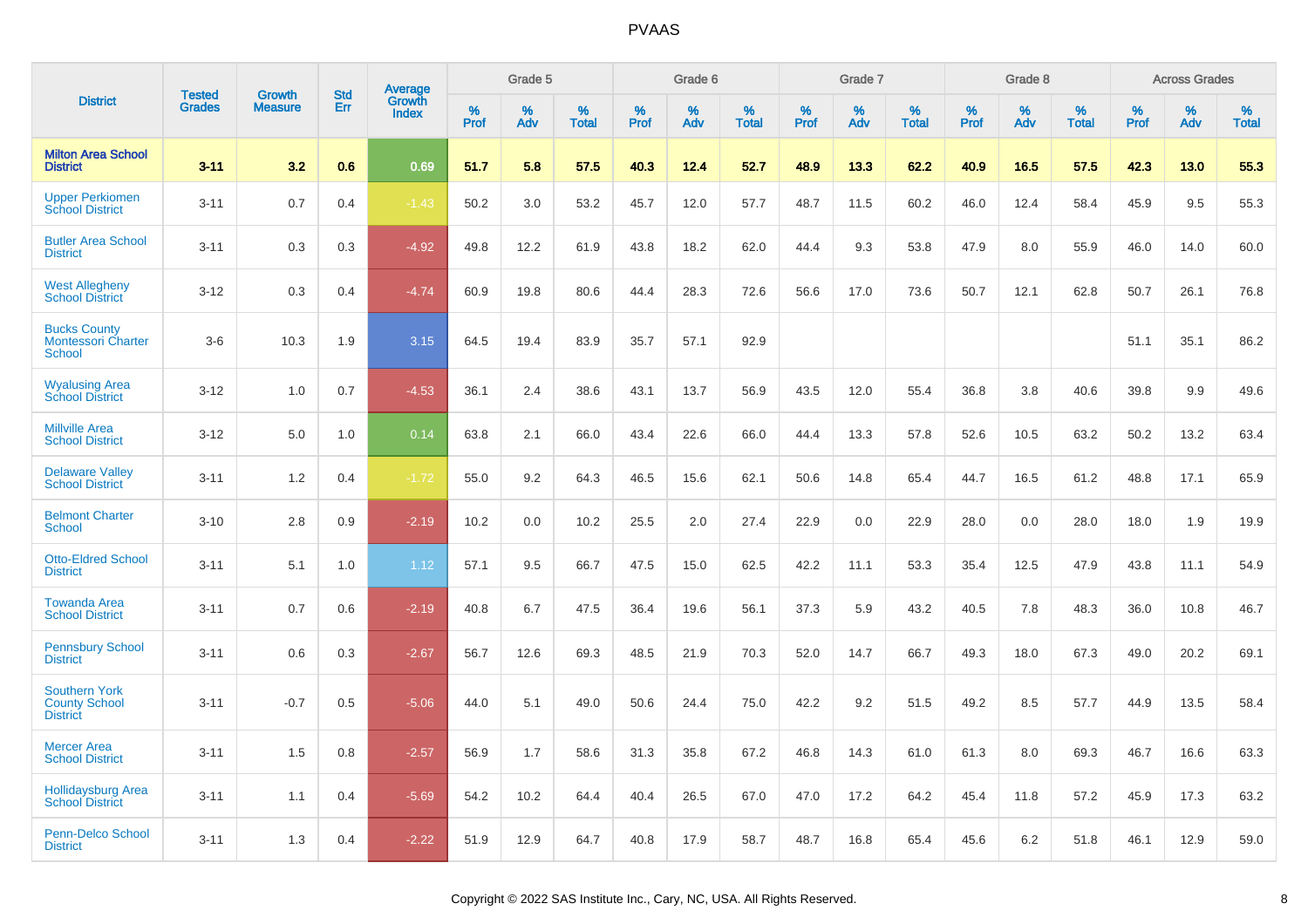| <b>District</b>                                          |                                | <b>Growth</b>  | <b>Std</b> | Average                |           | Grade 5  |                   |           | Grade 6  |                   |           | Grade 7  |                   |           | Grade 8  |                   |           | <b>Across Grades</b> |                   |
|----------------------------------------------------------|--------------------------------|----------------|------------|------------------------|-----------|----------|-------------------|-----------|----------|-------------------|-----------|----------|-------------------|-----------|----------|-------------------|-----------|----------------------|-------------------|
|                                                          | <b>Tested</b><br><b>Grades</b> | <b>Measure</b> | Err        | Growth<br><b>Index</b> | %<br>Prof | %<br>Adv | %<br><b>Total</b> | %<br>Prof | %<br>Adv | %<br><b>Total</b> | %<br>Prof | %<br>Adv | %<br><b>Total</b> | %<br>Prof | %<br>Adv | %<br><b>Total</b> | %<br>Prof | %<br>Adv             | %<br><b>Total</b> |
| <b>Milton Area School</b><br><b>District</b>             | $3 - 11$                       | 3.2            | 0.6        | 0.69                   | 51.7      | 5.8      | 57.5              | 40.3      | 12.4     | 52.7              | 48.9      | 13.3     | 62.2              | 40.9      | 16.5     | 57.5              | 42.3      | 13.0                 | 55.3              |
| <b>Universal Vare</b><br><b>Charter School</b>           | $6 - 8$                        | 6.8            | 1.3        | 2.67                   |           |          |                   | 11.8      | 17.6     | 29.4              | 16.7      | 0.0      | 16.7              | 28.6      | 1.6      | 30.2              | 22.7      | 3.6                  | 26.4              |
| <b>Universal Daroff</b><br><b>Charter School</b>         | $3 - 8$                        | 4.3            | 0.8        | 1.13                   | 14.5      | 0.0      | 14.5              | 20.4      | 1.8      | 22.2              | 12.5      | 2.1      | 14.6              | 21.8      | 0.0      | 21.8              | 15.2      | 1.3                  | 16.5              |
| <b>Kennett</b><br>Consolidated<br><b>School District</b> | $3 - 11$                       | 1.3            | 0.4        | $-1.36$                | 47.8      | 15.1     | 62.9              | 35.8      | 24.1     | 59.9              | 44.2      | 15.1     | 59.4              | 45.0      | 5.7      | 50.7              | 40.9      | 17.5                 | 58.4              |
| <b>Cambria Heights</b><br><b>School District</b>         | $3 - 10$                       | 1.6            | 0.6        | $-2.34$                | 62.9      | 5.6      | 68.5              | 42.6      | 24.8     | 67.3              | 51.0      | 5.2      | 56.2              | 48.2      | 13.4     | 61.6              | 49.1      | 11.7                 | 60.8              |
| Elizabethtown<br><b>Area School</b><br><b>District</b>   | $3 - 12$                       | $-0.8$         | 0.4        | $-6.77$                | 51.7      | 12.8     | 64.5              | 38.8      | 26.9     | 65.8              | 46.4      | 4.7      | 51.2              | 44.1      | 10.0     | 54.2              | 44.6      | 17.9                 | 62.5              |
| <b>Reading School</b><br><b>District</b>                 | $3 - 11$                       | 1.5            | 0.4        | $-2.28$                | 14.9      | 0.5      | 15.4              | 15.2      | 2.2      | 17.4              | 16.6      | 1.3      | 17.9              | 16.7      | 0.4      | 17.0              | 16.0      | 1.2                  | 17.2              |
| <b>Moon Area School</b><br><b>District</b>               | $3 - 11$                       | $-0.1$         | 0.4        | $-6.46$                | 57.7      | 16.7     | 74.4              | 49.6      | 19.3     | 68.9              | 51.6      | 10.8     | 62.4              | 52.0      | 17.4     | 69.4              | 51.5      | 19.8                 | 71.3              |
| <b>Discovery Charter</b><br>School                       | $3 - 8$                        | 4.6            | 0.9        | 0.34                   | 36.4      | 2.3      | 38.6              | 27.3      | 9.1      | 36.4              | 35.6      | 3.4      | 39.0              | 45.7      | 5.7      | 51.4              | 29.8      | 3.4                  | 33.2              |
| <b>Franklin Regional</b><br><b>School District</b>       | $3 - 11$                       | 1.8            | 0.4        | $-0.30$                | 51.5      | 28.2     | 79.7              | 36.5      | 42.3     | 78.8              | 55.2      | 18.9     | 74.1              | 46.1      | 16.8     | 62.8              | 47.8      | 29.9                 | 77.6              |
| <b>Quaker Valley</b><br><b>School District</b>           | $3 - 11$                       | 2.7            | 0.6        | 1.67                   | 56.0      | 24.1     | 80.1              | 33.6      | 45.4     | 79.0              | 53.5      | 25.7     | 79.2              | 57.6      | 23.5     | 81.1              | 47.9      | 33.9                 | 81.8              |
| <b>Keystone Central</b><br><b>School District</b>        | $3 - 11$                       | 1.9            | 0.4        | 0.62                   | 36.0      | 3.6      | 39.7              | 38.1      | 13.8     | 52.0              | 33.4      | 4.4      | 37.8              | 37.3      | 3.6      | 40.9              | 36.9      | 7.7                  | 44.6              |
| Lake-Lehman<br><b>School District</b>                    | $3 - 11$                       | 2.0            | 0.6        | $-1.92$                | 46.8      | 4.5      | 51.4              | 42.9      | 10.5     | 53.3              | 53.0      | 9.6      | 62.6              | 52.2      | 8.7      | 60.9              | 48.7      | 10.4                 | 59.1              |
| <b>Danville Area</b><br><b>School District</b>           | $3 - 11$                       | 2.1            | 0.5        | $-1.17$                | 56.7      | 16.6     | 73.2              | 41.0      | 27.1     | 68.1              | 52.9      | 20.3     | 73.2              | 43.3      | 21.7     | 65.0              | 46.6      | 21.7                 | 68.3              |
| <b>Esperanza</b><br><b>Academy Charter</b><br>School     | $4 - 11$                       | 1.2            | 0.5        | $-2.91$                |           |          |                   | 17.4      | 0.5      | 17.9              | 22.3      | 1.4      | 23.6              | 18.9      | 0.5      | 19.4              | 19.0      | 0.9                  | 19.9              |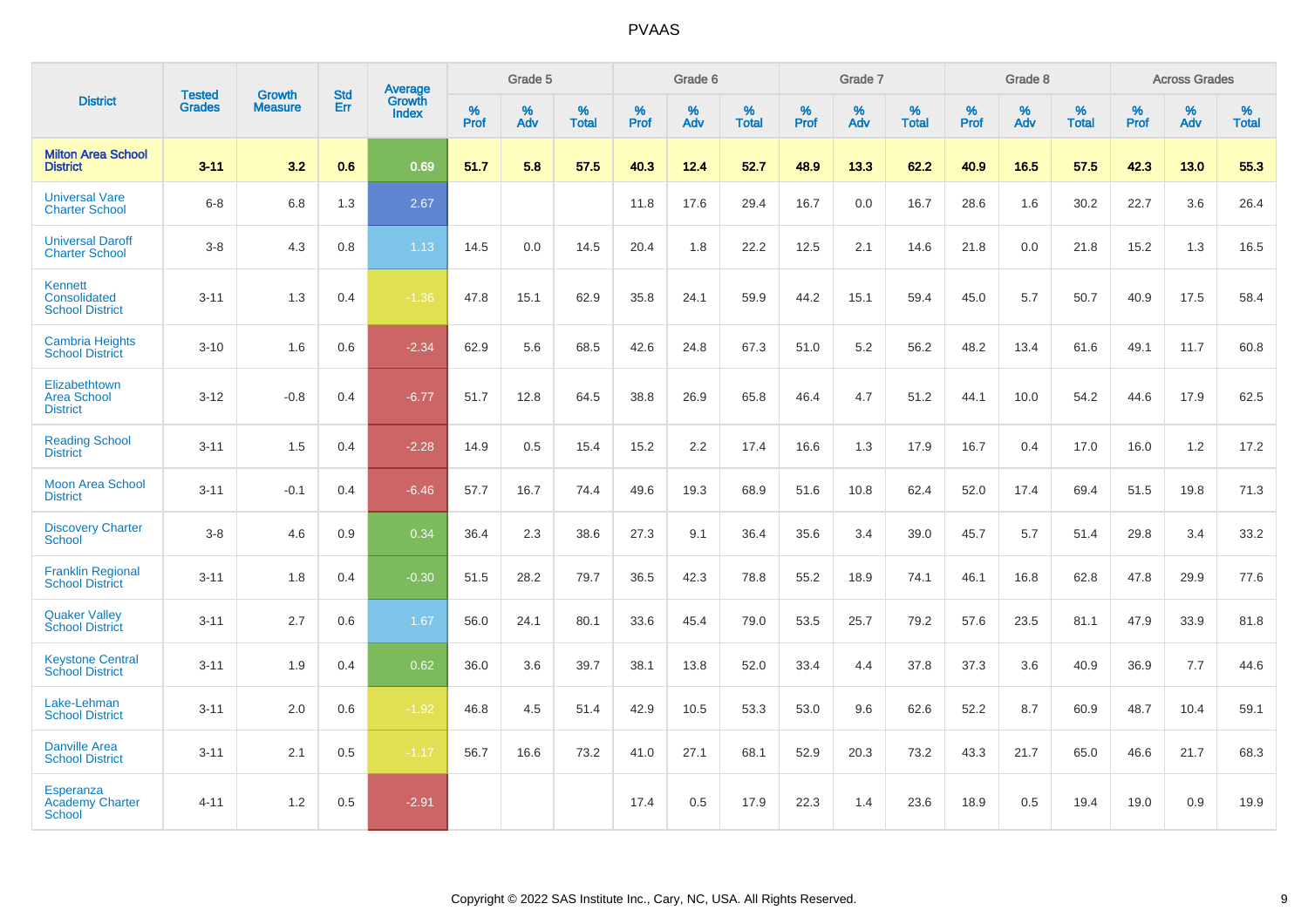|                                                                   | <b>Tested</b> | <b>Growth</b>  | <b>Std</b> | Average                |           | Grade 5  |                   |           | Grade 6  |                   |           | Grade 7  |                   |           | Grade 8  |                   |           | <b>Across Grades</b> |                   |
|-------------------------------------------------------------------|---------------|----------------|------------|------------------------|-----------|----------|-------------------|-----------|----------|-------------------|-----------|----------|-------------------|-----------|----------|-------------------|-----------|----------------------|-------------------|
| <b>District</b>                                                   | <b>Grades</b> | <b>Measure</b> | Err        | Growth<br><b>Index</b> | %<br>Prof | %<br>Adv | %<br><b>Total</b> | %<br>Prof | %<br>Adv | %<br><b>Total</b> | %<br>Prof | %<br>Adv | %<br><b>Total</b> | %<br>Prof | %<br>Adv | %<br><b>Total</b> | %<br>Prof | %<br>Adv             | %<br><b>Total</b> |
| <b>Milton Area School</b><br><b>District</b>                      | $3 - 11$      | 3.2            | 0.6        | 0.69                   | 51.7      | 5.8      | 57.5              | 40.3      | 12.4     | 52.7              | 48.9      | 13.3     | 62.2              | 40.9      | 16.5     | 57.5              | 42.3      | 13.0                 | 55.3              |
| <b>Oxford Area</b><br><b>School District</b>                      | $3 - 11$      | $-1.2$         | 0.4        | $-9.53$                | 43.9      | 6.1      | 50.0              | 41.5      | 17.6     | 59.0              | 44.6      | 7.0      | 51.6              | 30.2      | 3.9      | 34.2              | 39.6      | 10.3                 | 49.9              |
| <b>Wattsburg Area</b><br><b>School District</b>                   | $3 - 11$      | 3.0            | 0.6        | 0.15                   | 48.9      | 9.1      | 58.0              | 52.1      | 18.1     | 70.2              | 46.2      | 13.2     | 59.3              | 60.8      | 5.9      | 66.7              | 48.4      | 12.4                 | 60.8              |
| <b>Williamsport Area</b><br><b>School District</b>                | $3 - 11$      | $-1.3$         | 0.4        | $-6.70$                | 46.8      | 4.8      | 51.6              | 43.8      | 8.8      | 52.5              | 34.6      | 4.8      | 39.4              | 26.0      | 5.8      | 31.8              | 37.7      | 8.5                  | 46.2              |
| Mt Lebanon<br><b>School District</b>                              | $3 - 11$      | 0.4            | 0.4        | $-1.43$                | 60.1      | 27.2     | 87.2              | 39.7      | 50.2     | 89.8              | 46.8      | 35.3     | 82.2              | 52.4      | 35.7     | 88.1              | 48.2      | 38.9                 | 87.0              |
| <b>Somerset Area</b><br><b>School District</b>                    | $3 - 11$      | 0.7            | 0.6        | $-3.09$                | 48.3      | 5.8      | 54.2              | 42.4      | 28.8     | 71.2              | 46.7      | 17.5     | 64.2              | 52.5      | 12.8     | 65.2              | 45.3      | 16.7                 | 62.0              |
| <b>Hanover Public</b><br><b>School District</b>                   | $3 - 11$      | 1.6            | 0.6        | $-3.85$                | 40.6      | 3.0      | 43.6              | 42.4      | 9.4      | 51.8              | 45.4      | 6.2      | 51.5              | 38.7      | 7.3      | 46.0              | 42.0      | 12.7                 | 54.7              |
| <b>Keystone School</b><br><b>District</b>                         | $3 - 11$      | 0.8            | 0.8        | $-2.41$                | 49.2      | 26.9     | 76.1              | 50.0      | 17.3     | 67.3              | 50.0      | 16.2     | 66.2              | 46.8      | 9.7      | 56.4              | 46.5      | 21.0                 | 67.5              |
| <b>Oil City Area</b><br><b>School District</b>                    | $3 - 11$      | 2.6            | 0.6        | 0.83                   | 47.2      | 2.8      | 50.0              | 41.1      | 9.7      | 50.8              | 32.8      | 4.7      | 37.5              | 42.0      | 7.6      | 49.6              | 39.2      | 7.8                  | 47.0              |
| <b>Avella Area School</b><br><b>District</b>                      | $3 - 12$      | 2.7            | 1.1        | $-3.10$                | 42.5      | 2.5      | 45.0              | 42.4      | 18.2     | 60.6              | 60.0      | 5.7      | 65.7              | 63.0      | 18.5     | 81.5              | 46.7      | 12.6                 | 59.3              |
| <b>Colonial School</b><br><b>District</b>                         | $3 - 11$      | 0.7            | 0.4        | $-2.40$                | 55.2      | 20.3     | 75.4              | 43.0      | 38.9     | 81.8              | 49.7      | 19.2     | 68.9              | 52.2      | 17.0     | 69.2              | 47.2      | 26.2                 | 73.5              |
| Pennsylvania<br><b>Distance Learning</b><br><b>Charter School</b> | $3 - 12$      | 0.0            | 0.7        | $-3.71$                | 30.3      | 0.0      | 30.3              | 16.2      | 4.0      | 20.3              | 25.6      | 1.2      | 26.7              | 33.3      | 2.3      | 35.6              | 25.8      | 3.0                  | 28.8              |
| <b>Universal</b><br><b>Creighton Charter</b><br>School            | $3-8$         | $-0.0$         | 0.7        | $-3.71$                | 31.0      | 2.4      | 33.3              | 25.6      | 2.3      | 27.9              | 15.4      | 4.6      | 20.0              | 34.9      | 5.8      | 40.7              | 28.8      | 4.7                  | 33.5              |
| <b>Freire Charter</b><br><b>School</b>                            | $5 - 11$      | 1.6            | 0.7        | $-0.46$                | 17.5      | 0.0      | 17.5              | 31.4      | 1.4      | 32.9              | 28.3      | 2.0      | 30.3              | 33.6      | 3.7      | 37.4              | 27.6      | 1.9                  | 29.5              |
| <b>Tussey Mountain</b><br><b>School District</b>                  | $3 - 12$      | 1.8            | 0.8        | $-0.68$                | 44.8      | 3.4      | 48.3              | 46.3      | 8.5      | 54.9              | 45.2      | 0.0      | 45.2              | 47.2      | 2.8      | 50.0              | 40.7      | 6.3                  | 47.0              |
| <b>Kane Area School</b><br><b>District</b>                        | $3 - 10$      | 3.4            | 0.7        | 0.64                   | 40.8      | 19.7     | 60.6              | 40.6      | 15.6     | 56.2              | 50.8      | 6.0      | 56.7              | 50.0      | 9.8      | 59.8              | 44.4      | 10.2                 | 54.6              |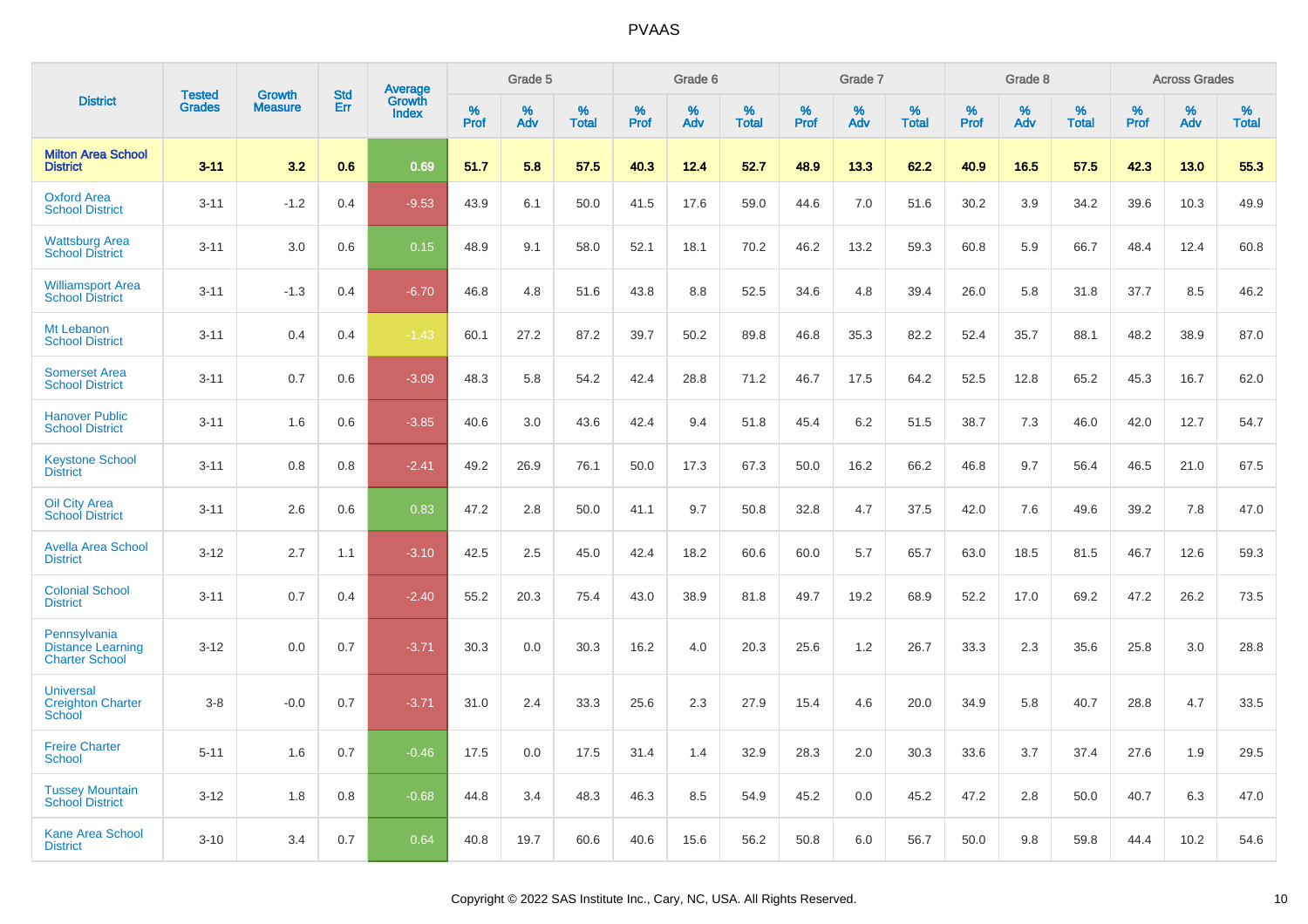|                                                            | <b>Tested</b> | <b>Growth</b>  | <b>Std</b> | Average         |              | Grade 5  |                   |              | Grade 6  |                   |              | Grade 7  |                   |              | Grade 8  |                   |              | <b>Across Grades</b> |                   |
|------------------------------------------------------------|---------------|----------------|------------|-----------------|--------------|----------|-------------------|--------------|----------|-------------------|--------------|----------|-------------------|--------------|----------|-------------------|--------------|----------------------|-------------------|
| <b>District</b>                                            | <b>Grades</b> | <b>Measure</b> | Err        | Growth<br>Index | $\%$<br>Prof | %<br>Adv | %<br><b>Total</b> | $\%$<br>Prof | %<br>Adv | %<br><b>Total</b> | $\%$<br>Prof | %<br>Adv | %<br><b>Total</b> | $\%$<br>Prof | %<br>Adv | %<br><b>Total</b> | $\%$<br>Prof | %<br>Adv             | %<br><b>Total</b> |
| <b>Milton Area School</b><br><b>District</b>               | $3 - 11$      | 3.2            | 0.6        | 0.69            | 51.7         | 5.8      | 57.5              | 40.3         | 12.4     | 52.7              | 48.9         | 13.3     | 62.2              | 40.9         | 16.5     | 57.5              | 42.3         | 13.0                 | 55.3              |
| <b>Riverside School</b><br><b>District</b>                 | $3 - 11$      | 2.8            | 0.6        | 0.20            | 44.6         | 4.0      | 48.5              | 45.4         | 13.1     | 58.6              | 43.7         | 11.6     | 55.3              | 45.0         | 8.3      | 53.2              | 44.3         | 10.7                 | 55.0              |
| <b>Tacony Academy</b><br><b>Charter School</b>             | $3 - 11$      | $-3.1$         | 0.8        | $-5.48$         | 26.5         | 1.5      | 27.9              | 21.7         | 4.4      | 26.1              | 48.0         | 1.4      | 49.3              | 17.1         | 5.7      | 22.9              | 25.6         | 2.4                  | 28.0              |
| Williamsburg<br><b>Community School</b><br><b>District</b> | $3 - 11$      | 3.1            | 1.1        | $-3.37$         | 53.1         | 3.1      | 56.2              | 51.4         | 17.1     | 68.6              | 47.6         | 9.5      | 57.1              | 43.8         | 12.5     | 56.2              | 43.4         | 15.8                 | 59.1              |
| <b>Spring Cove</b><br><b>School District</b>               | $3 - 11$      | 0.1            | 0.6        | $-1.56$         | 41.7         | 5.0      | 46.7              | 42.1         | 13.5     | 55.6              | 48.8         | 6.3      | 55.1              | 34.6         | 11.8     | 46.5              | 40.5         | 10.8                 | 51.3              |
| <b>Bellefonte Area</b><br><b>School District</b>           | $3 - 11$      | $-0.0$         | 0.5        | $-4.22$         | 56.6         | 10.2     | 66.9              | 40.3         | 19.3     | 59.7              | 50.6         | 6.0      | 56.6              | 32.2         | 8.8      | 41.0              | 44.8         | 12.3                 | 57.1              |
| <b>East Penn School</b><br><b>District</b>                 | $3 - 11$      | 1.0            | 0.3        | $-0.16$         | 59.9         | 7.4      | 67.3              | 45.2         | 18.0     | 63.2              | 52.5         | 15.0     | 67.5              | 53.3         | 14.4     | 67.7              | 49.9         | 15.8                 | 65.7              |
| <b>Annville-Cleona</b><br><b>School District</b>           | $3 - 12$      | $-0.3$         | 0.6        | $-3.96$         | 47.5         | 11.2     | 58.8              | 39.6         | 21.9     | 61.5              | 54.0         | 12.6     | 66.7              | 32.4         | 17.6     | 50.0              | 44.0         | 15.5                 | 59.5              |
| <b>Old Forge School</b><br><b>District</b>                 | $3 - 12$      | 0.5            | 0.8        | $-3.24$         | 39.1         | 0.0      | 39.1              | 41.1         | 17.9     | 58.9              | 33.3         | 24.2     | 57.6              | 44.1         | 6.8      | 50.8              | 40.1         | 9.2                  | 49.3              |
| <b>Daniel Boone Area</b><br><b>School District</b>         | $3 - 12$      | 0.9            | 0.5        | $-2.03$         | 54.5         | 3.9      | 58.4              | 31.7         | 16.1     | 47.8              | 46.1         | 7.4      | 53.4              | 42.8         | 9.2      | 52.0              | 42.6         | 10.0                 | 52.6              |
| Jefferson-Morgan<br><b>School District</b>                 | $3 - 10$      | 2.7            | 0.9        | $-0.58$         | 45.1         | 2.8      | 47.9              | 40.0         | 7.3      | 47.3              | 41.8         | 5.4      | 47.3              | 44.4         | 6.7      | 51.1              | 41.7         | 6.6                  | 48.2              |
| <b>Jeannette City</b><br><b>School District</b>            | $3 - 11$      | 3.5            | 0.8        | $-0.39$         | 41.7         | 1.4      | 43.1              | 33.3         | 18.5     | 51.8              | 44.6         | 9.2      | 53.8              | 48.1         | 7.7      | 55.8              | 40.4         | 8.2                  | 48.6              |
| <b>Provident Charter</b><br><b>School</b>                  | $3 - 8$       | 4.1            | 1.1        | $-1.11$         | 19.6         | 0.0      | 19.6              | 15.8         | 5.3      | 21.0              | 13.6         | 0.0      | 13.6              | 17.2         | 3.4      | 20.7              | 16.4         | 2.9                  | 19.3              |
| Pennsylvania<br><b>Cyber Charter</b><br>School             | $3 - 11$      | 2.1            | 0.5        | $-0.33$         | 41.0         | 4.9      | 45.8              | 39.5         | 11.2     | 50.7              | 42.9         | 3.4      | 46.4              | 39.5         | 2.6      | 42.0              | 40.1         | 7.4                  | 47.5              |
| <b>Corry Area School</b><br><b>District</b>                | $3 - 11$      | 2.4            | 0.6        | 0.99            | 50.0         | 4.7      | 54.7              | 40.5         | 16.2     | 56.8              | 42.0         | 6.5      | 48.6              | 33.8         | 9.5      | 43.2              | 40.3         | 11.8                 | 52.1              |
| <b>Elk Lake School</b><br><b>District</b>                  | $3 - 11$      | 2.6            | 0.7        | $-0.65$         | 43.8         | 3.8      | 47.5              | 35.8         | 21.0     | 56.8              | 39.8         | 11.4     | 51.1              | 35.8         | 6.2      | 42.0              | 38.3         | 11.7                 | 50.0              |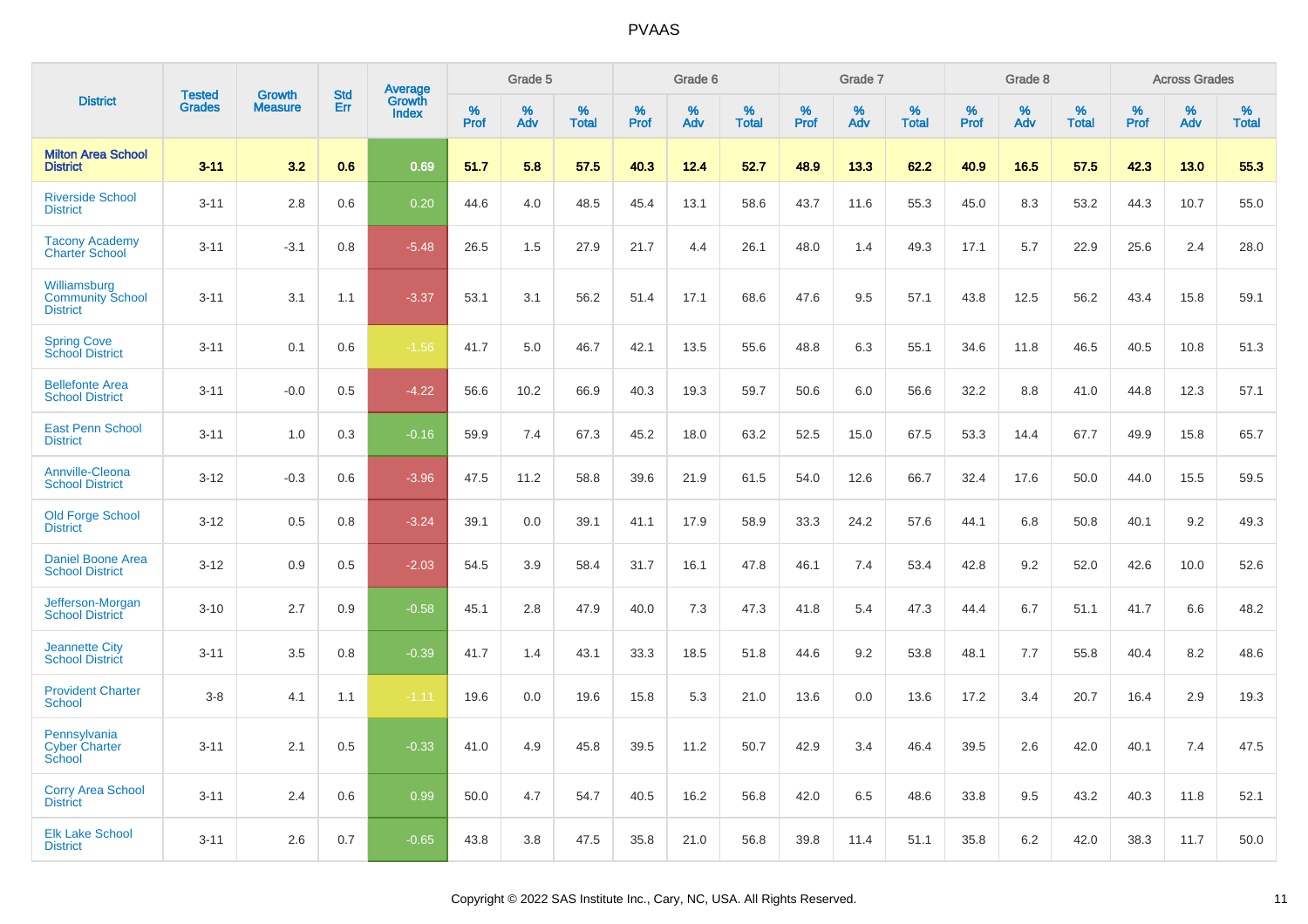|                                                                           | <b>Tested</b> | <b>Growth</b>  | <b>Std</b> |                                   |              | Grade 5  |                   |              | Grade 6  |                   |              | Grade 7  |                   |              | Grade 8  |                   |              | <b>Across Grades</b> |                   |
|---------------------------------------------------------------------------|---------------|----------------|------------|-----------------------------------|--------------|----------|-------------------|--------------|----------|-------------------|--------------|----------|-------------------|--------------|----------|-------------------|--------------|----------------------|-------------------|
| <b>District</b>                                                           | <b>Grades</b> | <b>Measure</b> | Err        | Average<br>Growth<br><b>Index</b> | $\%$<br>Prof | %<br>Adv | %<br><b>Total</b> | $\%$<br>Prof | %<br>Adv | %<br><b>Total</b> | $\%$<br>Prof | %<br>Adv | %<br><b>Total</b> | $\%$<br>Prof | %<br>Adv | %<br><b>Total</b> | $\%$<br>Prof | %<br>Adv             | %<br><b>Total</b> |
| <b>Milton Area School</b><br><b>District</b>                              | $3 - 11$      | 3.2            | 0.6        | 0.69                              | 51.7         | 5.8      | 57.5              | 40.3         | 12.4     | 52.7              | 48.9         | 13.3     | 62.2              | 40.9         | 16.5     | 57.5              | 42.3         | 13.0                 | 55.3              |
| <b>Pine Grove Area</b><br><b>School District</b>                          | $3 - 11$      | 0.9            | 0.6        | $-3.29$                           | 55.8         | 1.0      | 56.8              | 41.0         | 14.5     | 55.6              | 44.7         | 0.8      | 45.5              | 45.5         | 6.2      | 51.8              | 46.5         | 10.4                 | 56.9              |
| <b>East Lycoming</b><br><b>School District</b>                            | $3 - 11$      | $-0.6$         | 0.6        | $-4.76$                           | 63.9         | 6.7      | 70.6              | 45.3         | 24.5     | 69.8              | 57.8         | 10.7     | 68.6              | 43.0         | 12.4     | 55.4              | 47.7         | 14.9                 | 62.6              |
| <b>Muncy School</b><br><b>District</b>                                    | $3 - 11$      | 0.3            | 0.7        | $-3.30$                           | 49.2         | 11.5     | 60.7              | 48.7         | 30.8     | 79.5              | 58.0         | 8.7      | 66.7              | 44.4         | 12.2     | 56.7              | 49.3         | 16.0                 | 65.3              |
| Shenandoah<br><b>Valley School</b><br><b>District</b>                     | $3 - 11$      | 1.7            | 0.9        | $-3.50$                           | 37.3         | 3.0      | 40.3              | 31.4         | 9.8      | 41.2              | 36.2         | 1.7      | 37.9              | 26.3         | 0.0      | 26.3              | 34.3         | 5.0                  | 39.4              |
| <b>Palmerton Area</b><br><b>School District</b>                           | $3 - 11$      | 1.6            | 0.6        | $-0.73$                           | 54.9         | 3.7      | 58.5              | 47.3         | 14.6     | 61.8              | 42.6         | 11.6     | 54.3              | 38.3         | 11.2     | 49.5              | 45.2         | 11.6                 | 56.8              |
| <b>Pottsgrove School</b><br><b>District</b>                               | $3 - 11$      | $-0.4$         | 0.5        | $-2.94$                           | 39.7         | 5.4      | 45.1              | 42.3         | 6.4      | 48.7              | 53.1         | 9.1      | 62.3              | 40.4         | 3.7      | 44.2              | 43.1         | 7.6                  | 50.7              |
| <b>Pleasant Valley</b><br><b>School District</b>                          | $3 - 11$      | 1.4            | 0.5        | $-2.68$                           | 52.2         | 0.9      | 53.1              | 50.0         | 8.3      | 58.3              | 47.0         | 10.5     | 57.5              | 51.9         | 7.6      | 59.5              | 48.1         | 6.4                  | 54.6              |
| <b>Rose Tree Media</b><br><b>School District</b>                          | $3 - 10$      | 0.1            | 0.4        | $-2.51$                           | 62.5         | 14.0     | 76.5              | 41.0         | 44.4     | 85.4              | 51.8         | 27.0     | 78.8              | 56.2         | 22.8     | 79.0              | 51.9         | 27.9                 | 79.8              |
| <b>Abington School</b><br><b>District</b>                                 | $3 - 10$      | $-2.8$         | 0.3        | $-9.26$                           | 49.8         | 10.0     | 59.7              | 44.9         | 27.5     | 72.5              | 49.5         | 11.6     | 61.1              | 41.4         | 10.4     | 51.8              | 44.9         | 18.8                 | 63.8              |
| <b>Wellsboro Area</b><br><b>School District</b>                           | $3 - 11$      | $-0.6$         | 0.6        | $-4.07$                           | 62.1         | 6.9      | 69.0              | 41.8         | 15.3     | 57.1              | 46.6         | 15.2     | 61.9              | 44.3         | 15.5     | 59.8              | 45.8         | 12.9                 | 58.7              |
| <b>Hampton Township</b><br><b>School District</b>                         | $3 - 11$      | 1.7            | 0.5        | $-3.34$                           | 50.3         | 30.7     | 81.0              | 35.6         | 44.2     | 79.8              | 54.6         | 26.3     | 81.0              | 46.9         | 34.3     | 81.1              | 44.1         | 38.5                 | 82.7              |
| <b>Mohawk Area</b><br><b>School District</b>                              | $3 - 11$      | 0.9            | 0.6        | $-2.08$                           | 43.7         | 6.8      | 50.5              | 44.7         | 21.3     | 66.0              | 56.9         | 7.8      | 64.7              | 55.9         | 8.6      | 64.5              | 46.4         | 17.1                 | 63.5              |
| <b>Robert Benjamin</b><br><b>Wiley Community</b><br><b>Charter School</b> | $3-8$         | 3.6            | 0.9        | $-1.43$                           | 20.9         | 0.0      | 20.9              | 23.4         | 4.3      | 27.7              | 28.1         | 1.8      | 29.8              | 31.1         | 0.0      | 31.1              | 24.2         | 2.4                  | 26.5              |
| <b>Rockwood Area</b><br><b>School District</b>                            | $3 - 11$      | 1.8            | 0.9        | $-0.76$                           | 65.8         | 2.4      | 68.3              | 38.1         | 31.0     | 69.0              | 63.0         | 6.5      | 69.6              | 50.8         | 19.0     | 69.8              | 52.2         | 13.4                 | 65.7              |
| <b>Laboratory Charter</b><br><b>School</b>                                | $3-8$         | 3.4            | 1.2        | $-4.40$                           | 17.2         | 0.0      | 17.2              | 26.2         | 7.1      | 33.3              | 52.0         | 0.0      | 52.0              | 33.3         | 4.8      | 38.1              | 27.2         | 2.4                  | 29.6              |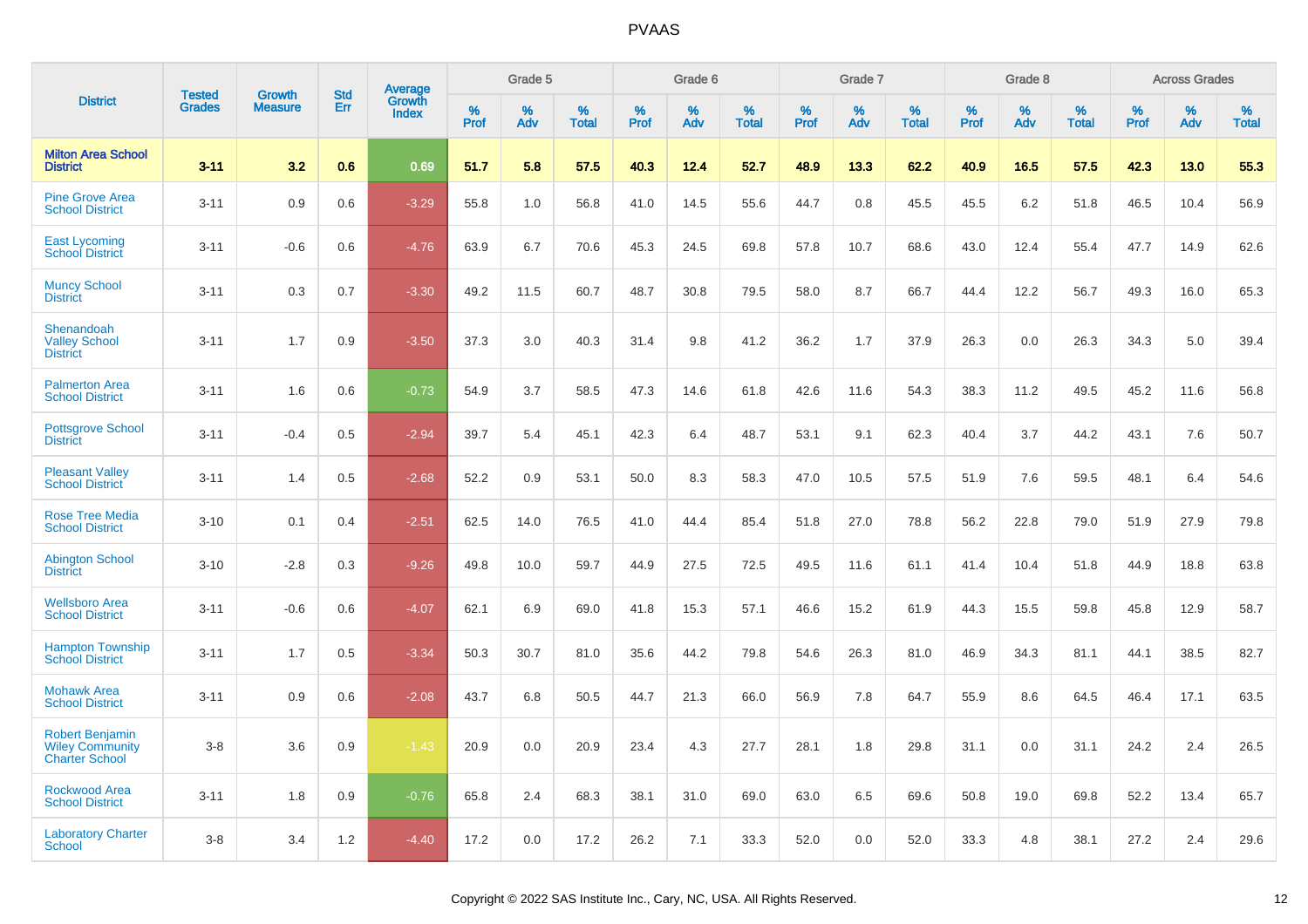|                                                                     | <b>Tested</b> | <b>Growth</b>  | <b>Std</b> | Average                |           | Grade 5  |                   |           | Grade 6  |                   |           | Grade 7  |                   |           | Grade 8  |                   |           | <b>Across Grades</b> |                   |
|---------------------------------------------------------------------|---------------|----------------|------------|------------------------|-----------|----------|-------------------|-----------|----------|-------------------|-----------|----------|-------------------|-----------|----------|-------------------|-----------|----------------------|-------------------|
| <b>District</b>                                                     | <b>Grades</b> | <b>Measure</b> | Err        | Growth<br><b>Index</b> | %<br>Prof | %<br>Adv | %<br><b>Total</b> | %<br>Prof | %<br>Adv | %<br><b>Total</b> | %<br>Prof | %<br>Adv | %<br><b>Total</b> | %<br>Prof | %<br>Adv | %<br><b>Total</b> | %<br>Prof | %<br>Adv             | %<br><b>Total</b> |
| <b>Milton Area School</b><br><b>District</b>                        | $3 - 11$      | 3.2            | 0.6        | 0.69                   | 51.7      | 5.8      | 57.5              | 40.3      | 12.4     | 52.7              | 48.9      | 13.3     | 62.2              | 40.9      | 16.5     | 57.5              | 42.3      | 13.0                 | 55.3              |
| <b>California Area</b><br><b>School District</b>                    | $3 - 10$      | 1.5            | 0.8        | $-1.20$                | 51.8      | 3.7      | 55.6              | 39.4      | 9.1      | 48.5              | 46.4      | 17.9     | 64.3              | 50.0      | 18.5     | 68.5              | 45.7      | 14.1                 | 59.8              |
| <b>Mid Valley School</b><br><b>District</b>                         | $3 - 10$      | $-0.4$         | 0.6        | $-5.84$                | 41.6      | 5.0      | 46.5              | 48.8      | 10.4     | 59.2              | 38.6      | 2.4      | 40.9              | 26.2      | 2.7      | 28.9              | 38.8      | 7.4                  | 46.2              |
| <b>Union School</b><br><b>District</b>                              | $3 - 12$      | 2.7            | 1.0        | $-0.02$                | 21.2      | 6.1      | 27.3              | 40.9      | 20.4     | 61.4              | 40.5      | 0.0      | 40.5              | 40.0      | 6.7      | 46.7              | 37.0      | 8.4                  | 45.4              |
| <b>Bethel Park School</b><br><b>District</b>                        | $3 - 11$      | 0.5            | 0.4        | $-3.33$                | 59.3      | 14.8     | 74.2              | 44.6      | 30.2     | 74.9              | 57.6      | 17.0     | 74.5              | 54.5      | 19.6     | 74.1              | 52.1      | 24.5                 | 76.6              |
| Loyalsock<br><b>Township School</b><br><b>District</b>              | $3 - 12$      | 1.2            | 0.6        | $-1.86$                | 48.3      | 12.9     | 61.2              | 43.9      | 17.4     | 61.2              | 50.8      | 7.0      | 57.8              | 51.0      | 5.0      | 56.0              | 45.5      | 13.2                 | 58.7              |
| <b>Eastern Lancaster</b><br><b>County School</b><br><b>District</b> | $3 - 12$      | 1.1            | 0.5        | $-1.40$                | 48.1      | 3.9      | 51.9              | 38.7      | 12.0     | 50.8              | 35.4      | 4.6      | 39.9              | 38.0      | 15.5     | 53.5              | 39.2      | 9.3                  | 48.5              |
| <b>Chestnut Ridge</b><br><b>School District</b>                     | $3 - 12$      | 1.2            | 0.7        | $-2.28$                | 53.8      | 4.4      | 58.2              | 42.0      | 19.8     | 61.7              | 57.9      | 3.2      | 61.0              | 50.5      | 6.2      | 56.7              | 47.9      | 11.6                 | 59.5              |
| Conemaugh<br><b>Township Area</b><br><b>School District</b>         | $3 - 12$      | 2.5            | 0.8        | $-1.19$                | 53.2      | 22.6     | 75.8              | 36.1      | 36.1     | 72.1              | 62.5      | 18.1     | 80.6              | 50.7      | 16.4     | 67.1              | 50.9      | 24.8                 | 75.7              |
| <b>East Pennsboro</b><br>Area School<br><b>District</b>             | $3 - 11$      | 1.2            | 0.5        | $-1.85$                | 47.0      | 4.8      | 51.8              | 35.0      | 18.1     | 53.1              | 50.6      | 10.0     | 60.6              | 47.1      | 8.2      | 55.3              | 44.2      | 11.4                 | 55.5              |
| <b>Riverside Beaver</b><br><b>County School</b><br><b>District</b>  | $3 - 11$      | 2.3            | 0.6        | $-2.61$                | 53.1      | 9.4      | 62.5              | 37.0      | 36.0     | 73.0              | 48.8      | 12.5     | 61.2              | 51.6      | 15.8     | 67.4              | 45.6      | 22.4                 | 68.1              |
| <b>Big Spring School</b><br><b>District</b>                         | $3 - 11$      | $-0.3$         | 0.5        | $-3.93$                | 50.0      | 14.6     | 64.6              | 45.6      | 12.0     | 57.6              | 52.2      | 8.8      | 61.0              | 49.7      | 9.2      | 58.9              | 47.8      | 15.2                 | 63.0              |
| <b>KIPP Philadelphia</b><br><b>Charter School</b>                   | $3-8$         | 2.8            | 0.9        | 0.52                   | 13.5      | 0.0      | 13.5              | 28.0      | 0.0      | 28.0              | 29.0      | 0.0      | 29.0              | 25.6      | 0.0      | 25.6              | 21.5      | 0.4                  | 21.9              |
| <b>People For People</b><br><b>Charter School</b>                   | $3 - 12$      | 3.5            | 1.0        | $-0.65$                | 12.9      | 3.2      | 16.1              | 19.4      | 0.0      | 19.4              | 23.1      | 0.0      | 23.1              | 6.8       | 0.0      | 6.8               | 13.2      | 0.4                  | 13.6              |
| <b>Grove City Area</b><br><b>School District</b>                    | $3 - 12$      | 1.6            | 0.6        | $-1.18$                | 45.0      | 21.0     | 66.0              | 36.9      | 23.8     | 60.7              | 58.9      | 16.1     | 75.0              | 47.1      | 12.6     | 59.7              | 45.7      | 20.1                 | 65.8              |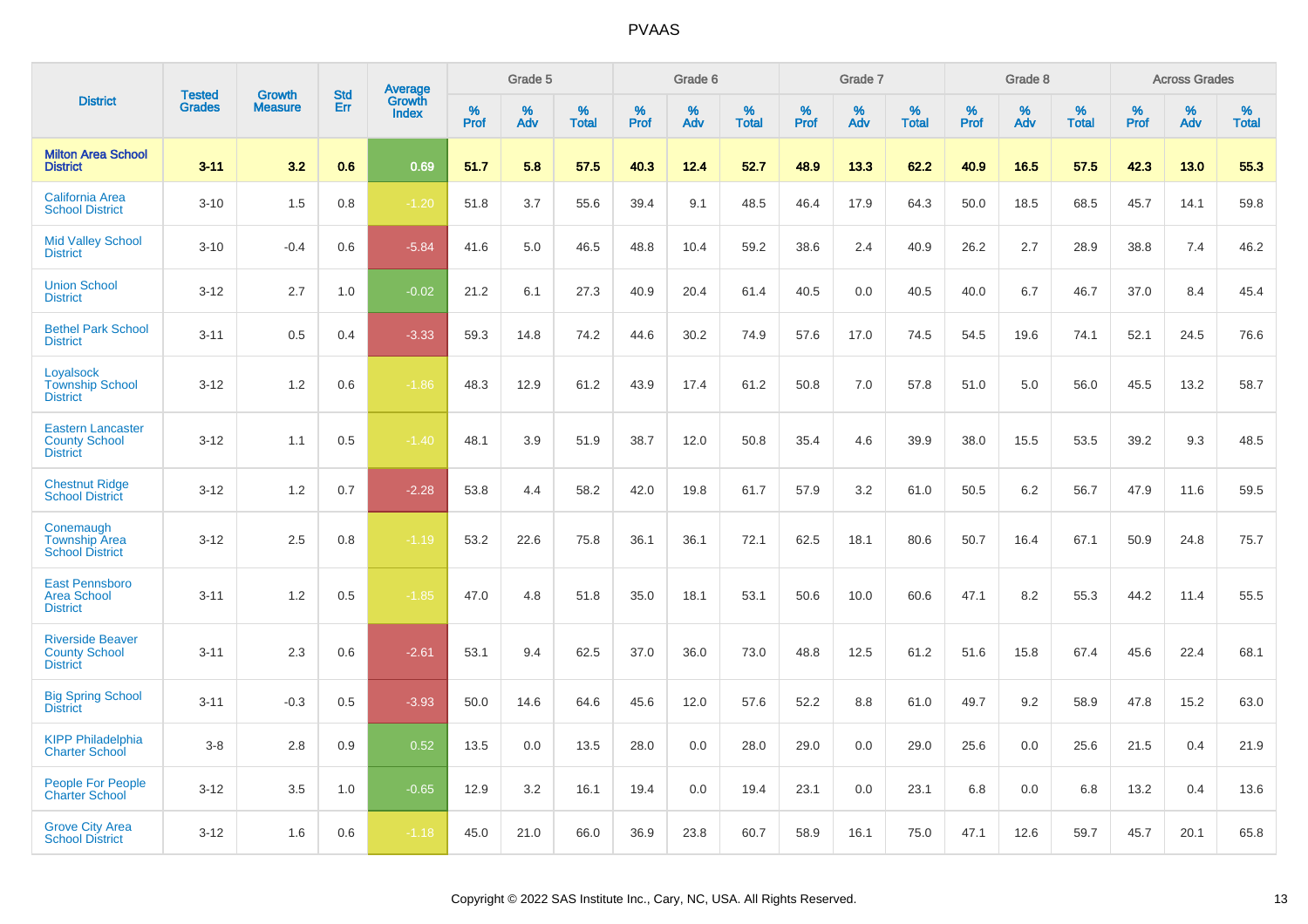|                                                                | <b>Tested</b> | <b>Growth</b>  | <b>Std</b> | Average                |                     | Grade 5     |                   |                     | Grade 6  |                   |                     | Grade 7  |                   |              | Grade 8  |                   |                     | <b>Across Grades</b> |                   |
|----------------------------------------------------------------|---------------|----------------|------------|------------------------|---------------------|-------------|-------------------|---------------------|----------|-------------------|---------------------|----------|-------------------|--------------|----------|-------------------|---------------------|----------------------|-------------------|
| <b>District</b>                                                | <b>Grades</b> | <b>Measure</b> | Err        | Growth<br><b>Index</b> | $\%$<br><b>Prof</b> | $\%$<br>Adv | %<br><b>Total</b> | $\%$<br><b>Prof</b> | %<br>Adv | %<br><b>Total</b> | $\%$<br><b>Prof</b> | %<br>Adv | %<br><b>Total</b> | $\%$<br>Prof | %<br>Adv | %<br><b>Total</b> | $\%$<br><b>Prof</b> | %<br>Adv             | %<br><b>Total</b> |
| <b>Milton Area School</b><br><b>District</b>                   | $3 - 11$      | 3.2            | 0.6        | 0.69                   | 51.7                | 5.8         | 57.5              | 40.3                | 12.4     | 52.7              | 48.9                | 13.3     | 62.2              | 40.9         | 16.5     | 57.5              | 42.3                | 13.0                 | 55.3              |
| <b>West Jefferson</b><br><b>Hills School District</b>          | $3 - 11$      | 0.0            | 0.4        | $-3.98$                | 58.9                | 14.8        | 73.8              | 50.5                | 19.9     | 70.4              | 60.2                | 13.1     | 73.3              | 57.6         | 17.7     | 75.4              | 53.0                | 20.4                 | 73.4              |
| <b>Russell Byers</b><br><b>Charter School</b>                  | $3-8$         | 1.4            | 0.9        | $-1.06$                | 18.2                | 1.8         | 20.0              | 36.8                | 0.0      | 36.8              | 28.1                | 0.0      | 28.1              | 14.3         | 2.0      | 16.3              | 22.4                | 3.0                  | 25.3              |
| <b>Wyoming Valley</b><br><b>West School</b><br><b>District</b> | $3 - 11$      | 0.9            | 0.5        | $-1.24$                | 41.0                | 4.2         | 45.2              | 32.6                | 7.6      | 40.3              | 40.5                | 4.2      | 44.6              | 30.1         | 12.1     | 42.2              | 35.8                | 6.9                  | 42.7              |
| Wilkinsburg<br><b>Borough School</b><br><b>District</b>        | $3-6$         | 4.8            | 1.4        | 0.90                   | 41.5                | 0.0         | 41.5              | 25.6                | 2.3      | 27.9              |                     |          |                   |              |          |                   | 23.5                | 1.0                  | 24.5              |
| Altoona Area<br><b>School District</b>                         | $3 - 12$      | 1.1            | 0.3        | $-1.92$                | 43.5                | 4.0         | 47.5              | 30.6                | 11.2     | 41.8              | 38.3                | 4.3      | 42.6              | 43.8         | 7.2      | 51.0              | 37.4                | 6.8                  | 44.1              |
| <b>Southern Fulton</b><br><b>School District</b>               | $3 - 11$      | 0.0            | 0.9        | $-1.64$                | 53.2                | 6.4         | 59.6              | 41.4                | 15.5     | 56.9              | 40.4                | 0.0      | 40.4              | 32.0         | 8.0      | 40.0              | 43.4                | 7.9                  | 51.3              |
| Pen Argyl Area<br><b>School District</b>                       | $3 - 12$      | 2.2            | 0.6        | $-0.55$                | 50.0                | 10.0        | 60.0              | 43.9                | 13.4     | 57.3              | 44.6                | 9.1      | 53.6              | 44.7         | 4.8      | 49.5              | 46.0                | 11.3                 | 57.2              |
| <b>Derry Area School</b><br><b>District</b>                    | $3 - 11$      | 2.2            | 0.6        | $-0.34$                | 44.6                | 8.3         | 52.9              | 44.4                | 29.1     | 73.5              | 49.6                | 17.1     | 66.7              | 43.1         | 12.9     | 56.0              | 44.1                | 17.4                 | 61.5              |
| <b>Mastery Charter</b><br>School - Gratz<br>Campus             | $7 - 10$      | 5.0            | 1.4        | 1.26                   |                     |             |                   |                     |          |                   | 19.4                | 0.0      | 19.4              | 7.3          | 0.0      | 7.3               | 13.0                | 0.0                  | 13.0              |
| Wallenpaupack<br>Area School<br><b>District</b>                | $3 - 11$      | 1.8            | 0.5        | $-0.06$                | 54.8                | 4.2         | 59.0              | 52.1                | 8.5      | 60.6              | 49.3                | 12.8     | 62.2              | 40.4         | 6.8      | 47.3              | 47.2                | 10.0                 | 57.2              |
| <b>Bald Eagle Area</b><br><b>School District</b>               | $3 - 11$      | 0.1            | 0.6        | $-2.50$                | 54.7                | 4.7         | 59.4              | 41.6                | 7.9      | 49.5              | 32.2                | 2.5      | 34.8              | 34.2         | 14.0     | 48.2              | 39.5                | 10.5                 | 50.0              |
| <b>Cumberland Valley</b><br><b>School District</b>             | $3 - 12$      | $0.2\,$        | $0.2\,$    | $-3.90$                | 59.3                | 12.9        | 72.1              | 45.0                | 24.7     | 69.7              | 53.8                | 17.0     | 70.9              | 51.0         | 16.9     | 67.8              | 49.2                | 22.4                 | 71.6              |
| <b>Souderton Charter</b><br><b>School</b><br>Collaborative     | $3-8$         | 4.3            | 1.3        | $-0.07$                | 74.1                | 25.9        | 100.0             | 48.0                | 48.0     | 96.0              | 33.3                | 61.9     | 95.2              | 47.1         | 41.2     | 88.2              | 50.7                | 40.8                 | 91.6              |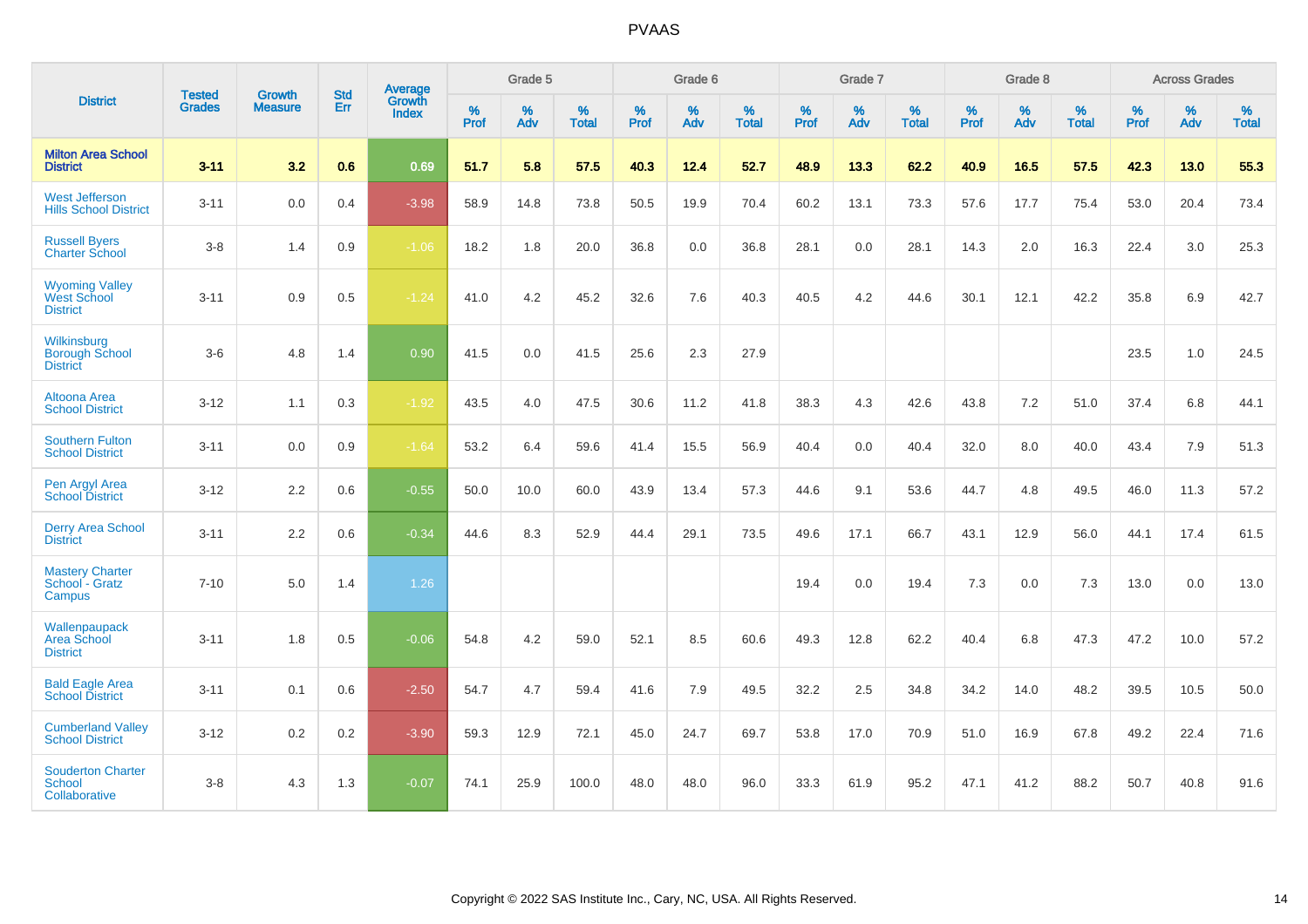|                                                                   | <b>Tested</b> | <b>Growth</b>  | <b>Std</b> |                                   |                     | Grade 5  |                   |                     | Grade 6  |                   |                  | Grade 7  |                   |              | Grade 8  |                   |                     | <b>Across Grades</b> |                   |
|-------------------------------------------------------------------|---------------|----------------|------------|-----------------------------------|---------------------|----------|-------------------|---------------------|----------|-------------------|------------------|----------|-------------------|--------------|----------|-------------------|---------------------|----------------------|-------------------|
| <b>District</b>                                                   | <b>Grades</b> | <b>Measure</b> | Err        | Average<br>Growth<br><b>Index</b> | $\%$<br><b>Prof</b> | %<br>Adv | %<br><b>Total</b> | $\%$<br><b>Prof</b> | %<br>Adv | %<br><b>Total</b> | %<br><b>Prof</b> | %<br>Adv | %<br><b>Total</b> | $\%$<br>Prof | %<br>Adv | %<br><b>Total</b> | $\%$<br><b>Prof</b> | %<br>Adv             | %<br><b>Total</b> |
| <b>Milton Area School</b><br><b>District</b>                      | $3 - 11$      | 3.2            | 0.6        | 0.69                              | 51.7                | 5.8      | 57.5              | 40.3                | 12.4     | 52.7              | 48.9             | 13.3     | 62.2              | 40.9         | 16.5     | 57.5              | 42.3                | 13.0                 | 55.3              |
| <b>Clarion-Limestone</b><br><b>Area School</b><br><b>District</b> | $3 - 12$      | 1.8            | 0.9        | $-0.57$                           | 54.6                | 29.1     | 83.6              | 57.7                | 26.9     | 84.6              | 41.7             | 16.7     | 58.3              | 44.7         | 12.8     | 57.4              | 47.0                | 20.8                 | 67.7              |
| <b>Ridgway Area</b><br><b>School District</b>                     | $3 - 11$      | 2.8            | 0.8        | $-0.56$                           | 57.4                | 6.6      | 63.9              | 45.9                | 32.8     | 78.7              | 48.3             | 8.3      | 56.7              | 57.4         | 8.2      | 65.6              | 51.0                | 16.6                 | 67.6              |
| Hatboro-Horsham<br><b>School District</b>                         | $3 - 11$      | 1.3            | 0.4        | $-0.67$                           | 55.0                | 7.8      | 62.7              | 49.0                | 19.5     | 68.5              | 52.9             | 10.9     | 63.8              | 51.3         | 9.1      | 60.5              | 49.9                | 13.8                 | 63.7              |
| <b>Sharon City School</b><br><b>District</b>                      | $3 - 11$      | 1.0            | 0.6        | $-2.38$                           | 36.8                | 3.5      | 40.3              | 30.8                | 15.0     | 45.8              | 33.3             | 1.8      | 35.2              | 42.1         | 6.4      | 48.4              | 34.2                | 6.1                  | 40.2              |
| <b>Riverview School</b><br><b>District</b>                        | $3 - 11$      | $-2.8$         | 0.8        | $-4.29$                           | 71.2                | 9.6      | 80.8              | 39.7                | 29.5     | 69.2              | 54.8             | 1.6      | 56.4              | 38.0         | 10.1     | 48.1              | 48.9                | 19.2                 | 68.1              |
| <b>Portage Area</b><br><b>School District</b>                     | $3 - 10$      | 1.0            | 0.9        | $-2.55$                           | 50.0                | 9.5      | 59.5              | 52.0                | 28.0     | 80.0              | 54.0             | 3.2      | 57.1              | 49.1         | 7.6      | 56.6              | 51.5                | 15.6                 | 67.2              |
| Susquehanna<br><b>Township School</b><br><b>District</b>          | $3 - 12$      | $-0.5$         | 0.5        | $-2.27$                           | 42.6                | 1.2      | 43.8              | 30.8                | 2.0      | 32.8              | 27.1             | 2.8      | 29.9              | 33.8         | 6.1      | 39.9              | 34.8                | 4.8                  | 39.6              |
| <b>Clairton City</b><br><b>School District</b>                    | $3 - 11$      | 0.7            | 0.8        | $-1.61$                           | 12.5                | 2.1      | 14.6              | 22.1                | 5.9      | 27.9              | 17.7             | 0.0      | 17.7              | 25.5         | 0.0      | 25.5              | 19.3                | 1.5                  | 20.8              |
| <b>Wyomissing Area</b><br><b>School District</b>                  | $3 - 12$      | $-1.6$         | 0.6        | $-4.87$                           | 47.3                | 14.7     | 62.0              | 50.5                | 21.8     | 72.3              | 47.3             | 11.6     | 58.9              | 46.4         | 13.6     | 60.0              | 46.4                | 19.4                 | 65.8              |
| <b>Sto-Rox School</b><br><b>District</b>                          | $3 - 10$      | $-0.0$         | 0.9        | $-1.18$                           | 16.1                | 2.2      | 18.3              | 27.9                | 1.2      | 29.1              | 0.0              | 0.0      | 0.0               | 2.9          | 0.0      | 2.9               | 16.8                | 1.0                  | 17.9              |
| <b>Centennial School</b><br><b>District</b>                       | $3 - 10$      | 1.2            | 0.3        | 0.36                              | 49.0                | 5.4      | 54.4              | 41.7                | 11.3     | 53.0              | 46.4             | 7.1      | 53.6              | 43.6         | 5.1      | 48.7              | 44.3                | 10.2                 | 54.4              |
| <b>Vida Charter</b><br><b>School</b>                              | $3-6$         | 3.8            | 1.9        | $-0.39$                           | 56.0                | 16.0     | 72.0              | 27.8                | 27.8     | 55.6              |                  |          |                   |              |          |                   | 33.7                | 19.8                 | 53.5              |
| <b>Avon Grove</b><br><b>School District</b>                       | $3 - 10$      | $-1.5$         | 0.4        | $-5.53$                           | 48.2                | 14.6     | 62.9              | 44.6                | 18.7     | 63.3              | 59.8             | 14.8     | 74.6              | 46.8         | 16.7     | 63.5              | 46.7                | 15.4                 | 62.1              |
| <b>Owen J Roberts</b><br><b>School District</b>                   | $3 - 11$      | $-2.3$         | 0.3        | $-11.48$                          | 59.8                | 15.0     | 74.8              | 41.4                | 38.7     | 80.1              | 56.3             | 10.6     | 67.0              | 51.6         | 11.0     | 62.6              | 50.6                | 21.3                 | 71.8              |
| <b>West Chester Area</b><br><b>School District</b>                | $3 - 11$      | $-1.6$         | 0.3        | $-7.85$                           | 58.7                | 13.5     | 72.2              | 51.5                | 23.7     | 75.1              | 53.1             | 14.1     | 67.2              | 57.3         | 13.9     | 71.2              | 52.6                | 21.5                 | 74.0              |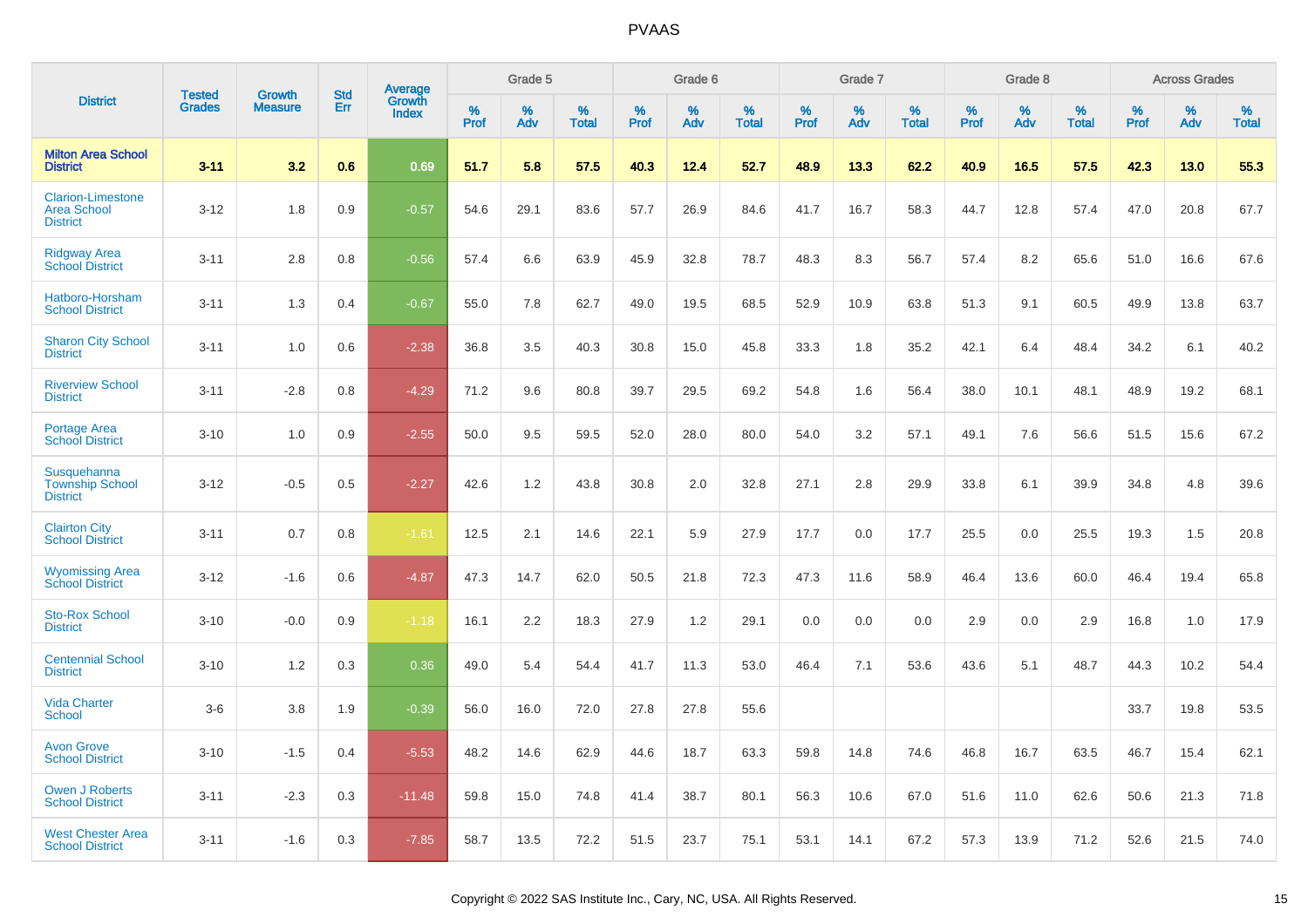|                                                           |                                |                                 | <b>Std</b> | <b>Average</b>                |           | Grade 5  |                   |           | Grade 6  |                   |           | Grade 7  |                   |           | Grade 8  |                   |           | <b>Across Grades</b> |                   |
|-----------------------------------------------------------|--------------------------------|---------------------------------|------------|-------------------------------|-----------|----------|-------------------|-----------|----------|-------------------|-----------|----------|-------------------|-----------|----------|-------------------|-----------|----------------------|-------------------|
| <b>District</b>                                           | <b>Tested</b><br><b>Grades</b> | <b>Growth</b><br><b>Measure</b> | Err        | <b>Growth</b><br><b>Index</b> | %<br>Prof | %<br>Adv | %<br><b>Total</b> | %<br>Prof | %<br>Adv | %<br><b>Total</b> | %<br>Prof | %<br>Adv | %<br><b>Total</b> | %<br>Prof | %<br>Adv | %<br><b>Total</b> | %<br>Prof | %<br>Adv             | %<br><b>Total</b> |
| <b>Milton Area School</b><br><b>District</b>              | $3 - 11$                       | 3.2                             | 0.6        | 0.69                          | 51.7      | 5.8      | 57.5              | 40.3      | 12.4     | 52.7              | 48.9      | 13.3     | 62.2              | 40.9      | 16.5     | 57.5              | 42.3      | 13.0                 | 55.3              |
| <b>Pottsville Area</b><br><b>School District</b>          | $3 - 12$                       | $-1.5$                          | 0.5        | $-5.24$                       | 43.0      | 3.7      | 46.7              | 39.2      | 7.7      | 46.8              | 34.4      | 4.9      | 39.3              | 40.4      | 4.1      | 44.4              | 39.7      | 6.1                  | 45.8              |
| <b>Easton Area</b><br><b>School District</b>              | $3 - 12$                       | 0.1                             | 0.4        | $-1.51$                       | 43.5      | 2.4      | 45.9              | 33.8      | 7.9      | 41.8              | 40.1      | 7.2      | 47.2              | 35.4      | 6.0      | 41.4              | 36.9      | 7.9                  | 44.8              |
| <b>Jamestown Area</b><br><b>School District</b>           | $3 - 11$                       | 2.7                             | 1.2        | $-1.24$                       | 47.4      | 0.0      | 47.4              | 30.6      | 19.4     | 50.0              | 41.4      | 6.9      | 48.3              | 54.6      | 0.0      | 54.6              | 41.2      | 7.9                  | 49.1              |
| <b>Girard School</b><br><b>District</b>                   | $3 - 11$                       | 1.9                             | 0.6        | $-2.29$                       | 54.5      | 12.5     | 67.0              | 38.1      | 22.9     | 61.0              | 47.8      | 16.2     | 64.0              | 54.1      | 7.3      | 61.5              | 45.5      | 17.8                 | 63.3              |
| <b>Mastery Charter</b><br>School -<br>Shoemaker<br>Campus | $7 - 10$                       | 5.8                             | 1.6        | 1.55                          |           |          |                   |           |          |                   | 26.7      | 6.7      | 33.3              | 25.9      | 0.0      | 25.9              | 26.3      | 3.5                  | 29.8              |
| <b>Northeastern York</b><br><b>School District</b>        | $3 - 11$                       | 1.5                             | 0.4        | $-0.02$                       | 51.8      | 13.3     | 65.0              | 45.0      | 21.5     | 66.5              | 48.5      | 11.0     | 59.5              | 43.2      | 18.2     | 61.5              | 46.8      | 17.3                 | 64.1              |
| <b>Troy Area School</b><br><b>District</b>                | $3 - 10$                       | 0.2                             | 0.6        | $-2.82$                       | 45.0      | 1.0      | 46.0              | 25.5      | 5.9      | 31.4              | 45.6      | 6.5      | 52.2              | 42.4      | 10.2     | 52.5              | 39.4      | 6.6                  | 46.0              |
| Claysburg-Kimmel<br><b>School District</b>                | $3 - 11$                       | 2.9                             | 0.8        | $-0.45$                       | 52.3      | 3.1      | 55.4              | 34.6      | 15.4     | 50.0              | 35.1      | 8.8      | 43.9              | 43.9      | 7.0      | 50.9              | 43.5      | 8.7                  | 52.2              |
| <b>Stroudsburg Area</b><br><b>School District</b>         | $3 - 11$                       | 1.1                             | 0.4        | $-2.29$                       | 39.1      | 4.0      | 43.1              | 39.0      | 11.2     | 50.2              | 46.4      | 8.5      | 54.9              | 48.9      | 7.8      | 56.7              | 40.7      | 9.2                  | 49.9              |
| Tredyffrin-<br><b>Easttown School</b><br><b>District</b>  | $3 - 10$                       | 0.5                             | 0.4        | $-3.06$                       | 65.0      | 22.0     | 87.0              | 47.7      | 39.5     | 87.2              | 56.5      | 29.3     | 85.8              | 48.6      | 39.7     | 88.4              | 52.0      | 36.6                 | 88.6              |
| <b>Avon Grove</b><br><b>Charter School</b>                | $3 - 11$                       | 1.7                             | 0.6        | 0.18                          | 53.3      | 4.9      | 58.2              | 47.4      | 18.2     | 65.7              | 51.1      | 16.3     | 67.4              | 38.6      | 9.9      | 48.5              | 42.6      | 14.8                 | 57.4              |
| <b>Peters Township</b><br><b>School District</b>          | $3 - 11$                       | $-0.2$                          | 0.4        | $-4.46$                       | 62.9      | 24.3     | 87.3              | 48.1      | 33.6     | 81.7              | 57.8      | 25.7     | 83.5              | 63.8      | 20.1     | 83.9              | 52.4      | 33.7                 | 86.1              |
| <b>Millersburg Area</b><br><b>School District</b>         | $3 - 11$                       | $-0.2$                          | 0.8        | $-2.79$                       | 47.1      | 3.9      | 51.0              | 41.5      | 0.0      | 41.5              | 51.6      | 3.1      | 54.7              | 40.3      | 3.2      | 43.6              | 44.2      | 7.4                  | 51.5              |
| <b>Central Fulton</b><br><b>School District</b>           | $3 - 11$                       | 0.7                             | 0.8        | $-1.60$                       | 43.4      | 7.9      | 51.3              | 36.2      | 8.7      | 44.9              | 42.7      | 2.7      | 45.3              | 53.6      | 16.1     | 69.6              | 45.7      | 8.1                  | 53.8              |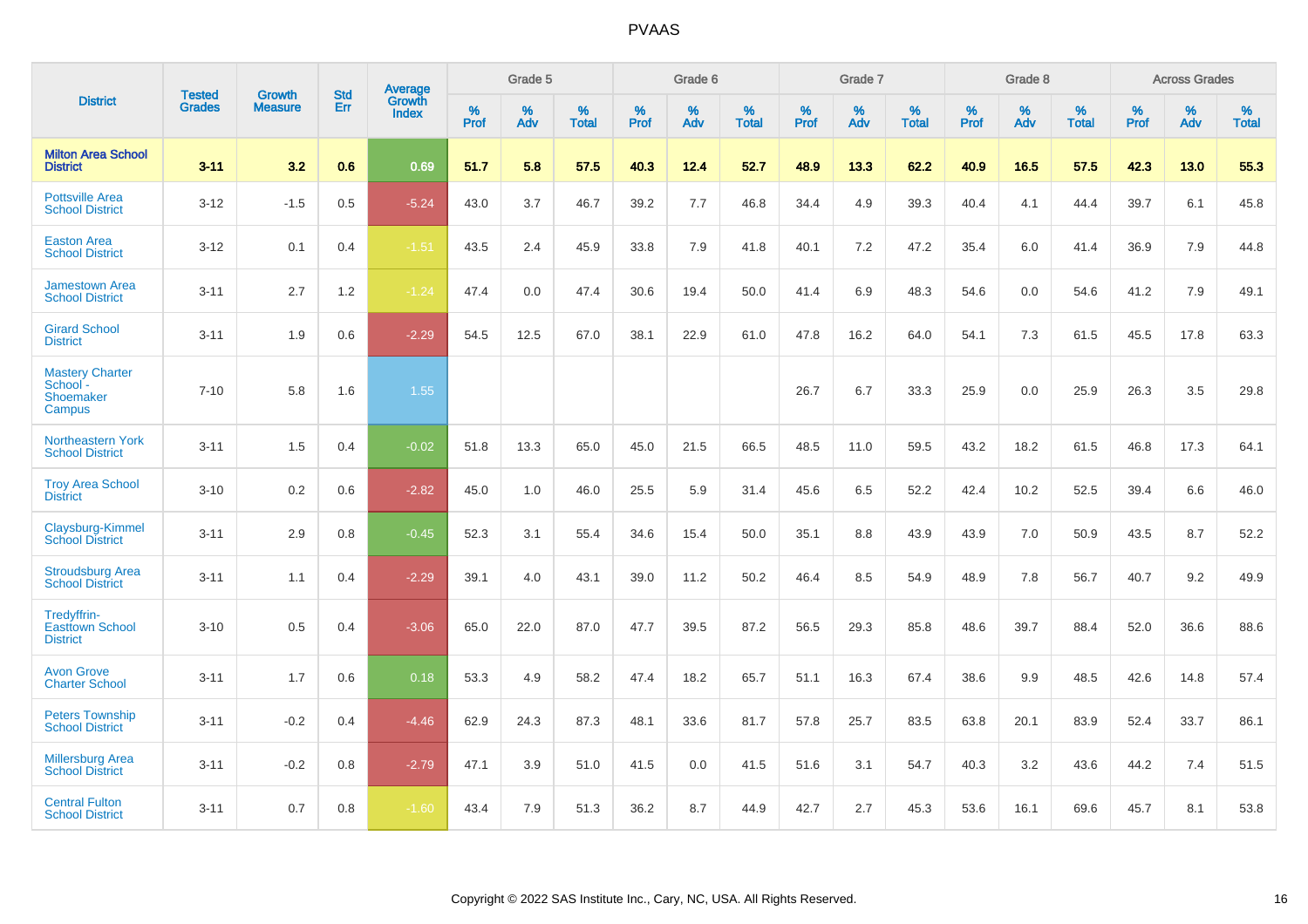|                                                                        |                                |                                 | <b>Std</b> | <b>Average</b>                |              | Grade 5  |                   |           | Grade 6  |                   |           | Grade 7  |                   |           | Grade 8  |                   |           | <b>Across Grades</b> |                   |
|------------------------------------------------------------------------|--------------------------------|---------------------------------|------------|-------------------------------|--------------|----------|-------------------|-----------|----------|-------------------|-----------|----------|-------------------|-----------|----------|-------------------|-----------|----------------------|-------------------|
| <b>District</b>                                                        | <b>Tested</b><br><b>Grades</b> | <b>Growth</b><br><b>Measure</b> | Err        | <b>Growth</b><br><b>Index</b> | $\%$<br>Prof | %<br>Adv | %<br><b>Total</b> | %<br>Prof | %<br>Adv | %<br><b>Total</b> | %<br>Prof | %<br>Adv | %<br><b>Total</b> | %<br>Prof | %<br>Adv | %<br><b>Total</b> | %<br>Prof | %<br>Adv             | %<br><b>Total</b> |
| <b>Milton Area School</b><br><b>District</b>                           | $3 - 11$                       | 3.2                             | 0.6        | 0.69                          | 51.7         | 5.8      | 57.5              | 40.3      | 12.4     | 52.7              | 48.9      | 13.3     | 62.2              | 40.9      | 16.5     | 57.5              | 42.3      | 13.0                 | 55.3              |
| <b>Susquenita School</b><br><b>District</b>                            | $3 - 11$                       | 0.7                             | 0.6        | $-1.50$                       | 46.7         | 9.2      | 55.8              | 45.3      | 8.5      | 53.8              | 38.0      | 7.4      | 45.4              | 42.1      | 6.5      | 48.6              | 43.0      | 11.2                 | 54.2              |
| <b>Ellwood City Area</b><br><b>School District</b>                     | $3 - 11$                       | 0.6                             | 0.6        | $-2.25$                       | 53.8         | 11.5     | 65.4              | 47.0      | 14.8     | 61.7              | 43.0      | 10.7     | 53.7              | 41.3      | 8.3      | 49.5              | 45.3      | 10.3                 | 55.6              |
| <b>Greater Johnstown</b><br><b>School District</b>                     | $3 - 11$                       | $-0.2$                          | 0.5        | $-3.14$                       | 21.9         | 0.0      | 21.9              | 21.0      | 2.7      | 23.6              | 26.7      | 0.6      | 27.3              | 23.4      | 0.6      | 24.0              | 21.6      | 1.8                  | 23.4              |
| Punxsutawney<br><b>Area School</b><br><b>District</b>                  | $3 - 11$                       | 1.1                             | 0.6        | $-0.16$                       | 52.2         | 9.4      | 61.6              | 54.9      | 13.3     | 68.1              | 36.8      | 5.6      | 42.4              | 40.0      | 5.4      | 45.4              | 41.5      | 12.4                 | 53.8              |
| Northern Bedford<br><b>County School</b><br><b>District</b>            | $3 - 11$                       | $-0.1$                          | 0.8        | $-2.76$                       | 46.9         | 14.3     | 61.2              | 57.6      | 28.8     | 86.4              | 43.1      | 17.2     | 60.3              | 50.0      | 15.6     | 65.6              | 46.8      | 20.5                 | 67.3              |
| <b>Karns City Area</b><br><b>School District</b>                       | $3 - 11$                       | $-0.9$                          | 0.6        | $-3.82$                       | 56.2         | 9.0      | 65.2              | 46.6      | 14.8     | 61.4              | 47.4      | 1.7      | 49.1              | 40.7      | 1.8      | 42.6              | 44.7      | 6.8                  | 51.5              |
| <b>Palmyra Area</b><br><b>School District</b>                          | $3 - 11$                       | $-0.7$                          | 0.4        | $-2.98$                       | 54.6         | 19.4     | 74.0              | 44.9      | 24.2     | 69.1              | 58.9      | 12.6     | 71.5              | 53.4      | 10.9     | 64.3              | 49.8      | 21.3                 | 71.1              |
| <b>Boys Latin Of</b><br>Philadelphia<br><b>Charter School</b>          | $6 - 12$                       | 2.7                             | 0.8        | 1.58                          |              |          |                   | 9.0       | 1.5      | 10.4              | 18.1      | 1.2      | 19.3              | 22.6      | 1.1      | 23.7              | 17.3      | 1.2                  | 18.5              |
| <b>York City School</b><br><b>District</b>                             | $3 - 12$                       | 1.0                             | 0.3        | 0.06                          | 13.6         | 0.5      | 14.1              | 17.2      | 1.8      | 19.1              | 14.9      | 0.0      | 14.9              | 16.0      | 0.2      | 16.2              | 15.3      | 0.7                  | 15.9              |
| Pennsylvania<br><b>Virtual Charter</b><br><b>School</b>                | $3 - 11$                       | 2.2                             | 0.7        | $-0.98$                       | 51.9         | 4.7      | 56.6              | 41.9      | 14.0     | 55.9              | 38.4      | 13.1     | 51.5              | 43.8      | 9.0      | 52.8              | 42.3      | 11.6                 | 53.9              |
| <b>Northeast Bradford</b><br><b>School District</b>                    | $3 - 10$                       | 3.0                             | 0.9        | 0.26                          | 57.5         | 2.5      | 60.0              | 37.8      | 11.1     | 48.9              | 39.6      | 11.3     | 50.9              | 40.4      | 7.0      | 47.4              | 45.2      | 9.9                  | 55.1              |
| <b>Western Beaver</b><br><b>County School</b><br><b>District</b>       | $3 - 11$                       | $-1.5$                          | 1.2        | $-3.15$                       | 37.5         | 12.5     | 50.0              | 57.1      | 31.0     | 88.1              | 52.1      | 8.3      | 60.4              | 52.8      | 5.6      | 58.3              | 50.0      | 17.8                 | 67.8              |
| <b>Young Scholars Of</b><br><b>Central PA Charter</b><br><b>School</b> | $3 - 8$                        | 3.9                             | 1.2        | $-0.71$                       | 35.6         | 13.3     | 48.9              | 28.0      | 12.0     | 40.0              | 50.0      | 14.3     | 64.3              | 43.8      | 0.0      | 43.8              | 42.6      | 11.6                 | 54.2              |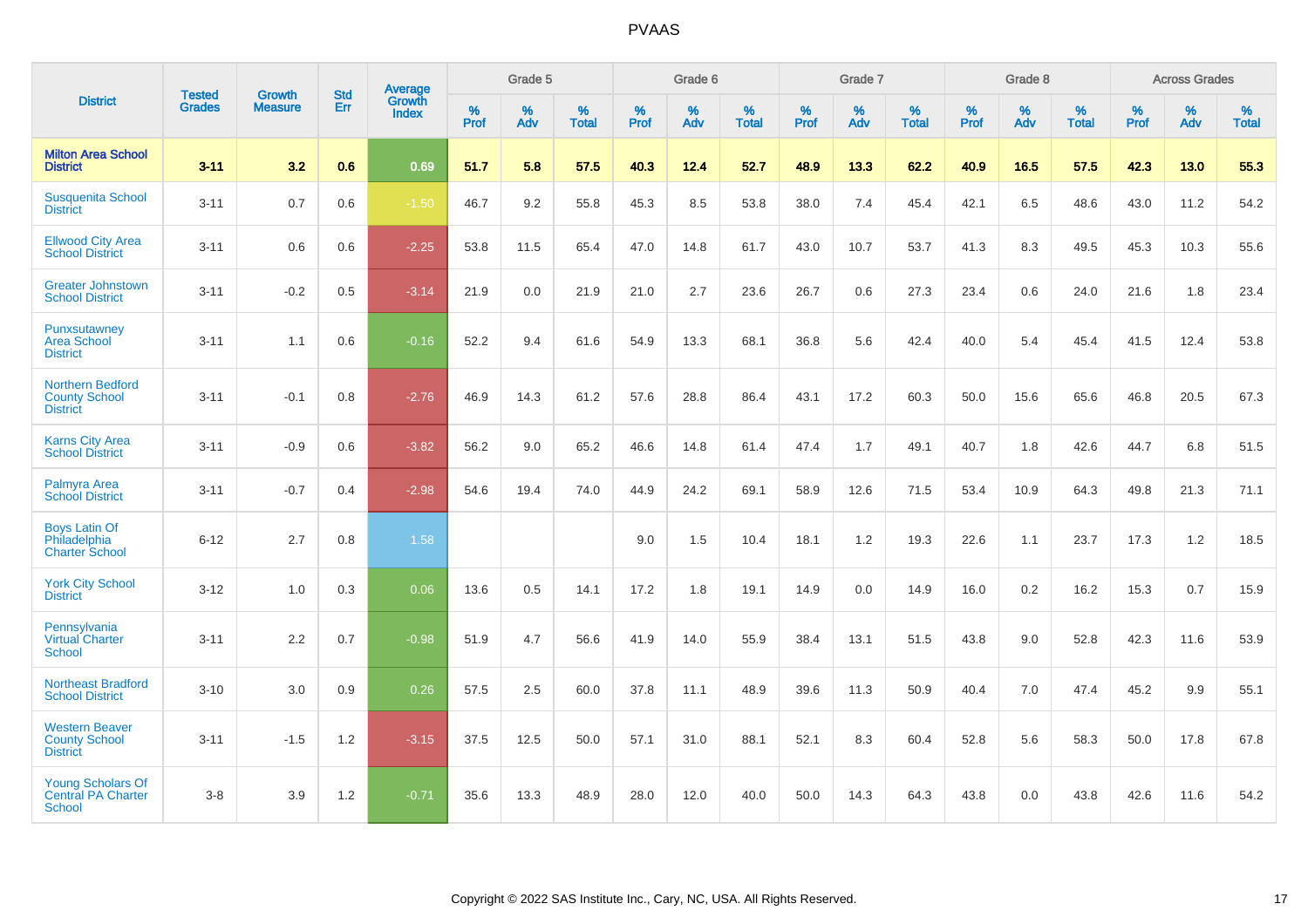|                                                                      |                                |                                 | <b>Std</b> | <b>Average</b>         |           | Grade 5  |                   |           | Grade 6  |                   |           | Grade 7  |                   |           | Grade 8  |                   |              | <b>Across Grades</b> |                   |
|----------------------------------------------------------------------|--------------------------------|---------------------------------|------------|------------------------|-----------|----------|-------------------|-----------|----------|-------------------|-----------|----------|-------------------|-----------|----------|-------------------|--------------|----------------------|-------------------|
| <b>District</b>                                                      | <b>Tested</b><br><b>Grades</b> | <b>Growth</b><br><b>Measure</b> | Err        | Growth<br><b>Index</b> | %<br>Prof | %<br>Adv | %<br><b>Total</b> | %<br>Prof | %<br>Adv | %<br><b>Total</b> | %<br>Prof | %<br>Adv | %<br><b>Total</b> | %<br>Prof | %<br>Adv | %<br><b>Total</b> | $\%$<br>Prof | %<br>Adv             | %<br><b>Total</b> |
| <b>Milton Area School</b><br><b>District</b>                         | $3 - 11$                       | 3.2                             | 0.6        | 0.69                   | 51.7      | 5.8      | 57.5              | 40.3      | 12.4     | 52.7              | 48.9      | 13.3     | 62.2              | 40.9      | 16.5     | 57.5              | 42.3         | 13.0                 | 55.3              |
| <b>Weatherly Area</b><br><b>School District</b>                      | $3 - 11$                       | 0.6                             | 1.1        | $-1.95$                | 53.8      | 0.0      | 53.8              | 48.5      | 15.2     | 63.6              | 53.3      | 3.3      | 56.7              | 29.7      | 13.5     | 43.2              | 41.9         | 6.9                  | 48.8              |
| <b>Redbank Valley</b><br><b>School District</b>                      | $3 - 11$                       | 2.3                             | 0.7        | $-0.29$                | 64.3      | 4.3      | 68.6              | 38.8      | 13.8     | 52.5              | 54.6      | 12.5     | 67.0              | 55.4      | 15.4     | 70.8              | 50.6         | 13.7                 | 64.4              |
| <b>West Middlesex</b><br><b>Area School</b><br><b>District</b>       | $3 - 10$                       | $-1.3$                          | 0.9        | $-5.66$                | 52.2      | 17.4     | 69.6              | 41.0      | 26.2     | 67.2              | 44.4      | 5.6      | 50.0              | 35.7      | 4.8      | 40.5              | 42.5         | 12.1                 | 54.6              |
| <b>Pan American</b><br><b>Academy Charter</b><br><b>School</b>       | $3-8$                          | 0.9                             | 0.8        | $-2.78$                | 19.3      | 1.8      | 21.0              | 17.1      | 0.0      | 17.1              | 28.1      | 1.8      | 29.8              | 21.3      | 1.6      | 23.0              | 19.6         | 2.0                  | 21.5              |
| <b>Pequea Valley</b><br><b>School District</b>                       | $3 - 11$                       | 1.3                             | 0.6        | $-1.96$                | 46.4      | 1.8      | 48.2              | 36.6      | 7.5      | 44.1              | 43.0      | 4.7      | 47.7              | 37.9      | 6.8      | 44.7              | 37.7         | 6.5                  | 44.2              |
| <b>United School</b><br><b>District</b>                              | $3 - 11$                       | 0.7                             | 0.8        | $-2.04$                | 52.4      | 0.0      | 52.4              | 54.0      | 14.3     | 68.2              | 52.3      | 7.7      | 60.0              | 35.8      | 16.4     | 52.2              | 47.1         | 12.4                 | 59.5              |
| <b>Donegal School</b><br><b>District</b>                             | $3 - 12$                       | 1.3                             | 0.5        | 0.56                   | 42.0      | 11.6     | 53.6              | 40.9      | 18.8     | 59.7              | 44.4      | 12.4     | 56.8              | 32.4      | 16.2     | 48.6              | 39.5         | 16.0                 | 55.5              |
| <b>Slippery Rock Area</b><br><b>School District</b>                  | $3 - 11$                       | 0.3                             | 0.6        | $-2.10$                | 61.1      | 15.1     | 76.2              | 42.1      | 32.3     | 74.4              | 51.6      | 6.6      | 58.2              | 47.2      | 18.1     | 65.4              | 47.2         | 24.9                 | 72.1              |
| <b>Bellwood-Antis</b><br><b>School District</b>                      | $3 - 10$                       | 1.5                             | 0.7        | $-1.63$                | 46.1      | 3.4      | 49.4              | 34.4      | 16.7     | 51.1              | 44.0      | 10.7     | 54.8              | 41.3      | 26.1     | 67.4              | 41.8         | 16.7                 | 58.6              |
| <b>Lincoln Leadership</b><br><b>Academy Charter</b><br><b>School</b> | $3 - 12$                       | 1.6                             | 0.9        | $-0.39$                | 29.6      | 0.0      | 29.6              | 25.0      | 12.5     | 37.5              | 24.5      | 5.7      | 30.2              | 22.0      | 2.4      | 24.4              | 28.4         | 5.4                  | 33.8              |
| <b>Hopewell Area</b><br><b>School District</b>                       | $3 - 11$                       | $-0.3$                          | 0.6        | $-3.20$                | 53.8      | 3.0      | 56.8              | 50.4      | 19.0     | 69.4              | 48.3      | 10.7     | 59.1              | 42.6      | 6.6      | 49.2              | 48.2         | 11.9                 | 60.1              |
| <b>Spring Grove Area</b><br><b>School District</b>                   | $3 - 11$                       | $-0.1$                          | 0.4        | $-4.54$                | 49.1      | 16.7     | 65.7              | 40.9      | 25.0     | 65.9              | 47.4      | 15.5     | 63.0              | 50.4      | 6.8      | 57.2              | 46.5         | 19.3                 | 65.8              |
| <b>Upper Darby</b><br><b>School District</b>                         | $3 - 12$                       | 0.7                             | 0.3        | $-1.00$                | 30.9      | 2.9      | 33.8              | 29.8      | 6.5      | 36.3              | 26.4      | 1.4      | 27.7              | 29.9      | 3.6      | 33.4              | 30.4         | 5.0                  | 35.4              |
| <b>Big Beaver Falls</b><br>Area School<br><b>District</b>            | $3 - 11$                       | $-0.7$                          | 0.6        | $-3.07$                | 44.1      | 2.9      | 47.1              | 30.8      | 1.9      | 32.7              | 29.7      | 5.0      | 34.6              | 27.8      | 2.1      | 29.9              | 33.1         | 3.7                  | 36.8              |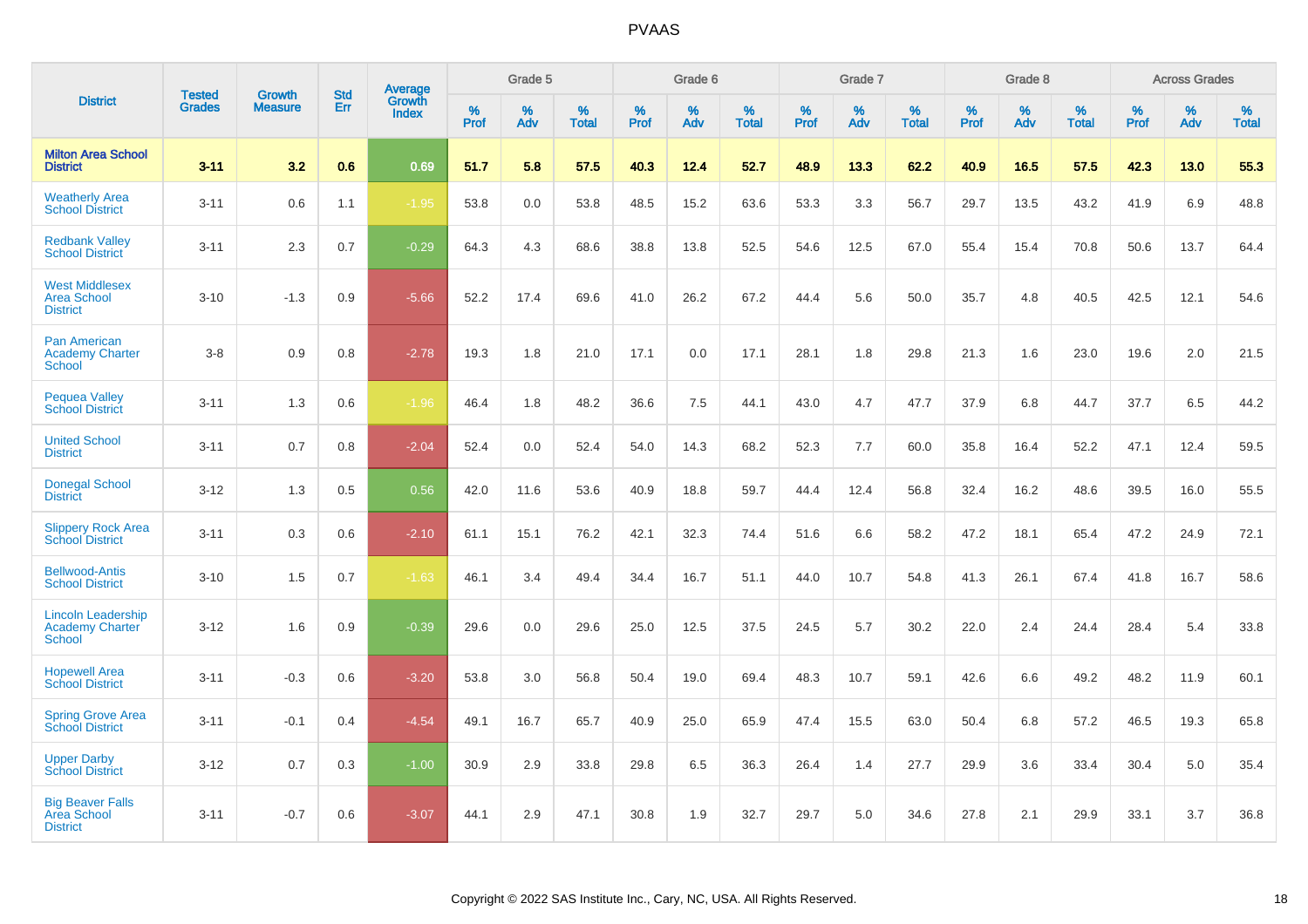|                                                               | <b>Tested</b> | <b>Growth</b>  | <b>Std</b> | <b>Average</b><br>Growth |                     | Grade 5  |                   |                  | Grade 6  |                   |                  | Grade 7  |                   |           | Grade 8  |                   |                  | <b>Across Grades</b> |                   |
|---------------------------------------------------------------|---------------|----------------|------------|--------------------------|---------------------|----------|-------------------|------------------|----------|-------------------|------------------|----------|-------------------|-----------|----------|-------------------|------------------|----------------------|-------------------|
| <b>District</b>                                               | <b>Grades</b> | <b>Measure</b> | Err        | <b>Index</b>             | $\%$<br><b>Prof</b> | %<br>Adv | %<br><b>Total</b> | %<br><b>Prof</b> | %<br>Adv | %<br><b>Total</b> | %<br><b>Prof</b> | %<br>Adv | %<br><b>Total</b> | %<br>Prof | %<br>Adv | %<br><b>Total</b> | %<br><b>Prof</b> | %<br>Adv             | %<br><b>Total</b> |
| <b>Milton Area School</b><br><b>District</b>                  | $3 - 11$      | 3.2            | 0.6        | 0.69                     | 51.7                | 5.8      | 57.5              | 40.3             | 12.4     | 52.7              | 48.9             | 13.3     | 62.2              | 40.9      | 16.5     | 57.5              | 42.3             | 13.0                 | 55.3              |
| Mechanicsburg<br><b>Area School</b><br><b>District</b>        | $3 - 11$      | 0.3            | 0.4        | $-2.81$                  | 48.1                | 12.0     | 60.1              | 45.6             | 16.3     | 61.9              | 46.2             | 12.4     | 58.6              | 52.3      | 8.7      | 61.0              | 46.4             | 13.9                 | 60.2              |
| <b>William Penn</b><br><b>School District</b>                 | $3 - 12$      | 1.4            | 0.5        | 0.26                     | 24.0                | 0.5      | 24.5              | 31.6             | 2.8      | 34.5              | 30.8             | 0.6      | 31.4              | 21.8      | 2.4      | 24.2              | 26.1             | 2.5                  | 28.6              |
| <b>North Pocono</b><br><b>School District</b>                 | $3 - 11$      | 0.3            | 0.6        | $-2.05$                  | 55.8                | 8.5      | 64.3              | 57.8             | 12.1     | 69.8              | 61.3             | 16.0     | 77.3              | 48.7      | 12.4     | 61.1              | 54.2             | 17.4                 | 71.6              |
| <b>Bentworth School</b><br><b>District</b>                    | $3 - 11$      | 2.1            | 0.7        | 1.13                     | 60.3                | 15.4     | 75.6              | 46.1             | 6.7      | 52.8              | 52.5             | 20.0     | 72.5              | 43.3      | 11.9     | 55.2              | 52.1             | 16.1                 | 68.2              |
| <b>Marion Center</b><br><b>Area School</b><br><b>District</b> | $3 - 10$      | 2.0            | 0.7        | 0.03                     | 52.6                | 10.3     | 62.8              | 45.6             | 22.3     | 68.0              | 52.9             | 5.9      | 58.8              | 49.5      | 7.4      | 56.8              | 49.1             | 13.2                 | 62.3              |
| <b>Selinsgrove Area</b><br><b>School District</b>             | $3 - 12$      | $-1.5$         | 0.5        | $-3.62$                  | 51.9                | 4.4      | 56.4              | 46.4             | 19.0     | 65.4              | 39.7             | 16.7     | 56.4              | 47.6      | 12.6     | 60.2              | 44.8             | 15.2                 | 60.0              |
| <b>Montrose Area</b><br><b>School District</b>                | $3 - 10$      | 1.0            | 0.7        | $-0.88$                  | 50.0                | 16.2     | 66.2              | 40.2             | 28.3     | 68.5              | 38.2             | 13.2     | 51.5              | 45.0      | 10.0     | 55.0              | 43.8             | 18.3                 | 62.0              |
| <b>Manchester</b><br><b>Academic Charter</b><br><b>School</b> | $3-8$         | 2.1            | 1.1        | $-2.61$                  | 12.0                | 0.0      | 12.0              | 35.7             | 3.6      | 39.3              | 46.2             | 0.0      | 46.2              | 31.4      | 0.0      | 31.4              | 30.7             | 1.7                  | 32.4              |
| <b>Blue Ridge School</b><br><b>District</b>                   | $3 - 11$      | 2.2            | 0.8        | $-0.09$                  | 42.5                | 8.2      | 50.7              | 46.0             | 8.1      | 54.0              | 50.0             | 16.1     | 66.1              | 47.1      | 8.6      | 55.7              | 45.4             | 10.7                 | 56.1              |
| <b>Northern Cambria</b><br><b>School District</b>             | $3 - 11$      | 1.6            | 0.8        | $-0.85$                  | 40.0                | 5.4      | 45.4              | 33.3             | 7.4      | 40.7              | 53.7             | 5.6      | 59.3              | 47.7      | 4.6      | 52.3              | 42.9             | 6.6                  | 49.4              |
| <b>Scranton School</b><br><b>District</b>                     | $3 - 12$      | $-0.8$         | 0.5        | $-3.18$                  | 35.9                | 1.7      | 37.6              | 29.4             | 4.2      | 33.6              | 24.9             | 2.8      | 27.7              | 26.3      | 5.8      | 32.2              | 29.5             | 4.0                  | 33.5              |
| <b>Mastery Charter</b><br>School - Hardy<br><b>Williams</b>   | $3 - 11$      | 0.9            | 1.2        | $-1.53$                  | 10.3                | 0.0      | 10.3              | 37.8             | 13.5     | 51.4              | 29.2             | 0.0      | 29.2              |           |          |                   | 21.1             | 3.6                  | 24.7              |
| <b>Meyersdale Area</b><br><b>School District</b>              | $3 - 11$      | 2.0            | 0.8        | $-1.63$                  | 51.8                | 13.0     | 64.8              | 55.4             | 12.3     | 67.7              | 62.3             | 1.9      | 64.2              | 54.2      | 5.1      | 59.3              | 52.4             | 10.9                 | 63.3              |
| <b>Cornell School</b><br><b>District</b>                      | $3 - 11$      | $-0.8$         | 1.1        | $-2.17$                  | 36.7                | 0.0      | 36.7              | 34.9             | 7.0      | 41.9              | 35.9             | 0.0      | 35.9              | 24.3      | 2.7      | 27.0              | 32.9             | 6.1                  | 39.0              |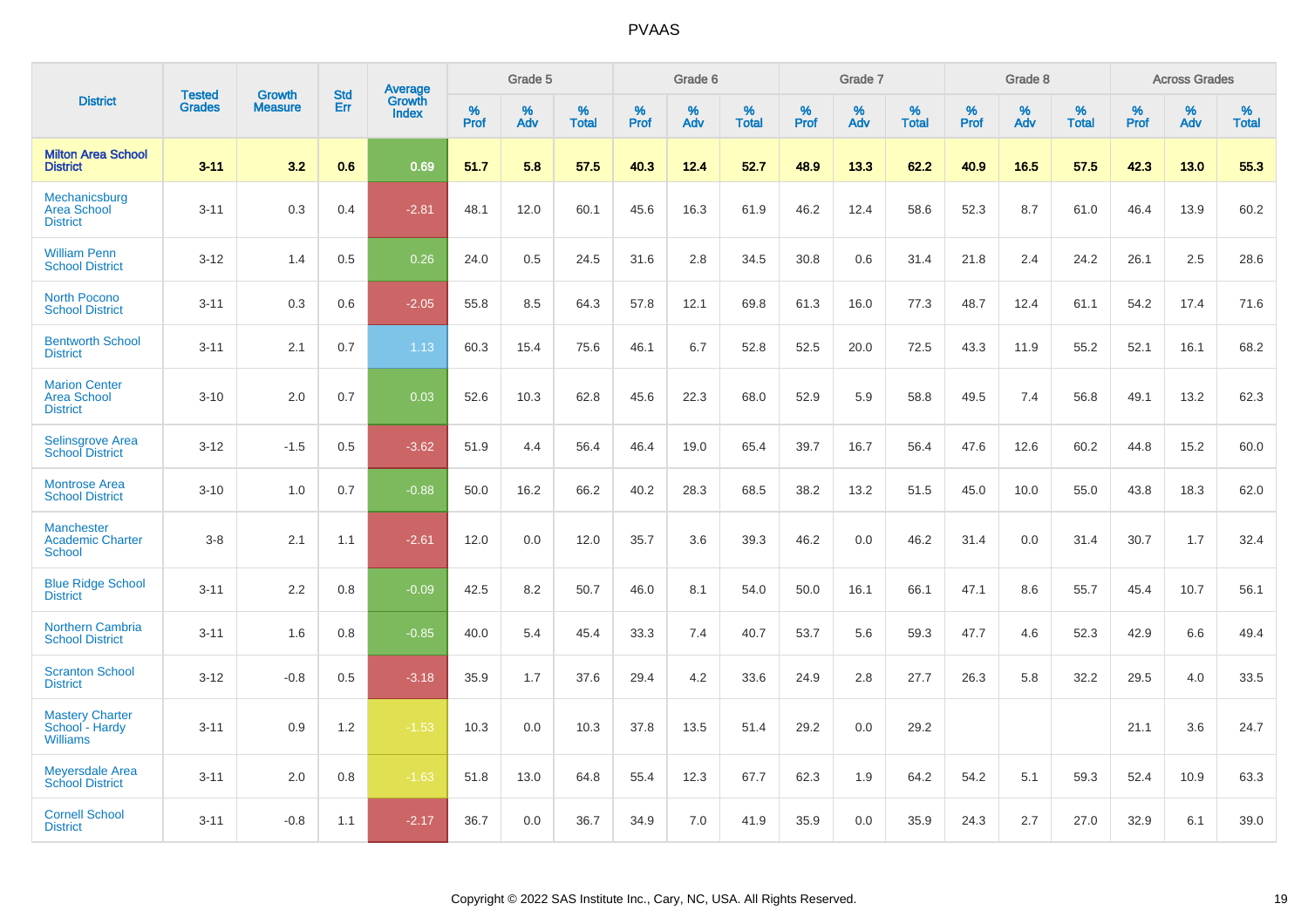|                                                                       |                                |                                 | <b>Std</b> | Average                |                     | Grade 5     |                   |           | Grade 6  |                   |           | Grade 7  |                   |           | Grade 8  |                   |              | <b>Across Grades</b> |                   |
|-----------------------------------------------------------------------|--------------------------------|---------------------------------|------------|------------------------|---------------------|-------------|-------------------|-----------|----------|-------------------|-----------|----------|-------------------|-----------|----------|-------------------|--------------|----------------------|-------------------|
| <b>District</b>                                                       | <b>Tested</b><br><b>Grades</b> | <b>Growth</b><br><b>Measure</b> | Err        | Growth<br><b>Index</b> | $\%$<br><b>Prof</b> | $\%$<br>Adv | %<br><b>Total</b> | %<br>Prof | %<br>Adv | %<br><b>Total</b> | %<br>Prof | %<br>Adv | %<br><b>Total</b> | %<br>Prof | %<br>Adv | %<br><b>Total</b> | $\%$<br>Prof | %<br>Adv             | %<br><b>Total</b> |
| <b>Milton Area School</b><br><b>District</b>                          | $3 - 11$                       | 3.2                             | 0.6        | 0.69                   | 51.7                | 5.8         | 57.5              | 40.3      | 12.4     | 52.7              | 48.9      | 13.3     | 62.2              | 40.9      | 16.5     | 57.5              | 42.3         | 13.0                 | 55.3              |
| <b>Tidioute</b><br>Community<br><b>Charter School</b>                 | $3 - 11$                       | 2.0                             | 1.5        | $-0.21$                | 69.2                | 0.0         | 69.2              | 61.1      | 5.6      | 66.7              | 26.3      | 0.0      | 26.3              | 37.0      | 0.0      | 37.0              | 43.2         | 4.0                  | 47.2              |
| <b>Minersville Area</b><br><b>School District</b>                     | $3 - 11$                       | $-1.1$                          | 0.7        | $-2.58$                | 42.5                | 2.7         | 45.2              | 38.7      | 24.0     | 62.7              | 40.0      | 4.0      | 44.0              | 46.6      | 1.4      | 48.0              | 42.2         | 10.0                 | 52.2              |
| <b>York Academy</b><br><b>Regional Charter</b><br>School              | $3 - 11$                       | 0.3                             | 0.8        | $-2.68$                | 33.3                | 5.0         | 38.3              | 55.9      | 11.9     | 67.8              | 47.3      | 7.3      | 54.6              | 35.1      | 12.3     | 47.4              | 40.8         | 14.1                 | 54.9              |
| <b>MaST Community</b><br><b>Charter School</b>                        | $3 - 10$                       | $-4.3$                          | 0.6        | $-7.34$                | 56.4                | 9.9         | 66.3              | 45.3      | 21.7     | 67.0              | 59.8      | 12.8     | 72.6              | 54.4      | 12.6     | 67.0              | 51.0         | 14.1                 | 65.2              |
| Apollo-Ridge<br><b>School District</b>                                | $3 - 12$                       | $-2.9$                          | 0.7        | $-4.42$                | 45.6                | 1.5         | 47.1              | 25.3      | 9.6      | 34.9              | 34.6      | 0.0      | 34.6              | 42.1      | 5.3      | 47.4              | 38.1         | 6.5                  | 44.6              |
| <b>North Clarion</b><br><b>County School</b><br><b>District</b>       | $3 - 12$                       | 2.6                             | 1.0        | $-0.17$                | 51.1                | 8.9         | 60.0              | 46.3      | 19.5     | 65.8              | 45.2      | 4.8      | 50.0              | 54.6      | 11.4     | 65.9              | 45.1         | 12.2                 | 57.3              |
| <b>Jenkintown School</b><br><b>District</b>                           | $3 - 11$                       | 1.5                             | 1.0        | $-1.16$                | 68.0                | 8.0         | 76.0              | 54.0      | 18.9     | 73.0              | 42.9      | 35.7     | 78.6              | 60.6      | 21.2     | 81.8              | 53.1         | 25.8                 | 78.9              |
| <b>South Middleton</b><br><b>School District</b>                      | $3 - 11$                       | 0.8                             | 0.5        | $-3.53$                | 48.5                | 12.1        | 60.6              | 45.2      | 21.0     | 66.1              | 44.4      | 12.9     | 57.3              | 42.1      | 12.0     | 54.1              | 45.4         | 16.9                 | 62.3              |
| <b>North East School</b><br><b>District</b>                           | $3 - 11$                       | 0.8                             | 0.6        | $-0.63$                | 61.2                | 9.5         | 70.7              | 44.8      | 21.6     | 66.4              | 50.0      | 9.3      | 59.3              | 56.9      | 16.8     | 73.7              | 52.6         | 15.4                 | 68.0              |
| Shenango Area<br><b>School District</b>                               | $3 - 11$                       | 1.9                             | 0.7        | $-0.12$                | 46.4                | 19.0        | 65.5              | 37.5      | 25.0     | 62.5              | 45.7      | 9.6      | 55.3              | 41.1      | 18.9     | 60.0              | 42.3         | 18.7                 | 61.1              |
| <b>Indiana Area</b><br><b>School District</b>                         | $3 - 11$                       | 1.1                             | 0.5        | $-0.73$                | 57.2                | 12.8        | 70.0              | 37.5      | 22.5     | 60.0              | 53.6      | 16.6     | 70.2              | 52.0      | 16.3     | 68.4              | 49.3         | 18.5                 | 67.7              |
| <b>Southern Tioga</b><br><b>School District</b>                       | $3 - 11$                       | 1.4                             | 0.6        | $-0.62$                | 38.5                | 4.2         | 42.7              | 39.6      | 14.2     | 53.8              | 44.9      | 3.6      | 48.6              | 37.2      | 8.3      | 45.4              | 38.5         | 7.0                  | 45.6              |
| <b>New Foundations</b><br><b>Charter School</b>                       | $3 - 11$                       | $-0.9$                          | 0.8        | $-1.98$                | 37.0                | 9.3         | 46.3              | 38.1      | 9.5      | 47.6              | 50.8      | 3.3      | 54.1              | 36.1      | 6.0      | 42.2              | 41.1         | 6.7                  | 47.8              |
| <b>Southern</b><br><b>Huntingdon County</b><br><b>School District</b> | $3 - 11$                       | 1.1                             | 0.7        | $-0.83$                | 47.1                | 2.9         | 50.0              | 26.6      | 7.6      | 34.2              | 43.2      | 4.6      | 47.7              | 41.5      | 3.7      | 45.1              | 39.6         | 5.6                  | 45.2              |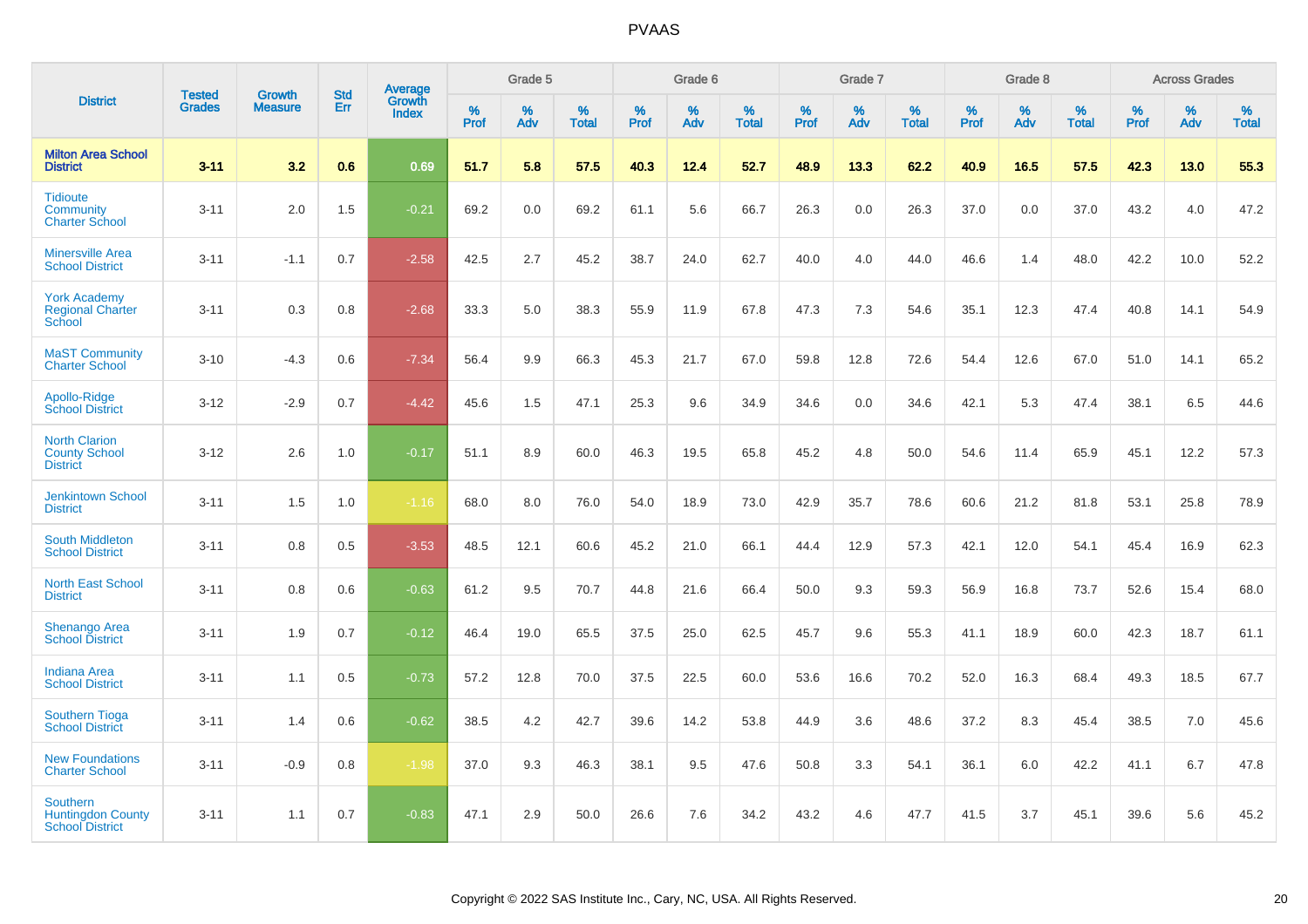|                                                                              |                                |                                 | <b>Std</b> | Average                |              | Grade 5  |                   |           | Grade 6  |                   |           | Grade 7  |                   |           | Grade 8  |                   |           | <b>Across Grades</b> |                   |
|------------------------------------------------------------------------------|--------------------------------|---------------------------------|------------|------------------------|--------------|----------|-------------------|-----------|----------|-------------------|-----------|----------|-------------------|-----------|----------|-------------------|-----------|----------------------|-------------------|
| <b>District</b>                                                              | <b>Tested</b><br><b>Grades</b> | <b>Growth</b><br><b>Measure</b> | Err        | Growth<br><b>Index</b> | $\%$<br>Prof | %<br>Adv | %<br><b>Total</b> | %<br>Prof | %<br>Adv | %<br><b>Total</b> | %<br>Prof | %<br>Adv | %<br><b>Total</b> | %<br>Prof | %<br>Adv | %<br><b>Total</b> | %<br>Prof | %<br>Adv             | %<br><b>Total</b> |
| <b>Milton Area School</b><br><b>District</b>                                 | $3 - 11$                       | 3.2                             | 0.6        | 0.69                   | 51.7         | 5.8      | 57.5              | 40.3      | 12.4     | 52.7              | 48.9      | 13.3     | 62.2              | 40.9      | 16.5     | 57.5              | 42.3      | 13.0                 | 55.3              |
| <b>Mckeesport Area</b><br><b>School District</b>                             | $3 - 12$                       | 0.3                             | 0.5        | $-3.77$                | 30.5         | 0.6      | 31.1              | 29.1      | 1.3      | 30.4              | 24.1      | 0.0      | 24.1              | 22.6      | 1.0      | 23.7              | 25.9      | 2.4                  | 28.3              |
| <b>Everett Area</b><br><b>School District</b>                                | $3 - 11$                       | $-0.2$                          | 0.7        | $-3.44$                | 41.4         | 9.2      | 50.6              | 34.9      | 11.6     | 46.5              | 47.5      | 5.9      | 53.5              | 37.3      | 9.3      | 46.7              | 40.8      | 11.4                 | 52.2              |
| <b>Young Scholars Of</b><br>Western<br>Pennsylvania<br><b>Charter School</b> | $3-8$                          | 2.0                             | 1.1        | 0.04                   | 27.3         | 9.1      | 36.4              | 40.6      | 6.2      | 46.9              | 32.1      | 3.6      | 35.7              | 43.5      | 8.7      | 52.2              | 31.2      | 9.1                  | 40.3              |
| <b>Propel Charter</b><br>School - East                                       | $3-8$                          | 1.1                             | 1.0        | $-2.14$                | 32.5         | 0.0      | 32.5              | 34.3      | 11.4     | 45.7              | 33.3      | 9.1      | 42.4              | 29.4      | 0.0      | 29.4              | 31.6      | 4.7                  | 36.3              |
| <b>Blue Mountain</b><br><b>School District</b>                               | $3 - 10$                       | 0.0                             | 0.5        | $-2.39$                | 60.1         | 12.0     | 72.2              | 50.9      | 12.4     | 63.3              | 52.0      | 10.1     | 62.0              | 47.3      | 11.5     | 58.8              | 52.0      | 15.0                 | 67.0              |
| <b>Port Allegany</b><br><b>School District</b>                               | $3 - 11$                       | $-1.8$                          | 0.8        | $-3.92$                | 34.3         | 2.9      | 37.1              | 31.9      | 2.9      | 34.8              | 32.9      | 5.7      | 38.6              | 40.3      | 3.2      | 43.6              | 35.0      | 5.9                  | 40.8              |
| <b>Valley View School</b><br><b>District</b>                                 | $3 - 11$                       | 1.0                             | 0.8        | $-2.65$                | 62.4         | 1.8      | 64.2              | 41.4      | 10.3     | 51.7              | 53.7      | 4.9      | 58.5              | 42.6      | 4.9      | 47.5              | 49.9      | 7.2                  | 57.1              |
| <b>Aspira Bilingual</b><br><b>Cyber Charter</b><br>School                    | $3 - 11$                       | 2.8                             | 1.6        | $-0.41$                |              |          |                   | 12.9      | 0.0      | 12.9              | 0.0       | 0.0      | 0.0               | 0.0       | 0.0      | 0.0               | 5.9       | 0.0                  | 5.9               |
| <b>Duquesne City</b><br><b>School District</b>                               | $3-8$                          | 3.1                             | 1.4        | 0.73                   | 11.3         | 0.0      | 11.3              | 10.8      | 2.7      | 13.5              |           |          |                   |           |          |                   | 14.8      | 0.6                  | 15.3              |
| <b>North Star School</b><br><b>District</b>                                  | $3 - 11$                       | $-0.3$                          | 0.7        | $-4.18$                | 44.3         | 3.8      | 48.1              | 35.9      | 17.2     | 53.1              | 44.4      | 8.3      | 52.8              | 49.5      | 17.2     | 66.7              | 44.5      | 15.3                 | 59.8              |
| <b>South Butler</b><br><b>County School</b><br><b>District</b>               | $3 - 10$                       | 1.0                             | 0.5        | $-0.14$                | 59.9         | 14.3     | 74.2              | 50.7      | 14.5     | 65.2              | 44.7      | 11.4     | 56.1              | 53.7      | 13.0     | 66.7              | 50.5      | 17.8                 | 68.3              |
| <b>Albert Gallatin</b><br><b>Area School</b><br><b>District</b>              | $3 - 11$                       | 0.4                             | 0.5        | $-1.30$                | 45.8         | 5.4      | 51.2              | 34.0      | 8.4      | 42.4              | 39.7      | 2.2      | 41.8              | 37.8      | 5.3      | 43.0              | 38.7      | 7.6                  | 46.2              |
| <b>Upper Moreland</b><br><b>Township School</b><br><b>District</b>           | $3 - 11$                       | $-0.3$                          | 0.4        | $-3.84$                | 54.1         | 10.5     | 64.6              | 42.4      | 21.0     | 63.4              | 53.7      | 8.4      | 62.1              | 41.0      | 14.2     | 55.1              | 46.0      | 16.1                 | 62.1              |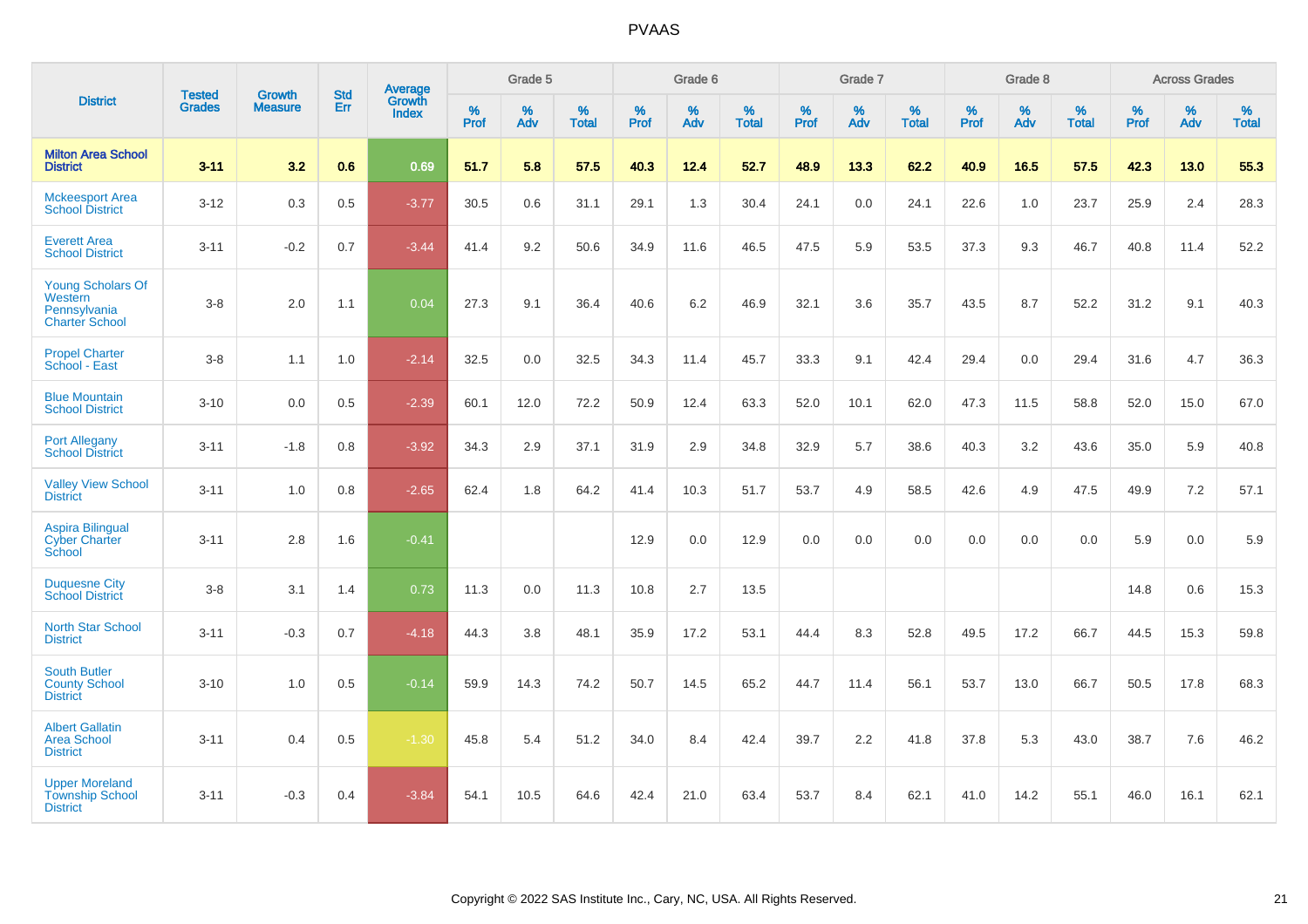|                                                                    | <b>Tested</b> | <b>Growth</b>  | <b>Std</b> |                                          |              | Grade 5  |                   |              | Grade 6  |                   |              | Grade 7  |                      |              | Grade 8  |                   |              | <b>Across Grades</b> |                   |
|--------------------------------------------------------------------|---------------|----------------|------------|------------------------------------------|--------------|----------|-------------------|--------------|----------|-------------------|--------------|----------|----------------------|--------------|----------|-------------------|--------------|----------------------|-------------------|
| <b>District</b>                                                    | <b>Grades</b> | <b>Measure</b> | <b>Err</b> | <b>Average</b><br>Growth<br><b>Index</b> | $\%$<br>Prof | %<br>Adv | %<br><b>Total</b> | $\%$<br>Prof | %<br>Adv | %<br><b>Total</b> | $\%$<br>Prof | %<br>Adv | $\%$<br><b>Total</b> | $\%$<br>Prof | %<br>Adv | %<br><b>Total</b> | $\%$<br>Prof | %<br>Adv             | %<br><b>Total</b> |
| <b>Milton Area School</b><br><b>District</b>                       | $3 - 11$      | 3.2            | 0.6        | 0.69                                     | 51.7         | 5.8      | 57.5              | 40.3         | 12.4     | 52.7              | 48.9         | 13.3     | 62.2                 | 40.9         | 16.5     | 57.5              | 42.3         | 13.0                 | 55.3              |
| <b>Clarion Area</b><br><b>School District</b>                      | $3 - 11$      | 1.1            | 0.9        | $-1.14$                                  | 58.3         | 2.1      | 60.4              | 46.4         | 7.1      | 53.6              | 44.8         | 4.5      | 49.2                 | 39.0         | 11.9     | 50.8              | 45.1         | 10.1                 | 55.2              |
| <b>Warren County</b><br><b>School District</b>                     | $3 - 11$      | 0.2            | 0.4        | $-1.64$                                  | 38.6         | 4.0      | 42.5              | 41.0         | 8.0      | 49.0              | 33.4         | 4.1      | 37.5                 | 43.1         | 4.7      | 47.8              | 38.0         | 6.9                  | 44.8              |
| <b>Palisades School</b><br><b>District</b>                         | $3 - 11$      | 0.4            | 0.6        | $-3.48$                                  | 53.1         | 13.5     | 66.7              | 48.5         | 19.2     | 67.7              | 60.2         | 10.7     | 70.9                 | 43.2         | 9.1      | 52.3              | 48.5         | 17.4                 | 65.9              |
| <b>Premier Arts And</b><br><b>Science Charter</b><br><b>School</b> | $3-5$         | 5.2            | 2.1        | 2.52                                     | 16.7         | 0.0      | 16.7              |              |          |                   |              |          |                      |              |          |                   | 14.2         | 1.9                  | 16.0              |
| <b>Interboro School</b><br><b>District</b>                         | $3 - 12$      | 0.3            | 0.4        | $-2.03$                                  | 42.9         | 4.5      | 47.3              | 40.0         | 11.7     | 51.7              | 44.0         | 8.7      | 52.7                 | 44.2         | 7.4      | 51.6              | 41.8         | 8.7                  | 50.4              |
| <b>Gateway School</b><br><b>District</b>                           | $3 - 11$      | $-1.0$         | 0.4        | $-5.60$                                  | 48.9         | 5.6      | 54.5              | 42.7         | 10.8     | 53.5              | 49.3         | 10.8     | 60.1                 | 43.7         | 14.0     | 57.7              | 45.5         | 12.1                 | 57.7              |
| <b>Dallastown Area</b><br><b>School District</b>                   | $3 - 11$      | $-2.2$         | 0.3        | $-6.90$                                  | 53.1         | 7.2      | 60.3              | 44.3         | 30.9     | 75.1              | 45.3         | 9.3      | 54.7                 | 43.8         | 11.1     | 54.9              | 44.8         | 19.1                 | 63.9              |
| <b>Saint Marys Area</b><br><b>School District</b>                  | $3 - 11$      | $-1.5$         | 0.6        | $-3.55$                                  | 48.7         | 2.6      | 51.3              | 42.7         | 13.7     | 56.4              | 40.8         | 7.7      | 48.5                 | 46.4         | 8.0      | 54.3              | 44.6         | 11.0                 | 55.6              |
| <b>Lebanon School</b><br><b>District</b>                           | $3 - 11$      | $-0.4$         | 0.4        | $-2.17$                                  | 29.4         | 2.5      | 31.9              | 21.7         | 5.5      | 27.2              | 20.0         | 2.5      | 22.5                 | 21.9         | 1.2      | 23.0              | 25.5         | 3.4                  | 28.8              |
| <b>Southwest</b><br>Leadership<br><b>Academy Charter</b><br>School | $3 - 8$       | 0.2            | 1.1        | $-5.76$                                  | 9.1          | 0.0      | 9.1               | 16.1         | 6.4      | 22.6              | 15.8         | 2.6      | 18.4                 | 20.8         | 0.0      | 20.8              | 19.0         | 3.3                  | 22.3              |
| <b>Chester-Upland</b><br><b>School District</b>                    | $3 - 11$      | 0.8            | 0.8        | $-1.40$                                  | 15.4         | 0.0      | 15.4              | 18.2         | 2.6      | 20.8              | 12.4         | 0.0      | 12.4                 | 9.8          | 0.0      | 9.8               | 15.6         | 1.0                  | 16.6              |
| Penn Cambria<br><b>School District</b>                             | $3 - 11$      | $-0.4$         | 0.6        | $-3.40$                                  | 56.8         | 0.9      | 57.7              | 46.5         | 7.1      | 53.5              | 58.1         | 7.7      | 65.8                 | 52.3         | 7.8      | 60.2              | 48.8         | 9.2                  | 58.0              |
| <b>Farrell Area School</b><br><b>District</b>                      | $3 - 11$      | 1.3            | 1.0        | $-0.92$                                  | 26.7         | 0.0      | 26.7              | 31.7         | 2.4      | 34.2              | 20.4         | 0.0      | 20.4                 | 28.2         | 0.0      | 28.2              | 25.9         | 2.3                  | 28.2              |
| <b>Greater Latrobe</b><br><b>School District</b>                   | $3 - 11$      | $-3.1$         | 0.4        | $-8.08$                                  | 55.6         | 5.8      | 61.4              | 42.2         | 21.1     | 63.2              | 49.0         | 10.1     | 59.1                 | 46.2         | 20.0     | 66.2              | 46.9         | 15.6                 | 62.5              |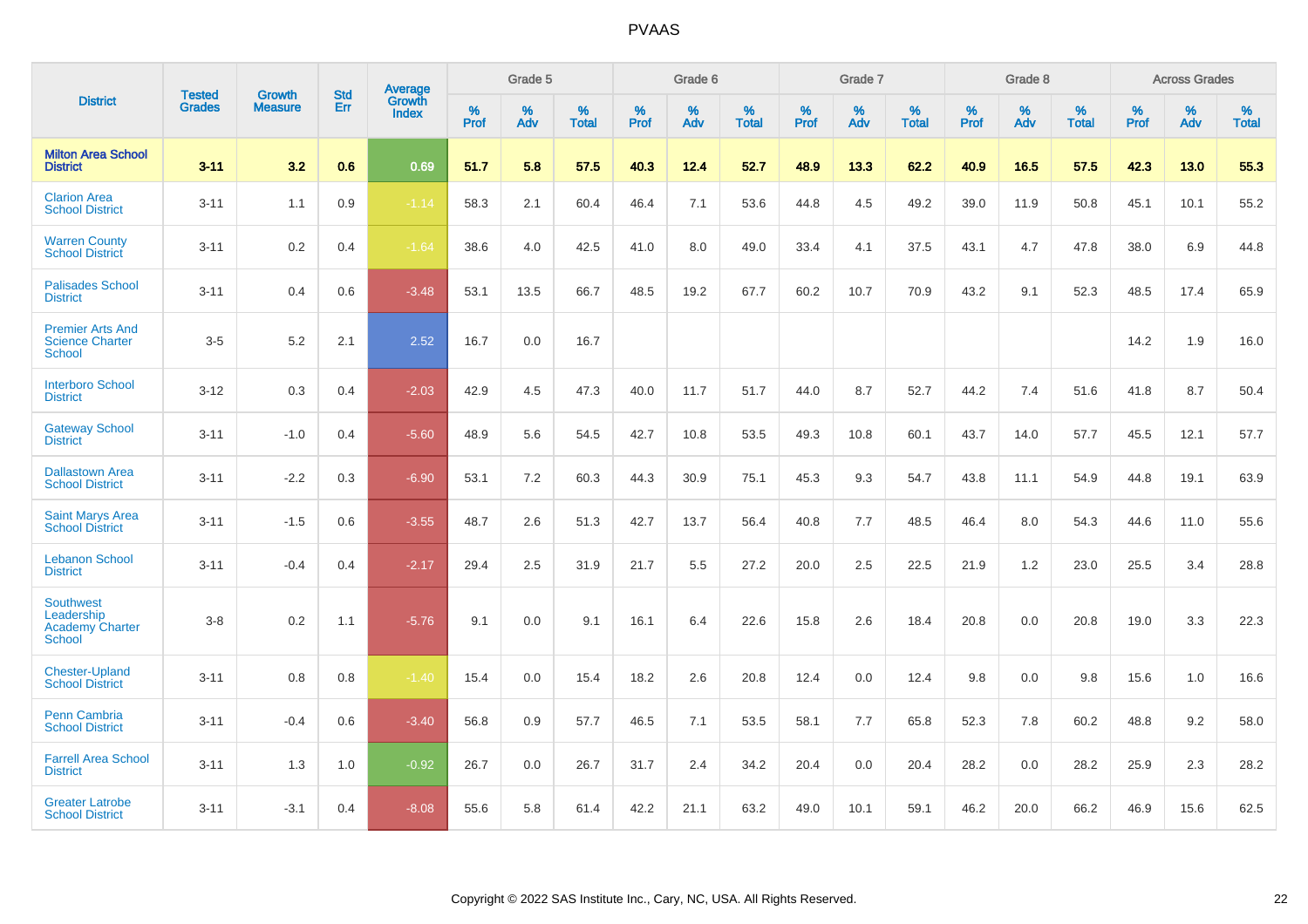|                                                                                |                                |                                 |                   | Average                |                     | Grade 5     |                   |              | Grade 6  |                      |              | Grade 7  |                   |              | Grade 8  |                   |              | <b>Across Grades</b> |            |
|--------------------------------------------------------------------------------|--------------------------------|---------------------------------|-------------------|------------------------|---------------------|-------------|-------------------|--------------|----------|----------------------|--------------|----------|-------------------|--------------|----------|-------------------|--------------|----------------------|------------|
| <b>District</b>                                                                | <b>Tested</b><br><b>Grades</b> | <b>Growth</b><br><b>Measure</b> | <b>Std</b><br>Err | Growth<br><b>Index</b> | $\%$<br><b>Prof</b> | $\%$<br>Adv | %<br><b>Total</b> | $\%$<br>Prof | %<br>Adv | $\%$<br><b>Total</b> | $\%$<br>Prof | %<br>Adv | %<br><b>Total</b> | $\%$<br>Prof | %<br>Adv | %<br><b>Total</b> | $\%$<br>Prof | %<br>Adv             | %<br>Total |
| <b>Milton Area School</b><br><b>District</b>                                   | $3 - 11$                       | 3.2                             | 0.6               | 0.69                   | 51.7                | 5.8         | 57.5              | 40.3         | 12.4     | 52.7                 | 48.9         | 13.3     | 62.2              | 40.9         | 16.5     | 57.5              | 42.3         | 13.0                 | 55.3       |
| <b>Seven Generations</b><br><b>Charter School</b>                              | $3-5$                          | 5.1                             | 2.1               | 2.46                   | 62.2                | 2.7         | 64.9              |              |          |                      |              |          |                   |              |          |                   | 48.0         | 8.8                  | 56.8       |
| Northwood<br><b>Academy Charter</b><br><b>School</b>                           | $3-8$                          | $-0.1$                          | 0.7               | $-3.80$                | 23.4                | 1.3         | 24.7              | 44.2         | 6.5      | 50.6                 | 37.5         | 5.6      | 43.1              | 29.6         | 13.0     | 42.6              | 31.0         | 5.4                  | 36.4       |
| Philadelphia City<br><b>School District</b>                                    | $3 - 12$                       | $-0.0$                          | 0.2               | $-2.50$                | 24.2                | 3.5         | 27.7              | 22.9         | 8.1      | 31.0                 | 26.8         | 6.5      | 33.4              | 22.4         | 4.6      | 27.1              | 23.1         | 6.3                  | 29.4       |
| <b>Mastery Charter</b><br>School - Harrity<br>Campus                           | $3 - 8$                        | 0.5                             | 1.2               | $-2.57$                | 13.6                | 0.0         | 13.6              | 12.8         | 2.1      | 14.9                 | 26.5         | 0.0      | 26.5              | 11.1         | 7.4      | 18.5              | 18.2         | 2.0                  | 20.2       |
| <b>Middletown Area</b><br><b>School District</b>                               | $3 - 11$                       | $-0.3$                          | 0.6               | $-2.50$                | 40.9                | 6.3         | 47.2              | 28.7         | 7.0      | 35.7                 | 43.8         | 5.6      | 49.3              | 38.5         | 3.8      | 42.3              | 37.8         | 8.2                  | 46.0       |
| <b>Allegheny-Clarion</b><br><b>Valley School</b><br><b>District</b>            | $3 - 10$                       | 2.1                             | 1.0               | 0.11                   | 42.5                | 5.0         | 47.5              | 42.1         | 15.8     | 57.9                 | 43.9         | 2.4      | 46.3              | 40.0         | 0.0      | 40.0              | 40.9         | 9.1                  | 50.0       |
| Eastern Lebanon<br><b>County School</b><br><b>District</b>                     | $3 - 11$                       | $-0.3$                          | 0.5               | $-4.72$                | 48.9                | 2.8         | 51.7              | 42.0         | 9.1      | 51.1                 | 45.1         | 8.0      | 53.1              | 29.8         | 7.0      | 36.8              | 42.0         | 9.1                  | 51.0       |
| <b>West Philadelphia</b><br>Achievement<br>Charter<br><b>Elementary School</b> | $3-5$                          | 3.8                             | 1.6               | 2.40                   | 21.0                | 0.0         | 21.0              |              |          |                      |              |          |                   |              |          |                   | 18.1         | 1.5                  | 19.6       |
| <b>Southeast Delco</b><br><b>School District</b>                               | $3 - 10$                       | $-0.6$                          | 0.6               | $-3.13$                | 28.6                | 0.0         | 28.6              | 30.4         | 1.8      | 32.1                 | 29.2         | 1.5      | 30.8              | 34.4         | 3.8      | 38.2              | 28.9         | 2.4                  | 31.3       |
| <b>Union City Area</b><br><b>School District</b>                               | $3 - 12$                       | 0.2                             | 0.7               | $-1.85$                | 34.8                | 1.4         | 36.2              | 35.5         | 16.1     | 51.6                 | 44.7         | 10.5     | 55.3              | 42.2         | 8.9      | 51.1              | 39.0         | 12.5                 | 51.5       |
| <b>Conewago Valley</b><br><b>School District</b>                               | $3 - 12$                       | 0.7                             | 0.4               | $-2.40$                | 52.1                | 3.4         | 55.5              | 44.7         | 14.0     | 58.7                 | 46.4         | 8.8      | 55.2              | 46.8         | 5.7      | 52.5              | 46.9         | 10.0                 | 56.9       |
| <b>Haverford</b><br><b>Township School</b><br><b>District</b>                  | $3 - 11$                       | 0.2                             | 0.3               | $-2.60$                | 55.4                | 23.8        | 79.2              | 51.1         | 27.6     | 78.7                 | 55.0         | 18.3     | 73.3              | 44.5         | 32.3     | 76.7              | 49.2         | 29.5                 | 78.6       |
| <b>Mastery Charter</b><br>School - Pickett<br>Campus                           | $6 - 10$                       | 1.6                             | 1.1               | $-0.80$                |                     |             |                   | 4.9          | 0.0      | 4.9                  | 15.4         | 0.0      | 15.4              | 8.8          | 2.9      | 11.8              | 9.6          | 0.9                  | 10.5       |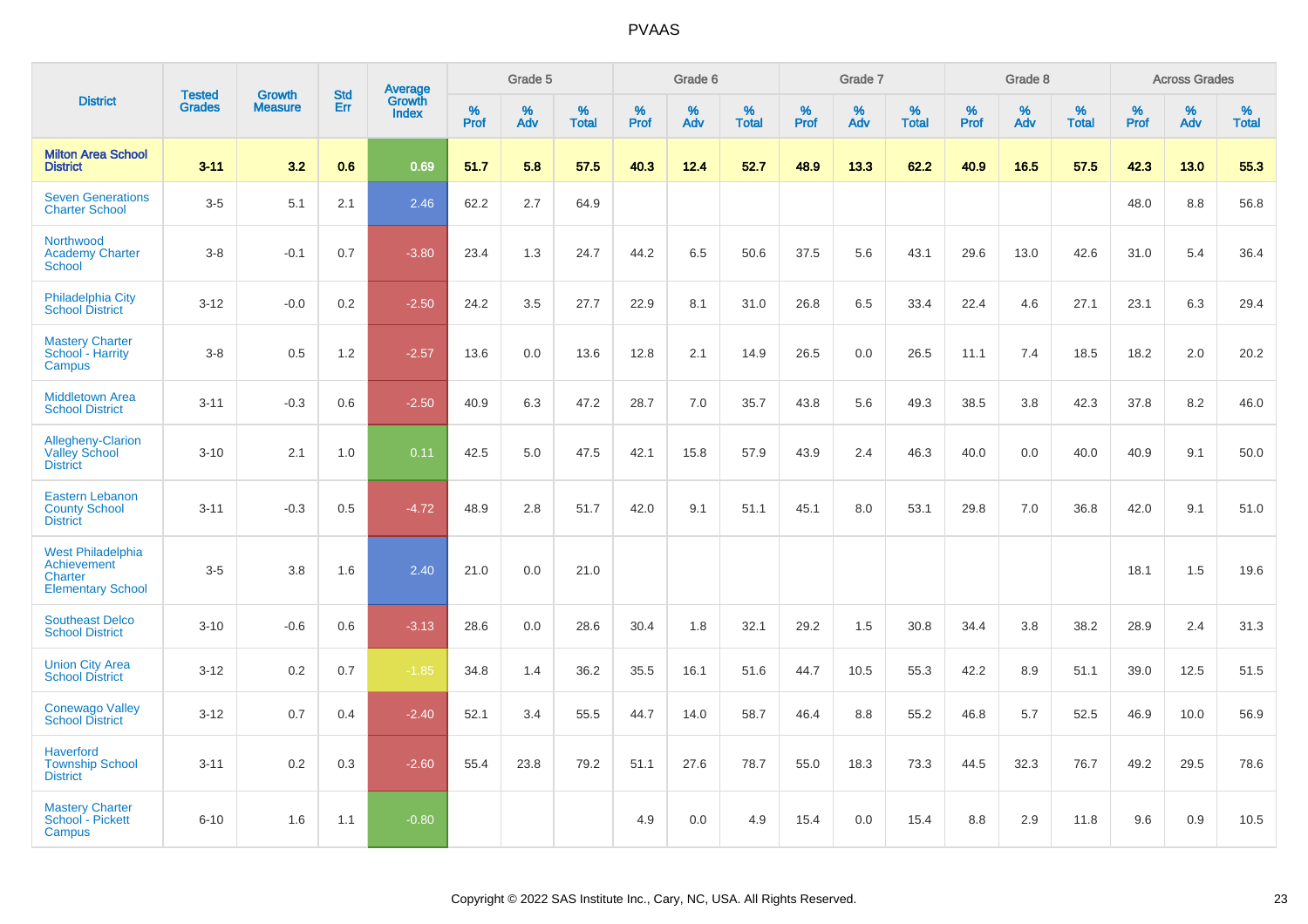|                                                                     |                                |                                 | <b>Std</b> | Average                |           | Grade 5  |                   |           | Grade 6  |                   |           | Grade 7  |                   |           | Grade 8  |                   |           | <b>Across Grades</b> |                   |
|---------------------------------------------------------------------|--------------------------------|---------------------------------|------------|------------------------|-----------|----------|-------------------|-----------|----------|-------------------|-----------|----------|-------------------|-----------|----------|-------------------|-----------|----------------------|-------------------|
| <b>District</b>                                                     | <b>Tested</b><br><b>Grades</b> | <b>Growth</b><br><b>Measure</b> | Err        | Growth<br><b>Index</b> | %<br>Prof | %<br>Adv | %<br><b>Total</b> | %<br>Prof | %<br>Adv | %<br><b>Total</b> | %<br>Prof | %<br>Adv | %<br><b>Total</b> | %<br>Prof | %<br>Adv | %<br><b>Total</b> | %<br>Prof | %<br>Adv             | %<br><b>Total</b> |
| <b>Milton Area School</b><br><b>District</b>                        | $3 - 11$                       | 3.2                             | 0.6        | 0.69                   | 51.7      | 5.8      | 57.5              | 40.3      | 12.4     | 52.7              | 48.9      | 13.3     | 62.2              | 40.9      | 16.5     | 57.5              | 42.3      | 13.0                 | 55.3              |
| <b>Fort Leboeuf</b><br><b>School District</b>                       | $3 - 11$                       | 0.0                             | 0.5        | $-2.79$                | 47.7      | 21.9     | 69.7              | 39.4      | 26.8     | 66.2              | 49.2      | 15.1     | 64.2              | 42.1      | 16.6     | 58.6              | 45.4      | 23.3                 | 68.7              |
| <b>Methacton School</b><br><b>District</b>                          | $3 - 11$                       | 0.4                             | 0.4        | $-4.06$                | 64.7      | 8.3      | 73.0              | 54.9      | 21.0     | 75.9              | 56.6      | 11.2     | 67.8              | 49.7      | 21.0     | 70.7              | 55.3      | 17.3                 | 72.6              |
| <b>Conemaugh Valley</b><br><b>School District</b>                   | $3 - 12$                       | 0.5                             | 0.9        | $-1.99$                | 52.9      | 3.9      | 56.9              | 30.0      | 30.0     | 60.0              | 44.2      | 5.8      | 50.0              | 49.1      | 9.4      | 58.5              | 43.3      | 12.5                 | 55.8              |
| <b>Shamokin Area</b><br><b>School District</b>                      | $3 - 11$                       | 1.2                             | 0.5        | $-1.27$                | 42.9      | 2.1      | 45.0              | 32.6      | 9.4      | 42.0              | 44.0      | 1.5      | 45.5              | 31.3      | 5.5      | 36.8              | 34.3      | 5.8                  | 40.1              |
| Penn-Trafford<br><b>School District</b>                             | $3 - 11$                       | 0.1                             | 0.4        | $-2.24$                | 59.8      | 20.9     | 80.7              | 45.7      | 34.7     | 80.4              | 56.2      | 23.2     | 79.4              | 54.3      | 14.9     | 69.1              | 51.0      | 27.6                 | 78.6              |
| Aliquippa School<br><b>District</b>                                 | $3 - 11$                       | $-0.6$                          | 0.8        | $-1.85$                | 14.7      | 0.0      | 14.7              | 12.5      | 3.1      | 15.6              | 27.4      | 2.7      | 30.1              | 14.1      | 0.0      | 14.1              | 16.7      | 1.0                  | 17.7              |
| <b>Mastery Charter</b><br>School-Cleveland<br>Elementary            | $3-8$                          | 2.7                             | 1.3        | 0.20                   | 25.0      | 7.1      | 32.1              | 23.5      | 0.0      | 23.5              | 24.1      | 3.4      | 27.6              | 21.7      | 0.0      | 21.7              | 18.8      | 1.9                  | 20.6              |
| <b>Newport School</b><br><b>District</b>                            | $3 - 12$                       | $-0.1$                          | 0.8        | $-1.60$                | 42.2      | 11.1     | 53.3              | 44.4      | 11.1     | 55.6              | 41.3      | 1.6      | 42.9              | 43.8      | 7.8      | 51.6              | 40.2      | 8.8                  | 48.9              |
| <b>Central Bucks</b><br><b>School District</b>                      | $3 - 11$                       | $-1.3$                          | $0.2\,$    | $-11.77$               | 57.2      | 12.0     | 69.2              | 48.3      | 28.7     | 76.9              | 54.3      | 16.8     | 71.0              | 51.5      | 17.5     | 69.0              | 51.5      | 19.8                 | 71.4              |
| <b>General Mclane</b><br><b>School District</b>                     | $3 - 11$                       | 0.2                             | 0.5        | $-1.05$                | 57.7      | 8.0      | 65.8              | 45.4      | 23.3     | 68.7              | 50.3      | 15.6     | 66.0              | 44.9      | 12.2     | 57.0              | 49.9      | 16.3                 | 66.2              |
| <b>Deer Lakes School</b><br><b>District</b>                         | $3 - 11$                       | $-0.4$                          | 0.6        | $-2.21$                | 52.0      | 5.5      | 57.5              | 47.2      | 22.0     | 69.1              | 42.4      | 10.6     | 53.0              | 44.7      | 10.7     | 55.3              | 45.1      | 14.9                 | 60.0              |
| <b>Lindley Academy</b><br><b>Charter School At</b><br><b>Birney</b> | $3-8$                          | 1.0                             | 0.7        | $-1.02$                | 8.9       | 0.0      | 8.9               | 24.0      | 2.5      | 26.6              | 20.6      | 3.2      | 23.8              | 19.4      | 4.8      | 24.2              | 19.6      | 2.3                  | 21.9              |
| <b>West Oak Lane</b><br><b>Charter School</b>                       | $3-8$                          | 0.8                             | 0.7        | $-1.30$                | 29.9      | 0.0      | 29.9              | 26.5      | 2.9      | 29.4              | 35.1      | 6.8      | 41.9              | 41.5      | 4.6      | 46.2              | 31.4      | 4.3                  | 35.8              |
| Antonia Pantoja<br>Community<br><b>Charter School</b>               | $3-8$                          | 0.5                             | 0.9        | $-2.57$                | 20.9      | 1.5      | 22.4              | 32.3      | 6.4      | 38.7              | 37.0      | 2.2      | 39.1              | 35.1      | 8.1      | 43.2              | 25.4      | 3.3                  | 28.7              |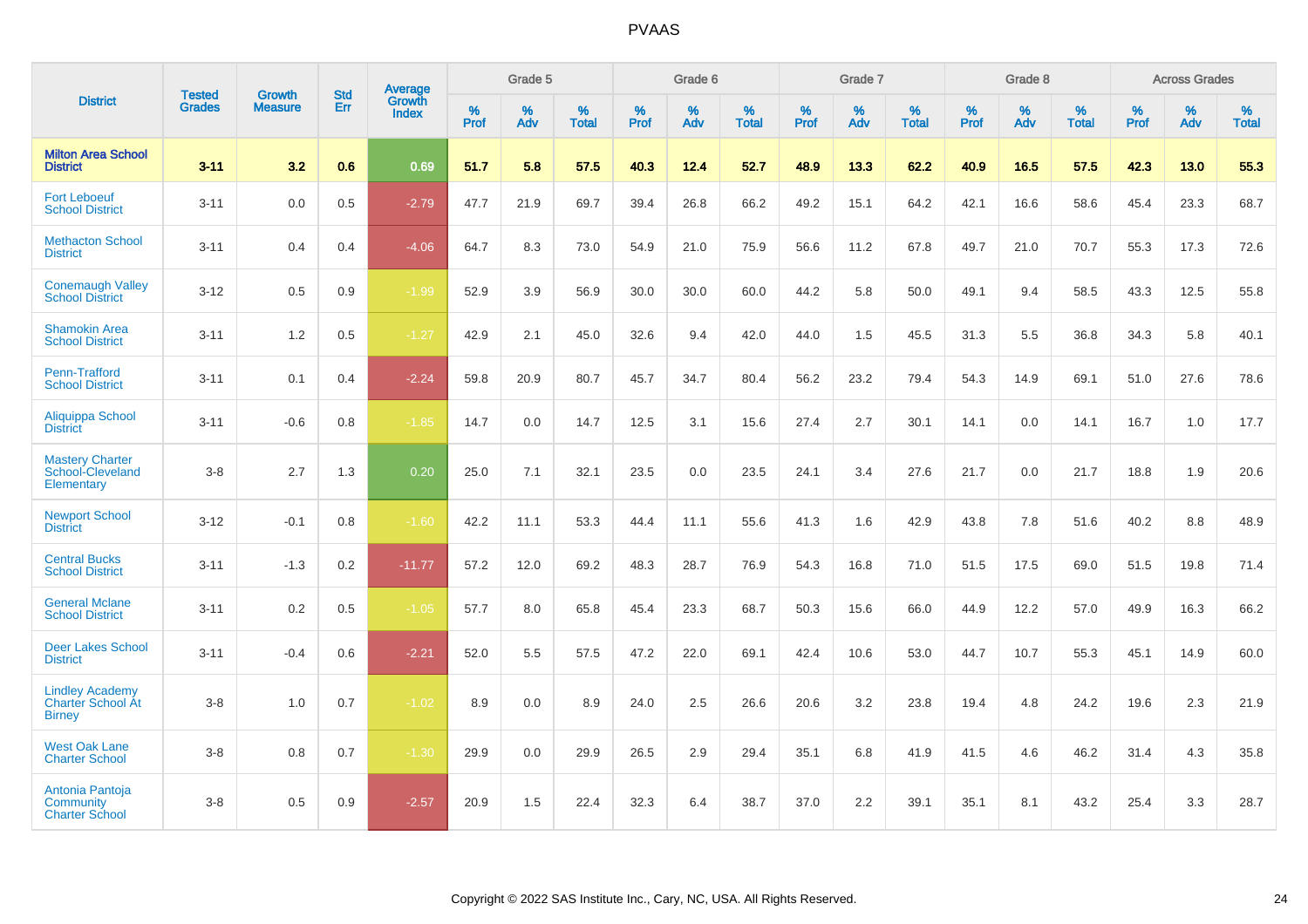|                                                               | <b>Tested</b> | <b>Growth</b>  | <b>Std</b> | Average                |                     | Grade 5     |                   |                     | Grade 6  |                   |                     | Grade 7  |                   |              | Grade 8  |                   |                     | <b>Across Grades</b> |                   |
|---------------------------------------------------------------|---------------|----------------|------------|------------------------|---------------------|-------------|-------------------|---------------------|----------|-------------------|---------------------|----------|-------------------|--------------|----------|-------------------|---------------------|----------------------|-------------------|
| <b>District</b>                                               | <b>Grades</b> | <b>Measure</b> | Err        | Growth<br><b>Index</b> | $\%$<br><b>Prof</b> | $\%$<br>Adv | %<br><b>Total</b> | $\%$<br><b>Prof</b> | %<br>Adv | %<br><b>Total</b> | $\%$<br><b>Prof</b> | %<br>Adv | %<br><b>Total</b> | $\%$<br>Prof | %<br>Adv | %<br><b>Total</b> | $\%$<br><b>Prof</b> | %<br>Adv             | %<br><b>Total</b> |
| <b>Milton Area School</b><br><b>District</b>                  | $3 - 11$      | 3.2            | 0.6        | 0.69                   | 51.7                | 5.8         | 57.5              | 40.3                | 12.4     | 52.7              | 48.9                | 13.3     | 62.2              | 40.9         | 16.5     | 57.5              | 42.3                | 13.0                 | 55.3              |
| <b>Franklin Area</b><br><b>School District</b>                | $3 - 11$      | 0.3            | 0.6        | $-3.37$                | 47.7                | 1.5         | 49.2              | 41.7                | 12.6     | 54.3              | 36.6                | 4.9      | 41.5              | 43.0         | 5.9      | 48.9              | 40.2                | 6.2                  | 46.4              |
| <b>Conrad Weiser</b><br>Area School<br><b>District</b>        | $3 - 11$      | $-2.3$         | 0.5        | $-7.32$                | 44.8                | 0.6         | 45.4              | 40.0                | 8.7      | 48.7              | 26.2                | 2.7      | 28.9              | 30.0         | 3.4      | 33.5              | 36.9                | 6.7                  | 43.7              |
| <b>Hope For</b><br><b>Hyndman Charter</b><br>School           | $3 - 11$      | 4.1            | 1.9        | 0.17                   |                     |             |                   | 12.5                | 6.2      | 18.8              | 41.7                | 8.3      | 50.0              | 37.5         | 0.0      | 37.5              | 27.4                | 6.0                  | 33.3              |
| Leechburg Area<br><b>School District</b>                      | $3 - 11$      | $-2.3$         | 0.9        | $-3.53$                | 46.7                | 2.2         | 48.9              | 29.7                | 2.7      | 32.4              | 42.9                | 0.0      | 42.9              | 51.2         | 11.6     | 62.8              | 45.8                | 7.9                  | 53.8              |
| <b>Carlynton School</b><br><b>District</b>                    | $3 - 11$      | 0.0            | 0.7        | $-1.38$                | 50.5                | 6.4         | 57.0              | 47.1                | 18.8     | 65.9              | 30.8                | 7.5      | 38.3              | 40.8         | 7.9      | 48.7              | 41.6                | 11.0                 | 52.7              |
| Gettysburg<br><b>Montessori Charter</b><br>School             | $3-6$         | 2.6            | 2.0        | $-0.30$                | 50.0                | 10.0        | 60.0              | 44.4                | 22.2     | 66.7              |                     |          |                   |              |          |                   | 43.0                | 14.0                 | 57.0              |
| <b>Mastery Charter</b><br>School - Thomas<br>Campus           | $3 - 10$      | 0.4            | 1.0        | $-1.24$                | 29.0                | 0.0         | 29.0              | 17.1                | 0.0      | 17.1              | 20.9                | 2.3      | 23.3              | 28.9         | 0.0      | 28.9              | 24.9                | 2.3                  | 27.2              |
| Wissahickon<br><b>Charter School</b>                          | $3-8$         | $-1.5$         | 0.7        | $-4.94$                | 22.2                | 0.0         | 22.2              | 20.5                | 6.0      | 26.5              | 24.1                | 1.2      | 25.3              | 22.1         | 0.0      | 22.1              | 22.4                | 2.8                  | 25.2              |
| <b>Propel Charter</b><br>School-Northside                     | $3-8$         | $-1.3$         | 1.0        | $-2.83$                | 7.0                 | 0.0         | 7.0               | 14.6                | 0.0      | 14.6              | 5.0                 | 0.0      | 5.0               | 10.0         | 0.0      | 10.0              | 9.0                 | 0.0                  | 9.0               |
| Pocono Mountain<br><b>School District</b>                     | $3 - 12$      | 0.1            | 0.6        | $-1.58$                | 48.0                | 5.4         | 53.5              | 41.8                | 7.9      | 49.7              | 42.1                | 1.8      | 43.9              | 35.6         | 1.9      | 37.5              | 43.4                | 7.1                  | 50.5              |
| <b>Mount Union Area</b><br><b>School District</b>             | $3 - 10$      | 1.4            | 0.7        | 0.55                   | 28.7                | 3.2         | 31.9              | 28.4                | 0.0      | 28.4              | 28.9                | 4.8      | 33.7              | 36.9         | 1.2      | 38.1              | 31.6                | 2.9                  | 34.4              |
| <b>Schuylkill Valley</b><br><b>School District</b>            | $3 - 11$      | 0.6            | 0.6        | $-1.32$                | 53.1                | 3.1         | 56.2              | 44.4                | 16.9     | 61.3              | 42.9                | 7.5      | 50.4              | 45.0         | 6.3      | 51.4              | 45.2                | 10.3                 | 55.6              |
| <b>Salisbury</b><br><b>Township School</b><br><b>District</b> | $3 - 11$      | $-1.7$         | 0.7        | $-5.01$                | 38.3                | 7.4         | 45.7              | 33.0                | 22.0     | 55.0              | 34.8                | 4.4      | 39.1              | 47.1         | 12.6     | 59.8              | 40.0                | 11.6                 | 51.7              |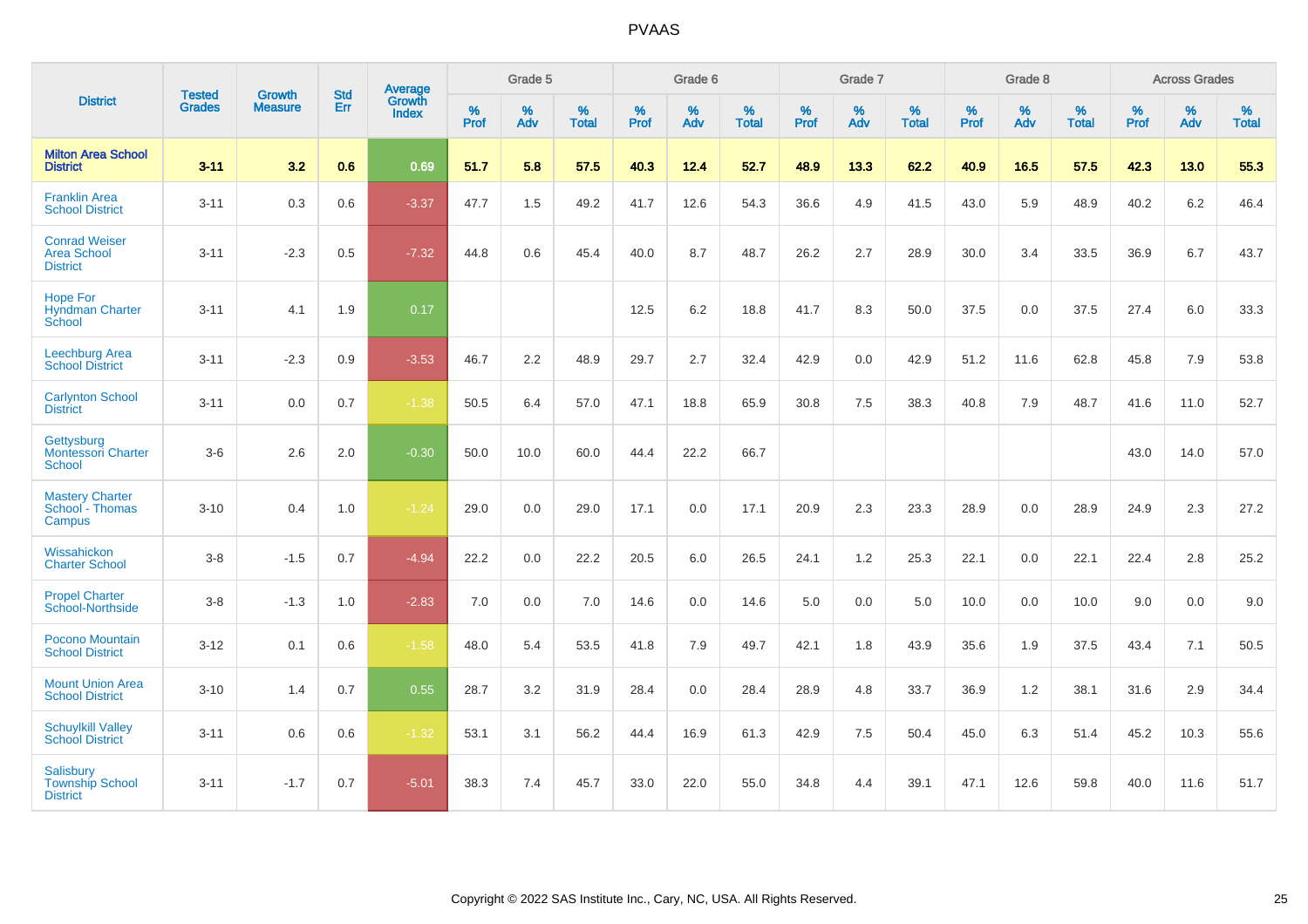|                                                                                            |                                |                                 | <b>Std</b> | Average                       |              | Grade 5  |                   |           | Grade 6  |                   |           | Grade 7  |                   |           | Grade 8  |                   |           | <b>Across Grades</b> |                   |
|--------------------------------------------------------------------------------------------|--------------------------------|---------------------------------|------------|-------------------------------|--------------|----------|-------------------|-----------|----------|-------------------|-----------|----------|-------------------|-----------|----------|-------------------|-----------|----------------------|-------------------|
| <b>District</b>                                                                            | <b>Tested</b><br><b>Grades</b> | <b>Growth</b><br><b>Measure</b> | Err        | <b>Growth</b><br><b>Index</b> | $\%$<br>Prof | %<br>Adv | %<br><b>Total</b> | %<br>Prof | %<br>Adv | %<br><b>Total</b> | %<br>Prof | %<br>Adv | %<br><b>Total</b> | %<br>Prof | %<br>Adv | %<br><b>Total</b> | %<br>Prof | %<br>Adv             | %<br><b>Total</b> |
| <b>Milton Area School</b><br><b>District</b>                                               | $3 - 11$                       | 3.2                             | 0.6        | 0.69                          | 51.7         | 5.8      | 57.5              | 40.3      | 12.4     | 52.7              | 48.9      | 13.3     | 62.2              | 40.9      | 16.5     | 57.5              | 42.3      | 13.0                 | 55.3              |
| <b>Chester Charter</b><br><b>Scholars Academy</b><br><b>Charter School</b>                 | $3 - 12$                       | 0.0                             | 0.9        | $-3.27$                       | 17.8         | 0.0      | 17.8              | 31.9      | 4.3      | 36.2              | 37.5      | 4.2      | 41.7              | 16.0      | 0.0      | 16.0              | 23.8      | 1.8                  | 25.6              |
| <b>Green Woods</b><br><b>Charter School</b>                                                | $3-8$                          | 1.6                             | 0.8        | $-0.37$                       | 44.8         | 6.9      | 51.7              | 39.3      | 19.7     | 59.0              | 43.9      | 12.3     | 56.1              | 39.2      | 17.6     | 56.9              | 40.6      | 17.4                 | 58.0              |
| <b>Reynolds School</b><br><b>District</b>                                                  | $3 - 10$                       | $-4.3$                          | 0.8        | $-5.71$                       | 46.3         | 0.0      | 46.3              | 44.2      | 1.3      | 45.4              | 35.3      | 7.8      | 43.1              | 47.1      | 8.8      | 55.9              | 41.5      | 4.9                  | 46.4              |
| <b>Mountain View</b><br><b>School District</b>                                             | $3 - 11$                       | 1.6                             | 0.9        | 0.20                          | 45.0         | 3.3      | 48.3              | 49.0      | 6.1      | 55.1              | 47.2      | 5.7      | 52.8              | 55.0      | 10.0     | 65.0              | 45.1      | 5.6                  | 50.7              |
| <b>Penns Manor Area</b><br><b>School District</b>                                          | $3 - 12$                       | 1.6                             | 0.8        | $-1.15$                       | 49.2         | 1.6      | 50.8              | 30.9      | 3.6      | 34.6              | 38.5      | 3.8      | 42.3              | 30.5      | 11.9     | 42.4              | 40.8      | 6.9                  | 47.8              |
| <b>Schuylkill Haven</b><br>Area School<br><b>District</b>                                  | $3 - 11$                       | $-1.4$                          | 0.7        | $-4.47$                       | 44.6         | 1.2      | 45.8              | 46.9      | 6.2      | 53.1              | 49.5      | 8.6      | 58.1              | 46.0      | 3.4      | 49.4              | 46.4      | 10.0                 | 56.4              |
| <b>Ferndale Area</b><br><b>School District</b>                                             | $3 - 10$                       | 1.9                             | 1.0        | 0.06                          | 43.2         | 4.6      | 47.7              | 46.3      | 14.6     | 61.0              | 61.5      | 5.1      | 66.7              | 54.4      | 4.4      | 58.7              | 46.1      | 10.6                 | 56.6              |
| <b>Innovative Arts</b><br><b>Academy Charter</b><br>School                                 | $6 - 11$                       | $-2.2$                          | 0.9        | $-3.49$                       |              |          |                   | 15.4      | 1.9      | 17.3              | 19.1      | 0.0      | 19.1              | 15.4      | 1.1      | 16.5              | 16.6      | 1.0                  | 17.5              |
| <b>Greenville Area</b><br><b>School District</b>                                           | $3 - 11$                       | 1.0                             | 0.7        | $-0.17$                       | 46.7         | 5.6      | 52.2              | 52.5      | 11.2     | 63.8              | 43.8      | 5.7      | 49.5              | 31.2      | 12.5     | 43.8              | 42.0      | 10.1                 | 52.1              |
| <b>Tyrone Area</b><br><b>School District</b>                                               | $3 - 12$                       | $-2.0$                          | 0.6        | $-6.75$                       | 50.4         | 3.0      | 53.3              | 43.4      | 10.1     | 53.5              | 43.8      | 5.0      | 48.8              | 44.7      | 6.1      | 50.9              | 45.2      | 12.0                 | 57.2              |
| The Philadelphia<br><b>Charter School for</b><br><b>Arts and Sciences</b><br>at HR Edmunds | $3-8$                          | $-1.2$                          | 0.7        | $-2.66$                       | 11.9         | 2.4      | 14.3              | 18.6      | 0.0      | 18.6              | 17.2      | 0.0      | 17.2              | 24.4      | 0.0      | 24.4              | 16.1      | 0.6                  | 16.7              |
| <b>Oley Valley School</b><br><b>District</b>                                               | $3 - 11$                       | $-0.0$                          | 0.6        | $-2.17$                       | 53.5         | 5.0      | 58.4              | 40.0      | 19.0     | 59.0              | 50.0      | 7.8      | 57.8              | 54.8      | 5.4      | 60.2              | 49.6      | 9.0                  | 58.6              |
| Chambersburg<br><b>Area School</b><br><b>District</b>                                      | $3 - 11$                       | $-0.2$                          | 0.3        | $-2.21$                       | 44.0         | 7.0      | 51.0              | 34.1      | 16.0     | 50.1              | 38.2      | 8.2      | 46.5              | 38.7      | 11.2     | 49.9              | 37.5      | 11.0                 | 48.5              |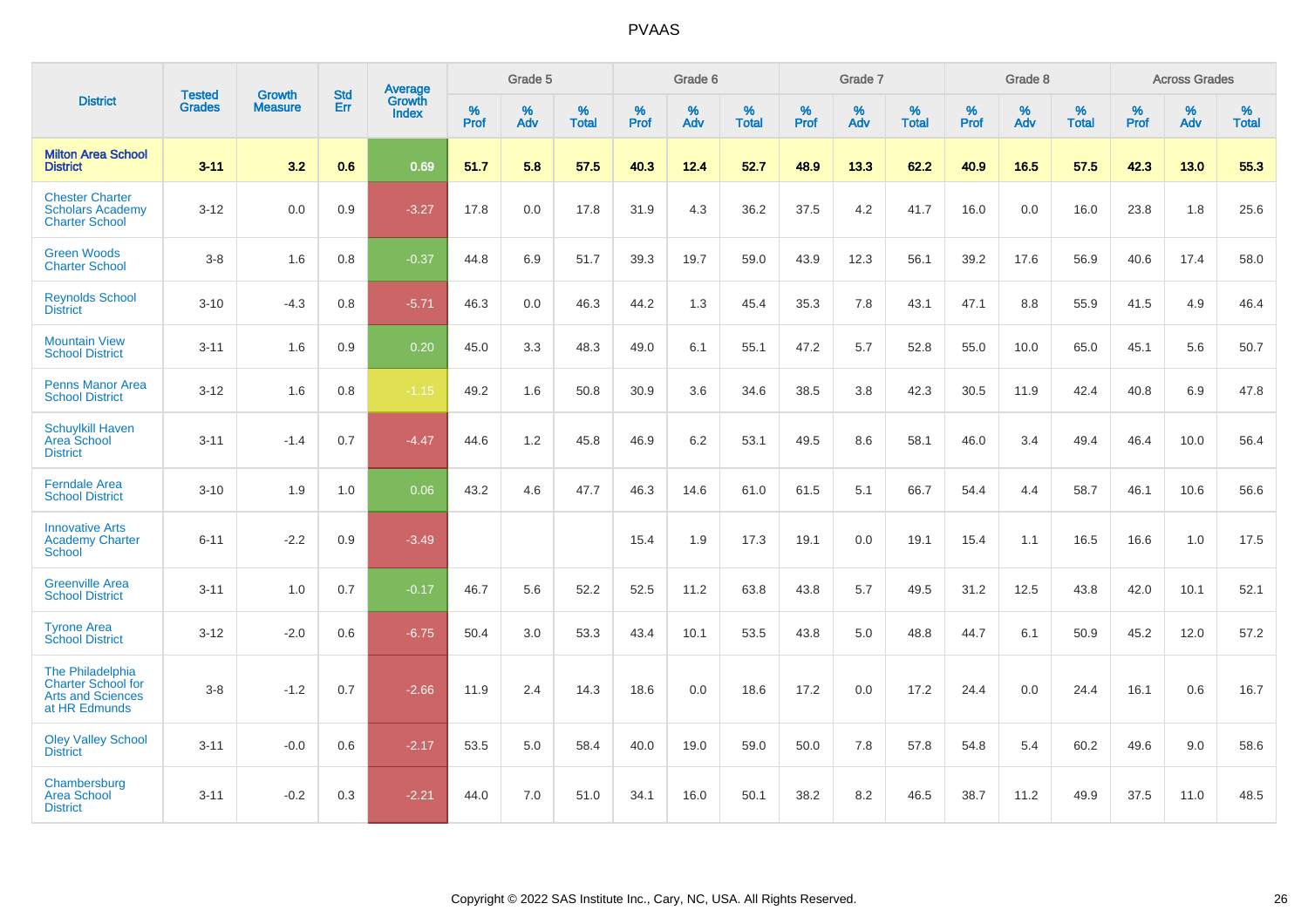|                                                            | <b>Tested</b> | <b>Growth</b>  | <b>Std</b> | Average<br>Growth |                     | Grade 5  |                   |              | Grade 6  |                   |              | Grade 7  |                   |              | Grade 8  |                   |              | <b>Across Grades</b> |                      |
|------------------------------------------------------------|---------------|----------------|------------|-------------------|---------------------|----------|-------------------|--------------|----------|-------------------|--------------|----------|-------------------|--------------|----------|-------------------|--------------|----------------------|----------------------|
| <b>District</b>                                            | <b>Grades</b> | <b>Measure</b> | Err        | <b>Index</b>      | $\%$<br><b>Prof</b> | %<br>Adv | %<br><b>Total</b> | $\%$<br>Prof | %<br>Adv | %<br><b>Total</b> | $\%$<br>Prof | %<br>Adv | %<br><b>Total</b> | $\%$<br>Prof | %<br>Adv | %<br><b>Total</b> | $\%$<br>Prof | %<br>Adv             | $\%$<br><b>Total</b> |
| <b>Milton Area School</b><br><b>District</b>               | $3 - 11$      | 3.2            | 0.6        | 0.69              | 51.7                | 5.8      | 57.5              | 40.3         | 12.4     | 52.7              | 48.9         | 13.3     | 62.2              | 40.9         | 16.5     | 57.5              | 42.3         | 13.0                 | 55.3                 |
| <b>Phoenixville Area</b><br><b>School District</b>         | $3 - 11$      | $-1.1$         | 0.4        | $-4.78$           | 54.8                | 10.0     | 64.7              | 45.9         | 27.3     | 73.2              | 45.6         | 19.4     | 65.0              | 52.8         | 12.7     | 65.5              | 46.9         | 19.2                 | 66.1                 |
| <b>Mahanoy Area</b><br><b>School District</b>              | $3 - 10$      | $-3.0$         | 0.8        | $-3.98$           | 30.4                | 0.0      | 30.4              | 31.5         | 8.2      | 39.7              | 19.6         | 2.0      | 21.6              | 14.9         | 1.5      | 16.4              | 27.6         | 3.3                  | 30.9                 |
| <b>Antietam School</b><br><b>District</b>                  | $3 - 10$      | 0.9            | 0.8        | $-0.34$           | 29.7                | 1.6      | 31.2              | 35.0         | 5.0      | 40.0              | 29.1         | 0.0      | 29.1              | 34.0         | 1.9      | 35.8              | 31.3         | 3.0                  | 34.2                 |
| Johnsonburg Area<br><b>School District</b>                 | $3 - 11$      | $-1.6$         | 1.0        | $-2.56$           | 42.5                | 7.5      | 50.0              | 60.6         | 12.1     | 72.7              | 41.9         | 9.3      | 51.2              | 44.2         | 2.3      | 46.5              | 51.3         | 10.3                 | 61.5                 |
| <b>Fort Cherry School</b><br><b>District</b>               | $3 - 10$      | $-2.2$         | 0.8        | $-3.33$           | 61.4                | 8.8      | 70.2              | 31.6         | 33.3     | 64.9              | 45.6         | 8.8      | 54.4              | 39.5         | 26.7     | 66.3              | 45.7         | 16.8                 | 62.5                 |
| <b>North Schuylkill</b><br><b>School District</b>          | $3 - 11$      | 0.7            | 0.5        | $-1.34$           | 36.8                | 2.2      | 39.0              | 42.4         | 8.8      | 51.2              | 41.3         | 3.9      | 45.2              | 50.0         | 5.2      | 55.2              | 40.4         | 8.7                  | 49.1                 |
| <b>Turkeyfoot Valley</b><br>Area School<br><b>District</b> | $3 - 12$      | 0.6            | 1.4        | $-2.97$           | 27.3                | 4.6      | 31.8              | 38.1         | 9.5      | 47.6              | 30.0         | 5.0      | 35.0              | 30.4         | 0.0      | 30.4              | 33.0         | 3.6                  | 36.6                 |
| <b>Norristown Area</b><br><b>School District</b>           | $3 - 12$      | $-1.1$         | 0.4        | $-5.76$           | 24.5                | 1.0      | 25.5              | 32.9         | 5.0      | 37.8              | 26.4         | 4.8      | 31.3              | 26.6         | 3.6      | 30.2              | 27.8         | 4.0                  | 31.7                 |
| <b>Fairview School</b><br><b>District</b>                  | $3 - 11$      | $-1.8$         | 0.5        | $-5.32$           | 61.9                | 9.5      | 71.4              | 47.8         | 30.6     | 78.4              | 46.6         | 26.7     | 73.3              | 55.9         | 16.9     | 72.8              | 50.8         | 23.7                 | 74.4                 |
| <b>Gillingham Charter</b><br>School                        | $3 - 11$      | 2.2            | 2.0        | $-0.98$           | 41.7                | 0.0      | 41.7              | 38.5         | 0.0      | 38.5              |              |          |                   | 30.8         | 15.4     | 46.2              | 34.3         | 4.3                  | 38.6                 |
| <b>Western Wayne</b><br><b>School District</b>             | $3 - 11$      | $-0.5$         | 0.6        | $-2.08$           | 56.6                | 7.6      | 64.2              | 43.0         | 21.5     | 64.5              | 45.2         | 10.6     | 55.8              | 45.8         | 15.0     | 60.8              | 45.8         | 18.1                 | 63.9                 |
| <b>Governor Mifflin</b><br><b>School District</b>          | $3 - 11$      | $-1.0$         | 0.4        | $-4.99$           | 38.2                | 3.2      | 41.5              | 31.2         | 11.7     | 42.9              | 44.4         | 8.3      | 52.8              | 45.8         | 5.5      | 51.3              | 40.8         | 9.3                  | 50.1                 |
| <b>Hamburg Area</b><br><b>School District</b>              | $3 - 11$      | $-0.4$         | 0.5        | $-3.43$           | 41.1                | 5.0      | 46.1              | 43.3         | 6.3      | 49.6              | 33.1         | 1.9      | 35.0              | 32.4         | 3.5      | 35.9              | 38.6         | 5.3                  | 43.9                 |
| <b>Chartiers-Houston</b><br><b>School District</b>         | $3 - 10$      | $-1.5$         | 0.7        | $-3.54$           | 58.4                | 10.1     | 68.5              | 55.8         | 18.2     | 74.0              | 52.0         | 5.5      | 57.5              | 54.9         | 7.0      | 62.0              | 53.8         | 14.2                 | 68.0                 |
| <b>Fannett-Metal</b><br><b>School District</b>             | $3 - 11$      | 0.5            | 1.1        | $-1.72$           | 34.5                | 10.3     | 44.8              | 44.8         | 6.9      | 51.7              | 37.5         | 3.1      | 40.6              | 33.3         | 2.2      | 35.6              | 40.2         | 9.2                  | 49.4                 |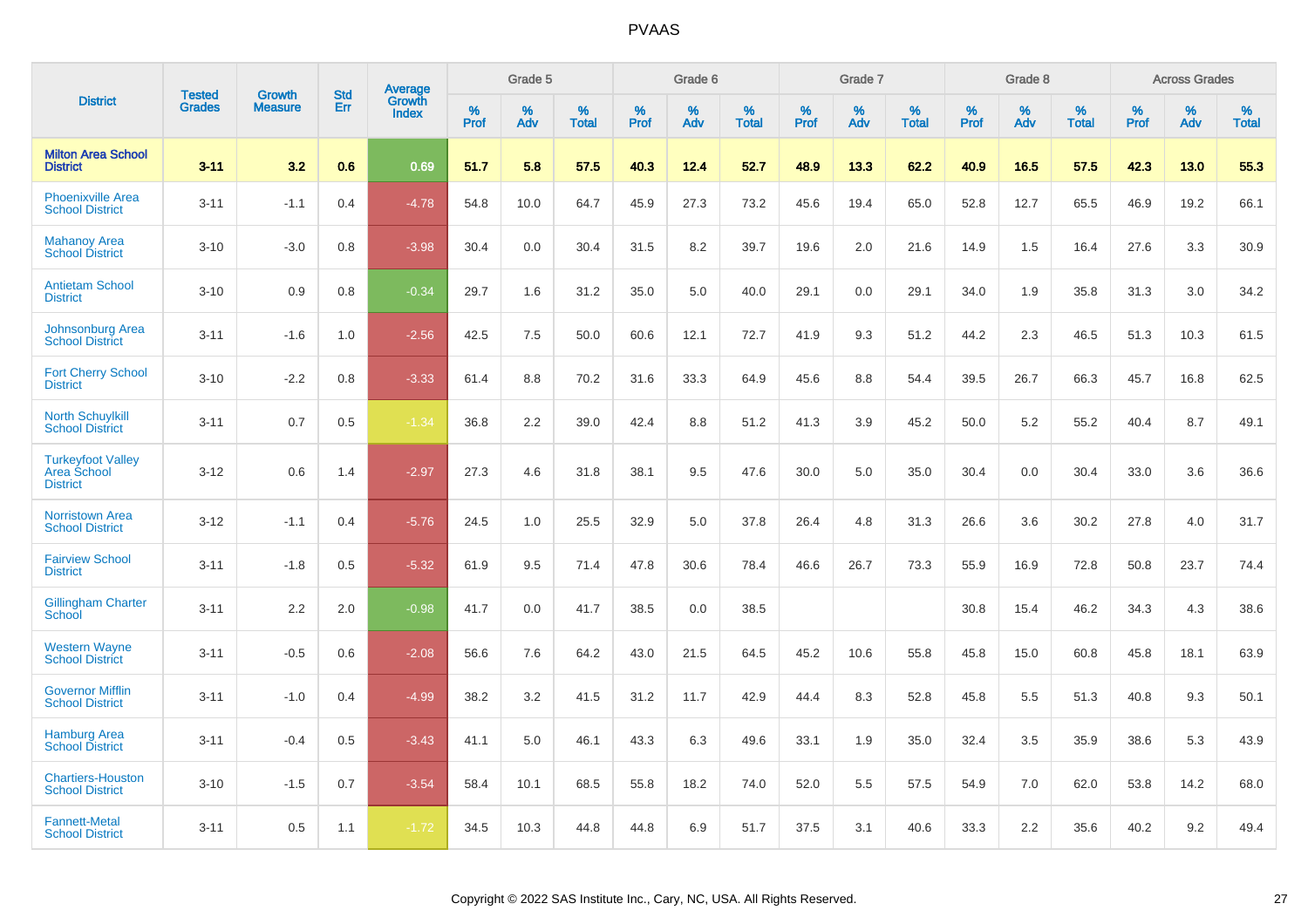|                                                        | <b>Tested</b> | <b>Growth</b>  | <b>Std</b> | Average                |                     | Grade 5  |                   |                  | Grade 6  |                   |              | Grade 7  |                   |              | Grade 8  |                      |                     | <b>Across Grades</b> |                      |
|--------------------------------------------------------|---------------|----------------|------------|------------------------|---------------------|----------|-------------------|------------------|----------|-------------------|--------------|----------|-------------------|--------------|----------|----------------------|---------------------|----------------------|----------------------|
| <b>District</b>                                        | <b>Grades</b> | <b>Measure</b> | Err        | Growth<br><b>Index</b> | $\%$<br><b>Prof</b> | %<br>Adv | %<br><b>Total</b> | %<br><b>Prof</b> | %<br>Adv | %<br><b>Total</b> | $\%$<br>Prof | %<br>Adv | %<br><b>Total</b> | $\%$<br>Prof | %<br>Adv | $\%$<br><b>Total</b> | $\%$<br><b>Prof</b> | %<br>Adv             | $\%$<br><b>Total</b> |
| <b>Milton Area School</b><br><b>District</b>           | $3 - 11$      | 3.2            | 0.6        | 0.69                   | 51.7                | 5.8      | 57.5              | 40.3             | 12.4     | 52.7              | 48.9         | 13.3     | 62.2              | 40.9         | 16.5     | 57.5                 | 42.3                | 13.0                 | 55.3                 |
| <b>Canton Area</b><br><b>School District</b>           | $3 - 11$      | $-2.0$         | 0.8        | $-3.71$                | 57.7                | 5.8      | 63.5              | 46.0             | 4.8      | 50.8              | 40.0         | 0.0      | 40.0              | 36.9         | 3.1      | 40.0                 | 43.6                | 6.7                  | 50.3                 |
| <b>School Lane</b><br><b>Charter School</b>            | $3 - 11$      | 0.1            | 0.7        | $-1.87$                | 57.4                | 5.9      | 63.2              | 40.0             | 18.3     | 58.3              | 43.8         | 6.8      | 50.7              | 40.9         | 21.2     | 62.1                 | 43.3                | 14.5                 | 57.9                 |
| <b>Northern Potter</b><br><b>School District</b>       | $3 - 12$      | 0.3            | 1.1        | $-1.34$                | 33.3                | 3.3      | 36.7              | 32.6             | 14.0     | 46.5              | 51.6         | 9.7      | 61.3              | 40.7         | 3.7      | 44.4                 | 36.4                | 8.9                  | 45.3                 |
| <b>Midland Borough</b><br><b>School District</b>       | $3-8$         | 0.1            | 1.3        | $-2.19$                | 58.6                | 0.0      | 58.6              | 52.4             | 9.5      | 61.9              | 42.9         | 7.1      | 50.0              | 47.6         | 0.0      | 47.6                 | 49.3                | 5.7                  | 55.0                 |
| <b>Brownsville Area</b><br><b>School District</b>      | $3 - 12$      | 1.2            | 0.7        | $-0.17$                | 40.5                | 0.0      | 40.5              | 24.7             | 1.2      | 25.9              | 30.0         | 3.8      | 33.8              | 37.0         | 1.4      | 38.4                 | 32.0                | 2.6                  | 34.6                 |
| South Side Area<br><b>School District</b>              | $3 - 11$      | $-1.4$         | 0.8        | $-3.13$                | 50.0                | 6.7      | 56.7              | 33.9             | 8.1      | 41.9              | 57.6         | 6.1      | 63.6              | 49.3         | 8.4      | 57.8                 | 43.1                | 10.2                 | 53.3                 |
| <b>Allegheny Valley</b><br><b>School District</b>      | $3 - 11$      | $-2.6$         | 0.8        | $-3.45$                | 56.1                | 7.0      | 63.2              | 44.4             | 9.3      | 53.7              | 38.8         | 6.0      | 44.8              | 44.3         | 13.1     | 57.4                 | 45.7                | 8.9                  | 54.6                 |
| <b>Rochester Area</b><br><b>School District</b>        | $3 - 11$      | $-3.0$         | 0.9        | $-4.33$                | 50.0                | 0.0      | 50.0              | 40.4             | 13.5     | 53.8              | 24.0         | 2.0      | 26.0              | 47.2         | 1.9      | 49.1                 | 43.3                | 7.5                  | 50.8                 |
| <b>Berwick Area</b><br><b>School District</b>          | $3 - 11$      | $-0.6$         | 0.5        | $-3.35$                | 45.3                | 5.8      | 51.0              | 43.2             | 18.3     | 61.5              | 44.9         | 12.8     | 57.8              | 41.4         | 9.8      | 51.2                 | 42.6                | 14.7                 | 57.3                 |
| <b>Lakeland School</b><br><b>District</b>              | $3 - 11$      | $-0.9$         | 0.7        | $-1.85$                | 41.3                | 1.3      | 42.7              | 38.7             | 11.8     | 50.5              | 49.1         | 9.4      | 58.5              | 39.3         | 5.6      | 44.9                 | 41.3                | 9.6                  | 50.8                 |
| <b>Forbes Road</b><br><b>School District</b>           | $3 - 11$      | 1.3            | 1.4        | $-1.84$                | 61.3                | 3.2      | 64.5              | 40.0             | 6.7      | 46.7              | 57.9         | 0.0      | 57.9              | 27.8         | 0.0      | 27.8                 | 47.4                | 7.3                  | 54.7                 |
| <b>Baldwin-Whitehall</b><br><b>School District</b>     | $3 - 11$      | $-0.1$         | 0.4        | $-4.77$                | 49.1                | 6.3      | 55.4              | 48.8             | 11.8     | 60.6              | 48.6         | 8.3      | 56.8              | 45.1         | 7.0      | 52.0                 | 46.4                | 12.2                 | 58.7                 |
| <b>Propel Charter</b><br>School-Homestead              | $3 - 11$      | $-1.0$         | 1.0        | $-1.95$                | 21.6                | 0.0      | 21.6              | 16.7             | 5.6      | 22.2              | 11.8         | 0.0      | 11.8              | 9.5          | 2.4      | 11.9                 | 15.3                | 2.2                  | 17.6                 |
| Renaissance<br><b>Academy Charter</b><br><b>School</b> | $3 - 11$      | $-1.3$         | 0.7        | $-2.40$                | 36.6                | 5.6      | 42.2              | 39.7             | 16.4     | 56.2              | 50.7         | 5.3      | 56.0              | 40.6         | 18.8     | 59.4                 | 41.0                | 10.8                 | 51.8                 |
| <b>Coudersport Area</b><br><b>School District</b>      | $3 - 11$      | $-0.5$         | 0.9        | $-2.20$                | 58.2                | 1.8      | 60.0              | 40.5             | 4.8      | 45.2              | 35.8         | 3.8      | 39.6              | 30.2         | 0.0      | 30.2                 | 40.1                | 3.2                  | 43.3                 |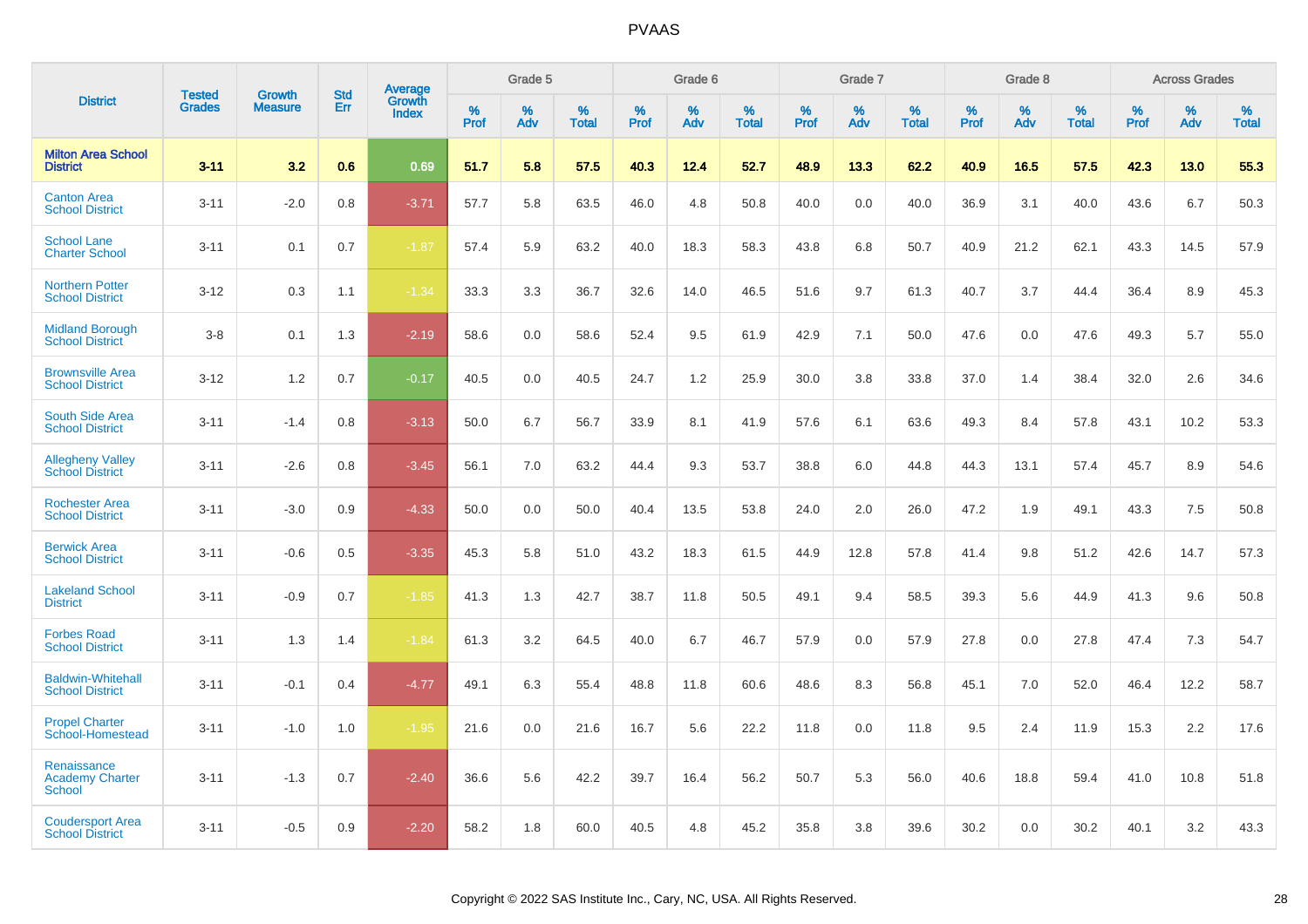|                                                                          |                                | <b>Growth</b>  | <b>Std</b> | Average                |              | Grade 5     |                      |                     | Grade 6     |                      |              | Grade 7     |                      |              | Grade 8     |                      |                     | <b>Across Grades</b> |                      |
|--------------------------------------------------------------------------|--------------------------------|----------------|------------|------------------------|--------------|-------------|----------------------|---------------------|-------------|----------------------|--------------|-------------|----------------------|--------------|-------------|----------------------|---------------------|----------------------|----------------------|
| <b>District</b>                                                          | <b>Tested</b><br><b>Grades</b> | <b>Measure</b> | Err        | Growth<br><b>Index</b> | $\%$<br>Prof | $\%$<br>Adv | $\%$<br><b>Total</b> | $\%$<br><b>Prof</b> | $\%$<br>Adv | $\%$<br><b>Total</b> | $\%$<br>Prof | $\%$<br>Adv | $\%$<br><b>Total</b> | $\%$<br>Prof | $\%$<br>Adv | $\%$<br><b>Total</b> | $\%$<br><b>Prof</b> | $\%$<br>Adv          | $\%$<br><b>Total</b> |
| <b>Milton Area School</b><br><b>District</b>                             | $3 - 11$                       | 3.2            | 0.6        | 0.69                   | 51.7         | 5.8         | 57.5                 | 40.3                | 12.4        | 52.7                 | 48.9         | 13.3        | 62.2                 | 40.9         | 16.5        | 57.5                 | 42.3                | 13.0                 | 55.3                 |
| <b>Charleroi School</b><br><b>District</b>                               | $3 - 11$                       | $-2.5$         | 0.6        | $-5.19$                | 45.1         | 2.0         | 47.1                 | 44.0                | 11.0        | 55.0                 | 37.7         | 11.3        | 49.1                 | 45.3         | 4.2         | 49.5                 | 43.2                | 7.7                  | 50.9                 |
| <b>Halifax Area</b><br><b>School District</b>                            | $3 - 11$                       | 0.6            | 0.8        | $-1.23$                | 52.9         | 8.6         | 61.4                 | 51.8                | 20.4        | 72.2                 | 41.6         | 6.5         | 48.0                 | 35.5         | 2.6         | 38.2                 | 44.9                | 10.1                 | 55.1                 |
| <b>Sugar Valley Rural</b><br><b>Charter School</b>                       | $3 - 11$                       | 0.5            | 1.0        | $-1.70$                | 36.8         | 0.0         | 36.8                 | 34.2                | 7.9         | 42.1                 | 21.0         | 5.3         | 26.3                 | 8.6          | 2.9         | 11.4                 | 25.4                | 4.7                  | 30.0                 |
| <b>Juniata Valley</b><br><b>School District</b>                          | $3 - 11$                       | $-0.4$         | 0.9        | $-4.35$                | 53.5         | 2.3         | 55.8                 | 35.7                | 8.9         | 44.6                 | 50.9         | 5.3         | 56.1                 | 33.3         | 4.2         | 37.5                 | 41.8                | 7.0                  | 48.8                 |
| <b>York Suburban</b><br><b>School District</b>                           | $3 - 11$                       | 0.5            | 0.5        | $-0.60$                | 62.8         | 13.7        | 76.5                 | 45.3                | 23.4        | 68.7                 | 50.0         | 16.8        | 66.8                 | 36.4         | 19.8        | 56.2                 | 46.4                | 23.5                 | 70.0                 |
| <b>Galeton Area</b><br><b>School District</b>                            | $3 - 11$                       | 2.2            | 1.4        | 0.68                   | 56.0         | 8.0         | 64.0                 | 38.1                | 14.3        | 52.4                 | 28.0         | 0.0         | 28.0                 | 35.0         | 5.0         | 40.0                 | 37.7                | 6.9                  | 44.6                 |
| <b>Sharpsville Area</b><br><b>School District</b>                        | $3 - 11$                       | $-0.5$         | 0.8        | $-1.83$                | 54.8         | 4.8         | 59.7                 | 52.9                | 19.1        | 72.1                 | 40.0         | 10.8        | 50.8                 | 47.1         | 12.9        | 60.0                 | 48.0                | 14.5                 | 62.5                 |
| <b>Frederick Douglass</b><br><b>Mastery Charter</b><br>School            | $3-8$                          | 1.8            | 1.4        | $-0.08$                | 20.8         | 0.0         | 20.8                 | 22.2                | 0.0         | 22.2                 | 14.3         | 0.0         | 14.3                 | 34.6         | 3.8         | 38.5                 | 19.1                | 0.9                  | 20.0                 |
| <b>Pittston Area</b><br><b>School District</b>                           | $3 - 11$                       | $-3.7$         | 0.8        | $-6.99$                | 36.6         | 1.4         | 38.0                 | 36.2                | 4.3         | 40.4                 | 28.8         | 1.5         | 30.3                 | 34.5         | 3.4         | 37.9                 | 35.3                | 5.0                  | 40.3                 |
| <b>Lehigh Valley</b><br><b>Academy Regional</b><br><b>Charter School</b> | $3 - 11$                       | 0.4            | 0.6        | $-1.72$                | 50.0         | 5.8         | 55.8                 | 38.3                | 18.8        | 57.0                 | 50.9         | 3.8         | 54.7                 | 51.8         | 4.6         | 56.4                 | 46.4                | 11.0                 | 57.4                 |
| <b>Columbia Borough</b><br><b>School District</b>                        | $3 - 12$                       | $-0.9$         | 0.8        | $-3.70$                | 34.7         | 5.6         | 40.3                 | 31.0                | 8.4         | 39.4                 | 20.0         | 4.3         | 24.3                 | 21.6         | 1.4         | 23.0                 | 27.1                | 6.8                  | 33.9                 |
| <b>Conneaut School</b><br><b>District</b>                                | $3 - 12$                       | 0.1            | 0.5        | $-2.08$                | 42.4         | 5.3         | 47.7                 | 44.8                | 18.4        | 63.2                 | 51.1         | 6.7         | 57.8                 | 47.6         | 5.4         | 53.1                 | 45.1                | 12.8                 | 57.9                 |
| <b>Fell Charter School</b>                                               | $3 - 8$                        | 3.1            | 2.3        | 0.37                   | 62.5         | 0.0         | 62.5                 | 50.0                | 6.2         | 56.2                 |              |             |                      |              |             |                      | 60.5                | 4.0                  | 64.5                 |
| <b>West Greene</b><br><b>School District</b>                             | $3 - 11$                       | $-1.2$         | 1.0        | $-2.12$                | 46.2         | 10.3        | 56.4                 | 35.9                | 15.4        | 51.3                 | 28.3         | 11.3        | 39.6                 | 35.3         | 3.9         | 39.2                 | 43.2                | 10.7                 | 53.9                 |
| <b>Bethlehem Area</b><br><b>School District</b>                          | $3 - 11$                       | 0.3            | 0.4        | $-1.86$                | 50.4         | 5.3         | 55.6                 | 39.9                | 8.4         | 48.3                 | 40.8         | 5.2         | 46.0                 | 33.8         | 6.3         | 40.1                 | 42.3                | 9.3                  | 51.6                 |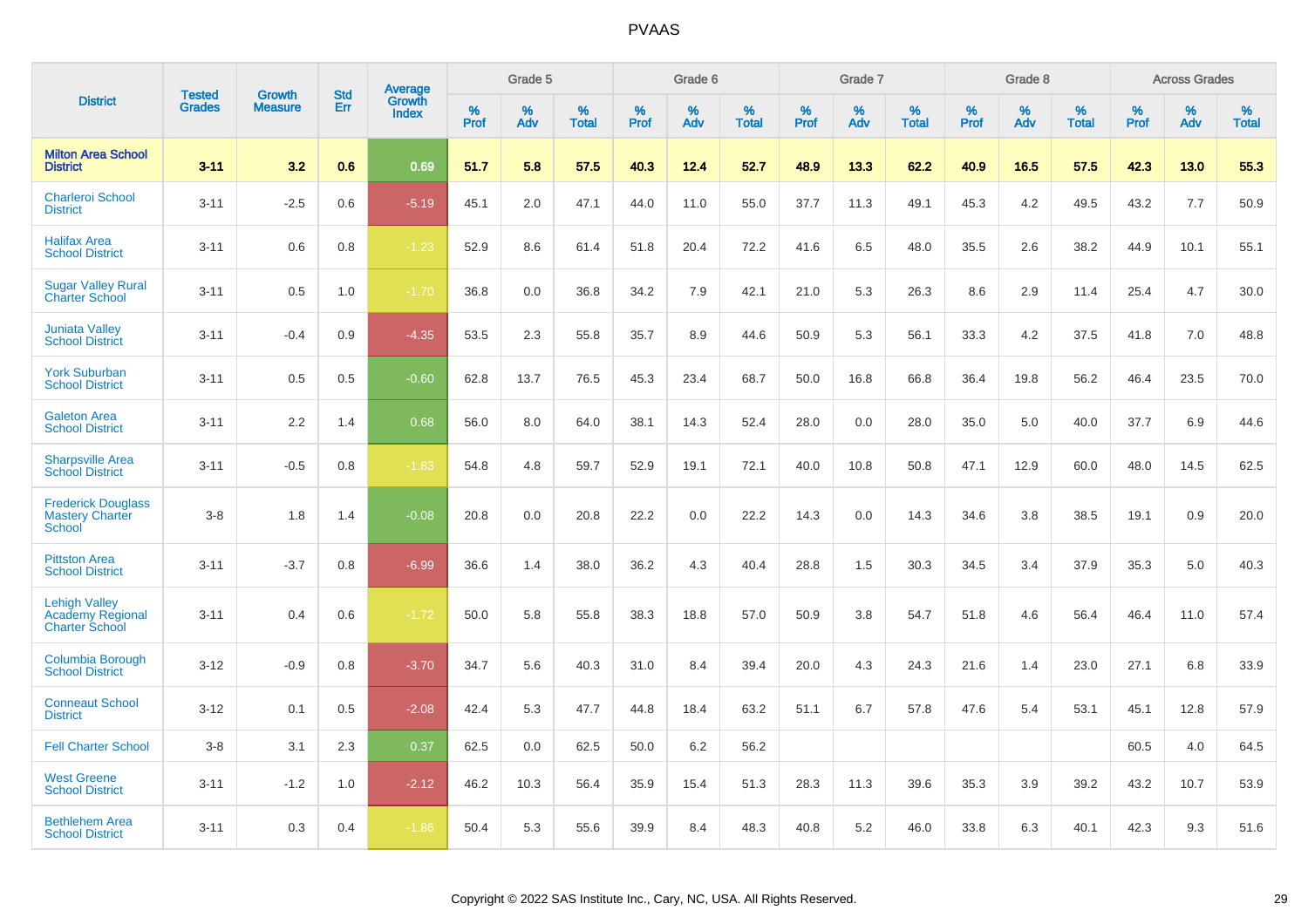|                                                                    |                                | <b>Growth</b>  | <b>Std</b> |                                   |              | Grade 5  |                   |           | Grade 6  |                   |              | Grade 7  |                   |              | Grade 8  |                   |              | <b>Across Grades</b> |                   |
|--------------------------------------------------------------------|--------------------------------|----------------|------------|-----------------------------------|--------------|----------|-------------------|-----------|----------|-------------------|--------------|----------|-------------------|--------------|----------|-------------------|--------------|----------------------|-------------------|
| <b>District</b>                                                    | <b>Tested</b><br><b>Grades</b> | <b>Measure</b> | <b>Err</b> | <b>Average</b><br>Growth<br>Index | $\%$<br>Prof | %<br>Adv | %<br><b>Total</b> | %<br>Prof | %<br>Adv | %<br><b>Total</b> | $\%$<br>Prof | %<br>Adv | %<br><b>Total</b> | $\%$<br>Prof | %<br>Adv | %<br><b>Total</b> | $\%$<br>Prof | %<br>Adv             | %<br><b>Total</b> |
| <b>Milton Area School</b><br><b>District</b>                       | $3 - 11$                       | 3.2            | 0.6        | 0.69                              | 51.7         | 5.8      | 57.5              | 40.3      | 12.4     | 52.7              | 48.9         | 13.3     | 62.2              | 40.9         | 16.5     | 57.5              | 42.3         | 13.0                 | 55.3              |
| <b>Tuscarora School</b><br><b>District</b>                         | $3 - 11$                       | $-0.1$         | 0.5        | $-1.87$                           | 41.0         | 5.8      | 46.8              | 43.7      | 11.9     | 55.6              | 45.8         | 5.6      | 51.4              | 45.6         | 6.3      | 51.8              | 43.1         | 9.9                  | 53.0              |
| <b>Berlin</b><br><b>Brothersvalley</b><br><b>School District</b>   | $3 - 11$                       | $-1.0$         | 0.8        | $-3.00$                           | 60.4         | 1.9      | 62.3              | 42.4      | 15.2     | 57.6              | 55.8         | 3.8      | 59.6              | 54.2         | 6.2      | 60.4              | 48.4         | 8.4                  | 56.8              |
| <b>Tulpehocken Area</b><br><b>School District</b>                  | $3 - 12$                       | $-0.2$         | $0.6\,$    | $-1.64$                           | 57.5         | 2.3      | 59.8              | 32.4      | 17.6     | 50.0              | 39.8         | 4.8      | 44.7              | 42.0         | 6.2      | 48.2              | 41.5         | 9.5                  | 51.0              |
| <b>Blairsville-</b><br><b>Saltsburg School</b><br><b>District</b>  | $3 - 11$                       | $-0.1$         | 0.7        | $-3.63$                           | 46.9         | 8.2      | 55.1              | 40.4      | 22.5     | 62.9              | 38.6         | 9.9      | 48.5              | 50.6         | 14.1     | 64.7              | 41.8         | 15.1                 | 56.9              |
| <b>Highlands School</b><br><b>District</b>                         | $3 - 11$                       | $-0.6$         | 0.5        | $-2.71$                           | 47.5         | 0.0      | 47.5              | 37.2      | 9.7      | 46.9              | 42.2         | 5.4      | 47.6              | 39.2         | 9.5      | 48.6              | 40.7         | 7.9                  | 48.6              |
| South Williamsport<br><b>Area School</b><br><b>District</b>        | $3 - 10$                       | 0.5            | 0.7        | $-1.08$                           | 45.7         | 6.4      | 52.1              | 37.4      | 15.4     | 52.8              | 40.5         | 8.3      | 48.8              | 43.2         | 12.5     | 55.7              | 39.9         | 12.1                 | 52.0              |
| <b>Lower Moreland</b><br><b>Township School</b><br><b>District</b> | $3 - 11$                       | $-2.1$         | 0.5        | $-5.66$                           | 53.0         | 10.2     | 63.2              | 50.0      | 25.9     | 75.9              | 55.2         | 14.7     | 69.9              | 48.8         | 18.8     | 67.6              | 51.2         | 19.3                 | 70.5              |
| <b>Tamaqua Area</b><br><b>School District</b>                      | $3 - 12$                       | $-0.4$         | 0.6        | $-2.14$                           | 60.2         | 5.6      | 65.7              | 39.1      | 7.8      | 46.9              | 37.9         | 5.2      | 43.1              | 42.2         | 7.0      | 49.3              | 44.6         | 7.7                  | 52.3              |
| <b>Elizabeth Forward</b><br><b>School District</b>                 | $3 - 11$                       | $-0.3$         | 0.5        | $-1.82$                           | 55.7         | 11.4     | 67.0              | 47.5      | 18.5     | 66.0              | 56.9         | 11.1     | 68.0              | 50.9         | 6.3      | 57.1              | 51.2         | 14.0                 | 65.2              |
| <b>Bermudian Springs</b><br><b>School District</b>                 | $3 - 11$                       | 0.2            | 0.6        | $-0.71$                           | 50.4         | 0.0      | 50.4              | 37.5      | 10.6     | 48.1              | 44.5         | 5.9      | 50.4              | 39.8         | 6.5      | 46.3              | 42.4         | 6.9                  | 49.3              |
| <b>Laurel School</b><br><b>District</b>                            | $3 - 11$                       | $-0.0$         | 0.7        | $-1.57$                           | 54.0         | 6.8      | 60.8              | 35.7      | 21.4     | 57.1              | 60.8         | 10.1     | 70.9              | 50.8         | 10.4     | 61.2              | 50.7         | 14.6                 | 65.3              |
| <b>Mcguffey School</b><br><b>District</b>                          | $3 - 11$                       | $-1.8$         | 0.6        | $-5.01$                           | 43.5         | 1.8      | 45.4              | 42.7      | 12.6     | 55.3              | 34.9         | 0.9      | 35.8              | 38.0         | 4.1      | 42.2              | 41.6         | 8.2                  | 49.8              |
| <b>West Branch Area</b><br><b>School District</b>                  | $3 - 11$                       | 0.4            | 0.8        | $-0.62$                           | 37.1         | 3.2      | 40.3              | 32.8      | 6.6      | 39.3              | 48.6         | 6.8      | 55.4              | 50.0         | 3.0      | 53.0              | 42.6         | 6.8                  | 49.4              |
| <b>Benton Area</b><br><b>School District</b>                       | $3 - 10$                       | $-0.4$         | 0.9        | $-1.69$                           | 47.5         | 1.6      | 49.2              | 43.5      | 8.7      | 52.2              | 37.3         | 5.1      | 42.4              | 46.2         | 2.6      | 48.7              | 42.6         | 8.4                  | 51.0              |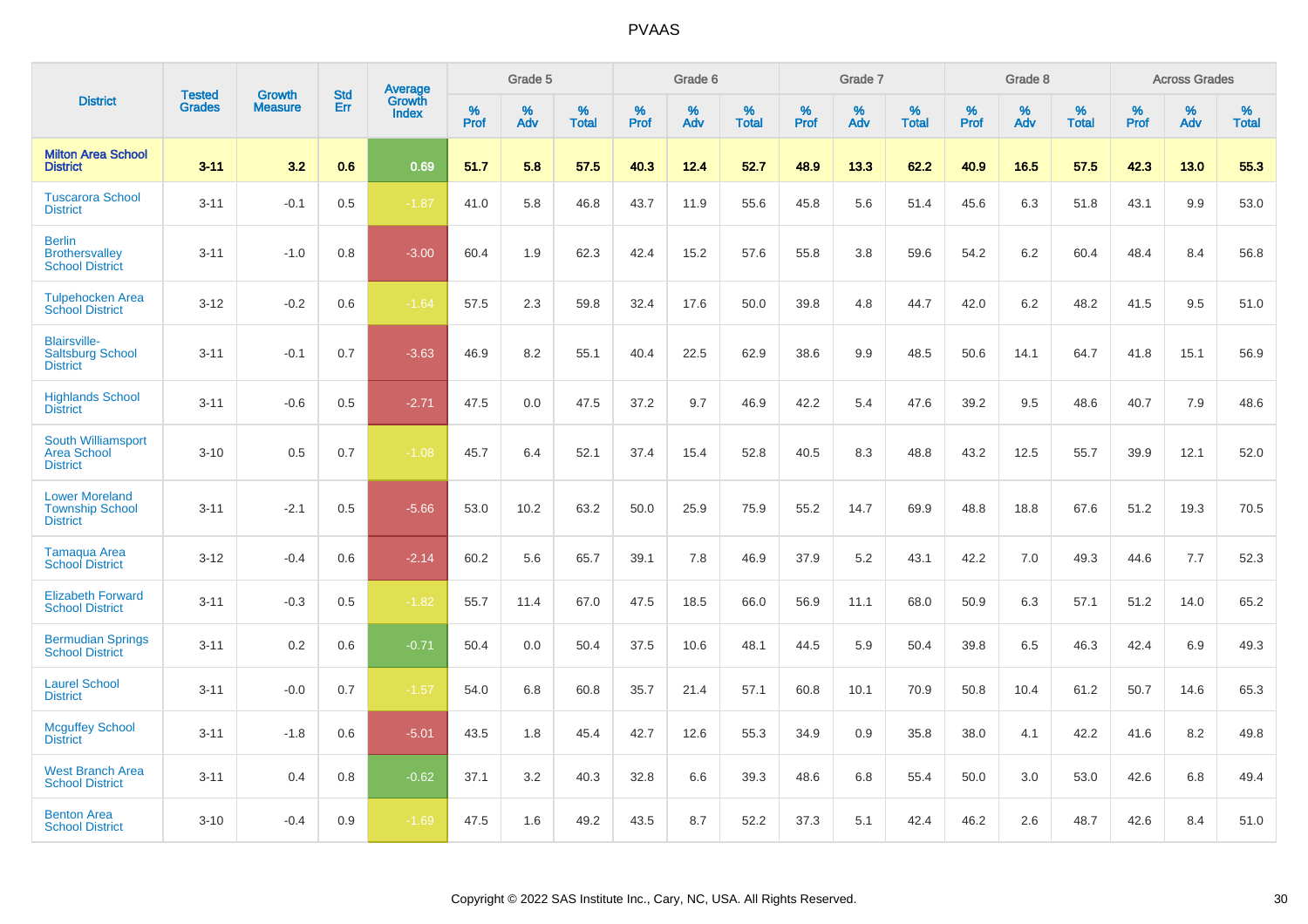|                                                                                          |                                | <b>Growth</b>  | <b>Std</b> | Average                |              | Grade 5     |                      |              | Grade 6  |                      |              | Grade 7  |                      |              | Grade 8  |                      |           | <b>Across Grades</b> |                      |
|------------------------------------------------------------------------------------------|--------------------------------|----------------|------------|------------------------|--------------|-------------|----------------------|--------------|----------|----------------------|--------------|----------|----------------------|--------------|----------|----------------------|-----------|----------------------|----------------------|
| <b>District</b>                                                                          | <b>Tested</b><br><b>Grades</b> | <b>Measure</b> | Err        | Growth<br><b>Index</b> | $\%$<br>Prof | $\%$<br>Adv | $\%$<br><b>Total</b> | $\%$<br>Prof | %<br>Adv | $\%$<br><b>Total</b> | $\%$<br>Prof | %<br>Adv | $\%$<br><b>Total</b> | $\%$<br>Prof | %<br>Adv | $\%$<br><b>Total</b> | %<br>Prof | %<br>Adv             | $\%$<br><b>Total</b> |
| <b>Milton Area School</b><br><b>District</b>                                             | $3 - 11$                       | 3.2            | 0.6        | 0.69                   | 51.7         | 5.8         | 57.5                 | 40.3         | 12.4     | 52.7                 | 48.9         | 13.3     | 62.2                 | 40.9         | 16.5     | 57.5                 | 42.3      | 13.0                 | 55.3                 |
| <b>Global Leadership</b><br><b>Academy Charter</b><br><b>School Southwest</b><br>at Huey | $3-8$                          | $-0.4$         | 1.8        | $-1.72$                | 0.0          | 0.0         | 0.0                  | 0.0          | 0.0      | 0.0                  |              |          |                      | 21.4         | 0.0      | 21.4                 | 11.1      | 0.0                  | 11.1                 |
| <b>Freedom Area</b><br><b>School District</b>                                            | $3 - 11$                       | $-1.9$         | 0.7        | $-2.80$                | 36.0         | 2.3         | 38.4                 | 36.8         | 12.6     | 49.4                 | 37.9         | 1.9      | 39.8                 | 40.3         | 1.3      | 41.6                 | 38.8      | 6.0                  | 44.7                 |
| <b>Howard Gardner</b><br><b>Multiple</b><br>Intelligence<br><b>Charter School</b>        | $3-8$                          | $-1.2$         | 1.2        | $-2.23$                | 41.4         | 10.3        | 51.7                 | 39.4         | 3.0      | 42.4                 | 63.6         | 0.0      | 63.6                 | 55.6         | 11.1     | 66.7                 | 48.8      | 7.1                  | 55.9                 |
| <b>Bristol Borough</b><br><b>School District</b>                                         | $3 - 12$                       | 0.4            | 0.7        | $-0.78$                | 37.3         | 1.3         | 38.7                 | 28.4         | 18.2     | 46.6                 | 39.5         | 7.4      | 46.9                 | 27.7         | 6.0      | 33.7                 | 33.3      | 8.0                  | 41.4                 |
| <b>KIPP West</b><br>Philadelphia<br><b>Charter School</b>                                | $3-8$                          | $-0.4$         | 1.2        | $-1.95$                | 28.6         | 0.0         | 28.6                 | 19.4         | 0.0      | 19.4                 | 25.0         | 0.0      | 25.0                 | 16.7         | 0.0      | 16.7                 | 17.6      | 0.6                  | 18.1                 |
| <b>Belle Vernon Area</b><br><b>School District</b>                                       | $3 - 11$                       | $-0.1$         | 0.6        | $-1.14$                | 52.2         | 6.3         | 58.6                 | 49.6         | 14.8     | 64.4                 | 47.8         | 4.4      | 52.2                 | 44.1         | 6.4      | 50.5                 | 47.7      | 8.9                  | 56.6                 |
| <b>Keystone Oaks</b><br><b>School District</b>                                           | $3 - 11$                       | $-1.4$         | 0.6        | $-5.52$                | 54.1         | 17.2        | 71.3                 | 35.4         | 25.7     | 61.1                 | 45.1         | 13.3     | 58.4                 | 41.1         | 12.5     | 53.6                 | 44.5      | 21.3                 | 65.8                 |
| <b>Bethlehem-Center</b><br><b>School District</b>                                        | $3 - 10$                       | $-2.1$         | 0.8        | $-4.03$                | 40.8         | 2.8         | 43.7                 | 29.8         | 1.5      | 31.3                 | 28.6         | 0.0      | 28.6                 | 29.2         | 0.0      | 29.2                 | 35.6      | 3.6                  | 39.2                 |
| <b>Cranberry Area</b><br><b>School District</b>                                          | $3 - 12$                       | $-0.0$         | 0.7        | $-1.98$                | 48.7         | 9.2         | 57.9                 | 52.1         | 9.4      | 61.5                 | 41.0         | 2.1      | 43.2                 | 46.7         | 9.3      | 56.0                 | 44.5      | 7.7                  | 52.2                 |
| <b>Greater Nanticoke</b><br><b>Area School</b><br><b>District</b>                        | $3 - 12$                       | $-0.0$         | 0.6        | $-1.16$                | 43.1         | 2.8         | 45.9                 | 26.7         | 6.0      | 32.8                 | 23.6         | 1.9      | 25.5                 | 35.6         | 3.5      | 39.1                 | 29.8      | 5.0                  | 34.8                 |
| <b>Mastery Charter</b><br>School - Clymer<br>Elementary                                  | $3-6$                          | 1.7            | 1.5        | 0.22                   | 13.5         | 0.0         | 13.5                 | 24.1         | 3.4      | 27.6                 |              |          |                      |              |          |                      | 17.5      | 0.8                  | 18.3                 |
| Northwestern<br><b>Lehigh School</b><br><b>District</b>                                  | $3 - 11$                       | $-1.5$         | 0.5        | $-5.90$                | 55.9         | 5.5         | 61.4                 | 46.0         | 15.3     | 61.3                 | 51.0         | 7.1      | 58.1                 | 40.1         | 16.6     | 56.7                 | 48.0      | 12.1                 | 60.1                 |
| <b>Manheim Central</b><br><b>School District</b>                                         | $3 - 11$                       | $-0.3$         | 0.5        | $-2.60$                | 35.4         | 6.2         | 41.5                 | 48.3         | 9.2      | 57.5                 | 37.6         | 6.2      | 43.8                 | 41.9         | 11.7     | 53.6                 | 42.2      | 11.1                 | 53.2                 |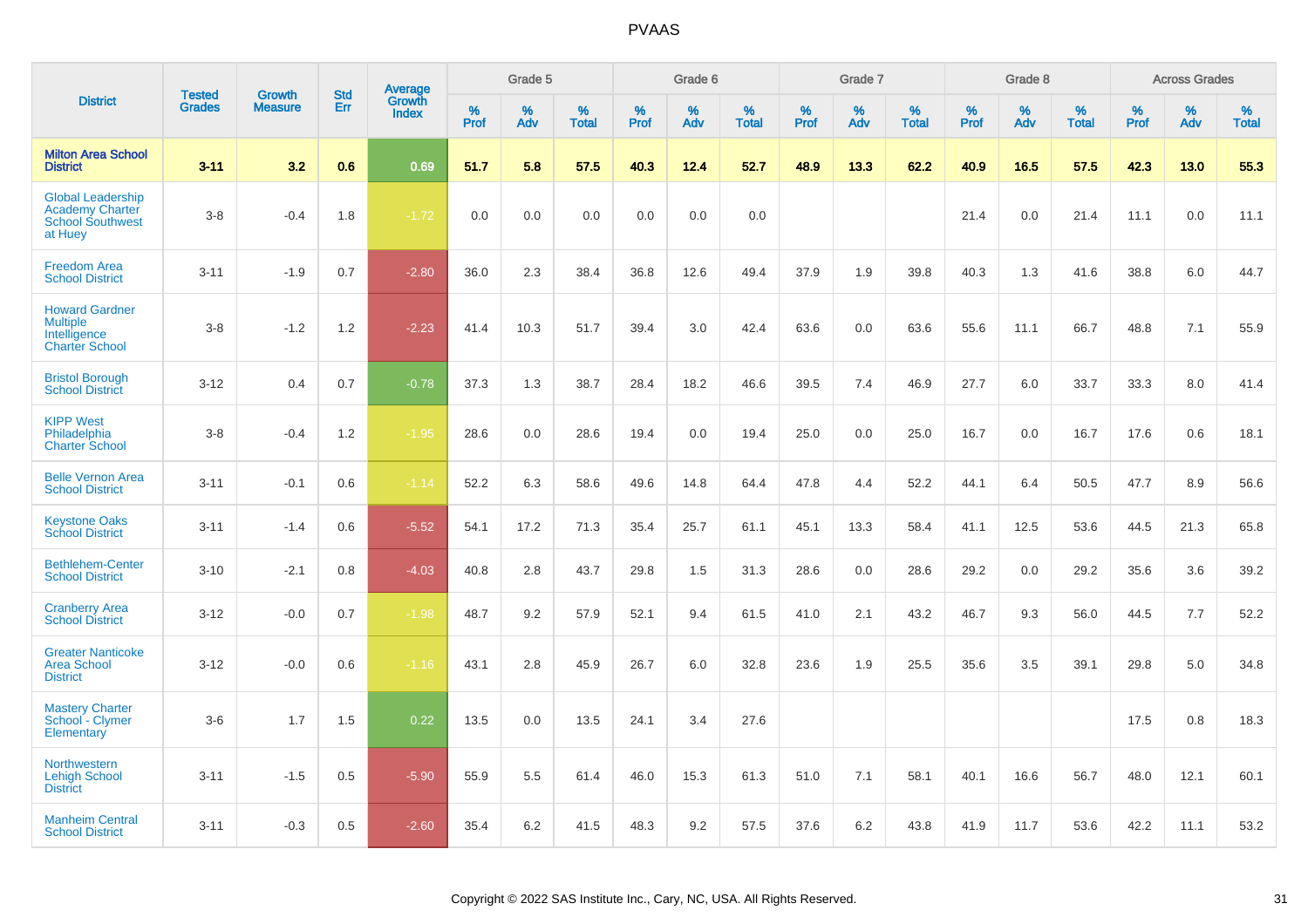|                                                                    | <b>Tested</b> | <b>Growth</b>  | <b>Std</b> |                                          |              | Grade 5  |                   |           | Grade 6  |                   |           | Grade 7  |                   |           | Grade 8  |                   |           | <b>Across Grades</b> |                   |
|--------------------------------------------------------------------|---------------|----------------|------------|------------------------------------------|--------------|----------|-------------------|-----------|----------|-------------------|-----------|----------|-------------------|-----------|----------|-------------------|-----------|----------------------|-------------------|
| <b>District</b>                                                    | <b>Grades</b> | <b>Measure</b> | Err        | <b>Average</b><br>Growth<br><b>Index</b> | $\%$<br>Prof | %<br>Adv | %<br><b>Total</b> | %<br>Prof | %<br>Adv | %<br><b>Total</b> | %<br>Prof | %<br>Adv | %<br><b>Total</b> | %<br>Prof | %<br>Adv | %<br><b>Total</b> | %<br>Prof | %<br>Adv             | %<br><b>Total</b> |
| <b>Milton Area School</b><br><b>District</b>                       | $3 - 11$      | 3.2            | 0.6        | 0.69                                     | 51.7         | 5.8      | 57.5              | 40.3      | 12.4     | 52.7              | 48.9      | 13.3     | 62.2              | 40.9      | 16.5     | 57.5              | 42.3      | 13.0                 | 55.3              |
| <b>Bloomsburg Area</b><br><b>School District</b>                   | $3 - 10$      | $-0.8$         | 0.7        | $-2.19$                                  | 49.4         | 4.4      | 53.8              | 43.3      | 15.6     | 58.9              | 36.3      | 7.8      | 44.1              | 50.0      | 6.0      | 56.0              | 46.3      | 11.7                 | 57.9              |
| <b>Mars Area School</b><br><b>District</b>                         | $3 - 10$      | $-1.1$         | 0.4        | $-3.43$                                  | 66.5         | 10.4     | 76.9              | 45.1      | 33.8     | 79.0              | 51.6      | 17.4     | 69.0              | 56.1      | 9.4      | 65.6              | 51.3      | 23.7                 | 75.1              |
| Keystone<br><b>Academy Charter</b><br>School                       | $3-8$         | 0.9            | 0.8        | $-0.53$                                  | 42.1         | 3.5      | 45.6              | 38.7      | 19.4     | 58.1              | 47.4      | 3.5      | 50.9              | 40.7      | 8.5      | 49.2              | 40.7      | 7.4                  | 48.1              |
| Shanksville-<br><b>Stonycreek School</b><br><b>District</b>        | $3 - 10$      | 0.6            | 1.4        | $-1.55$                                  | 28.6         | 0.0      | 28.6              | 41.7      | 16.7     | 58.3              | 45.0      | 5.0      | 50.0              | 44.4      | 5.6      | 50.0              | 49.2      | 8.5                  | 57.6              |
| <b>Uniontown Area</b><br><b>School District</b>                    | $3 - 11$      | 0.5            | 0.6        | $-0.49$                                  | 40.6         | 9.4      | 50.0              | 40.7      | 14.8     | 55.6              | 37.3      | 3.6      | 40.9              | 42.4      | 3.3      | 45.6              | 39.1      | 11.0                 | 50.1              |
| <b>Ligonier Valley</b><br><b>School District</b>                   | $3 - 11$      | $-0.8$         | 0.7        | $-1.79$                                  | 43.8         | 7.5      | 51.2              | 46.0      | 16.0     | 62.0              | 40.5      | 2.7      | 43.2              | 45.9      | 10.2     | 56.1              | 44.7      | 12.8                 | 57.6              |
| <b>Mount Pleasant</b><br><b>Area School</b><br><b>District</b>     | $3 - 11$      | $-2.9$         | 0.6        | $-5.11$                                  | 45.9         | 0.0      | 45.9              | 41.6      | 12.0     | 53.6              | 42.2      | 2.8      | 45.1              | 38.7      | 6.4      | 45.2              | 42.0      | 8.5                  | 50.5              |
| <b>Forest City</b><br><b>Regional School</b><br><b>District</b>    | $3 - 12$      | $-2.2$         | 0.9        | $-3.41$                                  | 55.6         | 4.4      | 60.0              | 36.7      | 6.1      | 42.9              | 39.5      | 5.3      | 44.7              | 52.1      | 8.3      | 60.4              | 44.0      | 8.8                  | 52.8              |
| <b>Hazleton Area</b><br><b>School District</b>                     | $3 - 11$      | 0.5            | 0.4        | 0.09                                     | 30.2         | 2.3      | 32.5              | 24.8      | 4.8      | 29.6              | 24.8      | 2.8      | 27.5              | 26.1      | 6.5      | 32.6              | 28.6      | 4.0                  | 32.6              |
| <b>Wilkes-Barre Area</b><br><b>School District</b>                 | $3 - 11$      | $-1.0$         | 0.5        | $-3.12$                                  | 28.0         | 0.8      | 28.8              | 32.4      | 8.7      | 41.1              | 27.6      | 1.8      | 29.4              | 24.7      | 3.7      | 28.4              | 27.8      | 4.6                  | 32.3              |
| <b>Upper Adams</b><br><b>School District</b>                       | $3 - 11$      | 0.7            | 0.6        | $-0.01$                                  | 47.3         | 3.8      | 51.2              | 40.2      | 16.2     | 56.4              | 37.7      | 6.6      | 44.3              | 51.5      | 0.0      | 51.5              | 43.6      | 8.8                  | 52.4              |
| <b>Shippensburg Area</b><br><b>School District</b>                 | $3 - 11$      | $-1.6$         | 0.4        | $-5.27$                                  | 40.8         | 9.2      | 50.0              | 30.4      | 12.9     | 43.3              | 40.6      | 5.9      | 46.5              | 47.0      | 10.1     | 57.1              | 41.0      | 11.2                 | 52.2              |
| <b>Wallingford-</b><br><b>Swarthmore</b><br><b>School District</b> | $3 - 10$      | $-1.1$         | 0.4        | $-2.53$                                  | 52.6         | 26.1     | 78.7              | 42.2      | 32.8     | 75.0              | 46.2      | 21.9     | 68.0              | 47.0      | 22.8     | 69.8              | 44.7      | 32.4                 | 77.2              |
| <b>Pittsburgh School</b><br><b>District</b>                        | $3 - 11$      | $-1.6$         | 0.2        | $-13.03$                                 | 29.0         | 3.9      | 32.8              | 27.7      | 11.6     | 39.2              | 33.3      | 6.0      | 39.3              | 30.7      | 7.3      | 38.0              | 29.7      | 7.6                  | 37.3              |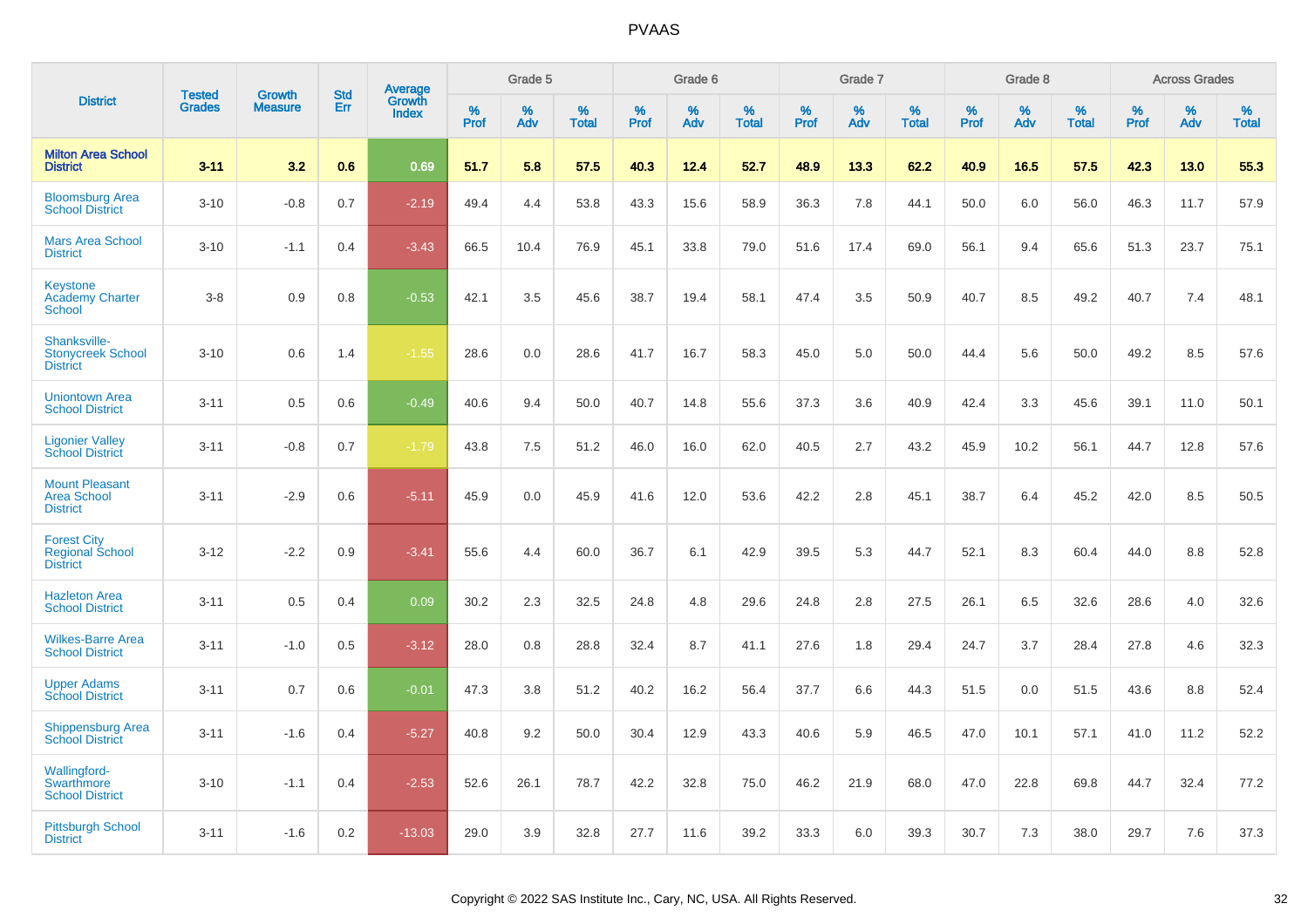|                                                                     | <b>Tested</b> | <b>Growth</b>  | <b>Std</b> | <b>Average</b>         |              | Grade 5  |                   |           | Grade 6  |                   |           | Grade 7  |                   |           | Grade 8  |                   |           | <b>Across Grades</b> |                   |
|---------------------------------------------------------------------|---------------|----------------|------------|------------------------|--------------|----------|-------------------|-----------|----------|-------------------|-----------|----------|-------------------|-----------|----------|-------------------|-----------|----------------------|-------------------|
| <b>District</b>                                                     | <b>Grades</b> | <b>Measure</b> | Err        | Growth<br><b>Index</b> | $\%$<br>Prof | %<br>Adv | %<br><b>Total</b> | %<br>Prof | %<br>Adv | %<br><b>Total</b> | %<br>Prof | %<br>Adv | %<br><b>Total</b> | %<br>Prof | %<br>Adv | %<br><b>Total</b> | %<br>Prof | %<br>Adv             | %<br><b>Total</b> |
| <b>Milton Area School</b><br><b>District</b>                        | $3 - 11$      | 3.2            | 0.6        | 0.69                   | 51.7         | 5.8      | 57.5              | 40.3      | 12.4     | 52.7              | 48.9      | 13.3     | 62.2              | 40.9      | 16.5     | 57.5              | 42.3      | 13.0                 | 55.3              |
| <b>West Mifflin Area</b><br><b>School District</b>                  | $3 - 12$      | $-3.0$         | 0.5        | $-8.43$                | 35.9         | 4.2      | 40.1              | 37.4      | 5.4      | 42.9              | 38.9      | 1.0      | 39.8              | 35.2      | 4.4      | 39.6              | 37.4      | 4.4                  | 41.8              |
| <b>Abington Heights</b><br><b>School District</b>                   | $3 - 11$      | $-0.6$         | 0.5        | $-3.50$                | 57.0         | 8.7      | 65.6              | 50.7      | 19.1     | 69.8              | 63.6      | 10.7     | 74.3              |           |          |                   | 52.3      | 18.0                 | 70.3              |
| <b>Global Leadership</b><br><b>Academy Charter</b><br><b>School</b> | $3-8$         | 0.6            | 1.9        | $-0.38$                | 21.4         | 0.0      | 21.4              |           |          |                   | 14.3      | 0.0      | 14.3              | 25.0      | 0.0      | 25.0              | 13.4      | 0.0                  | 13.4              |
| <b>Infinity Charter</b><br>School                                   | $3-8$         | $-0.5$         | 1.3        | $-1.47$                | 72.7         | 22.7     | 95.4              | 50.0      | 38.5     | 88.5              | 62.5      | 25.0     | 87.5              | 68.2      | 18.2     | 86.4              | 56.6      | 31.5                 | 88.1              |
| <b>Frazier School</b><br><b>District</b>                            | $3 - 11$      | $-1.8$         | 0.8        | $-3.66$                | 49.0         | 3.9      | 52.9              | 48.8      | 17.5     | 66.2              | 43.0      | 12.8     | 55.8              | 20.4      | 3.7      | 24.1              | 40.8      | 10.9                 | 51.7              |
| <b>Shade-Central City</b><br><b>School District</b>                 | $3 - 11$      | $-2.8$         | 1.4        | $-2.71$                | 43.8         | 0.0      | 43.8              | 44.4      | 14.8     | 59.3              | 25.0      | 0.0      | 25.0              | 29.2      | 0.0      | 29.2              | 35.1      | 6.0                  | 41.0              |
| <b>Mastery Charter</b><br>School John Wister<br>Elementary          | $3-5$         | 2.7            | 2.5        | 1.08                   | 8.3          | 0.0      | 8.3               |           |          |                   |           |          |                   |           |          |                   | 10.8      | 0.0                  | 10.8              |
| <b>Carbondale Area</b><br><b>School District</b>                    | $3 - 10$      | $-1.3$         | 0.7        | $-2.95$                | 34.5         | 0.0      | 34.5              | 23.1      | 2.2      | 25.3              | 29.4      | 3.5      | 32.9              | 42.4      | 5.7      | 48.1              | 30.0      | 3.2                  | 33.3              |
| <b>Forest Area School</b><br><b>District</b>                        | $3 - 11$      | $-1.6$         | 1.2        | $-2.10$                | 45.8         | 0.0      | 45.8              | 37.5      | 4.2      | 41.7              | 24.2      | 12.1     | 36.4              | 28.1      | 3.1      | 31.2              | 40.8      | 6.6                  | 47.4              |
| <b>Burrell School</b><br><b>District</b>                            | $3 - 11$      | $-3.3$         | 0.7        | $-4.68$                | 50.0         | 0.9      | 50.9              | 46.2      | 7.7      | 53.8              | 46.8      | 6.5      | 53.2              | 41.0      | 4.9      | 45.9              | 45.9      | 7.5                  | 53.4              |
| <b>Shikellamy School</b><br><b>District</b>                         | $3 - 10$      | $-2.8$         | 0.5        | $-7.15$                | 47.9         | 5.7      | 53.6              | 29.1      | 9.8      | 38.9              | 41.5      | 8.5      | 50.0              | 35.8      | 7.4      | 43.2              | 38.2      | 9.0                  | 47.3              |
| <b>Trinity Area School</b><br><b>District</b>                       | $3 - 11$      | $-0.1$         | 0.4        | $-3.05$                | 55.8         | 12.7     | 68.5              | 43.1      | 14.7     | 57.8              | 48.7      | 9.2      | 58.0              | 48.2      | 13.5     | 61.6              | 46.8      | 15.3                 | 62.1              |
| <b>Propel Charter</b><br>School - Braddock<br><b>Hills</b>          | $3 - 11$      | $-3.7$         | 0.8        | $-5.22$                | 19.6         | 1.8      | 21.4              | 15.8      | 3.5      | 19.3              | 19.0      | 0.0      | 19.0              | 14.5      | 2.9      | 17.4              | 15.6      | 1.9                  | 17.5              |
| <b>Vision Academy</b><br><b>Charter School</b>                      | $3 - 8$       | $-0.9$         | 1.2        | $-2.67$                | 35.7         | 0.0      | 35.7              | 36.0      | 0.0      | 36.0              | 37.1      | 2.9      | 40.0              | 28.6      | 0.0      | 28.6              | 32.1      | 1.1                  | 33.2              |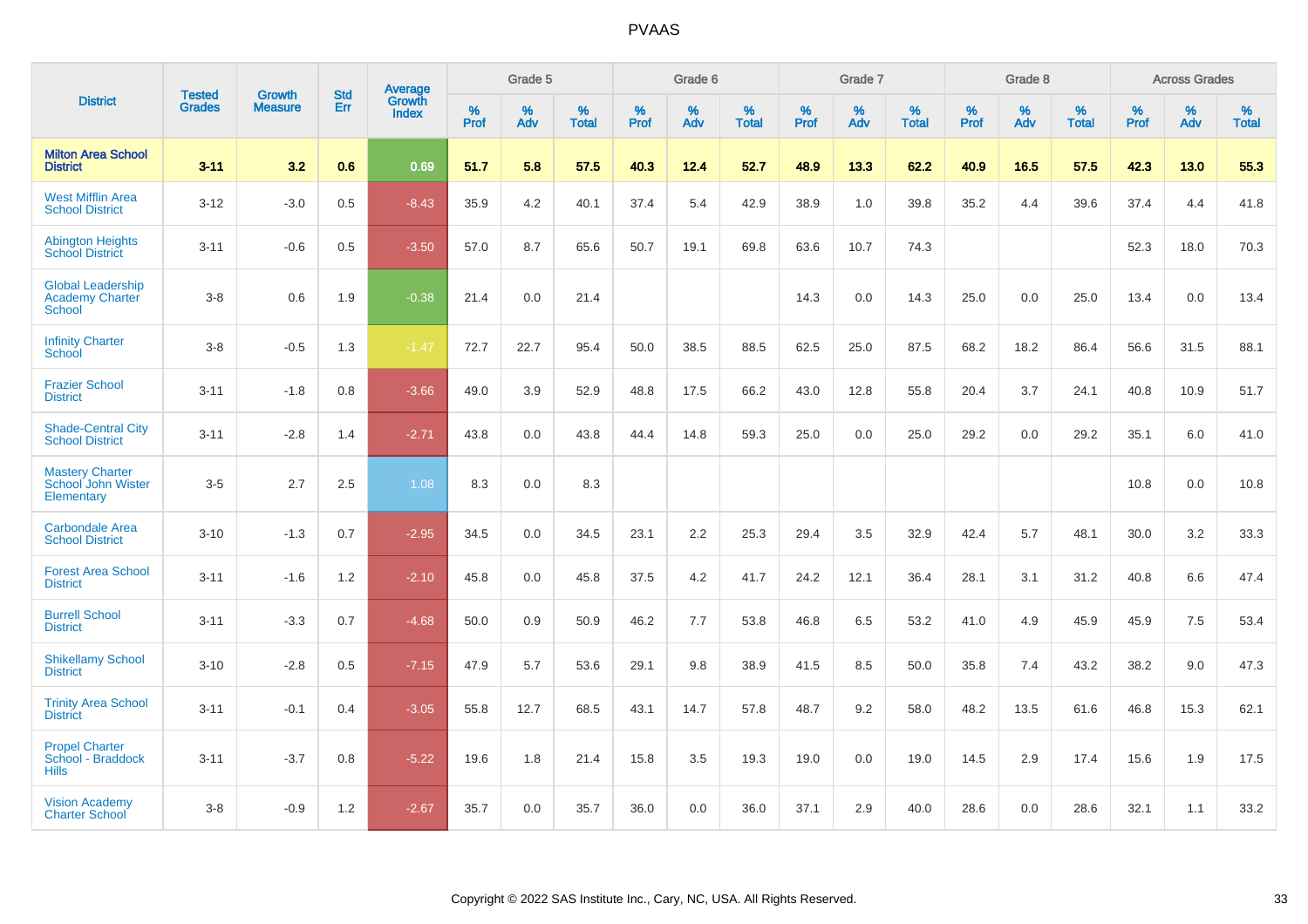|                                                                  | <b>Tested</b> | <b>Growth</b>  | <b>Std</b> | Average<br>Growth |                     | Grade 5  |                      |              | Grade 6  |                      |              | Grade 7  |                      |              | Grade 8  |                      |                     | <b>Across Grades</b> |                      |
|------------------------------------------------------------------|---------------|----------------|------------|-------------------|---------------------|----------|----------------------|--------------|----------|----------------------|--------------|----------|----------------------|--------------|----------|----------------------|---------------------|----------------------|----------------------|
| <b>District</b>                                                  | <b>Grades</b> | <b>Measure</b> | <b>Err</b> | <b>Index</b>      | $\%$<br><b>Prof</b> | %<br>Adv | $\%$<br><b>Total</b> | $\%$<br>Prof | %<br>Adv | $\%$<br><b>Total</b> | $\%$<br>Prof | %<br>Adv | $\%$<br><b>Total</b> | $\%$<br>Prof | %<br>Adv | $\%$<br><b>Total</b> | $\%$<br><b>Prof</b> | $\%$<br>Adv          | $\%$<br><b>Total</b> |
| <b>Milton Area School</b><br><b>District</b>                     | $3 - 11$      | 3.2            | 0.6        | 0.69              | 51.7                | 5.8      | 57.5                 | 40.3         | 12.4     | 52.7                 | 48.9         | 13.3     | 62.2                 | 40.9         | 16.5     | 57.5                 | 42.3                | 13.0                 | 55.3                 |
| <b>Insight PA Cyber</b><br><b>Charter School</b>                 | $3 - 11$      | $-1.0$         | 1.6        | $-1.68$           | 29.4                | 0.0      | 29.4                 | 31.6         | 5.3      | 36.8                 | 37.0         | 11.1     | 48.2                 | 48.2         | 11.1     | 59.3                 | 41.5                | 9.2                  | 50.8                 |
| <b>Fleetwood Area</b><br><b>School District</b>                  | $3 - 10$      | $-1.3$         | 0.5        | $-3.53$           | 44.8                | 6.0      | 50.8                 | 37.4         | 6.4      | 43.9                 | 37.0         | 6.2      | 43.2                 | 45.1         | 8.0      | 53.1                 | 42.1                | 7.7                  | 49.9                 |
| <b>Valley Grove</b><br><b>School District</b>                    | $3 - 10$      | 0.6            | 0.8        | $-0.07$           | 56.2                | 8.3      | 64.6                 | 55.9         | 8.5      | 64.4                 | 43.4         | 9.4      | 52.8                 | 53.7         | 7.4      | 61.1                 | 48.3                | 9.3                  | 57.6                 |
| <b>Muhlenberg</b><br><b>School District</b>                      | $3 - 10$      | $-2.8$         | 0.4        | $-7.00$           | 35.9                | 1.4      | 37.2                 | 23.8         | 0.9      | 24.7                 | 27.7         | 2.0      | 29.6                 | 26.4         | 1.4      | 27.8                 | 28.8                | 3.0                  | 31.8                 |
| <b>Harmony Area</b><br><b>School District</b>                    | $3 - 10$      | 0.8            | 1.8        | $-0.67$           | 43.8                | 0.0      | 43.8                 | 54.2         | 12.5     | 66.7                 | 33.3         | 0.0      | 33.3                 |              |          |                      | 43.6                | 6.4                  | 50.0                 |
| Northern Lebanon<br><b>School District</b>                       | $3 - 11$      | $-3.3$         | 0.5        | $-6.34$           | 51.7                | 3.4      | 55.2                 | 43.1         | 9.2      | 52.3                 | 35.3         | 1.3      | 36.6                 | 32.3         | 2.6      | 34.8                 | 41.8                | 7.5                  | 49.3                 |
| <b>Central Valley</b><br><b>School District</b>                  | $3 - 10$      | $-2.0$         | 0.5        | $-4.47$           | 44.1                | 4.2      | 48.2                 | 39.3         | 25.0     | 64.3                 | 50.3         | 9.2      | 59.5                 | 41.9         | 8.8      | 50.7                 | 46.3                | 13.9                 | 60.2                 |
| <b>Freeport Area</b><br><b>School District</b>                   | $3 - 10$      | 0.2            | 0.6        | $-0.91$           | 65.4                | 10.0     | 75.4                 | 35.8         | 23.6     | 59.4                 | 57.0         | 14.1     | 71.1                 | 53.5         | 20.2     | 73.6                 | 52.5                | 17.7                 | 70.1                 |
| <b>Oswayo Valley</b><br><b>School District</b>                   | $3 - 12$      | $-0.7$         | 1.2        | $-2.92$           | 62.1                | 13.8     | 75.9                 | 40.7         | 18.5     | 59.3                 | 48.2         | 0.0      | 48.2                 | 51.6         | 6.4      | 58.1                 | 54.7                | 11.8                 | 66.5                 |
| <b>Hempfield Area</b><br><b>School District</b>                  | $3 - 12$      | $-0.3$         | 0.3        | $-3.43$           | 55.2                | 8.7      | 63.9                 | 41.4         | 20.3     | 61.6                 | 52.8         | 14.0     | 66.8                 | 50.0         | 12.4     | 62.4                 | 48.7                | 16.2                 | 64.9                 |
| Northern Lehigh<br><b>School District</b>                        | $3 - 12$      | $-0.6$         | 0.7        | $-1.20$           | 52.1                | 2.1      | 54.2                 | 44.4         | 6.2      | 50.6                 | 36.7         | 4.2      | 40.8                 | 41.7         | 5.6      | 47.2                 | 42.1                | 5.6                  | 47.7                 |
| <b>Union Area School</b><br><b>District</b>                      | $3 - 11$      | $-1.4$         | 0.9        | $-1.79$           | 66.7                | 7.7      | 74.4                 | 41.4         | 15.5     | 56.9                 | 43.9         | 5.3      | 49.1                 | 55.6         | 8.9      | 64.4                 | 47.6                | 12.4                 | 60.1                 |
| <b>Lower Dauphin</b><br><b>School District</b>                   | $3 - 11$      | $-0.9$         | 0.4        | $-4.32$           | 52.7                | 13.3     | 66.0                 | 42.7         | 15.9     | 58.6                 | 48.9         | 8.1      | 57.0                 | 32.9         | 10.8     | 43.7                 | 44.6                | 14.8                 | 59.4                 |
| <b>Susquehanna</b><br><b>Community School</b><br><b>District</b> | $3 - 11$      | 0.1            | 0.9        | $-1.03$           | 47.1                | 7.8      | 54.9                 | 43.1         | 12.1     | 55.2                 | 43.5         | 6.5      | 50.0                 | 36.7         | 2.0      | 38.8                 | 40.9                | 10.7                 | 51.6                 |
| <b>Crestwood School</b><br><b>District</b>                       | $3 - 11$      | $-0.8$         | 0.5        | $-2.05$           | 50.0                | 6.1      | 56.1                 | 48.2         | 26.2     | 74.4                 | 51.1         | 5.0      | 56.1                 | 47.9         | 13.2     | 61.1                 | 48.5                | 14.6                 | 63.2                 |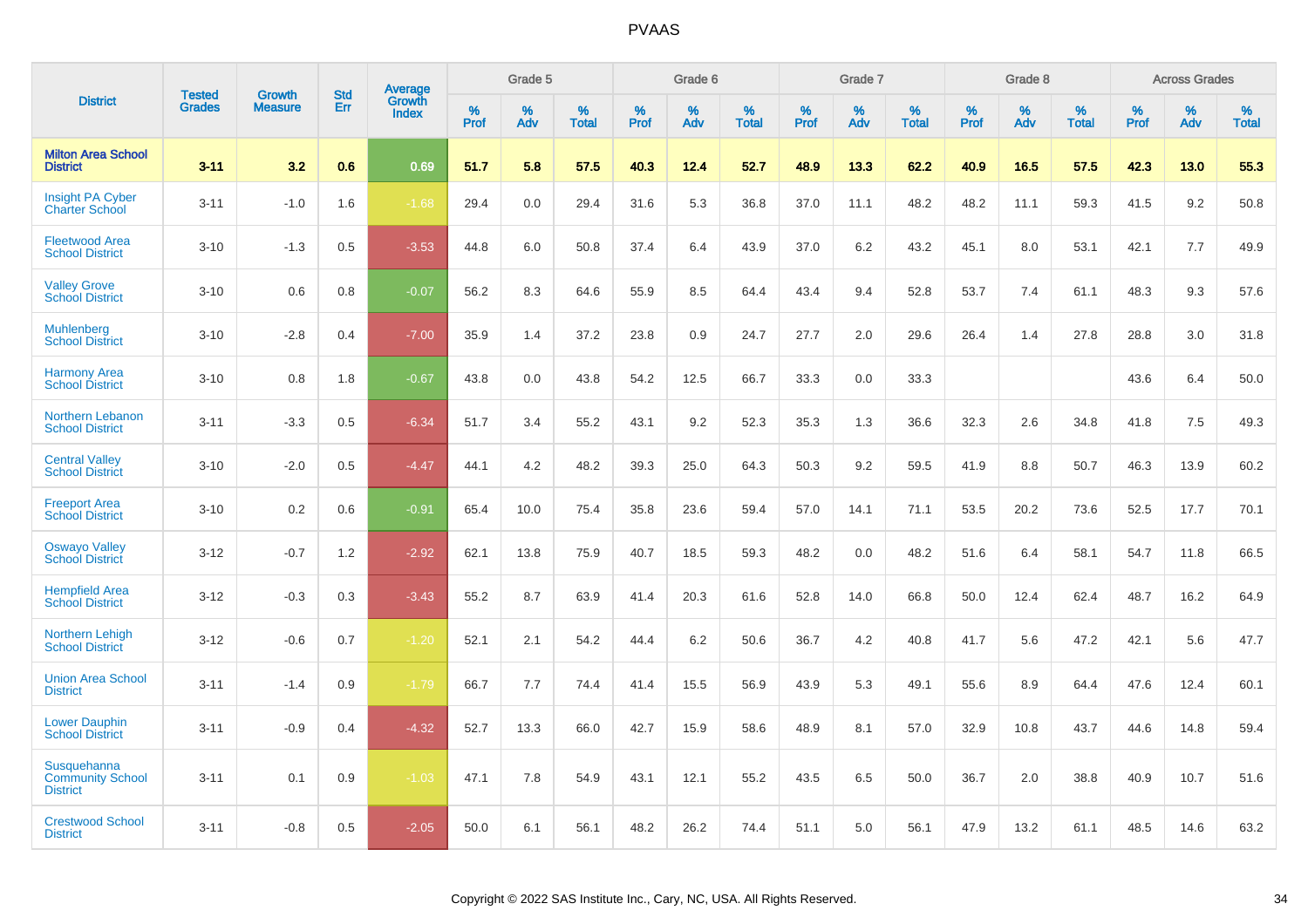|                                                                  | <b>Tested</b> | <b>Growth</b>  | <b>Std</b> | <b>Average</b>                |           | Grade 5  |                   |           | Grade 6  |                   |           | Grade 7  |                   |           | Grade 8  |                   |           | <b>Across Grades</b> |                   |
|------------------------------------------------------------------|---------------|----------------|------------|-------------------------------|-----------|----------|-------------------|-----------|----------|-------------------|-----------|----------|-------------------|-----------|----------|-------------------|-----------|----------------------|-------------------|
| <b>District</b>                                                  | <b>Grades</b> | <b>Measure</b> | Err        | <b>Growth</b><br><b>Index</b> | %<br>Prof | %<br>Adv | %<br><b>Total</b> | %<br>Prof | %<br>Adv | %<br><b>Total</b> | %<br>Prof | %<br>Adv | %<br><b>Total</b> | %<br>Prof | %<br>Adv | %<br><b>Total</b> | %<br>Prof | %<br>Adv             | %<br><b>Total</b> |
| <b>Milton Area School</b><br><b>District</b>                     | $3 - 11$      | 3.2            | 0.6        | 0.69                          | 51.7      | 5.8      | 57.5              | 40.3      | 12.4     | 52.7              | 48.9      | 13.3     | 62.2              | 40.9      | 16.5     | 57.5              | 42.3      | 13.0                 | 55.3              |
| <b>Saint Clair Area</b><br><b>School District</b>                | $3-8$         | $-1.8$         | 0.9        | $-2.93$                       | 43.4      | 1.9      | 45.3              | 58.0      | 6.0      | 64.0              | 36.5      | 7.7      | 44.2              | 41.5      | 2.4      | 43.9              | 43.9      | 4.7                  | 48.6              |
| Catasauqua Area<br><b>School District</b>                        | $3 - 12$      | $-1.3$         | 0.7        | $-4.82$                       | 30.1      | 0.0      | 30.1              | 55.4      | 9.5      | 64.9              | 33.3      | 2.9      | 36.3              | 24.4      | 7.8      | 32.2              | 36.9      | 5.3                  | 42.2              |
| <b>Young Scholars</b><br><b>Charter School</b>                   | $6 - 8$       | 0.5            | 0.9        | $-0.06$                       |           |          |                   | 23.2      | 5.4      | 28.6              | 14.3      | 5.7      | 20.0              | 13.0      | 0.0      | 13.0              | 16.3      | 3.4                  | 19.7              |
| <b>Central Greene</b><br><b>School District</b>                  | $3 - 11$      | $-1.8$         | 0.6        | $-3.71$                       | 35.0      | 0.0      | 35.0              | 40.0      | 9.5      | 49.5              | 33.3      | 5.0      | 38.3              | 31.5      | 1.8      | 33.3              | 35.2      | 5.2                  | 40.3              |
| <b>Lincoln Charter</b><br>School                                 | $3-5$         | 1.2            | 1.4        | 0.81                          | 17.7      | 0.0      | 17.7              |           |          |                   |           |          |                   |           |          |                   | 14.5      | $1.2$                | 15.7              |
| Community<br>Academy Of<br>Philadelphia<br><b>Charter School</b> | $3 - 11$      | $-4.1$         | 1.0        | $-4.18$                       | 22.5      | 0.0      | 22.5              | 27.3      | 0.0      | 27.3              | 33.3      | 2.8      | 36.1              | 12.2      | 0.0      | 12.2              | 24.9      | 1.4                  | 26.3              |
| <b>Lehigh Valley Dual</b><br>Language Charter<br>School          | $3-8$         | $-0.8$         | 2.5        | $-1.32$                       | 8.3       | 0.0      | 8.3               | 58.3      | 0.0      | 58.3              |           |          |                   |           |          |                   | 34.3      | 0.0                  | 34.3              |
| <b>Montgomery Area</b><br><b>School District</b>                 | $3 - 11$      | $-2.0$         | 0.8        | $-5.29$                       | 56.8      | 6.8      | 63.5              | 43.6      | 19.4     | 62.9              | 34.7      | 4.2      | 38.9              | 50.0      | 6.9      | 56.9              | 42.9      | 11.7                 | 54.6              |
| <b>Sullivan County</b><br><b>School District</b>                 | $3 - 10$      | $-3.1$         | 1.0        | $-3.25$                       | 23.8      | 2.4      | 26.2              | 62.0      | 6.0      | 68.0              | 41.2      | 5.9      | 47.1              | 40.0      | 2.9      | 42.9              | 40.0      | 6.0                  | 46.0              |
| <b>Montoursville Area</b><br><b>School District</b>              | $3 - 12$      | $-1.3$         | 0.5        | $-4.72$                       | 54.2      | 10.7     | 64.9              | 55.2      | 16.8     | 72.0              | 51.1      | 7.5      | 58.6              | 45.4      | 10.6     | 56.0              | 48.5      | 14.2                 | 62.6              |
| <b>Harbor Creek</b><br><b>School District</b>                    | $3 - 11$      | $-2.4$         | 0.5        | $-6.75$                       | 61.7      | 20.8     | 82.5              | 37.4      | 36.3     | 73.7              | 55.9      | 13.3     | 69.2              | 45.4      | 12.3     | 57.8              | 48.7      | 24.9                 | 73.6              |
| <b>Panther Valley</b><br><b>School District</b>                  | $3 - 12$      | 0.1            | 0.6        | $-1.12$                       | 26.7      | 1.0      | 27.6              | 33.1      | 1.6      | 34.7              | 34.6      | 2.7      | 37.3              | 32.7      | 4.7      | 37.4              | 31.1      | 4.0                  | 35.1              |
| <b>West Shore School</b><br><b>District</b>                      | $3 - 12$      | $-0.2$         | 0.3        | $-2.49$                       | 46.3      | 8.2      | 54.5              | 44.4      | 15.0     | 59.4              | 44.4      | 8.2      | 52.7              | 42.8      | 11.8     | 54.6              | 42.7      | 13.2                 | 55.9              |
| <b>Norwin School</b><br><b>District</b>                          | $3 - 11$      | $-0.6$         | 0.3        | $-3.90$                       | 59.5      | 18.6     | 78.1              | 40.9      | 36.6     | 77.4              | 60.2      | 18.0     | 78.3              | 52.5      | 13.8     | 66.4              | 51.8      | 24.9                 | 76.7              |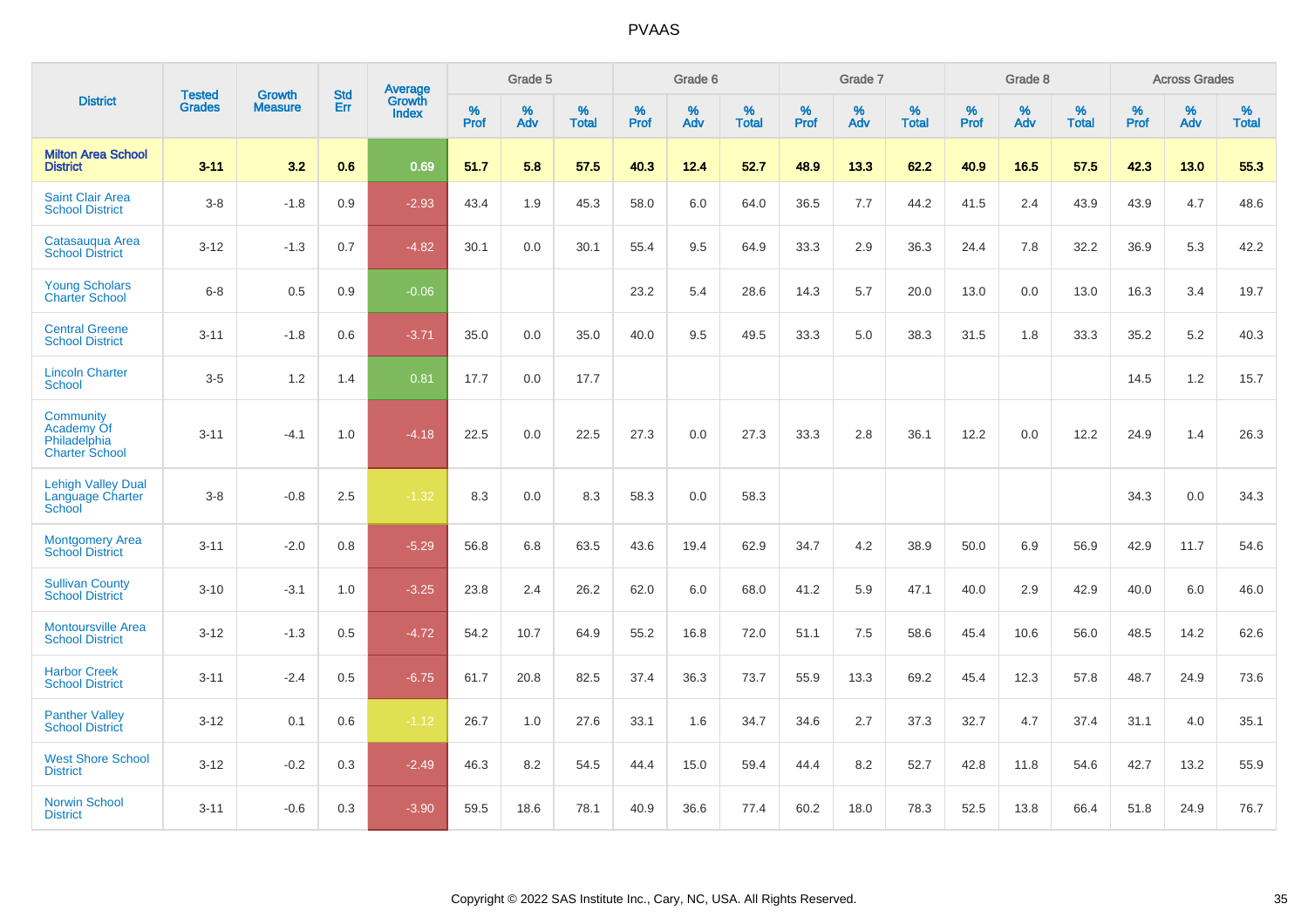|                                                                           |                                |                                 | <b>Std</b> |                                   |           | Grade 5  |                   |           | Grade 6  |                   |           | Grade 7  |                   |           | Grade 8  |                   |              | <b>Across Grades</b> |                   |
|---------------------------------------------------------------------------|--------------------------------|---------------------------------|------------|-----------------------------------|-----------|----------|-------------------|-----------|----------|-------------------|-----------|----------|-------------------|-----------|----------|-------------------|--------------|----------------------|-------------------|
| <b>District</b>                                                           | <b>Tested</b><br><b>Grades</b> | <b>Growth</b><br><b>Measure</b> | Err        | Average<br>Growth<br><b>Index</b> | %<br>Prof | %<br>Adv | %<br><b>Total</b> | %<br>Prof | %<br>Adv | %<br><b>Total</b> | %<br>Prof | %<br>Adv | %<br><b>Total</b> | %<br>Prof | %<br>Adv | %<br><b>Total</b> | $\%$<br>Prof | %<br>Adv             | %<br><b>Total</b> |
| <b>Milton Area School</b><br><b>District</b>                              | $3 - 11$                       | 3.2                             | 0.6        | 0.69                              | 51.7      | 5.8      | 57.5              | 40.3      | 12.4     | 52.7              | 48.9      | 13.3     | 62.2              | 40.9      | 16.5     | 57.5              | 42.3         | 13.0                 | 55.3              |
| <b>Erie Rise</b><br>Leadership<br><b>Academy Charter</b><br><b>School</b> | $3-8$                          | 0.0                             | 1.2        | $-0.41$                           | 17.9      | 0.0      | 17.9              | 6.9       | 0.0      | 6.9               | 4.8       | 2.4      | 7.1               | 0.0       | 0.0      | 0.0               | 7.8          | 0.5                  | 8.3               |
| <b>Pine-Richland</b><br><b>School District</b>                            | $3 - 11$                       | $-3.0$                          | 0.3        | $-8.46$                           | 58.0      | 19.8     | 77.8              | 55.8      | 26.4     | 82.2              | 57.0      | 18.5     | 75.6              | 56.2      | 27.0     | 83.3              | 52.7         | 28.2                 | 80.9              |
| <b>Monessen City</b><br><b>School District</b>                            | $3 - 10$                       | $-3.2$                          | 1.2        | $-2.75$                           | 20.0      | 0.0      | 20.0              | 18.0      | 2.6      | 20.5              | 13.3      | 0.0      | 13.3              | 4.8       | 0.0      | 4.8               | 15.2         | 0.6                  | 15.8              |
| Kiski Area School<br><b>District</b>                                      | $3 - 11$                       | $-2.3$                          | 0.4        | $-5.07$                           | 50.9      | 4.2      | 55.2              | 41.3      | 18.4     | 59.6              | 53.8      | 7.5      | 61.3              | 45.8      | 5.0      | 50.8              | 47.0         | 13.3                 | 60.4              |
| Steelton-Highspire<br><b>School District</b>                              | $3 - 11$                       | $-1.9$                          | 0.7        | $-3.25$                           | 21.9      | 0.0      | 21.9              | 11.5      | 0.0      | 11.5              | 3.8       | 0.0      | 3.8               | 5.9       | 0.0      | 5.9               | 9.0          | 0.0                  | 9.0               |
| Quakertown<br><b>Community School</b><br><b>District</b>                  | $3 - 12$                       | $-1.6$                          | 0.4        | $-7.86$                           | 50.0      | 4.9      | 54.9              | 40.2      | 19.3     | 59.5              | 40.4      | 7.5      | 47.8              | 42.6      | 17.3     | 59.9              | 42.5         | 12.6                 | 55.1              |
| <b>Propel Charter</b><br>School-Hazelwood                                 | $3-8$                          | $-0.7$                          | 1.2        | $-1.40$                           | 6.7       | 0.0      | 6.7               | 14.3      | 0.0      | 14.3              | 14.3      | 4.8      | 19.0              | 16.0      | 0.0      | 16.0              | 10.2         | 0.6                  | 10.8              |
| <b>Upper Dauphin</b><br><b>Area School</b><br><b>District</b>             | $3 - 11$                       | $-1.6$                          | 0.8        | $-4.84$                           | 40.3      | 1.6      | 41.9              | 41.7      | 16.7     | 58.3              | 48.6      | 8.1      | 56.8              | 41.4      | 8.6      | 50.0              | 42.4         | 12.8                 | 55.2              |
| <b>Wilmington Area</b><br><b>School District</b>                          | $3 - 11$                       | $-0.8$                          | 0.8        | $-1.48$                           | 60.3      | 13.8     | 74.1              | 43.3      | 11.7     | 55.0              | 33.3      | 11.8     | 45.1              | 32.2      | 10.2     | 42.4              | 43.2         | 13.4                 | 56.6              |
| <b>Alliance For</b><br><b>Progress Charter</b><br>School                  | $3-8$                          | $-1.1$                          | 1.2        | $-3.25$                           | 12.5      | 0.0      | 12.5              | 32.0      | 0.0      | 32.0              | 26.9      | 0.0      | 26.9              | 3.4       | 0.0      | 3.4               | 19.4         | 0.0                  | 19.4              |
| <b>Steel Valley</b><br><b>School District</b>                             | $3 - 11$                       | $-2.9$                          | 0.7        | $-6.65$                           | 38.4      | 1.2      | 39.5              | 37.1      | 14.5     | 51.6              | 26.5      | 3.6      | 30.1              | 26.7      | 6.7      | 33.3              | 35.3         | 10.2                 | 45.5              |
| <b>Austin Area School</b><br><b>District</b>                              | $3 - 11$                       | $-0.5$                          | 1.7        | $-1.08$                           | 38.5      | 7.7      | 46.2              | 61.5      | 0.0      | 61.5              | 26.7      | 0.0      | 26.7              | 56.2      | 6.2      | 62.5              | 40.5         | 4.0                  | 44.6              |
| <b>Clearfield Area</b><br><b>School District</b>                          | $3 - 10$                       | $-0.5$                          | 0.5        | $-1.87$                           | 37.9      | 3.2      | 41.1              | 35.8      | 5.8      | 41.6              | 39.0      | 1.5      | 40.4              | 32.4      | 4.1      | 36.6              | 35.2         | 5.8                  | 41.0              |
| <b>Morrisville Borough</b><br><b>School District</b>                      | $3 - 11$                       | $-0.9$                          | 0.9        | $-1.54$                           | 28.3      | 3.3      | 31.7              | 19.2      | 1.9      | 21.2              | 32.7      | 0.0      | 32.7              | 27.9      | 0.0      | 27.9              | 27.6         | 1.9                  | 29.5              |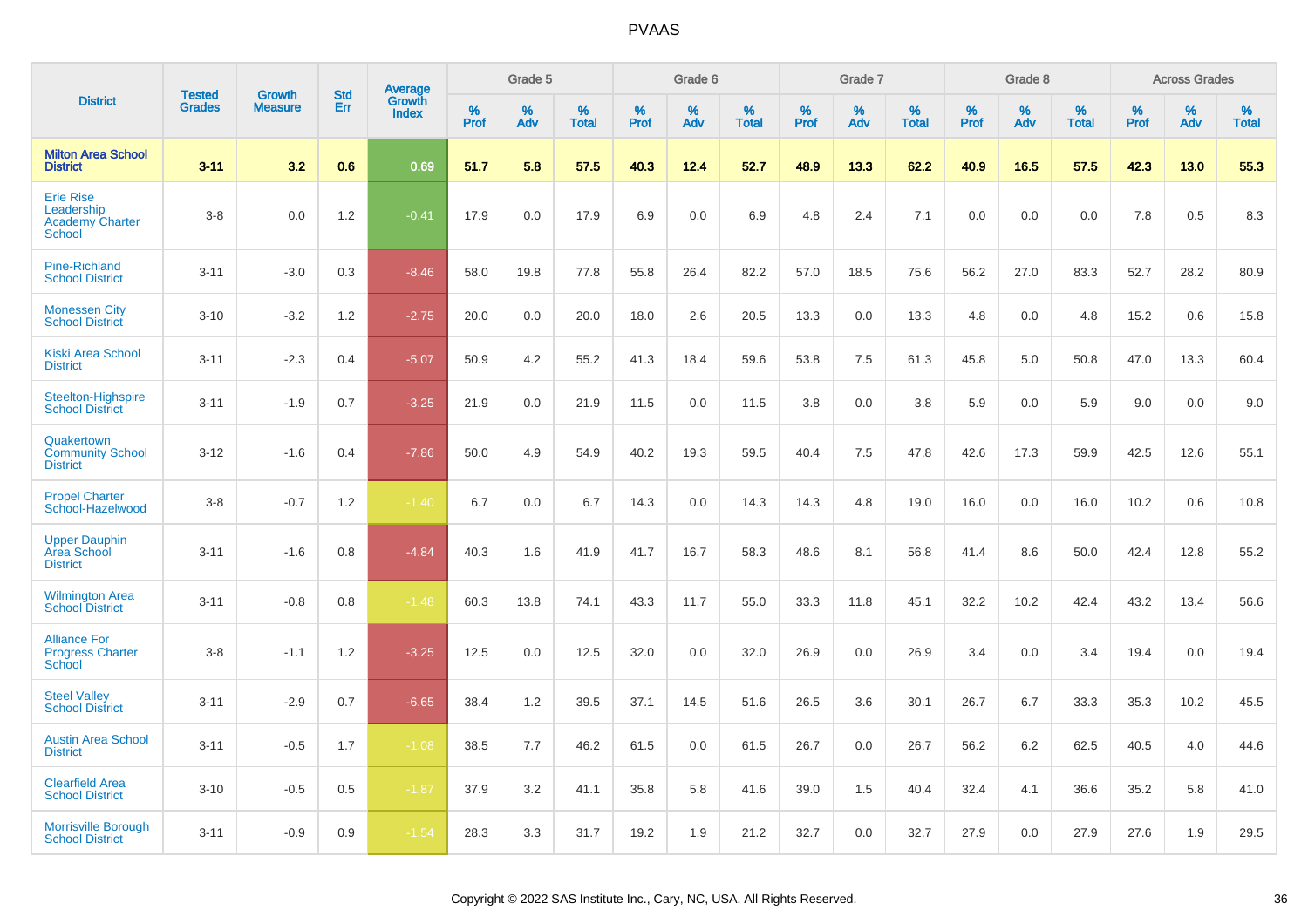|                                                                                |                                | <b>Growth</b>  | <b>Std</b> |                                   |              | Grade 5  |                   |           | Grade 6  |                   |           | Grade 7  |                   |           | Grade 8  |                   |              | <b>Across Grades</b> |                   |
|--------------------------------------------------------------------------------|--------------------------------|----------------|------------|-----------------------------------|--------------|----------|-------------------|-----------|----------|-------------------|-----------|----------|-------------------|-----------|----------|-------------------|--------------|----------------------|-------------------|
| <b>District</b>                                                                | <b>Tested</b><br><b>Grades</b> | <b>Measure</b> | <b>Err</b> | Average<br>Growth<br><b>Index</b> | $\%$<br>Prof | %<br>Adv | %<br><b>Total</b> | %<br>Prof | %<br>Adv | %<br><b>Total</b> | %<br>Prof | %<br>Adv | %<br><b>Total</b> | %<br>Prof | %<br>Adv | %<br><b>Total</b> | $\%$<br>Prof | %<br>Adv             | %<br><b>Total</b> |
| <b>Milton Area School</b><br><b>District</b>                                   | $3 - 11$                       | 3.2            | 0.6        | 0.69                              | 51.7         | 5.8      | 57.5              | 40.3      | 12.4     | 52.7              | 48.9      | 13.3     | 62.2              | 40.9      | 16.5     | 57.5              | 42.3         | 13.0                 | 55.3              |
| Cornwall-Lebanon<br><b>School District</b>                                     | $3 - 11$                       | $-0.8$         | 0.3        | $-2.72$                           | 46.8         | 6.1      | 52.9              | 45.0      | 15.9     | 60.9              | 48.6      | 7.2      | 55.8              | 49.4      | 12.2     | 61.6              | 44.4         | 12.6                 | 57.0              |
| <b>Young Scholars of</b><br><b>Greater Allegheny</b><br><b>Charter School</b>  | $3 - 8$                        | $-1.6$         | 1.7        | $-1.89$                           | 26.3         | 0.0      | 26.3              | 40.0      | 0.0      | 40.0              | 35.0      | 0.0      | 35.0              |           |          |                   | 29.9         | 0.8                  | 30.8              |
| <b>Reach Cyber</b><br><b>Charter School</b>                                    | $3 - 11$                       | $-2.6$         | 0.9        | $-2.78$                           | 52.4         | 4.8      | 57.1              | 52.2      | 8.7      | 60.9              | 38.5      | 1.9      | 40.4              | 47.5      | 5.1      | 52.5              | 46.8         | 5.5                  | 52.3              |
| <b>Mariana Bracetti</b><br><b>Academy Charter</b><br>School                    | $3 - 10$                       | 0.4            | 0.9        | $-0.00$                           | 33.9         | 1.7      | 35.6              | 17.8      | 0.0      | 17.8              | 38.2      | 1.8      | 40.0              | 12.1      | 3.0      | 15.2              | 26.5         | 2.0                  | 28.5              |
| North Hills School<br><b>District</b>                                          | $3 - 11$                       | $-1.2$         | 0.4        | $-3.31$                           | 59.2         | 11.6     | 70.8              | 45.2      | 26.0     | 71.2              | 51.8      | 20.0     | 71.8              | 48.3      | 18.4     | 66.7              | 50.2         | 22.0                 | 72.3              |
| <b>Kutztown Area</b><br><b>School District</b>                                 | $3 - 12$                       | $-0.3$         | 0.8        | $-0.89$                           | 59.7         | 6.0      | 65.7              | 46.0      | 17.5     | 63.5              | 37.5      | 17.5     | 55.0              | 50.0      | 10.3     | 60.3              | 48.4         | 17.0                 | 65.5              |
| <b>Iroquois School</b><br><b>District</b>                                      | $3 - 11$                       | $-0.1$         | 0.7        | $-0.86$                           | 55.1         | 9.0      | 64.1              | 39.5      | 19.8     | 59.3              | 38.8      | 6.1      | 44.9              | 44.0      | 10.0     | 54.0              | 42.6         | 12.8                 | 55.4              |
| <b>Blackhawk School</b><br><b>District</b>                                     | $3 - 11$                       | $-3.2$         | 0.5        | $-6.30$                           | 58.7         | 1.4      | 60.1              | 43.4      | 16.4     | 59.8              | 52.8      | 4.9      | 57.7              | 39.7      | 6.7      | 46.4              | 48.1         | 10.9                 | 59.0              |
| <b>Lehighton Area</b><br><b>School District</b>                                | $3 - 11$                       | $-1.0$         | 0.5        | $-3.70$                           | 45.3         | 1.3      | 46.7              | 40.8      | 8.3      | 49.2              | 42.3      | 5.7      | 48.0              | 34.2      | 9.8      | 43.9              | 41.8         | 8.6                  | 50.4              |
| <b>Center For Student</b><br><b>Learning Charter</b><br>School At<br>Pennsbury | $6 - 12$                       | 1.9            | 3.5        | 0.54                              |              |          |                   |           |          |                   |           |          |                   | 25.0      | 8.3      | 33.3              | 26.9         | 3.8                  | 30.8              |
| <b>Burgettstown Area</b><br><b>School District</b>                             | $3 - 11$                       | $-3.6$         | 0.7        | $-4.89$                           | 35.1         | 6.5      | 41.6              | 58.5      | 7.7      | 66.2              | 32.9      | 2.4      | 35.4              | 35.6      | 5.5      | 41.1              | 40.5         | 8.8                  | 49.3              |
| <b>Esperanza Cyber</b><br><b>Charter School</b>                                | $3 - 11$                       | $-2.3$         | 1.3        | $-2.35$                           | 11.8         | 0.0      | 11.8              | 8.7       | 0.0      | 8.7               | 12.8      | 0.0      | 12.8              | 9.1       | 0.0      | 9.1               | 9.4          | 0.8                  | 10.2              |
| <b>Williams Valley</b><br><b>School District</b>                               | $3 - 11$                       | 0.3            | 0.8        | $-0.19$                           | 38.6         | 0.0      | 38.6              | 41.4      | 6.9      | 48.3              | 35.1      | 2.6      | 37.7              | 42.2      | 9.4      | 51.6              | 39.1         | 4.9                  | 44.0              |
| Hanover Area<br><b>School District</b>                                         | $3 - 11$                       | $-2.1$         | 0.9        | $-2.93$                           | 29.8         | 0.0      | 29.8              | 14.6      | 9.1      | 23.6              | 15.5      | 0.0      | 15.5              | 14.3      | 2.4      | 16.7              | 20.2         | 2.3                  | 22.5              |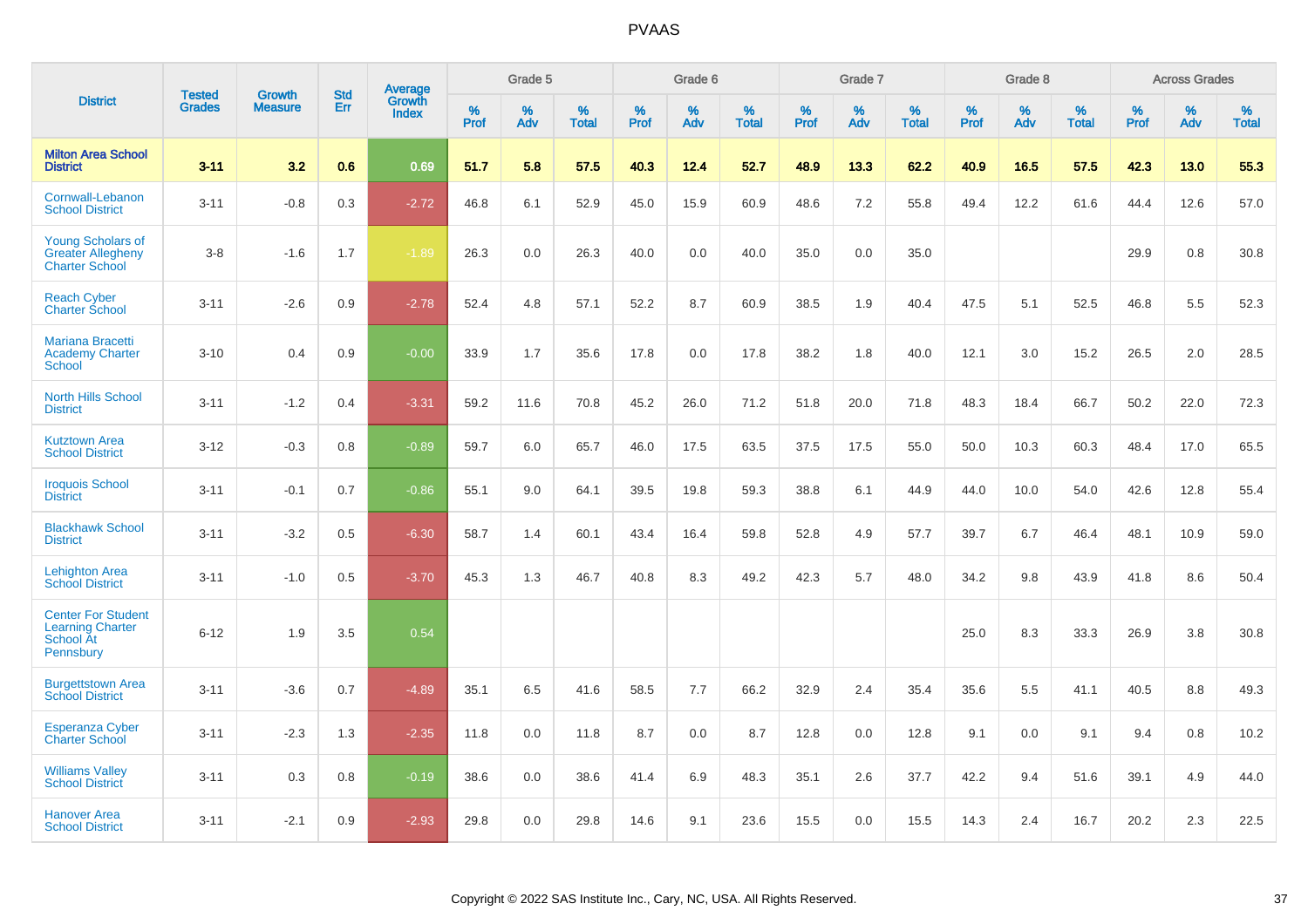|                                                                     | <b>Tested</b> | <b>Growth</b>  | <b>Std</b> | Average                       |              | Grade 5  |                   |           | Grade 6  |                   |           | Grade 7  |                   |           | Grade 8  |                   |           | <b>Across Grades</b> |                   |
|---------------------------------------------------------------------|---------------|----------------|------------|-------------------------------|--------------|----------|-------------------|-----------|----------|-------------------|-----------|----------|-------------------|-----------|----------|-------------------|-----------|----------------------|-------------------|
| <b>District</b>                                                     | <b>Grades</b> | <b>Measure</b> | Err        | <b>Growth</b><br><b>Index</b> | $\%$<br>Prof | %<br>Adv | %<br><b>Total</b> | %<br>Prof | %<br>Adv | %<br><b>Total</b> | %<br>Prof | %<br>Adv | %<br><b>Total</b> | %<br>Prof | %<br>Adv | %<br><b>Total</b> | %<br>Prof | %<br>Adv             | %<br><b>Total</b> |
| <b>Milton Area School</b><br><b>District</b>                        | $3 - 11$      | 3.2            | 0.6        | 0.69                          | 51.7         | 5.8      | 57.5              | 40.3      | 12.4     | 52.7              | 48.9      | 13.3     | 62.2              | 40.9      | 16.5     | 57.5              | 42.3      | 13.0                 | 55.3              |
| <b>Tri-Valley School</b><br><b>District</b>                         | $3 - 10$      | $-2.4$         | 0.9        | $-3.85$                       | 40.0         | 5.9      | 45.9              | 36.7      | 6.1      | 42.9              | 36.7      | 0.0      | 36.7              | 40.5      | 9.5      | 50.0              | 41.3      | 8.0                  | 49.3              |
| <b>Eugenio Maria De</b><br><b>Hostos Charter</b><br><b>School</b>   | $3 - 8$       | $-0.5$         | 1.4        | $-1.78$                       | 45.8         | 0.0      | 45.8              | 16.7      | 16.7     | 33.3              | 18.2      | 9.1      | 27.3              | 46.7      | 0.0      | 46.7              | 35.0      | 6.7                  | 41.7              |
| <b>Connellsville Area</b><br><b>School District</b>                 | $3 - 11$      | $-2.2$         | 0.4        | $-5.74$                       | 34.7         | 3.7      | 38.4              | 32.7      | 6.4      | 39.1              | 27.4      | 5.1      | 32.4              | 33.8      | 3.6      | 37.4              | 33.6      | 5.9                  | 39.6              |
| <b>Springfield School</b><br><b>District</b>                        | $3 - 11$      | $-0.9$         | 0.4        | $-2.85$                       | 58.3         | 23.8     | 82.1              | 53.6      | 25.6     | 79.2              | 58.6      | 20.9     | 79.5              | 51.5      | 18.2     | 69.7              | 52.1      | 26.9                 | 78.9              |
| <b>Shaler Area</b><br><b>School District</b>                        | $3 - 11$      | $-4.5$         | 0.4        | $-13.13$                      | 52.7         | 5.4      | 58.1              | 39.8      | 10.6     | 50.4              | 50.0      | 7.8      | 57.8              | 46.9      | 12.9     | 59.8              | 46.7      | 13.0                 | 59.7              |
| <b>Purchase Line</b><br><b>School District</b>                      | $3 - 12$      | $-1.5$         | 0.8        | $-2.85$                       | 37.2         | 5.9      | 43.1              | 40.9      | 6.1      | 47.0              | 39.4      | 3.0      | 42.4              | 30.9      | 3.6      | 34.6              | 39.8      | 6.3                  | 46.1              |
| <b>Franklin Towne</b><br><b>Charter</b><br><b>Elementary School</b> | $3 - 8$       | $-3.1$         | 1.2        | $-3.10$                       | 46.4         | 7.1      | 53.6              | 48.2      | 7.4      | 55.6              | 53.6      | 7.1      | 60.7              | 59.1      | 0.0      | 59.1              | 50.6      | 6.8                  | 57.4              |
| <b>MaST Community</b><br><b>Charter School II</b>                   | $3 - 10$      | $-4.6$         | 0.7        | $-6.45$                       | 41.0         | 3.0      | 44.0              | 38.7      | 4.3      | 43.0              | 50.0      | 5.9      | 55.9              |           |          |                   | 44.5      | 7.0                  | 51.5              |
| <b>Northgate School</b><br><b>District</b>                          | $3 - 11$      | $-1.4$         | 0.8        | $-4.26$                       | 60.8         | 3.9      | 64.7              | 59.0      | 11.5     | 70.5              | 36.1      | 9.8      | 45.9              | 37.5      | 17.9     | 55.4              | 45.5      | 12.8                 | 58.3              |
| Washington<br><b>School District</b>                                | $3 - 11$      | $-1.7$         | 0.7        | $-3.97$                       | 44.7         | 0.0      | 44.7              | 39.6      | 6.2      | 45.8              | 28.0      | 1.2      | 29.3              | 23.5      | 1.5      | 25.0              | 35.4      | 3.1                  | 38.6              |
| <b>Arts Academy</b><br>Elementary<br><b>Charter School</b>          | $3-5$         | 0.9            | 2.0        | 0.44                          | 31.6         | 0.0      | 31.6              |           |          |                   |           |          |                   |           |          |                   | 31.8      | 2.3                  | 34.1              |
| <b>Laurel Highlands</b><br><b>School District</b>                   | $3 - 11$      | $-1.7$         | 0.5        | $-3.99$                       | 43.1         | 4.4      | 47.5              | 39.4      | 11.6     | 51.0              | 35.7      | 2.9      | 38.6              | 37.8      | 5.5      | 43.3              | 39.8      | 9.6                  | 49.4              |
| <b>Coatesville Area</b><br><b>School District</b>                   | $3 - 11$      | $-0.4$         | 0.4        | $-1.48$                       | 28.2         | 1.6      | 29.8              | 30.3      | 2.8      | 33.1              | 30.8      | 4.4      | 35.2              | 26.3      | 2.9      | 29.3              | 28.5      | 3.0                  | 31.5              |
| <b>Blacklick Valley</b><br><b>School District</b>                   | $3 - 11$      | $-0.1$         | 1.0        | $-0.87$                       | 29.6         | 0.0      | 29.6              | 52.6      | 7.9      | 60.5              | 35.4      | 0.0      | 35.4              | 34.2      | 0.0      | 34.2              | 43.2      | 3.7                  | 46.9              |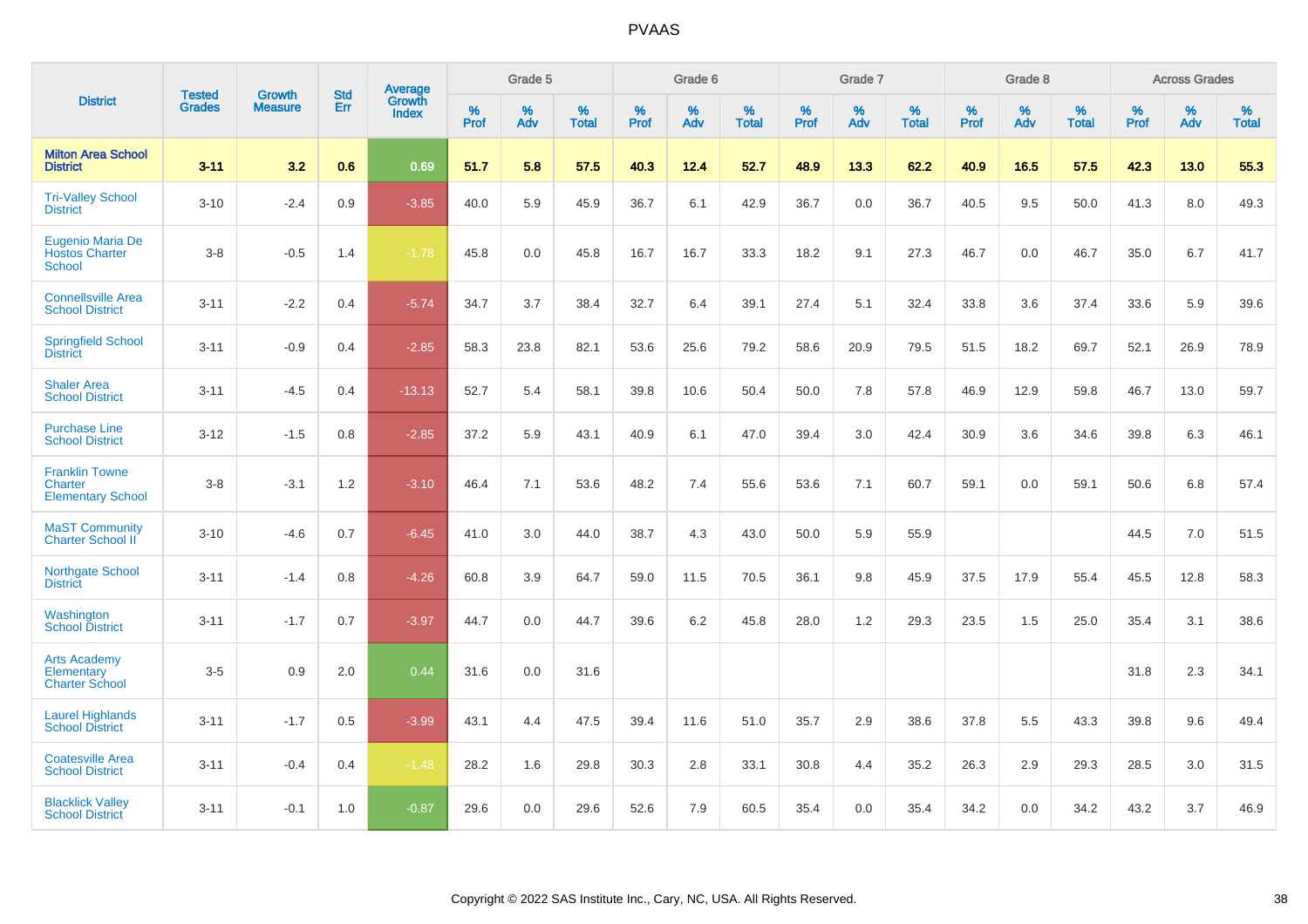|                                                                       | <b>Tested</b> | <b>Growth</b>  | <b>Std</b> | Average                |                     | Grade 5  |                   |              | Grade 6  |                   |              | Grade 7  |                   |              | Grade 8  |                   |           | <b>Across Grades</b> |                   |
|-----------------------------------------------------------------------|---------------|----------------|------------|------------------------|---------------------|----------|-------------------|--------------|----------|-------------------|--------------|----------|-------------------|--------------|----------|-------------------|-----------|----------------------|-------------------|
| <b>District</b>                                                       | <b>Grades</b> | <b>Measure</b> | Err        | Growth<br><b>Index</b> | $\%$<br><b>Prof</b> | %<br>Adv | %<br><b>Total</b> | $\%$<br>Prof | %<br>Adv | %<br><b>Total</b> | $\%$<br>Prof | %<br>Adv | %<br><b>Total</b> | $\%$<br>Prof | %<br>Adv | %<br><b>Total</b> | %<br>Prof | %<br>Adv             | %<br><b>Total</b> |
| <b>Milton Area School</b><br><b>District</b>                          | $3 - 11$      | 3.2            | 0.6        | 0.69                   | 51.7                | 5.8      | 57.5              | 40.3         | 12.4     | 52.7              | 48.9         | 13.3     | 62.2              | 40.9         | 16.5     | 57.5              | 42.3      | 13.0                 | 55.3              |
| <b>Waynesboro Area</b><br><b>School District</b>                      | $3 - 12$      | $-2.8$         | 0.4        | $-7.51$                | 42.9                | 6.1      | 49.0              | 38.4         | 14.0     | 52.4              | 37.6         | 7.1      | 44.7              | 37.5         | 12.8     | 50.3              | 41.0      | 12.0                 | 52.9              |
| <b>Perseus House</b><br><b>Charter School Of</b><br><b>Excellence</b> | $6 - 11$      | $-0.9$         | 1.2        | $-1.85$                |                     |          |                   | 4.8          | 0.0      | 4.8               | 20.4         | 0.0      | 20.4              | 22.7         | 1.5      | 24.2              | 19.2      | 0.7                  | 19.9              |
| <b>Penn Hills Charter</b><br>School of<br>Entrepreneurship            | $3-8$         | $-1.5$         | 1.0        | $-3.06$                | 27.3                | 0.0      | 27.3              | 37.1         | 8.6      | 45.7              | 34.2         | 0.0      | 34.2              | 45.4         | 0.0      | 45.4              | 40.8      | 6.4                  | 47.2              |
| <b>Titusville Area</b><br><b>School District</b>                      | $3 - 11$      | $-0.4$         | 0.5        | $-0.96$                | 57.4                | 8.5      | 65.9              | 35.0         | 12.6     | 47.6              | 46.2         | 8.3      | 54.6              | 40.6         | 11.6     | 52.2              | 44.1      | 12.1                 | 56.2              |
| <b>Cameron County</b><br><b>School District</b>                       | $3 - 12$      | $-2.6$         | 1.0        | $-2.51$                | 73.3                | 3.3      | 76.7              | 48.7         | 25.6     | 74.4              | 39.0         | 0.0      | 39.0              | 43.2         | 5.4      | 48.6              | 50.4      | 14.0                 | 64.4              |
| <b>Centre Learning</b><br>Community<br><b>Charter School</b>          | $5-8$         | $-1.3$         | 2.1        | $-1.22$                |                     |          |                   |              |          |                   | 37.5         | 12.5     | 50.0              | 47.1         | 11.8     | 58.8              | 51.8      | 16.7                 | 68.5              |
| <b>Windber Area</b><br><b>School District</b>                         | $3 - 11$      | $-1.4$         | 0.7        | $-3.44$                | 49.4                | 13.9     | 63.3              | 49.2         | 14.9     | 64.2              | 49.3         | 9.3      | 58.7              | 57.1         | 10.7     | 67.9              | 49.9      | 11.8                 | 61.7              |
| <b>Moniteau School</b><br><b>District</b>                             | $3 - 11$      | $-1.6$         | 0.7        | $-2.47$                | 43.4                | 7.2      | 50.6              | 33.3         | 19.0     | 52.4              | 32.1         | 6.0      | 38.1              | 44.0         | 1.3      | 45.3              | 40.5      | 10.6                 | 51.1              |
| <b>Carmichaels Area</b><br><b>School District</b>                     | $3 - 10$      | $-2.5$         | 0.8        | $-3.95$                | 35.0                | 1.2      | 36.2              | 25.8         | 7.6      | 33.3              | 33.3         | 1.5      | 34.8              | 35.2         | 1.4      | 36.6              | 32.5      | 3.4                  | 35.9              |
| Springfield<br><b>Township School</b><br><b>District</b>              | $3 - 11$      | $-1.2$         | 0.5        | $-2.84$                | 52.0                | 13.4     | 65.4              | 51.4         | 15.0     | 66.5              | 56.3         | 10.8     | 67.1              | 47.3         | 14.0     | 61.3              | 52.1      | 16.5                 | 68.6              |
| <b>Easton Arts</b><br>Academy<br>Elementary<br><b>Charter School</b>  | $3-5$         | 0.7            | 2.6        | 0.29                   | 45.8                | 4.2      | 50.0              |              |          |                   |              |          |                   |              |          |                   | 37.2      | 4.6                  | 41.9              |
| <b>Camp Hill School</b><br><b>District</b>                            | $3 - 12$      | $-2.3$         | 0.7        | $-3.72$                | 65.4                | 17.3     | 82.7              | 53.3         | 8.0      | 61.3              | 63.7         | 5.5      | 69.2              | 49.6         | 15.3     | 64.9              | 52.7      | 18.6                 | 71.3              |
| <b>Avonworth School</b><br><b>District</b>                            | $3 - 10$      | $-0.8$         | 0.5        | $-1.38$                | 49.6                | 18.0     | 67.6              | 49.6         | 25.6     | 75.2              | 62.3         | 7.7      | 70.0              | 61.0         | 16.1     | 77.1              | 52.4      | 20.5                 | 72.8              |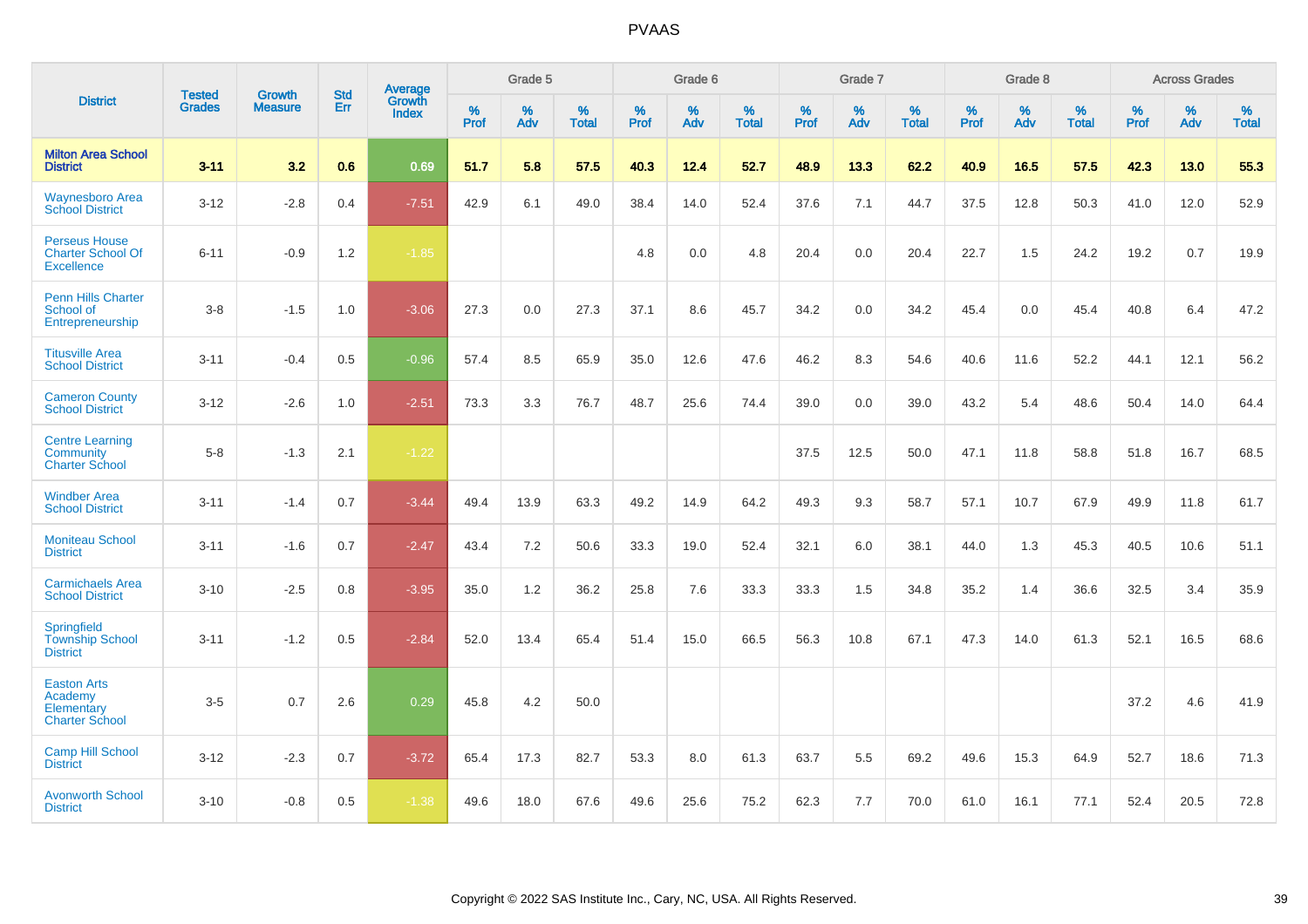|                                                                     | <b>Tested</b> | <b>Growth</b>  | <b>Std</b> | Average                       |           | Grade 5  |                   |           | Grade 6  |                   |           | Grade 7  |                   |           | Grade 8  |                   |           | <b>Across Grades</b> |                   |
|---------------------------------------------------------------------|---------------|----------------|------------|-------------------------------|-----------|----------|-------------------|-----------|----------|-------------------|-----------|----------|-------------------|-----------|----------|-------------------|-----------|----------------------|-------------------|
| <b>District</b>                                                     | <b>Grades</b> | <b>Measure</b> | <b>Err</b> | <b>Growth</b><br><b>Index</b> | %<br>Prof | %<br>Adv | %<br><b>Total</b> | %<br>Prof | %<br>Adv | %<br><b>Total</b> | %<br>Prof | %<br>Adv | %<br><b>Total</b> | %<br>Prof | %<br>Adv | %<br><b>Total</b> | %<br>Prof | %<br>Adv             | %<br><b>Total</b> |
| <b>Milton Area School</b><br><b>District</b>                        | $3 - 11$      | 3.2            | 0.6        | 0.69                          | 51.7      | 5.8      | 57.5              | 40.3      | 12.4     | 52.7              | 48.9      | 13.3     | 62.2              | 40.9      | 16.5     | 57.5              | 42.3      | 13.0                 | 55.3              |
| Independence<br><b>Charter School</b><br>West                       | $3 - 7$       | $-3.2$         | 1.8        | $-2.35$                       | 14.3      | 0.0      | 14.3              | 15.4      | 7.7      | 23.1              | 15.8      | $0.0\,$  | 15.8              |           |          |                   | 15.0      | 2.6                  | 17.7              |
| <b>Keystone</b><br><b>Education Center</b><br><b>Charter School</b> | $3 - 12$      | 0.7            | 3.3        | 0.20                          |           |          |                   |           |          |                   |           |          |                   | 0.0       | 0.0      | 0.0               | 0.0       | 0.0                  | 0.0               |
| <b>Westmont Hilltop</b><br><b>School District</b>                   | $3 - 11$      | $-4.1$         | 0.7        | $-7.50$                       | 40.6      | 3.0      | 43.6              | 36.4      | 12.1     | 48.5              | 47.1      | 1.2      | 48.2              | 56.4      | 4.3      | 60.6              | 41.9      | 9.4                  | 51.2              |
| <b>Greensburg Salem</b><br><b>School District</b>                   | $3 - 11$      | $-1.6$         | 0.5        | $-3.24$                       | 49.7      | 7.2      | 56.9              | 40.1      | 13.8     | 53.9              | 44.0      | 5.5      | 49.4              | 48.3      | 7.2      | 55.6              | 42.8      | 11.4                 | 54.2              |
| Southmoreland<br><b>School District</b>                             | $3 - 11$      | $-3.9$         | 0.6        | $-6.43$                       | 39.6      | 2.1      | 41.7              | 41.4      | 8.1      | 49.6              | 43.1      | 4.6      | 47.7              | 49.5      | 4.8      | 54.4              | 44.6      | 6.8                  | 51.3              |
| <b>Chichester School</b><br><b>District</b>                         | $3 - 11$      | $-4.0$         | 0.7        | $-5.95$                       | 27.3      | 1.1      | 28.4              | 37.2      | 9.0      | 46.2              | 31.2      | 6.2      | 37.5              | 41.1      | 0.0      | 41.1              | 36.7      | 5.7                  | 42.4              |
| Environmental<br><b>Charter School At</b><br><b>Frick Park</b>      | $3-9$         | $-2.5$         | 0.7        | $-4.24$                       | 46.0      | 5.3      | 51.3              | 41.5      | 10.6     | 52.1              | 46.6      | 13.6     | 60.2              | 25.4      | 11.9     | 37.3              | 43.3      | 14.6                 | 57.9              |
| <b>Urban Pathways 6-</b><br>12 Charter School                       | $6 - 11$      | $-0.2$         | 2.1        | $-0.24$                       |           |          |                   |           |          |                   | 22.2      | 0.0      | 22.2              | 0.0       | 0.0      | 0.0               | 15.9      | 0.0                  | 15.9              |
| <b>Commodore Perry</b><br><b>School District</b>                    | $3 - 11$      | $-0.7$         | 1.1        | $-0.81$                       | 64.5      | 12.9     | 77.4              | 41.9      | 6.4      | 48.4              | 48.6      | 8.1      | 56.8              | 37.0      | 25.9     | 63.0              | 48.6      | 13.1                 | 61.8              |
| <b>Fairfield Area</b><br><b>School District</b>                     | $3 - 11$      | $-1.0$         | 0.8        | $-2.16$                       | 50.8      | 3.3      | 54.1              | 44.3      | 6.6      | 50.8              | 45.4      | 1.8      | 47.3              | 37.0      | 5.6      | 42.6              | 45.1      | 9.6                  | 54.6              |
| <b>Ambridge Area</b><br><b>School District</b>                      | $3 - 12$      | $-0.9$         | 0.6        | $-2.18$                       | 40.2      | 8.2      | 48.4              | 36.9      | 12.6     | 49.5              | 36.2      | 8.7      | 44.9              | 37.1      | 6.4      | 43.6              | 37.5      | 12.2                 | 49.7              |
| <b>21st Century Cyber</b><br><b>Charter School</b>                  | $6 - 12$      | $-2.2$         | 0.7        | $-4.36$                       |           |          |                   | 48.2      | 16.7     | 64.9              | 54.9      | 10.5     | 65.4              | 58.0      | 6.7      | 64.7              | 54.2      | 10.8                 | 65.0              |
| <b>Dunmore School</b><br><b>District</b>                            | $3 - 11$      | $-2.2$         | 0.7        | $-4.01$                       | 47.2      | 8.3      | 55.6              | 48.9      | 14.1     | 63.0              | 45.9      | 1.8      | 47.7              | 34.5      | 6.0      | 40.5              | 44.8      | 9.4                  | 54.2              |
| <b>South Park School</b><br><b>District</b>                         | $3 - 11$      | $-0.8$         | 0.6        | $-2.28$                       | 61.4      | 2.4      | 63.9              | 40.6      | 13.2     | 53.8              | 47.5      | 12.5     | 60.0              | 55.8      | 7.7      | 63.5              | 50.5      | 13.2                 | 63.8              |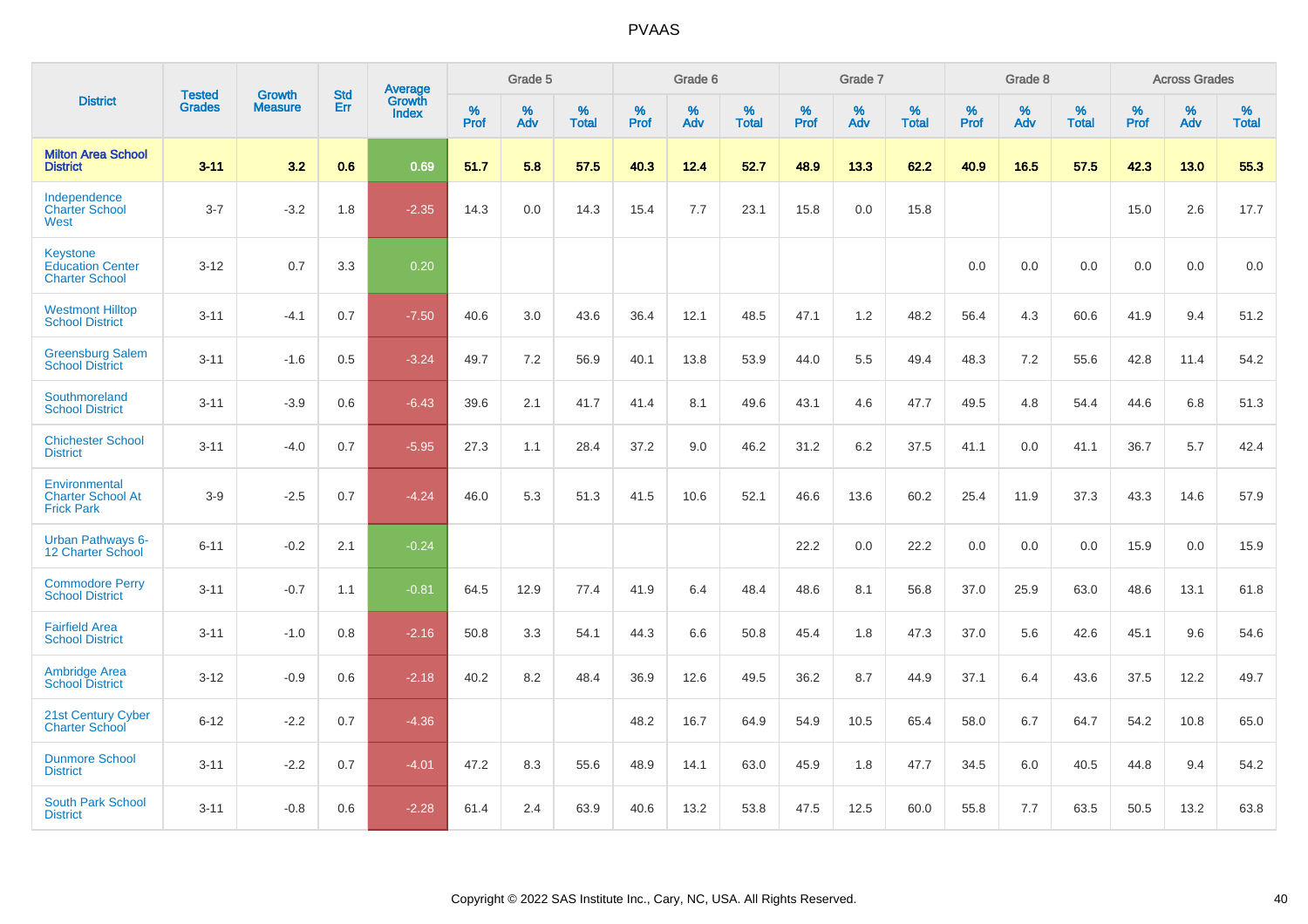|                                                                               | <b>Tested</b> | <b>Growth</b>  | <b>Std</b> | Average                |              | Grade 5  |                   |           | Grade 6  |                   |           | Grade 7  |                   |           | Grade 8  |                   |           | <b>Across Grades</b> |                   |
|-------------------------------------------------------------------------------|---------------|----------------|------------|------------------------|--------------|----------|-------------------|-----------|----------|-------------------|-----------|----------|-------------------|-----------|----------|-------------------|-----------|----------------------|-------------------|
| <b>District</b>                                                               | <b>Grades</b> | <b>Measure</b> | Err        | Growth<br><b>Index</b> | $\%$<br>Prof | %<br>Adv | %<br><b>Total</b> | %<br>Prof | %<br>Adv | %<br><b>Total</b> | %<br>Prof | %<br>Adv | %<br><b>Total</b> | %<br>Prof | %<br>Adv | %<br><b>Total</b> | %<br>Prof | %<br>Adv             | %<br><b>Total</b> |
| <b>Milton Area School</b><br><b>District</b>                                  | $3 - 11$      | 3.2            | 0.6        | 0.69                   | 51.7         | 5.8      | 57.5              | 40.3      | 12.4     | 52.7              | 48.9      | 13.3     | 62.2              | 40.9      | 16.5     | 57.5              | 42.3      | 13.0                 | 55.3              |
| <b>Ridley School</b><br><b>District</b>                                       | $3 - 12$      | $-0.9$         | 0.4        | $-3.09$                | 49.2         | 5.6      | 54.8              | 38.5      | 12.4     | 50.9              | 39.6      | 5.9      | 45.6              | 41.1      | 7.5      | 48.6              | 42.4      | 10.0                 | 52.4              |
| <b>Nazareth Area</b><br><b>School District</b>                                | $3 - 11$      | $-2.5$         | 0.4        | $-6.40$                | 49.2         | 5.5      | 54.7              | 43.3      | 23.0     | 66.3              | 56.0      | 8.6      | 64.7              | 51.9      | 8.5      | 60.5              | 48.6      | 14.4                 | 63.0              |
| Philipsburg-<br>Osceola Area<br><b>School District</b>                        | $3 - 11$      | $-4.8$         | 0.6        | $-8.12$                | 45.5         | 6.5      | 52.0              | 41.3      | 11.9     | 53.2              | 35.2      | 2.4      | 37.6              | 33.0      | 6.2      | 39.2              | 40.7      | 11.1                 | 51.8              |
| New Kensington-<br><b>Arnold School</b><br><b>District</b>                    | $3 - 11$      | $-1.0$         | 0.7        | $-1.97$                | 22.5         | 0.9      | 23.4              | 20.6      | 10.3     | 30.8              | 27.0      | 0.0      | 27.0              | 26.4      | 3.4      | 29.9              | 27.1      | 4.2                  | 31.3              |
| <b>Roberto Clemente</b><br><b>Charter School</b>                              | $3 - 12$      | $-5.1$         | 1.0        | $-5.25$                | 19.4         | 0.0      | 19.4              | 23.1      | 5.1      | 28.2              | 11.6      | 0.0      | 11.6              | 12.2      | 0.0      | 12.2              | 15.5      | 1.7                  | 17.2              |
| Widener<br>Partnership<br><b>Charter School</b>                               | $3 - 7$       | $-1.6$         | 1.1        | $-2.26$                | 4.6          | 0.0      | 4.6               | 15.8      | 2.6      | 18.4              | 14.0      | 0.0      | 14.0              |           |          |                   | 9.6       | 1.4                  | 11.0              |
| <b>West York Area</b><br><b>School District</b>                               | $3 - 12$      | $-1.4$         | 0.5        | $-2.97$                | 36.0         | 4.4      | 40.4              | 38.5      | 9.3      | 47.8              | 35.9      | 5.3      | 41.2              | 41.2      | 5.2      | 46.4              | 37.8      | 8.4                  | 46.2              |
| <b>Mastery Charter</b><br>School-Francis D.<br><b>Pastorius</b><br>Elementary | $3-8$         | $-1.7$         | 1.5        | $-1.76$                | 3.8          | 0.0      | 3.8               | 28.6      | 3.6      | 32.1              | 22.7      | 0.0      | 22.7              |           |          |                   | 14.3      | 0.8                  | 15.1              |
| <b>Deep Roots</b><br><b>Charter School</b>                                    | $3-6$         | $-2.5$         | 1.4        | $-2.18$                | 18.2         | 0.0      | 18.2              | 19.0      | 2.4      | 21.4              |           |          |                   |           |          |                   | 19.2      | 0.7                  | 19.9              |
| <b>Arts Academy</b><br><b>Charter School</b>                                  | $5-8$         | $-3.5$         | 1.1        | $-3.11$                | 41.2         | 0.0      | 41.2              | 46.7      | 2.2      | 48.9              | 49.1      | 1.9      | 50.9              | 45.2      | 3.2      | 48.4              | 46.6      | 2.0                  | 48.6              |
| <b>Council Rock</b><br><b>School District</b>                                 | $3 - 11$      | $-2.3$         | 0.2        | $-9.78$                | 58.1         | 8.8      | 66.9              | 49.7      | 26.1     | 75.9              | 52.3      | 13.9     | 66.2              | 46.6      | 14.5     | 61.1              | 50.8      | 17.6                 | 68.4              |
| <b>Propel Charter</b><br><b>School-Montour</b>                                | $3 - 10$      | $-1.8$         | 0.8        | $-2.37$                | 18.0         | 0.0      | 18.0              | 22.7      | 3.0      | 25.8              | 21.5      | 0.0      | 21.5              | 23.4      | 3.1      | 26.6              | 21.5      | 3.2                  | 24.7              |
| <b>Mastery Charter</b><br>School-Mann<br>Campus                               | $3-6$         | $-2.7$         | 1.7        | $-1.86$                | 16.7         | 0.0      | 16.7              | 27.8      | 0.0      | 27.8              |           |          |                   |           |          |                   | 18.4      | 0.0                  | 18.4              |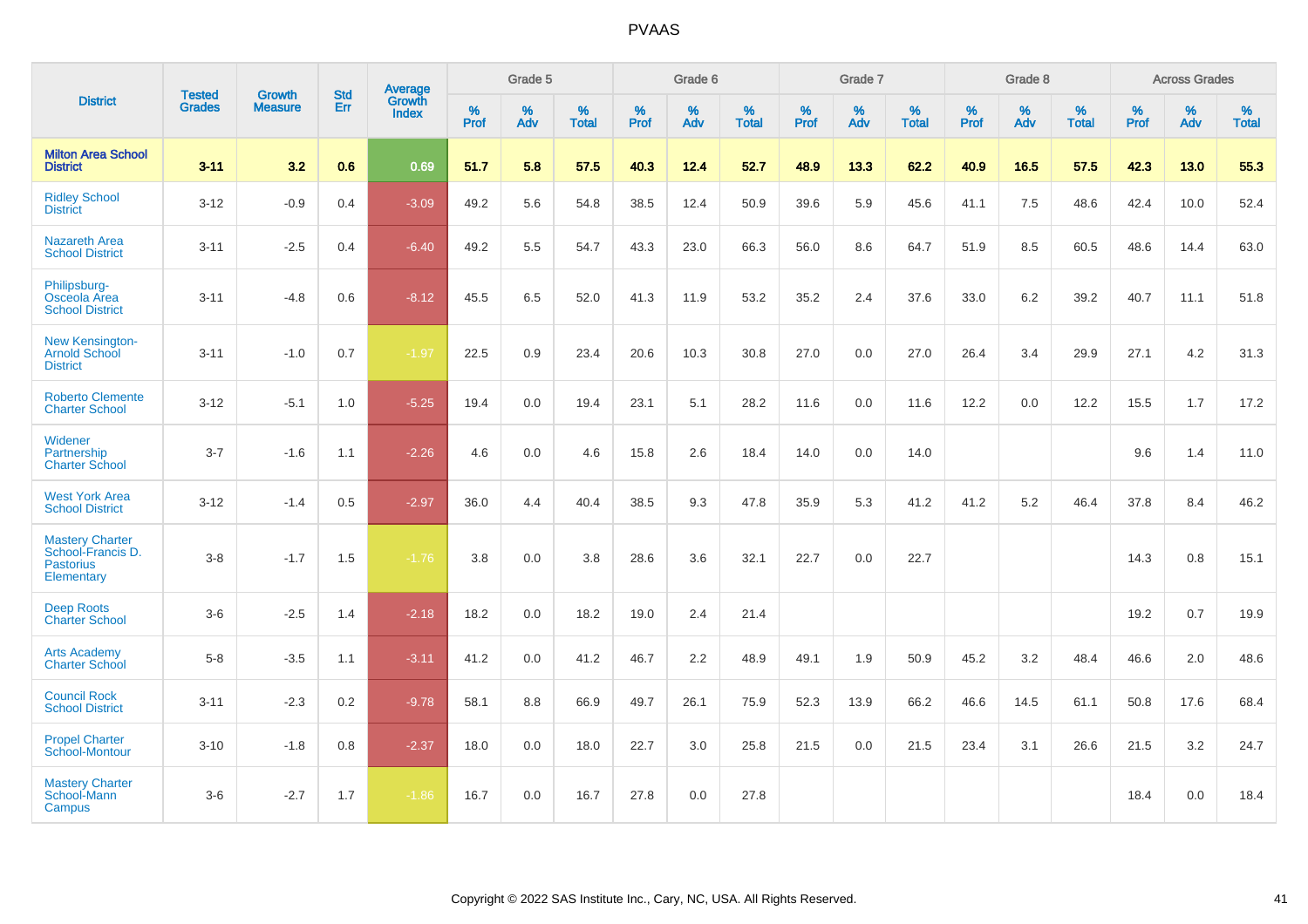|                                                                 |                                |                                 | <b>Std</b> | Average                |           | Grade 5  |                   |           | Grade 6  |                   |           | Grade 7  |                   |           | Grade 8  |                   |           | <b>Across Grades</b> |                   |
|-----------------------------------------------------------------|--------------------------------|---------------------------------|------------|------------------------|-----------|----------|-------------------|-----------|----------|-------------------|-----------|----------|-------------------|-----------|----------|-------------------|-----------|----------------------|-------------------|
| <b>District</b>                                                 | <b>Tested</b><br><b>Grades</b> | <b>Growth</b><br><b>Measure</b> | Err        | Growth<br><b>Index</b> | %<br>Prof | %<br>Adv | %<br><b>Total</b> | %<br>Prof | %<br>Adv | %<br><b>Total</b> | %<br>Prof | %<br>Adv | %<br><b>Total</b> | %<br>Prof | %<br>Adv | %<br><b>Total</b> | %<br>Prof | %<br>Adv             | %<br><b>Total</b> |
| <b>Milton Area School</b><br><b>District</b>                    | $3 - 11$                       | 3.2                             | 0.6        | 0.69                   | 51.7      | 5.8      | 57.5              | 40.3      | 12.4     | 52.7              | 48.9      | 13.3     | 62.2              | 40.9      | 16.5     | 57.5              | 42.3      | 13.0                 | 55.3              |
| <b>Dover Area School</b><br><b>District</b>                     | $3 - 12$                       | $-1.0$                          | 0.4        | $-2.38$                | 48.0      | 4.8      | 52.8              | 41.4      | 17.1     | 58.6              | 48.6      | 7.1      | 55.7              | 44.7      | 5.7      | 50.4              | 44.8      | 10.8                 | 55.6              |
| Pennsylvania<br><b>Leadership Charter</b><br><b>School</b>      | $3 - 11$                       | $-1.6$                          | 0.5        | $-3.16$                | 59.1      | 11.7     | 70.8              | 51.3      | 16.2     | 67.5              | 43.2      | 14.2     | 57.4              | 48.7      | 11.8     | 60.5              | 49.6      | 15.0                 | 64.6              |
| <b>Mount Carmel</b><br><b>Area School</b><br><b>District</b>    | $3 - 11$                       | $-2.5$                          | 0.6        | $-4.10$                | 36.9      | 1.8      | 38.7              | 31.3      | 7.8      | 39.1              | 30.6      | 0.0      | 30.6              | 29.0      | 2.6      | 31.6              | 32.7      | 4.4                  | 37.2              |
| <b>MaST Community</b><br><b>Charter School III</b>              | $3-6$                          | $-0.7$                          | 0.8        | $-0.88$                | 25.8      | 0.8      | 26.5              | 30.0      | 6.9      | 36.9              |           |          |                   |           |          |                   | 28.3      | 6.5                  | 34.8              |
| Independence<br><b>Charter School</b>                           | $3 - 8$                        | $-2.1$                          | 0.7        | $-3.23$                | 28.8      | 9.6      | 38.4              | 39.0      | 18.3     | 57.3              | 38.3      | 11.1     | 49.4              | 50.9      | 7.0      | 57.9              | 35.6      | 11.9                 | 47.5              |
| Lampeter-<br><b>Strasburg School</b><br><b>District</b>         | $3 - 12$                       | $-1.0$                          | 0.5        | $-2.99$                | 56.5      | 14.9     | 71.4              | 48.5      | 27.4     | 76.0              | 56.6      | 10.1     | 66.7              | 49.5      | 10.0     | 59.5              | 50.0      | 20.6                 | 70.5              |
| <b>Neshannock</b><br><b>Township School</b><br><b>District</b>  | $3 - 10$                       | $-3.2$                          | 0.7        | $-4.59$                | 56.7      | 8.9      | 65.6              | 57.4      | 20.6     | 77.9              | 62.0      | 14.0     | 76.0              | 51.3      | 6.4      | 57.7              | 55.4      | 13.5                 | 68.9              |
| <b>Baden Academy</b><br><b>Charter School</b>                   | $3-6$                          | $-1.3$                          | 1.1        | $-1.32$                | 47.6      | 1.6      | 49.2              | 46.6      | 10.3     | 56.9              |           |          |                   |           |          |                   | 42.3      | 7.1                  | 49.4              |
| <b>Lakeview School</b><br><b>District</b>                       | $3 - 11$                       | $-3.2$                          | 0.8        | $-3.93$                | 63.3      | 10.2     | 73.5              | 46.5      | 16.9     | 63.4              | 37.1      | 8.1      | 45.2              | 43.1      | 9.2      | 52.3              | 45.7      | 15.4                 | 61.1              |
| <b>Cocalico School</b><br><b>District</b>                       | $3 - 11$                       | $-2.5$                          | 0.4        | $-5.75$                | 50.2      | 11.9     | 62.2              | 46.0      | 22.6     | 68.5              | 50.7      | 7.0      | 57.6              | 35.9      | 14.1     | 50.0              | 44.9      | 15.8                 | 60.7              |
| La Academia<br>Partnership<br><b>Charter School</b>             | $6 - 11$                       | $-4.8$                          | 1.8        | $-2.67$                |           |          |                   | 14.3      | 0.0      | 14.3              | 4.2       | $0.0\,$  | 4.2               | 0.0       | 0.0      | 0.0               | 5.6       | $0.0\,$              | 5.6               |
| <b>Forest Hills School</b><br><b>District</b>                   | $3 - 11$                       | $-4.9$                          | 0.6        | $-9.70$                | 53.0      | 4.5      | 57.5              | 48.3      | 6.7      | 55.0              | 30.9      | 3.2      | 34.2              | 22.3      | 2.5      | 24.8              | 39.3      | 7.6                  | 46.9              |
| Commonwealth<br><b>Charter Academy</b><br><b>Charter School</b> | $3 - 10$                       | $-3.1$                          | 0.9        | $-3.75$                | 49.2      | 1.7      | 50.8              | 56.0      | 12.0     | 68.0              | 49.1      | 8.8      | 57.9              | 39.6      | 4.2      | 43.8              | 45.3      | 10.1                 | 55.4              |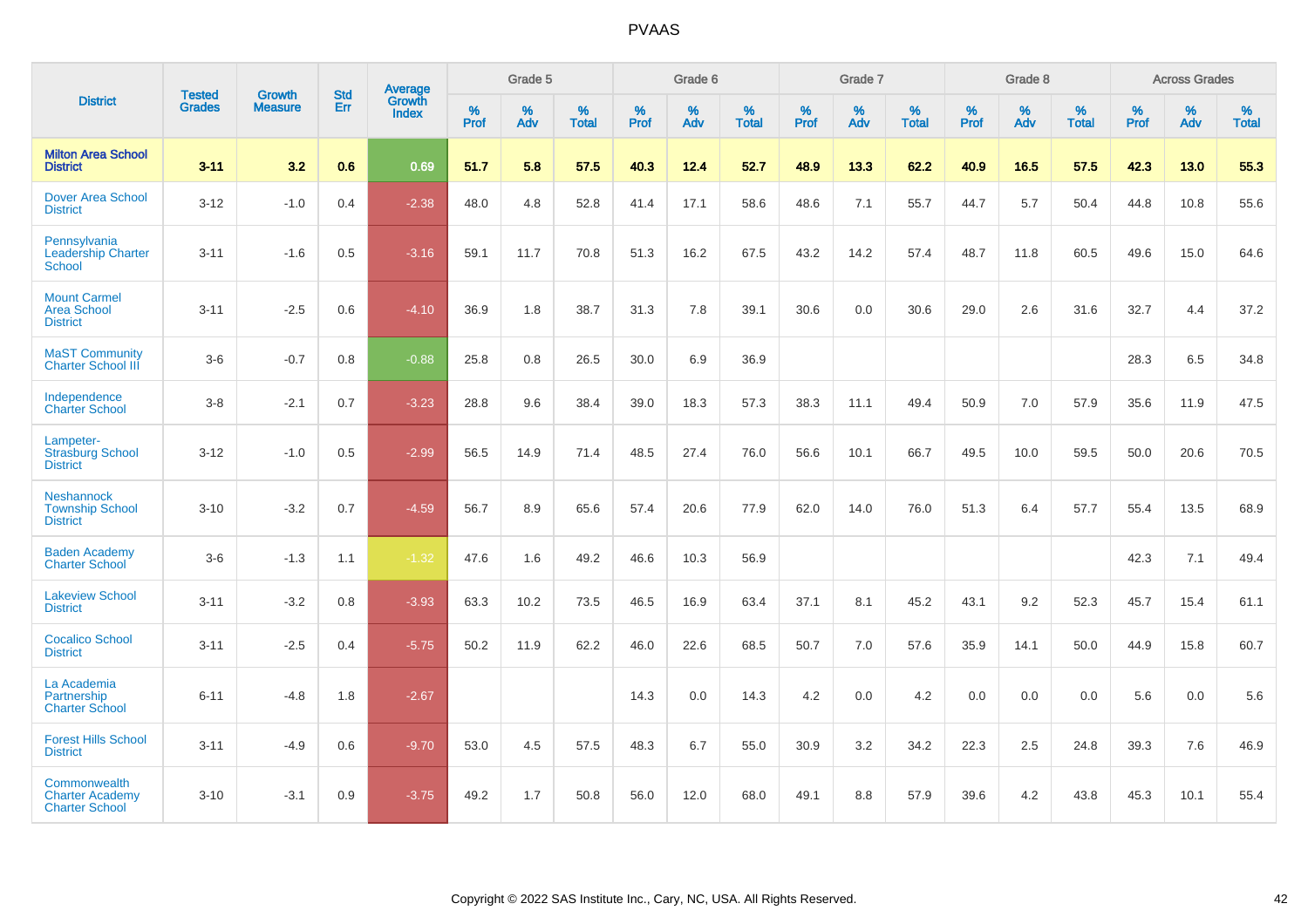|                                                              |                                |                                 | <b>Std</b> | <b>Average</b>         |           | Grade 5  |                   |           | Grade 6  |                   |           | Grade 7  |                   |           | Grade 8  |                   |           | <b>Across Grades</b> |                   |
|--------------------------------------------------------------|--------------------------------|---------------------------------|------------|------------------------|-----------|----------|-------------------|-----------|----------|-------------------|-----------|----------|-------------------|-----------|----------|-------------------|-----------|----------------------|-------------------|
| <b>District</b>                                              | <b>Tested</b><br><b>Grades</b> | <b>Growth</b><br><b>Measure</b> | Err        | Growth<br><b>Index</b> | %<br>Prof | %<br>Adv | %<br><b>Total</b> | %<br>Prof | %<br>Adv | %<br><b>Total</b> | %<br>Prof | %<br>Adv | %<br><b>Total</b> | %<br>Prof | %<br>Adv | %<br><b>Total</b> | %<br>Prof | %<br>Adv             | %<br><b>Total</b> |
| <b>Milton Area School</b><br><b>District</b>                 | $3 - 11$                       | 3.2                             | 0.6        | 0.69                   | 51.7      | 5.8      | 57.5              | 40.3      | 12.4     | 52.7              | 48.9      | 13.3     | 62.2              | 40.9      | 16.5     | 57.5              | 42.3      | 13.0                 | 55.3              |
| <b>Dallas School</b><br><b>District</b>                      | $3 - 11$                       | $-5.2$                          | 0.5        | $-9.60$                | 58.5      | 8.8      | 67.3              | 50.7      | 12.7     | 63.4              | 49.2      | 3.2      | 52.4              | 48.7      | 14.3     | 63.0              | 50.5      | 13.7                 | 64.2              |
| <b>New Day Charter</b><br>School                             | $7 - 11$                       | $-1.7$                          | 3.2        | $-0.53$                |           |          |                   |           |          |                   |           |          |                   | 11.1      | 0.0      | 11.1              | 11.1      | 0.0                  | 11.1              |
| <b>Woodland Hills</b><br><b>School District</b>              | $3 - 12$                       | $-3.0$                          | 0.5        | $-6.16$                | 34.1      | 0.6      | 34.7              | 13.8      | 3.4      | 17.2              | 32.5      | 2.6      | 35.0              | 24.8      | 2.0      | 26.7              | 26.7      | 3.7                  | 30.4              |
| <b>Brentwood</b><br><b>Borough School</b><br><b>District</b> | $3 - 11$                       | $-2.1$                          | 0.7        | $-2.85$                | 53.5      | 7.0      | 60.5              | 36.1      | 12.0     | 48.2              | 33.3      | 4.6      | 37.9              | 48.0      | 6.8      | 54.8              | 40.9      | 9.4                  | 50.3              |
| <b>Achievement</b><br><b>House Charter</b><br>School         | $7 - 11$                       | $-3.1$                          | 1.6        | $-1.91$                |           |          |                   |           |          |                   | 52.0      | 0.0      | 52.0              | 48.8      | 7.0      | 55.8              | 50.0      | 4.4                  | 54.4              |
| Southeastern<br><b>Greene School</b><br><b>District</b>      | $3 - 10$                       | $-4.6$                          | 1.0        | $-4.40$                | 44.8      | 17.2     | 62.1              | 42.4      | 12.1     | 54.6              | 36.7      | 6.1      | 42.9              | 48.8      | 2.3      | 51.2              | 41.1      | 14.3                 | 55.4              |
| <b>Wilson School</b><br><b>District</b>                      | $3 - 12$                       | $-3.7$                          | 0.5        | $-7.41$                | 49.3      | 4.2      | 53.5              | 52.1      | 11.6     | 63.7              | 47.6      | 8.4      | 56.0              | 47.8      | 11.1     | 58.9              | 47.0      | 13.2                 | 60.1              |
| <b>Whitehall-Coplay</b><br><b>School District</b>            | $3 - 11$                       | $-1.0$                          | 0.4        | $-2.56$                | 47.1      | 4.6      | 51.7              | 43.0      | 11.2     | 54.1              | 41.3      | 7.8      | 49.1              | 38.2      | 7.1      | 45.4              | 42.6      | 8.9                  | 51.5              |
| <b>Central Cambria</b><br><b>School District</b>             | $3 - 11$                       | $-3.0$                          | 0.6        | $-5.07$                | 59.8      | 11.1     | 70.9              | 33.6      | 13.3     | 46.9              | 48.2      | 4.4      | 52.6              | 38.9      | 4.8      | 43.6              | 44.9      | 10.7                 | 55.6              |
| Octorara Area<br><b>School District</b>                      | $3 - 11$                       | $-3.9$                          | 0.6        | $-6.74$                | 44.6      | 9.1      | 53.6              | 53.3      | 8.3      | 61.7              | 28.9      | 5.2      | 34.1              | 40.5      | 6.0      | 46.6              | 42.6      | 9.0                  | 51.6              |
| Agora Cyber<br><b>Charter School</b>                         | $3 - 11$                       | $-2.5$                          | 0.6        | $-4.31$                | 31.7      | 1.0      | 32.7              | 30.1      | 7.0      | 37.1              | 29.0      | 2.8      | 31.7              | 28.3      | 2.0      | 30.3              | 30.7      | 4.8                  | 35.5              |
| <b>Northwest Area</b><br><b>School District</b>              | $3 - 10$                       | $-2.3$                          | 0.9        | $-2.59$                | 38.6      | 0.0      | 38.6              | 26.7      | 8.3      | 35.0              | 28.0      | 0.0      | 28.0              | 37.0      | 3.7      | 40.7              | 32.5      | 3.1                  | 35.6              |
| <b>Tunkhannock Area</b><br><b>School District</b>            | $3 - 11$                       | $-3.4$                          | 0.5        | $-6.81$                | 29.2      | 2.9      | 32.1              | 35.9      | 12.5     | 48.4              | 33.3      | 3.1      | 36.4              | 40.1      | 8.2      | 48.3              | 36.3      | 6.8                  | 43.0              |
| <b>Bensalem</b><br><b>Township School</b><br><b>District</b> | $3 - 11$                       | $-1.5$                          | 0.3        | $-4.35$                | 24.4      | 3.4      | 27.7              | 32.6      | 7.6      | 40.2              | 29.8      | 4.8      | 34.6              | 31.8      | 6.9      | 38.7              | 28.8      | 6.0                  | 34.8              |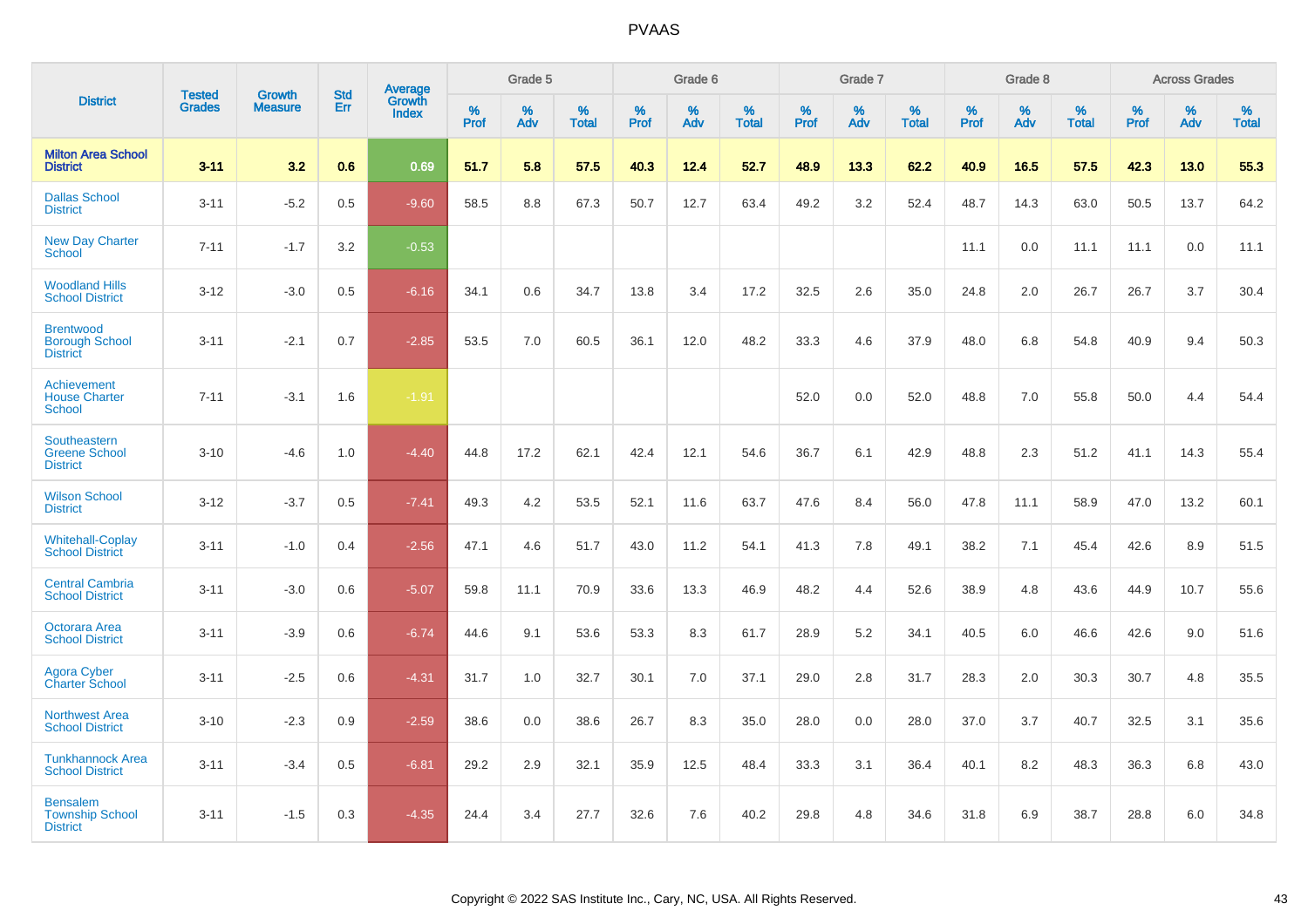|                                                                          | <b>Tested</b> | <b>Growth</b>  | <b>Std</b> | Average<br>Growth |           | Grade 5  |                   |           | Grade 6  |                   |           | Grade 7  |                   |           | Grade 8  |                   |              | <b>Across Grades</b> |                   |
|--------------------------------------------------------------------------|---------------|----------------|------------|-------------------|-----------|----------|-------------------|-----------|----------|-------------------|-----------|----------|-------------------|-----------|----------|-------------------|--------------|----------------------|-------------------|
| <b>District</b>                                                          | <b>Grades</b> | <b>Measure</b> | <b>Err</b> | <b>Index</b>      | %<br>Prof | %<br>Adv | %<br><b>Total</b> | %<br>Prof | %<br>Adv | %<br><b>Total</b> | %<br>Prof | %<br>Adv | %<br><b>Total</b> | %<br>Prof | %<br>Adv | %<br><b>Total</b> | $\%$<br>Prof | %<br>Adv             | %<br><b>Total</b> |
| <b>Milton Area School</b><br><b>District</b>                             | $3 - 11$      | 3.2            | 0.6        | 0.69              | 51.7      | 5.8      | 57.5              | 40.3      | 12.4     | 52.7              | 48.9      | 13.3     | 62.2              | 40.9      | 16.5     | 57.5              | 42.3         | 13.0                 | 55.3              |
| <b>Universal Bluford</b><br><b>Charter School</b>                        | $3-6$         | $-2.8$         | 1.2        | $-2.37$           | 19.0      | 0.0      | 19.0              | 23.3      | 0.0      | 23.3              |           |          |                   |           |          |                   | 22.3         | 1.8                  | 24.1              |
| Northampton Area<br><b>School District</b>                               | $3 - 11$      | $-4.3$         | 0.7        | $-6.25$           | 39.1      | 8.6      | 47.7              | 34.2      | 19.3     | 53.5              | 27.4      | 6.8      | 34.2              | 40.0      | 5.0      | 45.0              | 42.3         | 12.8                 | 55.1              |
| <b>Brookville Area</b><br><b>School District</b>                         | $3 - 11$      | $-3.3$         | 0.6        | $-5.82$           | 41.6      | 5.9      | 47.5              | 37.1      | 12.4     | 49.4              | 34.4      | 0.8      | 35.2              | 45.0      | 7.3      | 52.3              | 40.4         | 8.7                  | 49.1              |
| <b>Propel Charter</b><br>School-Pitcairn                                 | $3 - 8$       | $-5.3$         | 1.2        | $-4.63$           | 12.1      | 0.0      | 12.1              | 29.6      | 11.1     | 40.7              | 18.2      | 0.0      | 18.2              | 16.7      | 0.0      | 16.7              | 17.3         | 2.5                  | 19.8              |
| Lackawanna Trail<br><b>School District</b>                               | $3 - 10$      | $-3.9$         | 0.8        | $-5.05$           | 50.9      | 3.6      | 54.6              | 38.8      | 14.9     | 53.7              | 45.1      | 5.6      | 50.7              | 31.2      | 3.9      | 35.1              | 43.8         | 10.0                 | 53.8              |
| Salisbury-Elk Lick<br><b>School District</b>                             | $3 - 11$      | $-3.9$         | 1.3        | $-2.93$           | 50.0      | 8.3      | 58.3              | 50.0      | 0.0      | 50.0              | 30.0      | 0.0      | 30.0              | 28.6      | 4.8      | 33.3              | 42.2         | 3.3                  | 45.4              |
| <b>Perkiomen Valley</b><br><b>School District</b>                        | $3 - 11$      | $-3.7$         | 0.3        | $-11.07$          | 53.1      | 15.9     | 69.0              | 52.5      | 21.5     | 74.0              | 51.0      | 12.6     | 63.6              | 48.7      | 12.2     | 60.9              | 51.1         | 18.7                 | 69.8              |
| <b>Yough School</b><br><b>District</b>                                   | $3 - 10$      | $-4.7$         | 0.6        | $-9.77$           | 37.9      | 1.5      | 39.4              | 39.6      | 15.7     | 55.2              | 42.3      | 8.2      | 50.5              | 36.7      | 5.8      | 42.5              | 41.9         | 9.2                  | 51.1              |
| <b>Mastery Charter</b><br>School - Smedley<br>Campus                     | $3-6$         | $-4.0$         | 1.3        | $-3.20$           | 19.2      | 1.9      | 21.2              | 31.0      | 1.7      | 32.8              |           |          |                   |           |          |                   | 21.4         | 2.2                  | 23.6              |
| <b>Executive</b><br><b>Education</b><br><b>Academy Charter</b><br>School | $3 - 10$      | $-5.5$         | 1.6        | $-3.40$           | 10.0      | 0.0      | 10.0              | 12.5      | 6.2      | 18.8              |           |          |                   | 38.1      | 0.0      | 38.1              | 31.4         | 2.9                  | 34.3              |
| <b>East Allegheny</b><br><b>School District</b>                          | $3 - 11$      | $-3.0$         | 0.7        | $-4.43$           | 41.6      | 3.4      | 44.9              | 25.9      | 7.1      | 32.9              | 30.8      | 2.6      | 33.3              | 22.3      | 3.9      | 26.2              | 26.8         | 4.0                  | 30.9              |
| <b>First Philadelphia</b><br>Preparatory<br><b>Charter School</b>        | $3 - 8$       | $-3.5$         | 0.7        | $-5.28$           | 13.7      | 1.0      | 14.7              | 22.8      | 1.1      | 23.9              | 7.6       | 0.0      | 7.6               | 18.9      | 4.0      | 23.0              | 16.4         | 1.6                  | 17.9              |
| <b>East Stroudsburg</b><br><b>Area School</b><br><b>District</b>         | $3 - 11$      | $-4.1$         | 0.5        | $-9.10$           | 43.7      | 1.9      | 45.6              | 40.8      | 9.4      | 50.3              | 41.9      | 3.5      | 45.4              | 32.3      | 5.1      | 37.3              | 36.5         | 7.4                  | 43.9              |
| <b>Garnet Valley</b><br><b>School District</b>                           | $3 - 10$      | $-3.6$         | 0.4        | $-9.46$           | 53.3      | 14.4     | 67.6              | 51.3      | 23.0     | 74.4              | 53.8      | 10.5     | 64.3              | 53.4      | 12.2     | 65.6              | 51.6         | 17.8                 | 69.4              |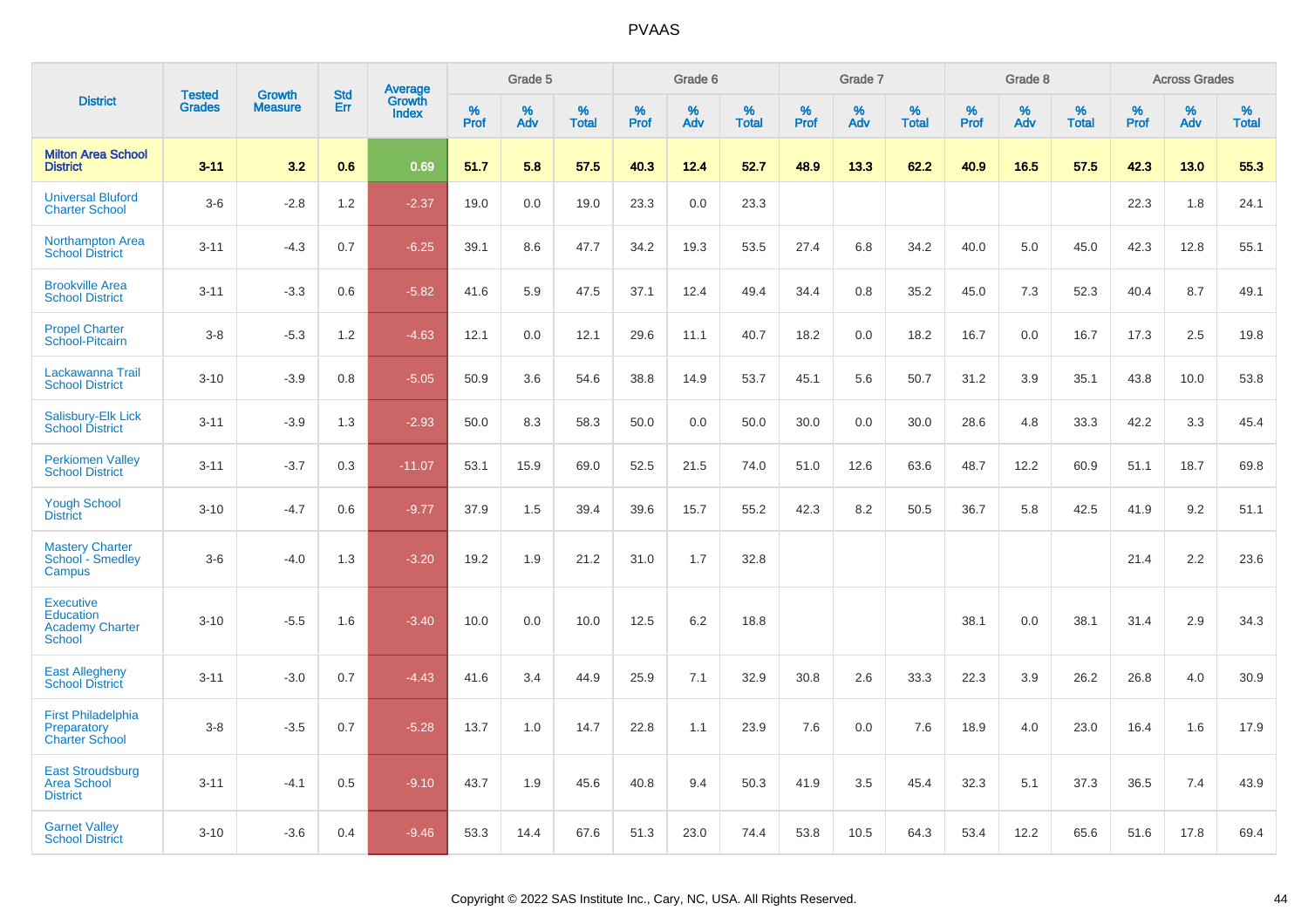|                                                                        | <b>Tested</b> | <b>Growth</b>  | <b>Std</b> | Average         |              | Grade 5  |                   |              | Grade 6  |                   |              | Grade 7  |                   |              | Grade 8  |                   |              | <b>Across Grades</b> |                   |
|------------------------------------------------------------------------|---------------|----------------|------------|-----------------|--------------|----------|-------------------|--------------|----------|-------------------|--------------|----------|-------------------|--------------|----------|-------------------|--------------|----------------------|-------------------|
| <b>District</b>                                                        | <b>Grades</b> | <b>Measure</b> | Err        | Growth<br>Index | $\%$<br>Prof | %<br>Adv | %<br><b>Total</b> | $\%$<br>Prof | %<br>Adv | %<br><b>Total</b> | $\%$<br>Prof | %<br>Adv | %<br><b>Total</b> | $\%$<br>Prof | %<br>Adv | %<br><b>Total</b> | $\%$<br>Prof | $\%$<br>Adv          | %<br><b>Total</b> |
| <b>Milton Area School</b><br><b>District</b>                           | $3 - 11$      | 3.2            | 0.6        | 0.69            | 51.7         | 5.8      | 57.5              | 40.3         | 12.4     | 52.7              | 48.9         | 13.3     | 62.2              | 40.9         | 16.5     | 57.5              | 42.3         | 13.0                 | 55.3              |
| <b>Parkland School</b><br><b>District</b>                              | $3 - 11$      | $-2.9$         | 0.3        | $-10.53$        | 55.6         | 16.6     | 72.1              | 42.4         | 30.0     | 72.4              | 50.3         | 17.5     | 67.8              | 46.6         | 14.9     | 61.4              | 47.1         | 23.4                 | 70.5              |
| <b>Penn Hills School</b><br><b>District</b>                            | $3 - 11$      | $-4.6$         | 0.5        | $-9.21$         | 22.2         | 0.0      | 22.2              | 17.0         | 6.1      | 23.1              | 13.6         | 1.6      | 15.2              | 20.7         | 4.3      | 25.0              | 20.9         | 2.9                  | 23.8              |
| Cheltenham<br><b>School District</b>                                   | $3 - 11$      | $-2.6$         | 0.6        | $-4.40$         | 43.9         | 13.0     | 56.9              | 49.5         | 17.8     | 67.3              | 48.3         | 9.4      | 57.7              | 35.2         | 7.7      | 42.9              | 44.0         | 14.8                 | 58.8              |
| <b>Collegium Charter</b><br>School                                     | $3 - 10$      | $-4.5$         | 0.5        | $-9.56$         | 32.0         | 1.0      | 33.0              | 26.2         | 4.2      | 30.4              | 26.3         | 1.1      | 27.4              | 25.0         | 3.4      | 28.4              | 31.5         | 3.2                  | 34.7              |
| <b>Wyoming Area</b><br><b>School District</b>                          | $3 - 10$      | $-4.1$         | 0.6        | $-6.56$         | 58.6         | 6.0      | 64.7              | 38.8         | 2.9      | 41.8              | 49.5         | 3.2      | 52.7              | 35.8         | 9.4      | 45.3              | 43.5         | 7.5                  | 51.1              |
| Northwestern<br><b>School District</b>                                 | $3 - 11$      | $-4.4$         | 0.6        | $-6.84$         | 50.0         | 2.1      | 52.1              | 41.4         | 16.1     | 57.5              | 42.4         | 1.9      | 44.3              | 36.4         | 6.4      | 42.7              | 40.4         | 8.1                  | 48.5              |
| <b>Chartiers Valley</b><br><b>School District</b>                      | $3 - 11$      | $-3.4$         | 0.4        | $-8.00$         | 51.3         | 6.5      | 57.8              | 45.9         | 15.3     | 61.2              | 46.3         | 8.7      | 55.0              | 42.9         | 7.6      | 50.5              | 47.3         | 10.0                 | 57.4              |
| <b>Great Valley</b><br><b>School District</b>                          | $3 - 11$      | $-2.0$         | 0.4        | $-5.13$         | 57.8         | 13.0     | 70.8              | 43.6         | 32.2     | 75.8              | 53.2         | 16.6     | 69.8              | 56.6         | 18.4     | 75.0              | 50.6         | 21.7                 | 72.3              |
| <b>Ringgold School</b><br><b>District</b>                              | $3 - 11$      | $-6.9$         | 0.5        | $-14.33$        | 22.7         | 1.2      | 23.9              | 29.5         | 0.6      | 30.1              | 21.8         | 3.5      | 25.3              | 31.7         | 4.3      | 36.0              | 32.2         | 4.3                  | 36.4              |
| <b>South Allegheny</b><br><b>School District</b>                       | $3 - 11$      | $-5.4$         | 0.9        | $-5.76$         | 43.1         | 0.0      | 43.1              | 32.6         | 6.1      | 38.8              | 31.6         | 5.3      | 36.8              | 41.5         | 12.2     | 53.7              | 39.4         | 6.6                  | 46.0              |
| <b>New Brighton Area</b><br><b>School District</b>                     | $3 - 11$      | $-4.3$         | 0.6        | $-6.67$         | 37.1         | 4.5      | 41.6              | 37.0         | 7.0      | 44.0              | 33.7         | 5.0      | 38.6              | 27.6         | 3.8      | 31.4              | 32.4         | 4.8                  | 37.2              |
| <b>Pottstown School</b><br><b>District</b>                             | $3 - 12$      | $-5.4$         | 0.5        | $-10.46$        | 22.5         | 1.2      | 23.7              | 20.1         | 2.1      | 22.2              | 16.9         | 0.6      | 17.5              | 16.5         | 1.6      | 18.1              | 21.9         | 2.2                  | 24.0              |
| <b>Jim Thorpe Area</b><br><b>School District</b>                       | $3 - 11$      | $-3.4$         | 0.6        | $-5.71$         | 45.4         | 2.0      | 47.5              | 30.8         | 9.4      | 40.2              | 37.9         | 6.4      | 44.3              | 37.6         | 5.6      | 43.2              | 38.6         | 8.0                  | 46.6              |
| <b>Lincoln Park</b><br><b>Performing Arts</b><br><b>Charter School</b> | $7 - 11$      | $-3.9$         | 1.1        | $-3.56$         |              |          |                   |              |          |                   | 66.1         | 5.4      | 71.4              | 59.8         | 17.2     | 77.0              | 62.2         | 12.6                 | 74.8              |
| <b>Propel Charter</b><br>School-Mckeesport                             | $3 - 8$       | $-7.2$         | 1.0        | $-7.15$         | 36.1         | 0.0      | 36.1              | 32.4         | 0.0      | 32.4              | 34.2         | 2.6      | 36.8              | 29.7         | 2.7      | 32.4              | 32.1         | 1.4                  | 33.5              |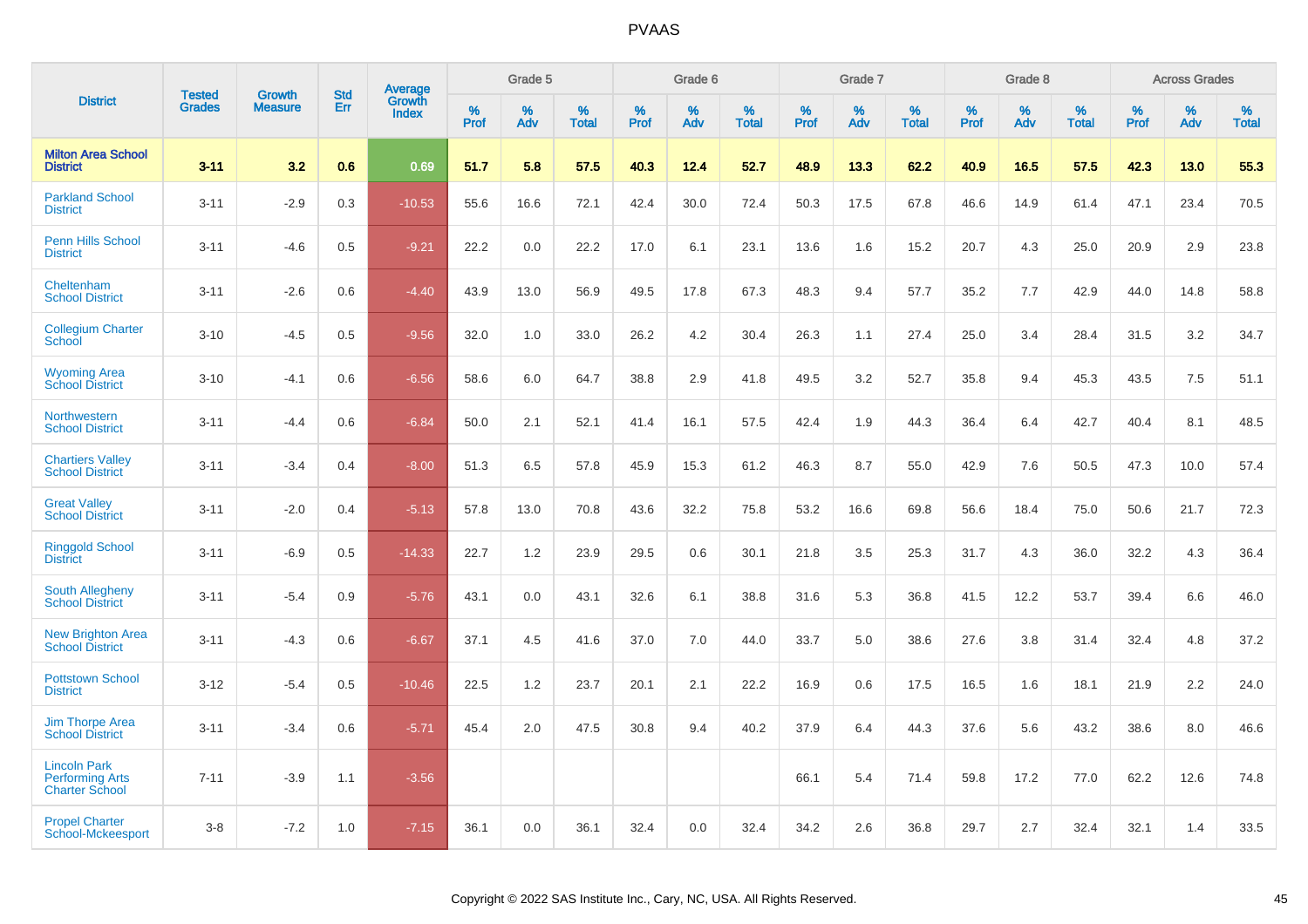|                                                                               | <b>Tested</b> | <b>Growth</b>  | <b>Std</b> | Average                       |              | Grade 5  |                   |           | Grade 6  |                   |           | Grade 7  |                   |           | Grade 8  |                   |           | <b>Across Grades</b> |                   |
|-------------------------------------------------------------------------------|---------------|----------------|------------|-------------------------------|--------------|----------|-------------------|-----------|----------|-------------------|-----------|----------|-------------------|-----------|----------|-------------------|-----------|----------------------|-------------------|
| <b>District</b>                                                               | <b>Grades</b> | <b>Measure</b> | Err        | <b>Growth</b><br><b>Index</b> | $\%$<br>Prof | %<br>Adv | %<br><b>Total</b> | %<br>Prof | %<br>Adv | %<br><b>Total</b> | %<br>Prof | %<br>Adv | %<br><b>Total</b> | %<br>Prof | %<br>Adv | %<br><b>Total</b> | %<br>Prof | %<br>Adv             | %<br><b>Total</b> |
| <b>Milton Area School</b><br><b>District</b>                                  | $3 - 11$      | 3.2            | 0.6        | 0.69                          | 51.7         | 5.8      | 57.5              | 40.3      | 12.4     | 52.7              | 48.9      | 13.3     | 62.2              | 40.9      | 16.5     | 57.5              | 42.3      | 13.0                 | 55.3              |
| Montessori<br><b>Regional Charter</b><br>School                               | $3-6$         | $-3.8$         | 1.1        | $-3.39$                       | 33.3         | 0.0      | 33.3              | 37.3      | 8.5      | 45.8              |           |          |                   |           |          |                   | 32.2      | 4.5                  | 36.7              |
| <b>Neshaminy School</b><br><b>District</b>                                    | $3 - 11$      | $-2.8$         | 0.3        | $-9.73$                       | 49.1         | 6.0      | 55.1              | 46.0      | 14.0     | 60.0              | 44.0      | 7.6      | 51.6              | 41.9      | 9.1      | 51.0              | 44.7      | 12.5                 | 57.2              |
| <b>Wilson Area</b><br><b>School District</b>                                  | $3 - 11$      | $-5.9$         | 0.5        | $-10.96$                      | 53.6         | 11.6     | 65.2              | 40.2      | 18.0     | 58.2              | 29.2      | 6.8      | 36.0              | 38.6      | 8.3      | 47.0              | 41.0      | 12.4                 | 53.4              |
| <b>Marple Newtown</b><br><b>School District</b>                               | $3 - 11$      | $-4.5$         | 0.5        | $-9.87$                       | 57.0         | 10.9     | 67.8              | 47.9      | 22.8     | 70.6              | 50.8      | 9.4      | 60.2              | 51.2      | 7.2      | 58.4              | 51.2      | 18.8                 | 69.9              |
| <b>Boyertown Area</b><br><b>School District</b>                               | $3 - 11$      | $-3.6$         | 0.4        | $-10.13$                      | 45.9         | 6.0      | 51.9              | 38.5      | 13.6     | 52.1              | 46.4      | 12.8     | 59.3              | 42.2      | 8.4      | 50.6              | 42.6      | 10.7                 | 53.4              |
| <b>Maritime Academy</b><br><b>Charter School</b>                              | $3 - 10$      | $-6.3$         | 0.7        | $-9.48$                       | 16.3         | 0.0      | 16.3              | 18.1      | 2.4      | 20.5              | 24.1      | 3.4      | 27.6              | 22.7      | 0.0      | 22.7              | 19.4      | 1.9                  | 21.3              |
| <b>Manheim</b><br><b>Township School</b><br><b>District</b>                   | $3 - 12$      | $-2.7$         | 0.3        | $-8.26$                       | 48.2         | 17.7     | 65.9              | 40.2      | 34.8     | 75.0              | 50.6      | 15.3     | 65.8              | 42.1      | 17.4     | 59.5              | 45.0      | 24.3                 | 69.3              |
| <b>Erie City School</b><br><b>District</b>                                    | $3 - 12$      | $-2.9$         | 0.3        | $-10.54$                      | 17.9         | 0.9      | 18.8              | 15.4      | 2.7      | 18.1              | 16.6      | 1.6      | 18.2              | 18.4      | 2.3      | 20.7              | 17.5      | 2.2                  | 19.8              |
| <b>Inquiry Charter</b><br>School                                              | $3-5$         | $-7.5$         | 2.2        | $-3.42$                       | 30.3         | 0.0      | 30.3              |           |          |                   |           |          |                   |           |          |                   | 25.9      | 4.6                  | 30.6              |
| <b>Seneca Valley</b><br><b>School District</b>                                | $3 - 11$      | $-3.6$         | 0.3        | $-12.57$                      | 52.6         | 9.8      | 62.4              | 44.4      | 27.6     | 72.0              | 53.0      | 9.8      | 62.9              | 51.1      | 14.5     | 65.6              | 47.2      | 20.2                 | 67.4              |
| <b>Bristol Township</b><br><b>School District</b>                             | $3 - 11$      | $-3.8$         | 0.4        | $-10.35$                      | 23.8         | 0.9      | 24.7              | 30.0      | 5.5      | 35.5              | 30.2      | 2.2      | 32.4              | 24.1      | 2.8      | 26.9              | 26.9      | 2.9                  | 29.8              |
| <b>New Castle Area</b><br><b>School District</b>                              | $3 - 12$      | $-5.0$         | 0.4        | $-11.37$                      | 19.4         | 0.5      | 19.9              | 18.2      | 4.2      | 22.4              | 18.3      | 0.0      | 18.3              | 20.9      | 0.9      | 21.9              | 17.6      | 1.9                  | 19.5              |
| <b>Urban Academy Of</b><br><b>Greater Pittsburgh</b><br><b>Charter School</b> | $3-5$         | $-8.2$         | 1.9        | $-4.39$                       | 21.4         | 2.4      | 23.8              |           |          |                   |           |          |                   |           |          |                   | 20.6      | 1.6                  | 22.2              |
| <b>Pennridge School</b><br><b>District</b>                                    | $3 - 10$      | $-4.2$         | 0.3        | $-14.02$                      | 58.0         | 5.4      | 63.4              | 42.6      | 18.6     | 61.3              | 49.7      | 8.2      | 57.8              | 46.2      | 10.0     | 56.1              | 49.6      | 11.6                 | 61.1              |